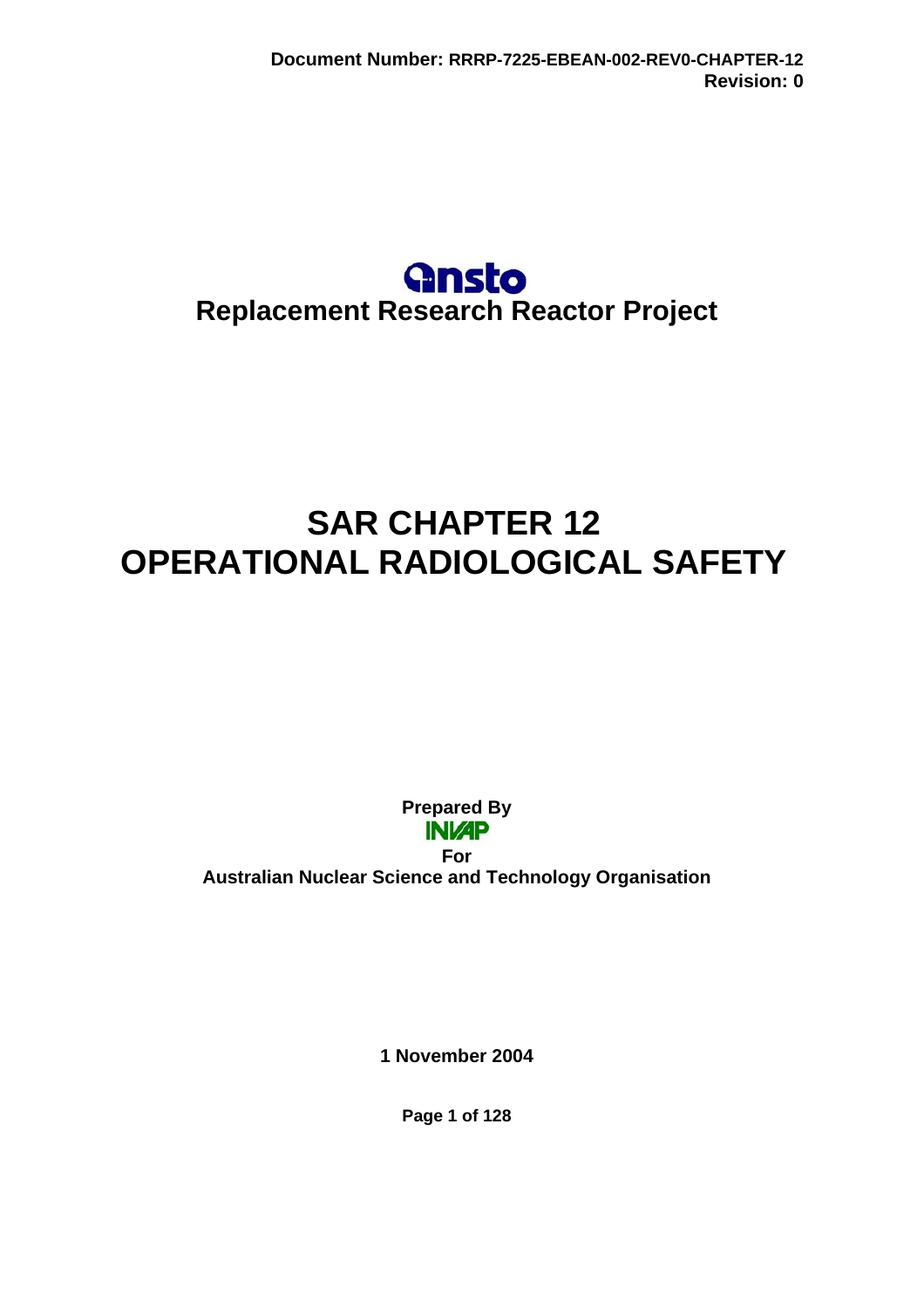| <b>ANSTO</b>                       |                                                                               | Document N°: RRRP-7225-EBEAN-002-Rev0-<br><b>CHAPTER-12</b><br>Revision: 0 |                      |           |
|------------------------------------|-------------------------------------------------------------------------------|----------------------------------------------------------------------------|----------------------|-----------|
| <b>Replacement Reactor Project</b> |                                                                               | Document Title: SAR - CHAPTER 12, Operational<br>Radiological Safety       |                      |           |
| <b>REVISION SHEET</b>              |                                                                               | Ref No:                                                                    |                      |           |
|                                    |                                                                               | Print name, date and sign or initial                                       |                      |           |
| Revision                           | <b>Description of Revision</b>                                                | Prepared                                                                   | Checked/<br>Reviewed | Approved  |
| $\overline{0}$                     | Original issue for public release                                             | AP                                                                         | <b>KWH</b>           | <b>GW</b> |
|                                    |                                                                               |                                                                            |                      |           |
|                                    |                                                                               |                                                                            |                      |           |
|                                    |                                                                               |                                                                            |                      |           |
| Notes:                             | 1. Revision must be verified in accordance with the Quality Plan for the job. |                                                                            |                      |           |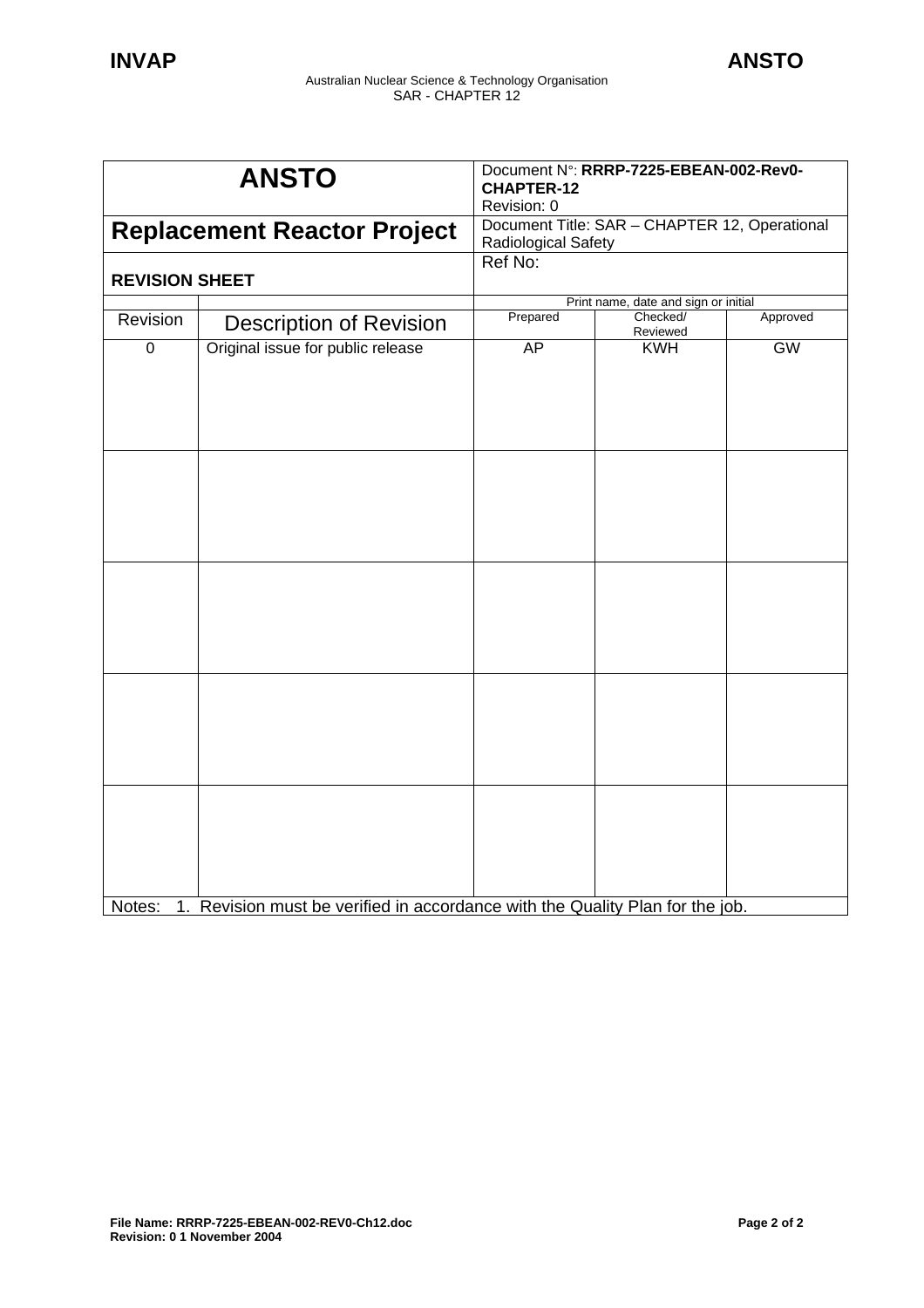Operational Radiological Safety Table of Contents

# **TABLE OF CONTENTS**

#### **12 OPERATIONAL RADIOLOGICAL SAFETY**

#### **12.1 Introduction**

- 12.1.1 Radiation Protection Policies
	- 12.1.1.1 Risks from Radiation
	- 12.1.1.2 Radiation Dose Limitation
- 12.1.2 The ALARA Principle
	- 12.1.2.1 Operational Reference Levels for Doses
	- 12.1.2.2 Operational Reference Levels for Emissions
- 12.1.3 Radiation Protection Plan
	- 12.1.3.1 Organisation Staffing and Responsibilities for Radiation Protection
	- 12.1.3.2 Radiation Protection Facilities, Equipment, Instrumentation, Personal Protective **Equipment**
	- 12.1.3.3 Written Operating Procedures and Training
	- 12.1.3.4 Radiological Monitoring Program
	- 12.1.3.5 Effluent/Emission Monitoring
	- 12.1.3.6 Fluid System Monitoring
	- 12.1.3.7 Classification of Areas, Persons and Tasks
- 12.1.4 On Site Movement of Irradiated Materials
	- 12.1.4.1 Introduction
	- 12.1.4.2 Hot Cells
	- 12.1.4.3 Small Inter-building Shielded Transfer Container
	- 12.1.4.4 Bottom Loaded 6 and 10-tonne Transfer Casks
	- 12.1.4.5 Transfer Pipes
	- 12.1.4.6 Transfer between Pneumatic Conveyor Hot Cell and Irradiation Positions
	- 12.1.4.7 Transfer between Cells and the Radioisotope Production Plant Building
	- 12.1.4.8 Transfer between Service Pool and the Transfer Hot Cell
	- 12.1.4.9 Spent Fuel Storage and Handling
- 12.1.5 Audit and Review Programs
	- 12.1.5.1 Performance Indicators
	- 12.1.5.2 ALARA & Event Reports

#### **12.2 Reactor Facility Radiation Sources**

- 12.2.1 Contained Sources
	- 12.2.1.1 Reactor Fuel
	- 12.2.1.2 Targets for Radioisotope Production
	- 12.2.1.3 Process Systems Sources
	- 12.2.1.4 Other Sources
- 12.2.2 Airborne and Liquid Sources for Environmental Considerations

#### **12.3 Reactor Facility Design for Radiological Safety**

- 12.3.1 Reactor Facility Design Features
	- 12.3.1.1 Zoning and Access Control
	- 12.3.1.2 Component Layout
	- 12.3.1.3 Other Health Physics Related Design Features
	- 12.3.1.4 Material Characteristics from the Radiological Viewpoint
- 12.3.2 Shielding
	- 12.3.2.1 General Design Criteria
	- 12.3.2.2 Reactor Pool Shielding
	- 12.3.2.3 Service Pool Shielding
	- 12.3.2.4 Primary Cooling System Pump Room Shielding
	- 12.3.2.5 Decay Tanks
	- 12.3.2.6 Hot Cells
	- 12.3.2.7 Neutron Guide Bunkers
	- 12.3.2.8 Resin Beds
	- 12.3.2.9 Heavy Water System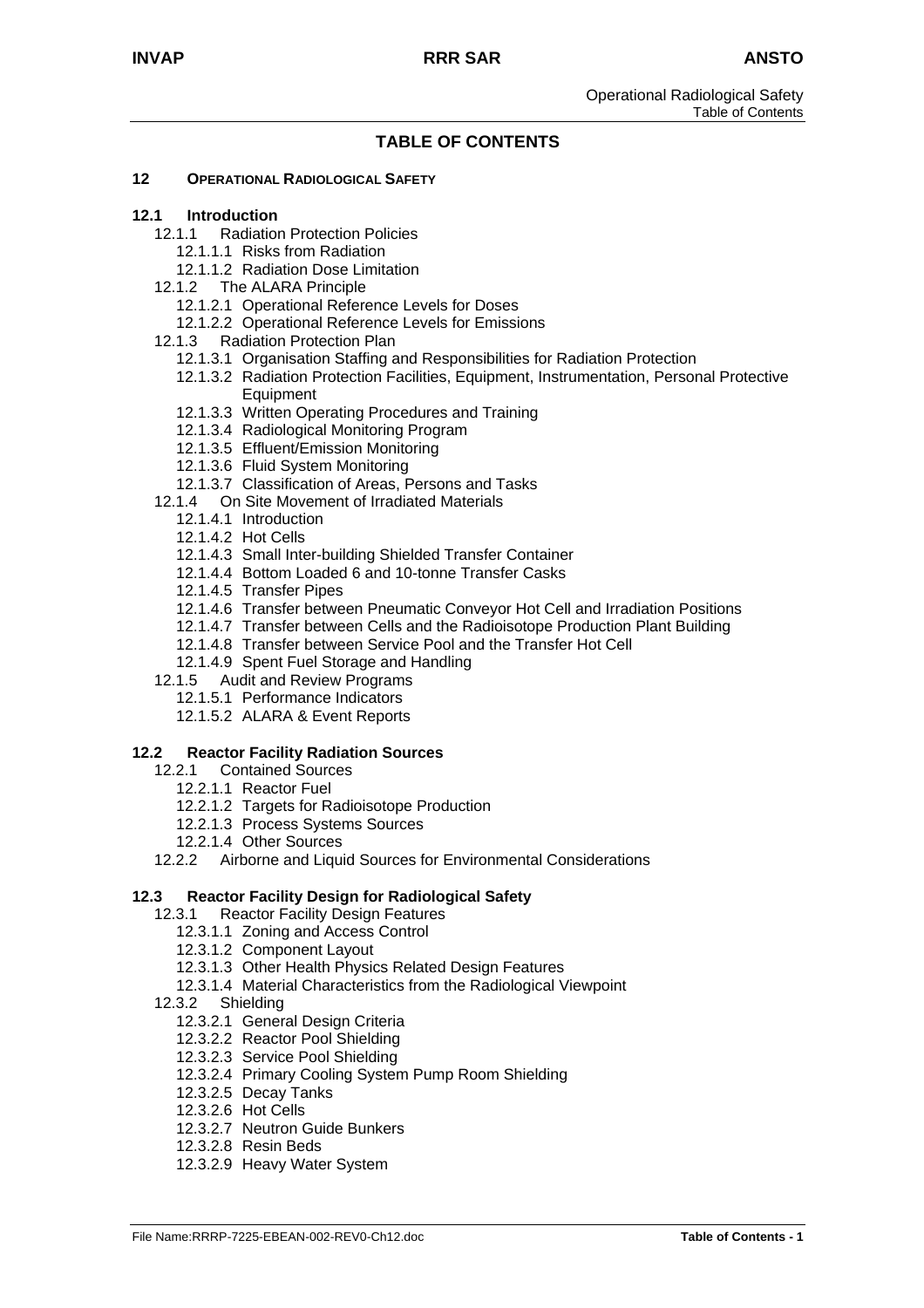- 12.3.2.10Optimisation of the Main Shielding Structures
- 12.3.2.11Materials
- 12.3.3 Minimisation of Exposures above the Reactor Pool
- 12.3.4 Ventilation
	- 12.3.4.1 System Description
	- 12.3.4.2 Required Air Change Rate
- 12.3.5 Radiation and Contamination Monitoring Instrumentation
	- 12.3.5.1 Fixed Area Monitoring System
	- 12.3.5.2 Continuous Noble Gases, Aerosols, Iodine and Tritium Effluent Monitoring
	- 12.3.5.3 Walk Through (Portal) Monitors
	- 12.3.5.4 Continuous Tritium Detectors
	- 12.3.5.5 Monitoring of Liquid Effluents and Waste Streams
	- 12.3.5.6 Secondary Cooling System Water Monitoring
	- 12.3.5.7 Failed Fuel Elements Monitor
	- 12.3.5.8 Active Liquids Monitor (ALMO)
- 12.3.6 Decontamination System
- 12.3.7 Post Accident Access Requirements

#### **12.4 Waste Management System**

- 12.4.1 Waste Management Principles
- 12.4.2 Monitoring, Control, Segregation and Classification
- 12.4.3 Waste Generation
	- 12.4.3.1 Reduction and Minimisation of the Generated Waste
	- 12.4.3.2 Types of Generated Waste
	- 12.4.3.3 Expected Generation of Waste
	- 12.4.3.4 Tracking Policy for Generated Wastes
- 12.4.4 Solid Waste Management
	- 12.4.4.1 General Description
	- 12.4.4.2 Specific Solid Waste Items
	- 12.4.4.3 Waste Facilities in the Service Pool
	- 12.4.4.4 Spent Control Rods
	- 12.4.4.5 Hot Cell
	- 12.4.4.6 Ventilation System Waste
	- 12.4.4.7 Solids and Sludge from Ion Exchange Filters
	- 12.4.4.8 Laboratory Waste
	- 12.4.4.9 Cleaning Materials and Used Personal Protective Items
	- 12.4.4.10Spent Resins
- 12.4.5 Liquid Waste Management
	- 12.4.5.1 Introduction
	- 12.4.5.2 Radioactive Liquid Waste Quantification
	- 12.4.5.3 Description of the Collection Network System
- 12.4.5.4 Cold Neutron Source
- 12.4.6 Gaseous Waste Management
	- 12.4.6.1 Introduction
	- 12.4.6.2 Gaseous Waste Quantification
	- 12.4.6.3 Gaseous Waste System Description
	- 12.4.6.4 Tritium and Heavy Water Room
- 12.4.7 Waste Management References

#### **12.5 Dose Estimates for Normal Operation**

- 12.5.1 Doses from Reactor Operations
	- 12.5.1.1 Daily plant walk-through with the reactor at power
	- 12.5.1.2 Operations to be performed during the operation cycle in Radiation Areas
	- 12.5.1.3 Fuel Assembly Management
- 12.5.2 Doses from Production Activities
	- 12.5.2.1 Pool Top Production Operations
	- 12.5.2.2 Hot Cell Production Operations
- 12.5.3 Doses from Maintenance Activities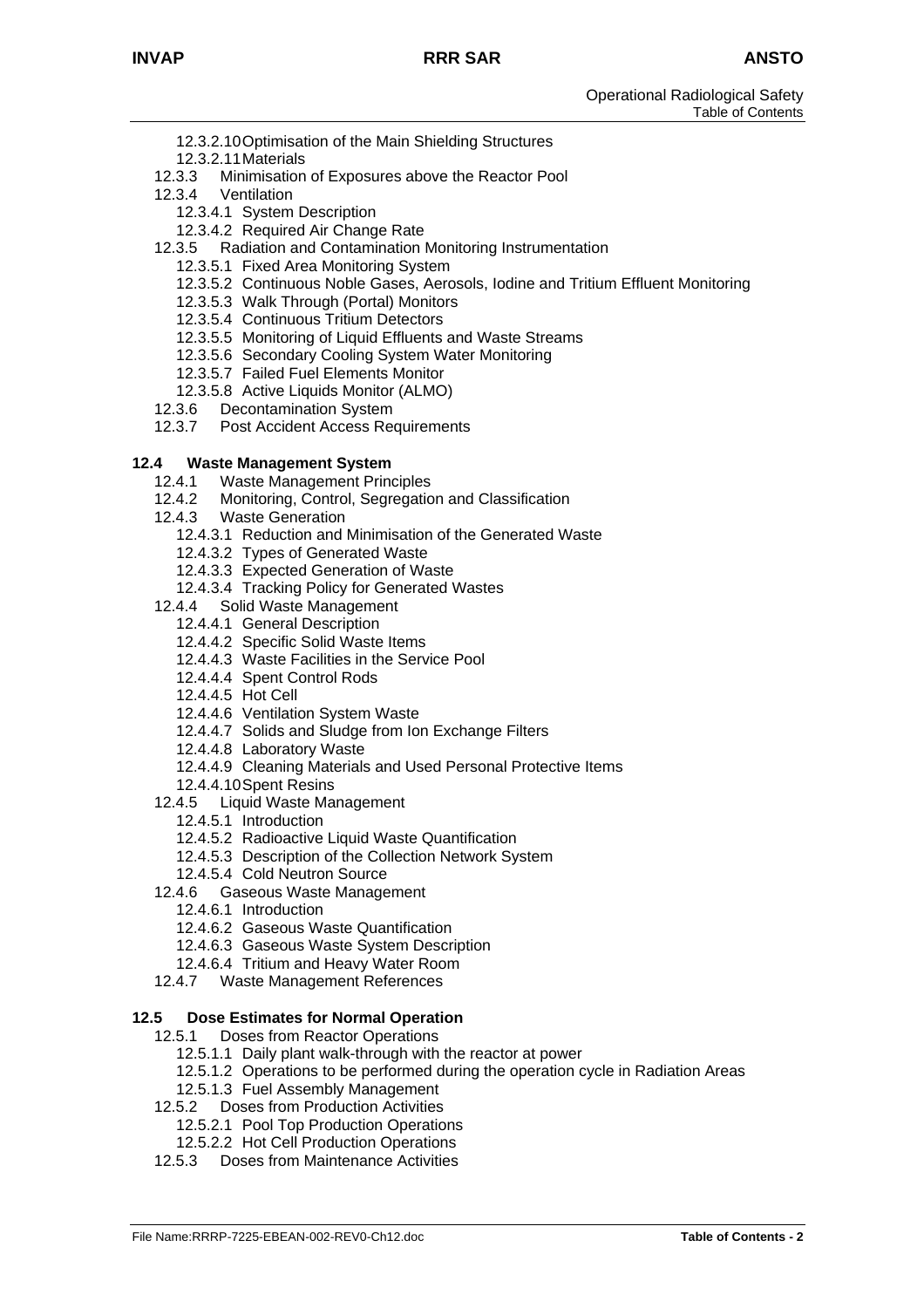- 12.5.3.1 Routine Maintenance Activities at Power
- 12.5.3.2 Routine Maintenance Activities during refuelling
- 12.5.4 Summary of doses for Normal Operation
- 12.5.5 Activities during major overhauls
- 12.5.6 Dose in Experimental Related Areas<br>12.5.7 Dose Estimates for the Public
- Dose Estimates for the Public

# **12.6 Conclusions**

- 12.6.1 Calculated and Expected Doses<br>12.6.2 Reactor Facility Features Relate
- Reactor Facility Features Related with Radiological Protection Issues

*End of Table of Contents*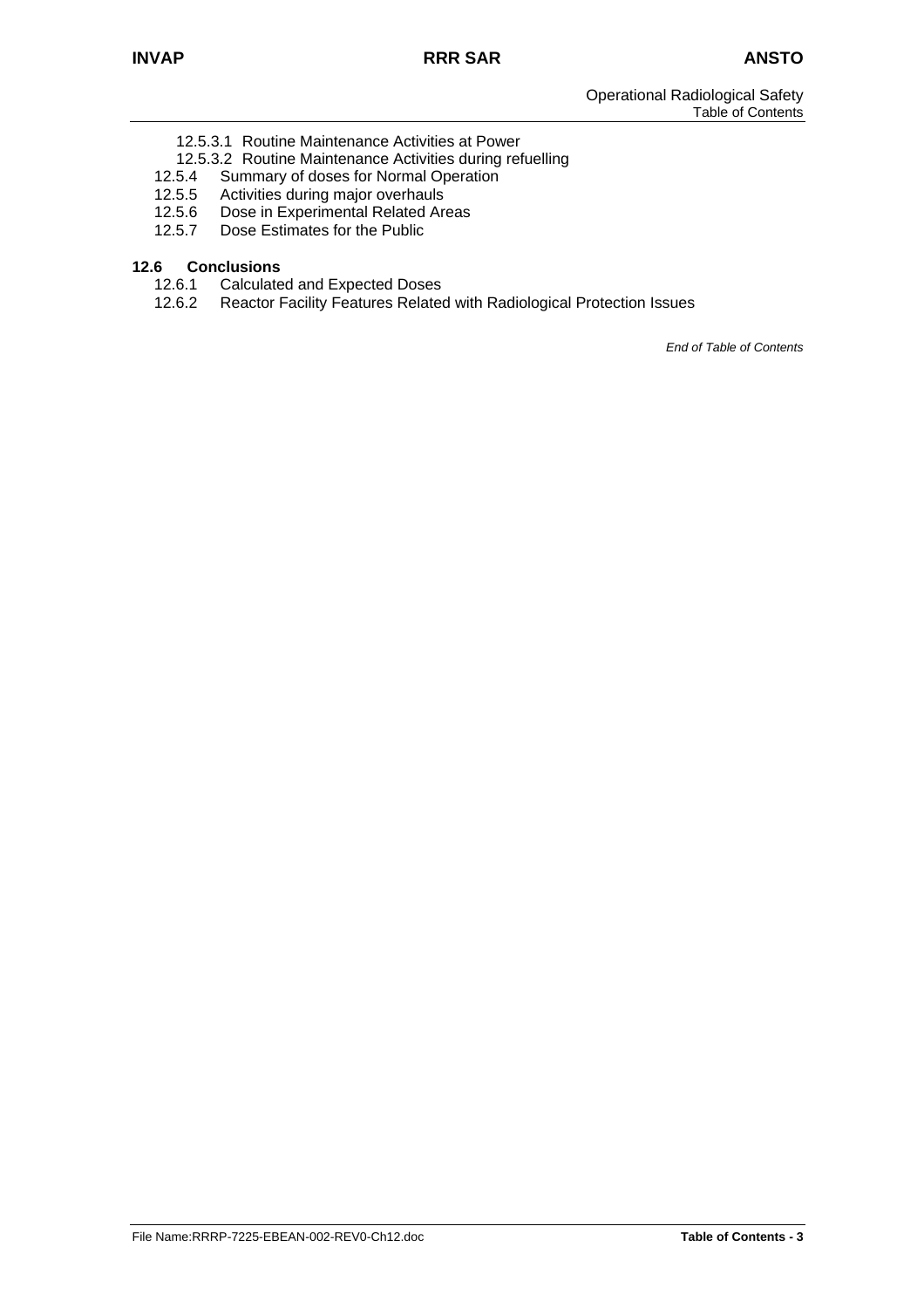# **12 OPERATIONAL RADIOLOGICAL SAFETY**

#### **12.1 INTRODUCTION**

The objectives for this Chapter of the SAR are as follows:

- a) To describe requirements applicable to radiological safety, including the requirements and design bases applicable to the waste management systems.
- b) To provide a summary description of the approach to radiological safety adopted.
- c) To describe features that contribute to ensuring the radiological safety of operating personnel, members of the public and the environment.
- d) To evaluate the approach to radiological safety so as to demonstrate that it meets the identified requirements and, where appropriate, the identified safety design bases.

The areas discussed in this chapter are as follows:

- a) The proposed radiation protection plan adopted for the operating plant including the ANSTO policy; organisation, staffing and responsibilities; facilities, equipment and instrumentation; procedures and training.
- b) The sources of radiation within the facility.
- c) The design aspects relevant to minimising the doses to operating personnel including access control and zoning, the provision of shielding, ventilation systems and radiation monitoring.
- d) The approach to radioactive waste management including minimisation of wastes generated and the controlled management of any such wastes that are produced.
- e) The dose assessment for both operating personnel and members of the public arising during normal operation.

#### **12.1.1 Radiation Protection Policies**

In accordance with national and international recommendations, a system of radiation protection has been adopted for the Replacement Research Reactor Facility (Reactor Facility) to limit doses to facility workers and the public during normal operations and also to reduce intervention doses in the event of a radiological accident. The Radiation Protection Policies applicable to Reactor Facility are based on ANSTO endorsement of the IAEA and ICRP recommendations and are in compliance with the ARPANS Act and Regulations and National Codes of Practice.

It is ANSTO policy (APOL 2.1) that all activities undertaken by ANSTO are conducted in a manner that:

- a) Places the protection of human health and safety and the environment as its highest priority;
- b) Promotes a positive safety culture and environmental awareness; and
- c) Strives for continual improvement in safe working and prevention of pollution.

ANSTO is committed (ANSTO Safety Directive 5.1 Radiation Safety Principles) to maintaining standards of radiation safety recommended by the Australian Radiation Protection and Nuclear Safety Agency, (through the ARPANS Act and Regulations), and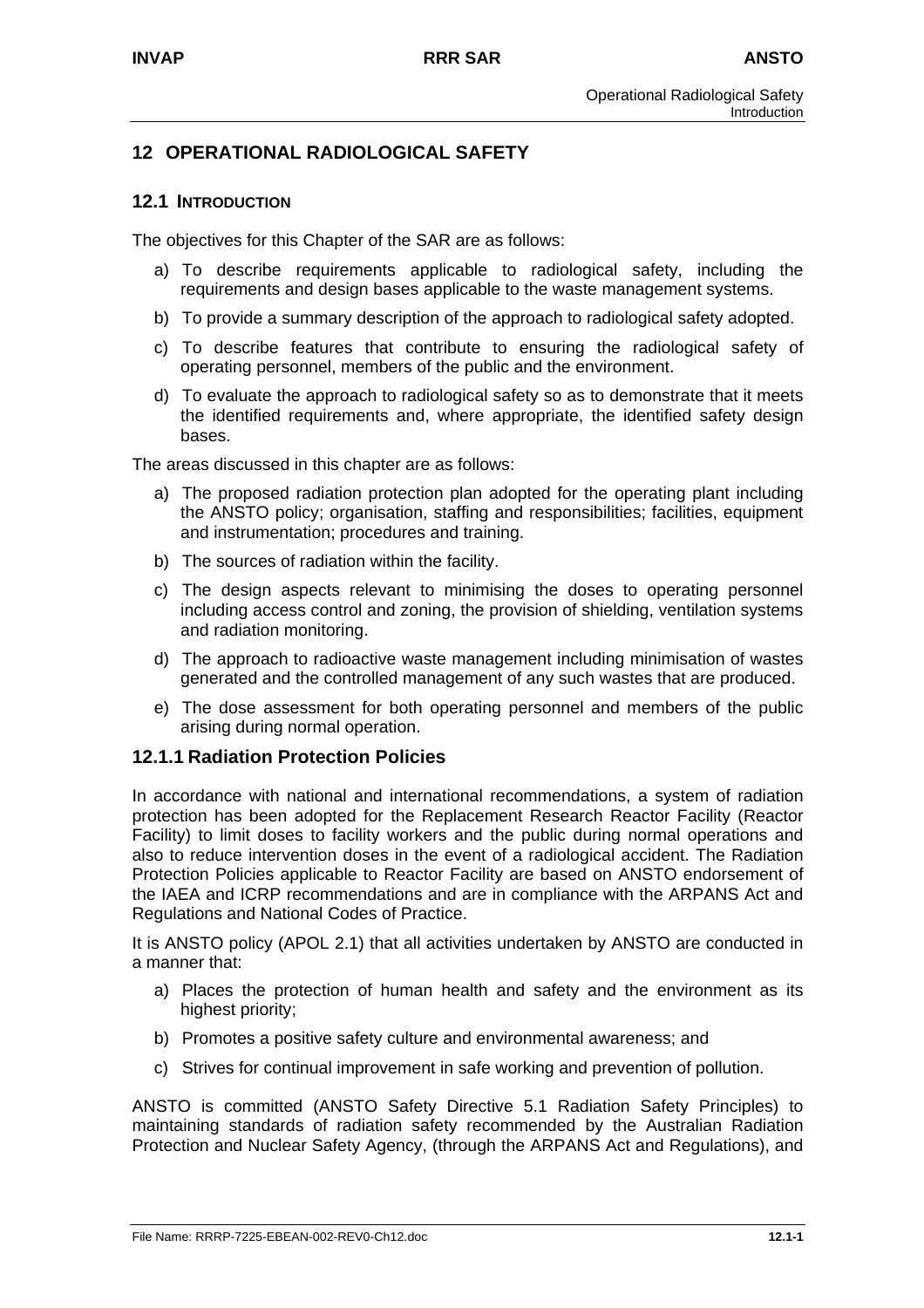the International Atomic Energy Agency (through the Basic Safety Standards). The following radiation safety principles are applied:

a) Justification

Activities, which may give an increase in radiation exposure to individuals, shall be justified and approved by the relevant ANSTO safety assessment process prior to their commencement.

b) Dose limitation

Individual doses due to the combination of exposures from all ANSTO activities shall not exceed the specified annual effective dose limits and equivalent dose limits recommended by the ARPANSA Radiation Protection Series 1 and incorporated in the ARPANS Regulations 1999 and the NOHSC Standard.

c) Optimisation of protection and safety

The magnitude of individual doses, the number of people who are exposed, and the likelihood of incurring exposures to radiation, shall be as low as reasonably achievable, after taking into account economic and social factors (ALARA), (ANSTO Safety Directive 5.2 ANSTO Policy on As Low As Reasonably Achievable). Dose constraints are used for the control of exposure from practices.

d) Defence in depth

Defence in depth approach shall be used in the design and operating procedures of the facility to minimise the potential for failures in protection or safety measures.

e) Safety culture

A positive safety culture shall be encouraged to govern the actions and interactions of all individuals and organisations engaged in the design, construction and operation of the facility.

# **12.1.1.1 Risks from Radiation**

Some of the energy in the radiation emitted by radioactive substances is absorbed by any material that the radiation encounters. This absorption takes place in both inanimate material and in the cells of a living being. Radiation dose reflects the amount of energy absorbed per unit mass of material. This can result in damage to living cells and, if this damage is not repaired, may lead to the development of fatal cancers, non-fatal cancers or genetic effects. There are many other causes of cell damage, such as chemicals in the food we eat and pollutants in the air we breathe, which can cause much higher rates of damage than background radiation.

The body has developed very effective repair mechanisms to deal with the damage caused, so that there is only a very small probability of damage leading to cancer.

At levels of exposure to radiation up to about 100 times that due to natural background radiation, there are no immediate effects. Any effect, were it to occur, would arise some years after the exposure to the radiation.

The absorbed energy itself does not give a direct indication of possible biological effects. Different tissues of the body react differently to different forms of radiation. The sievert, often denoted (Sv), is a measure of the radiation dose to biological tissues which takes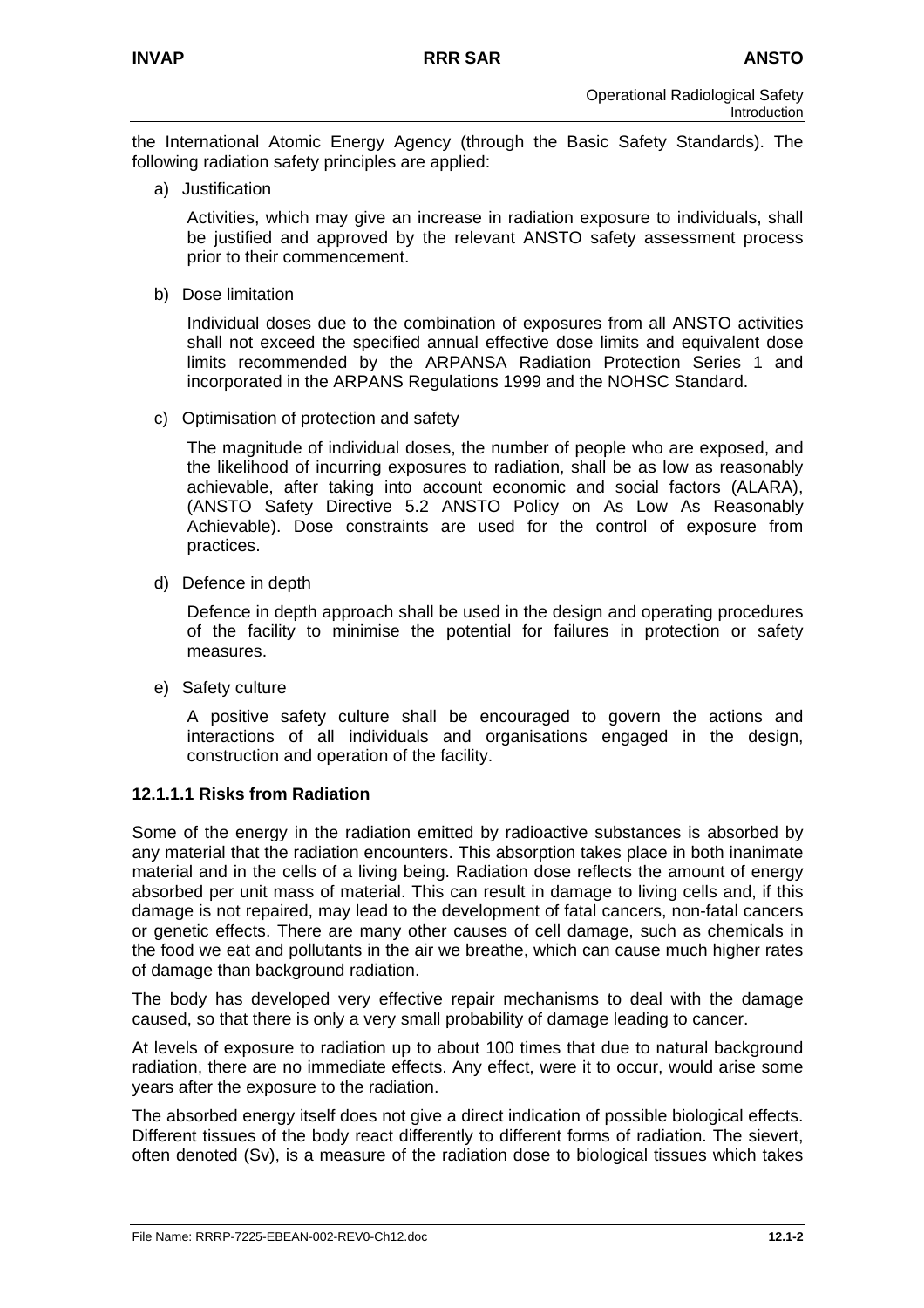these differences into account, and represents both the amount of radiation energy absorbed by living tissue and the extent to which the particular energy transfers can affect biological processes. One thousandth of a sievert is a millisievert and one millionth is a microsievert.

Another unit of dose is the person-sievert, this is the measure of the radiation dose to a group of people. This group may be a specific selection of individuals, a local population, or even the global population. The person-sievert is effectively the sum of the radiation doses to the individuals in a population.

The most widely used model of the effect of radiation in cells is the linear risk model, according to which a specific percentage radiation dose increase always increases the risk by the same percentage amount. The linear risk model is believed to overestimate the risk for most types of late (long after the exposure) health effects in the low dose region because of the effectiveness of the repair mechanism of the human body. An alternative to the linear model is the linear-quadratic risk model. This model suggests that the risk of adverse health effects does not have a linear relationship to radiation dose. At small doses, the curve is gentle but as the dose increases, the curve becomes steeper. Both practical and theoretical tests have been found to support this model.

Another risk model for which there is some physical supporting evidence is the hormesis model. According to the hormesis model, some radiation is beneficial to health, a phenomenon that holds true for many substances. Supporters of this model cite the fact that people who live in mountainous areas, at high altitudes with high radiation levels, suffer less cancer than others do. Although true, this is not necessarily the correct conclusion, as cancer may arise from a number of different causes. However, all of the things around us contain radioactivity naturally. Humankind has evolved in a radiation environment and has sub-cellular processes, which act to repair the types of damage that radiation can cause.

For the purposes of ensuring the safety of people who may be exposed to radiation as a result of the use of radioactive materials, dose limits have been recommended for radiation workers and members of the public by the International Commission on Radiological Protection. The Commission, established in 1928, conducts substantial research, and liaises with the many bodies including the World Health Organisation, International Labour Organisation and the International Atomic Energy Agency. The recommendations of the Commission are based on many considerations. Their recommendations embody the linear model, no matter how much less than background levels the dose of radiation may be. Some experts regard this as a very cautious basis for radiation control.

## **12.1.1.2 Radiation Dose Limitation**

ANSTO are committed to applying national and international recommendations for limiting exposure to ionising radiation and so incorporates ARPANSA RPS 1 into its safety management system through safety directives. (ANSTO SD 5.1, 5.2)

As stated in ANSTO Safety Directive 5.1, the following legal dose limits for both occupationally exposed personnel and the general public are complied with:

a) Limits for occupational exposure

The effective whole body dose shall not exceed 20 mSv annually, averaged over five consecutive years, and shall not exceed 50 mSv in any single year.

The equivalent annual dose to specific parts of the body shall not exceed:

(i) 150 mSv to the lens of the eye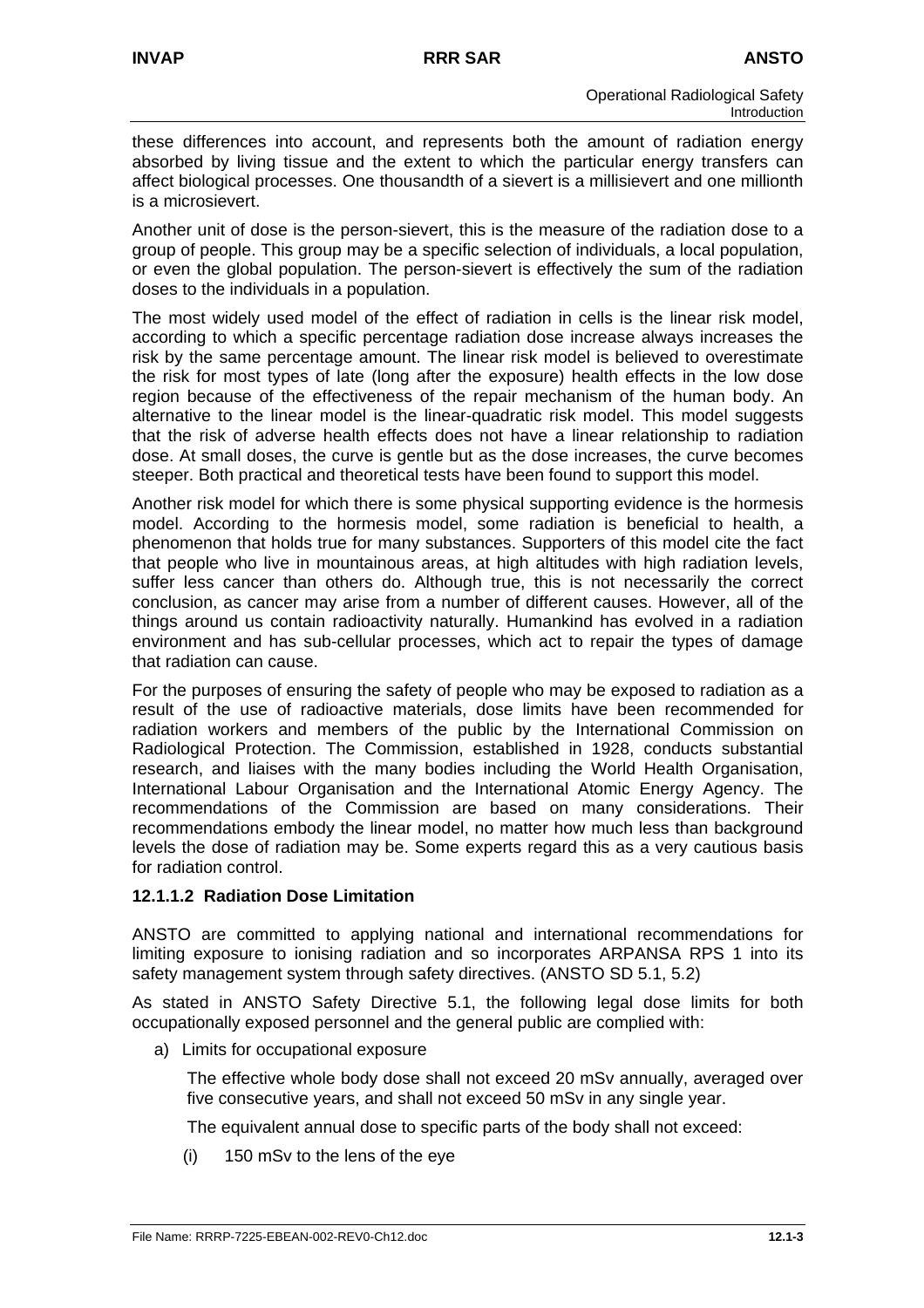- (ii) 500 mSv to the hands and feet
- (iii) 500 mSv to the skin (average dose received by any one square centimetre of skin)

As part of meeting this safety criterion, the effective dose from normal operation of the Reactor Facility to any occupationally exposed person is constrained to be less than 15 mSv per year.

b) Limits for public exposure

The effective dose shall not exceed 1 mSv annually

The equivalent dose shall not exceed:

- (i) 15 mSv to the lens of the eye
- (ii) 50 mSv to the skin (average dose received by any one square centimetre of skin)

Natural background radiation and personal exposure for medical purposes is not considered.

# **12.1.2 The ALARA Principle**

ALARA is an acronym for "As Low As Reasonably Achievable". ALARA is a concept meaning that the design and use of sources, and the practices associated therewith, including their disposal, should be such as to ensure that exposures are kept as low as reasonably achievable, economic and social factors being taken into account.

Reduction of radiation dose and emissions shall be achieved by the application of the ALARA principle as stated in ANSTO Safety Directive SD 5.2 "ANSTO Policy on As Low as Reasonably Achievable".

In the case of practices involving radiation exposure, it is necessary to determine whether the doses are ALARA or not. The steps for that procedure are shown in Figure 12.1/1. In addition, non-radiological and non-quantifiable factors can be considered.

The safety management system at ANSTO includes the application of international and national standards for radiation safety through the Safety Directives 5.1 to 5.7. Together with training programs, safety approval and monitoring systems and an event response system, it can be demonstrated that there is a framework for commitment to good radiation protection.

# **12.1.2.1 Operational Reference Levels for Doses**

Individual radiation doses are minimised in practice through the implementation of the ALARA principle. In addition to dose limits, local control levels are imposed. Annual Limits on Intake, Derived Air Concentrations and Derived Surface Contamination Limits shown in Tables 12.1/1 and 12.1/2, respectively, apply (see ANSTO Safety Directive S.D. 5.3).

Operational reference level is a generic term used for practical measurements of activity, surface and airborne contamination and dose and dose rates and is presented as such in this chapter. Where specific reference levels are used, their specific nomenclature is used, e.g. Derived Air Concentration, Notification level, etc.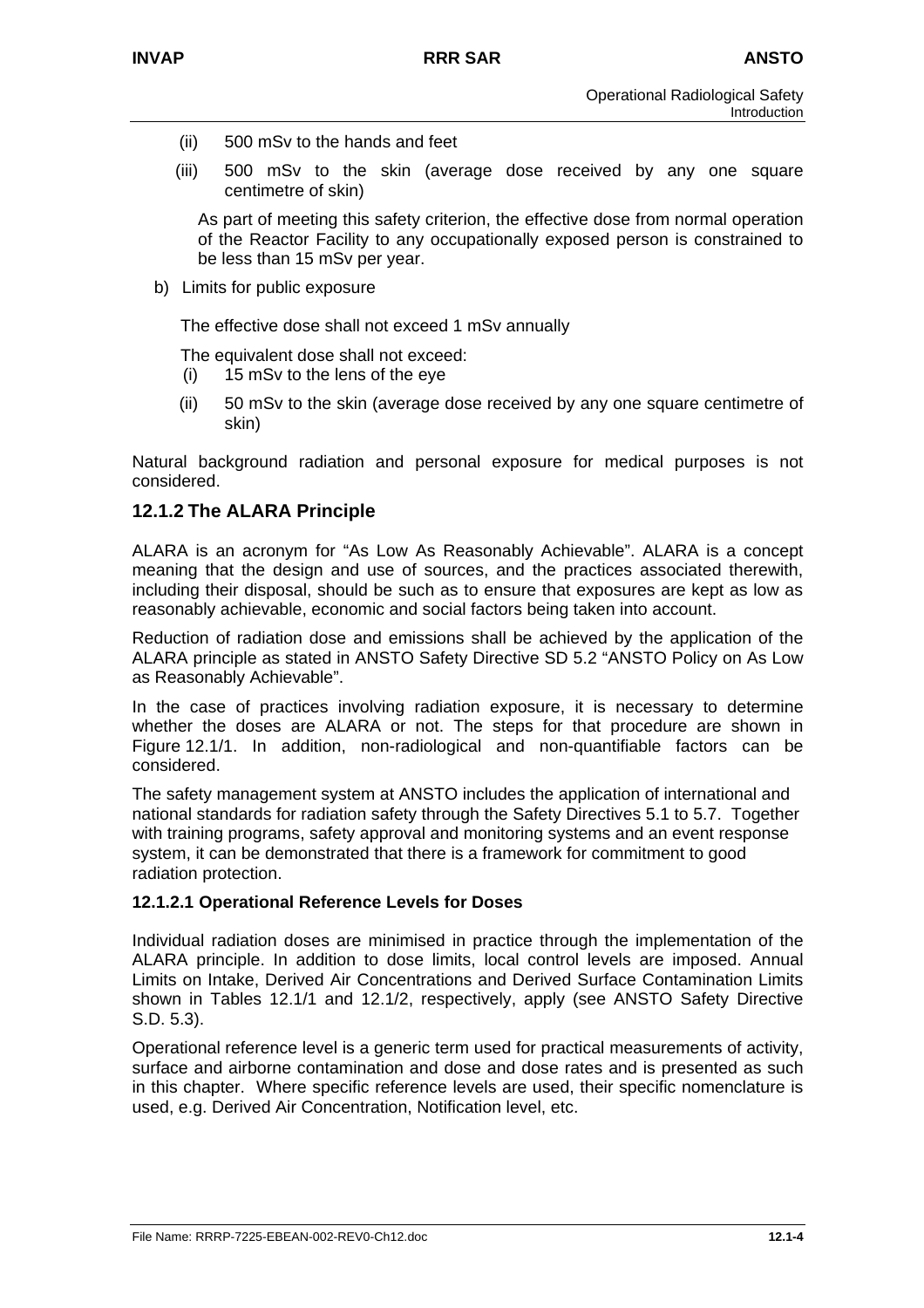The following operational reference levels for doses apply, as defined by IAEA Safety Series No 115 International Basic Safety Standards for the Protection against Ionizing Radiation and for the Safety of Sources:

- a) The effective whole body dose to any occupationally exposed person during the normal conduct of experiments, processes and operations is constrained to be less than 15 mSvy-1.
- b) Investigation levels are set at 1 mSv effective dose or 40 mSv to the skin or extremity per month for occupationally exposed people. Exposures above these levels require documented investigations and follow up actions to ascertain the source of exposure, determine whether the dose was actually received by the worker and, where practicable, reduce future radiological exposure.
- c) The potential effective dose to any member of the public off-site as a consequence of the normal conduct of experiments, processes and operations is constrained to be less than  $0.3 \text{ mS/V}^1$  for the site as a whole and  $0.1 \text{ mS/V}^1$  for the Reactor Facility.
- d) Where it is shown that the annual radiation dose during the normal conduct of experiments, processes and operations would be less than 2 mSv to any occupationally exposed person, and 0.02 mSv to any member of the public offsite, an ALARA assessment is not required, however other non-radiological factors may be considered.

For the Reactor Facility, ANSTO has committed to an ALARA objective of 0.01 mSvy<sup>-1</sup> for members of the public with respect to airborne emissions from the LHSTC Site as a whole. This translates into a design objective of less than  $0.005$  mSvy<sup>-1</sup> for the Reactor Facility. The following table summarises these values:

| <b>Reference Level</b><br>(Safety Criterion)<br><b>Descriptor</b> | <b>Occupationally</b><br><b>Exposed Worker</b> | Member of the public / non-<br>occupationally exposed<br>worker                  |
|-------------------------------------------------------------------|------------------------------------------------|----------------------------------------------------------------------------------|
| Dose limit                                                        | 20 mSv $y-1$                                   | 1 $mSvy^{-1}$                                                                    |
| Dose Constraint                                                   | 15 mSv $v^{-1}$                                | 0.1 mSvy <sup>-1</sup> Reactor operation<br>$(0.3 \text{ mSvy}^{-1}$ LH ANSTO)   |
| <b>ALARA objective</b>                                            | 2 mSv $v^{-1}$                                 | 0.01 mSvy <sup>-1</sup> Reactor operation<br>$(0.02 \text{ mSvy}^{-1}$ LH ANSTO) |
| <b>Reactor Facility Design</b><br>objective                       | $<$ 2 mSv $v-1$                                | < $0.005$ mSvy <sup>-1</sup> (Reactor Facility)                                  |
| Individual investigation<br>levels                                | Effective dose $\geq$<br>1mSv per month        | N/A                                                                              |

The Reactor Facility design objective value of  $0.005$  mSvy<sup>-1</sup> for the most exposed member of the public represents a half percent of the public dose limit and five percent of the public dose constraint.

For airborne releases, dose calculations are shown in Section 12.5.7. The source term used in these calculations (explained in Section 12.2.1 and shown in Table 12.2/5) can be considered as the maximum postulated annual release since it was determined using the worst case upper values between theoretical models and measured values extrapolated from similar facilities. The actual airborne emissions from the Reactor Facility are determined through monitoring during operation of the facility.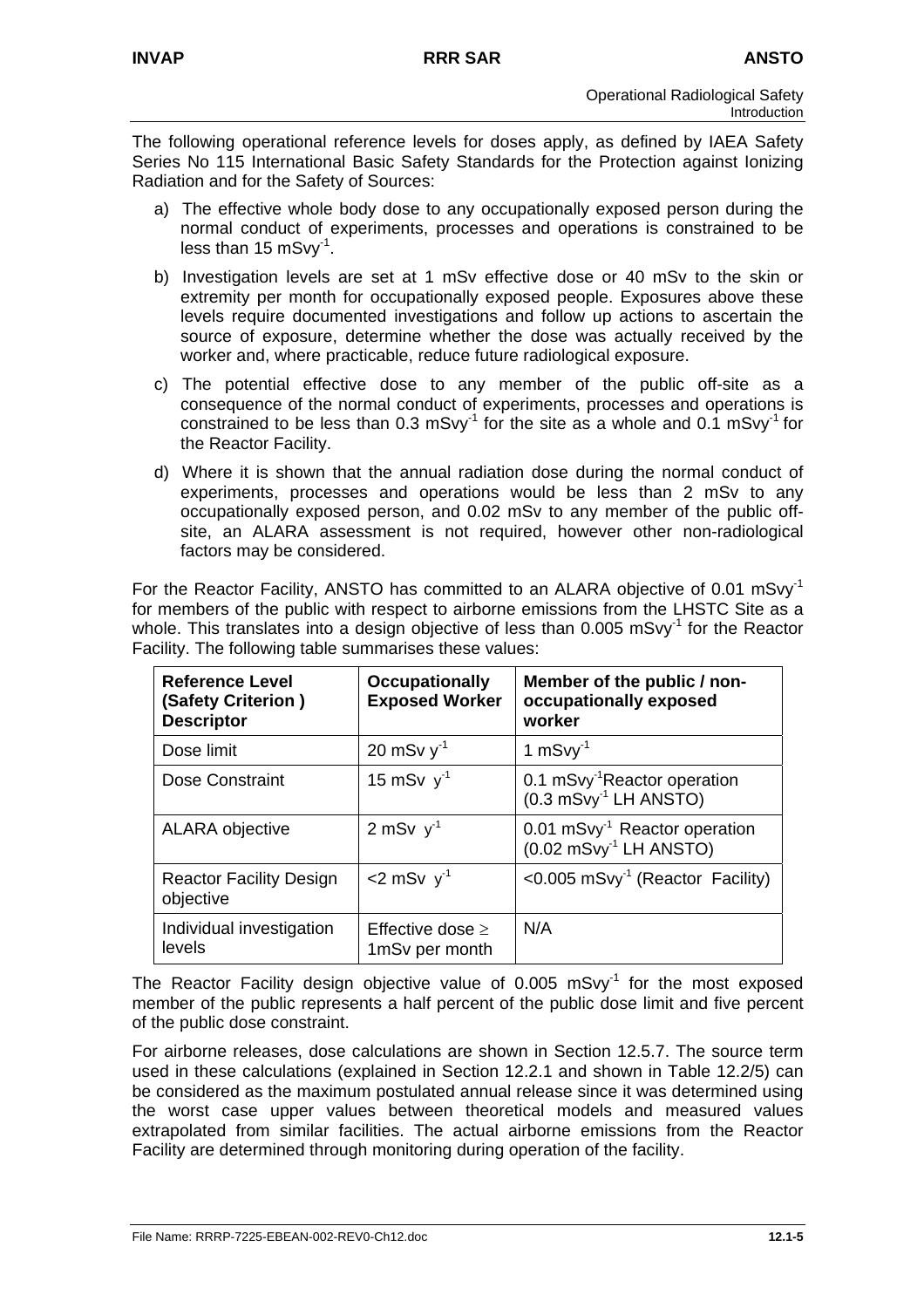The Reactor Facility has been designed to ensure annual doses are below the objective values. Doses may be further optimised using the ALARA principles. Dose estimates for Reactor Facility staff are given in Section 12.5.

# **12.1.2.2 Operational Reference Levels for Emissions**

The Operational Reference Levels for Emissions<sup>[1](#page-10-0)</sup>, were established prior to Reactor Facility operation to fulfil the dose constraints and ensure that good engineering and operating practices are implemented and maintained. The operational reference levels for airborne discharges from ANSTO are set out in the May 2001 Discharge Authorisation for ANSTO from ARPANSA. In this document and an amendment in October 2002, Notification Levels are used as values for airborne emissions from stacks to trigger reporting to ARPANSA as soon as these levels are reached. The levels set in the discharge authorisation ensure the achievement of the ALARA objective of 0.02 mSv per year. These operational reference levels are set initially in conjunction with ARPANSA and will be reassessed as feedback from operational experience is acquired.

All releases in excess of the Air Effluents Monitoring Intelligent (AEMi) and Tritium Monitoring systems minimum detection limits are recorded and reported to ARPANSA on a 4 weekly, quarterly and annual basis and when notification levels are reached. These measurements may be performed automatically by the system controlling units, which can be accessed from different supervision units of Reactor Control and Monitoring System (RCMS).

In the unlikely event of a release in the containment air in excess of preset alarm levels, containment isolation will occur automatically to prevent further discharge to the atmosphere (see Chapter 7, Section 7.8.2.3.2).

# **12.1.3 Radiation Protection Plan**

A Radiation Protection Plan (RPP) is provided for the Reactor Facility. This Plan is compatible with the ARPANSA Regulatory Guideline on Review of Plans and Arrangements RP-STD-15-03, August 2003, Version 0. The RPP contains information to demonstrate that arrangements are in place to ensure the radiation safety requirements are satisfied.

The purpose of this Radiation Protection plan is to describe the organisational arrangements for the control of exposures to ionising radiation during all activities involved with the operation of the Reactor Facility. The plan outlines the systems & processes that ensure compliance with standards and regulatory requirements on radiation protection, and the application of optimisation of protection, which contribute to the development of a safety culture in Reactor Facility at ANSTO.

This plan applies for all activities associated with the normal operation of the Reactor Facility and the radiation protection of all personnel. This includes the reactor groups, those who utilise the reactor facilities, support services and personnel within ANSTO and external to ANSTO, including the following activities:

- a) Reactor Operation & Maintenance,
- b) Radioisotope Irradiation,
- c) Neutron Activation Analysis (NAA),
- d) Neutron Beams Utilisation,

<span id="page-10-0"></span> $\frac{1}{1}$  IAEA Safety Series No 115 International Basic Safety Standards for the Protection against Ionising Radiation and for the Safety Of Radiation Sources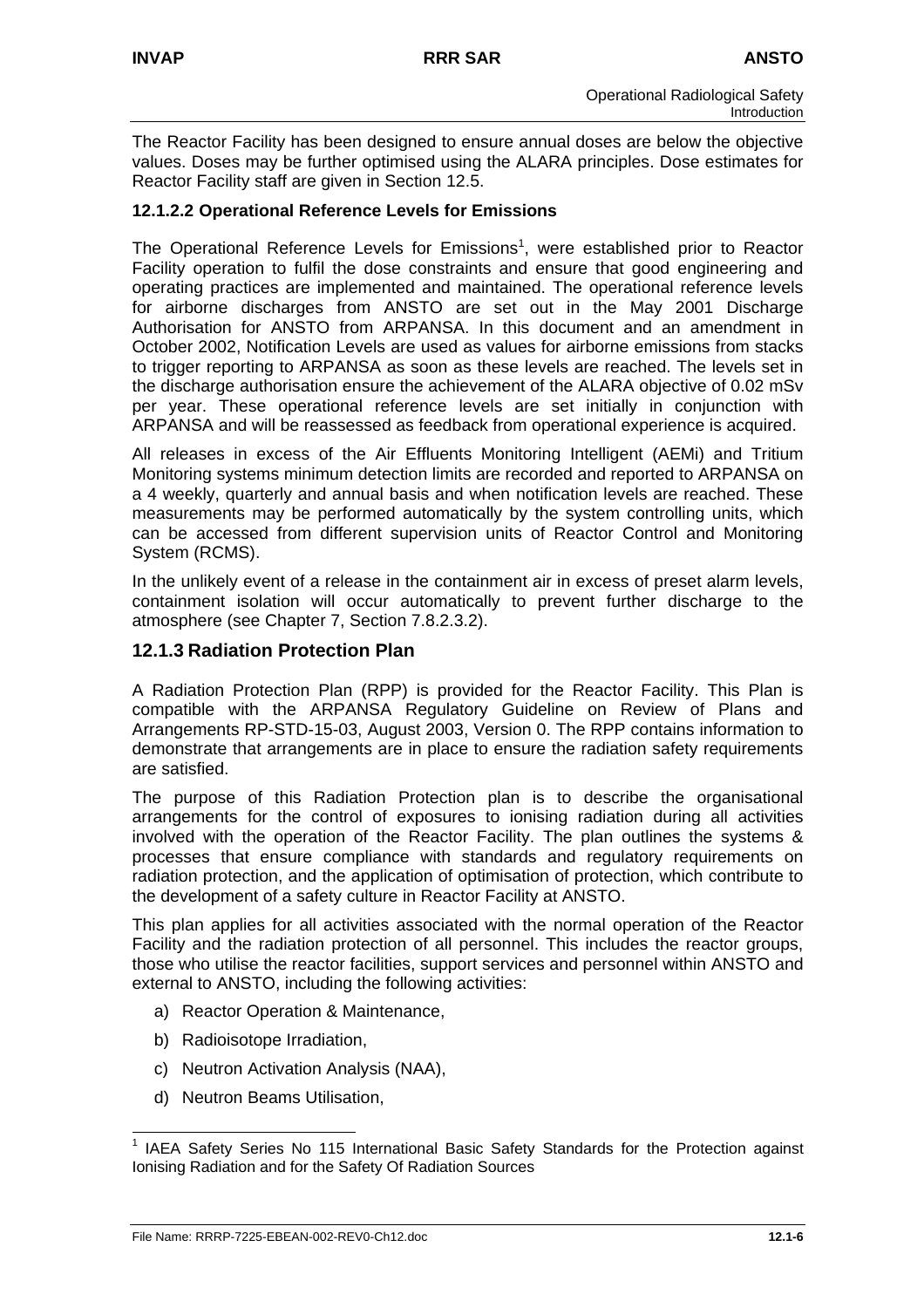- e) Management of radioactive waste, and
- f) transport of radioactive materials within and to/ from the facility.

## **12.1.3.1 Organisation Staffing and Responsibilities for Radiation Protection**

The RPP describes the Radiation Safety organisation, including roles and responsibilities. As appropriate, the functional responsibilities of the health physics group in areas such as radiation protection advice, support, training, monitoring, dosimetry and measurement services are included.

The Reactor Manager has responsibility and authority by ANSTO for the safe operation of the facility. The functions of a Radiation Safety Committee are described in the RPP. The Reactor Facility Radiation Protection Adviser (RPA) is an experienced ANSTO Health Physicist appointed to advise and implement radiation safety programs in the Reactor Facility.

All plant personnel have individual responsibility to comply with the Reactor Facility radiation protection measures and controls. Special attention is given to the training of all plant personnel to ensure their awareness of radiological risks, available protection measures, radiation safety practices, procedures and local safety rules.

The Commonwealth Occupational Health and Safety Act requires employees to observe local safety instructions and to use the safety equipment provided. These criteria also apply to contractors, students and research workers who could be deemed occupationally exposed and legally entitled to be within the facility (reference the Safety Management Plan for further detail).

In particular, persons working within the Reactor Facility do not expose themselves or others to radiation to an extent greater than is absolutely necessary for the purposes of their work, and ensure that any dose received does not exceed the given limits.

#### **12.1.3.2 Radiation Protection Facilities, Equipment, Instrumentation, Personal Protective Equipment**

The equipment and instruments required to perform a full radiological survey of all foreseeable activities in the Reactor Facility are provided.

The plant fixed area instrumentation measure and register external gamma dose rates in relevant areas (see Figures 12.3/17 to 12.3/21). This instrumentation is part of the Area Radiation Monitoring (ARM), a subsystem of the Radiation Monitoring System (RMS). The ARM provides real time data to the Reactor Control and Monitoring System (RCMS) through intelligent digital, software operated detector arrays. This data include logging the level, status and alarms from all the area radiation monitors (see Section 12.3.5.1). These radiation monitors have local displays and trigger visual and audible alarms if dose rates are higher than pre-determined values that can be set up independently for every location. An independent set of analogue ARM units is Post Accident Monitoring System (PAM) and Reactor Protection Systems (RPS) conformed. These units, installed at various locations inside the Reactor Facility, send their signals directly to the PAM and RPS for processing. In addition, neutron detectors have been located in the reactor beam hall to determine possible neutron fields originating from experimental devices associated with beams and to which personnel could potentially be exposed. These detectors are part of the Neutron Monitoring System (NMS), a sub-system of the RMS (see Section 12.3.5.1). These fixed area instruments also trigger visual and audible alarms if dose rates are higher than pre-determined values that can be set up independently for every location.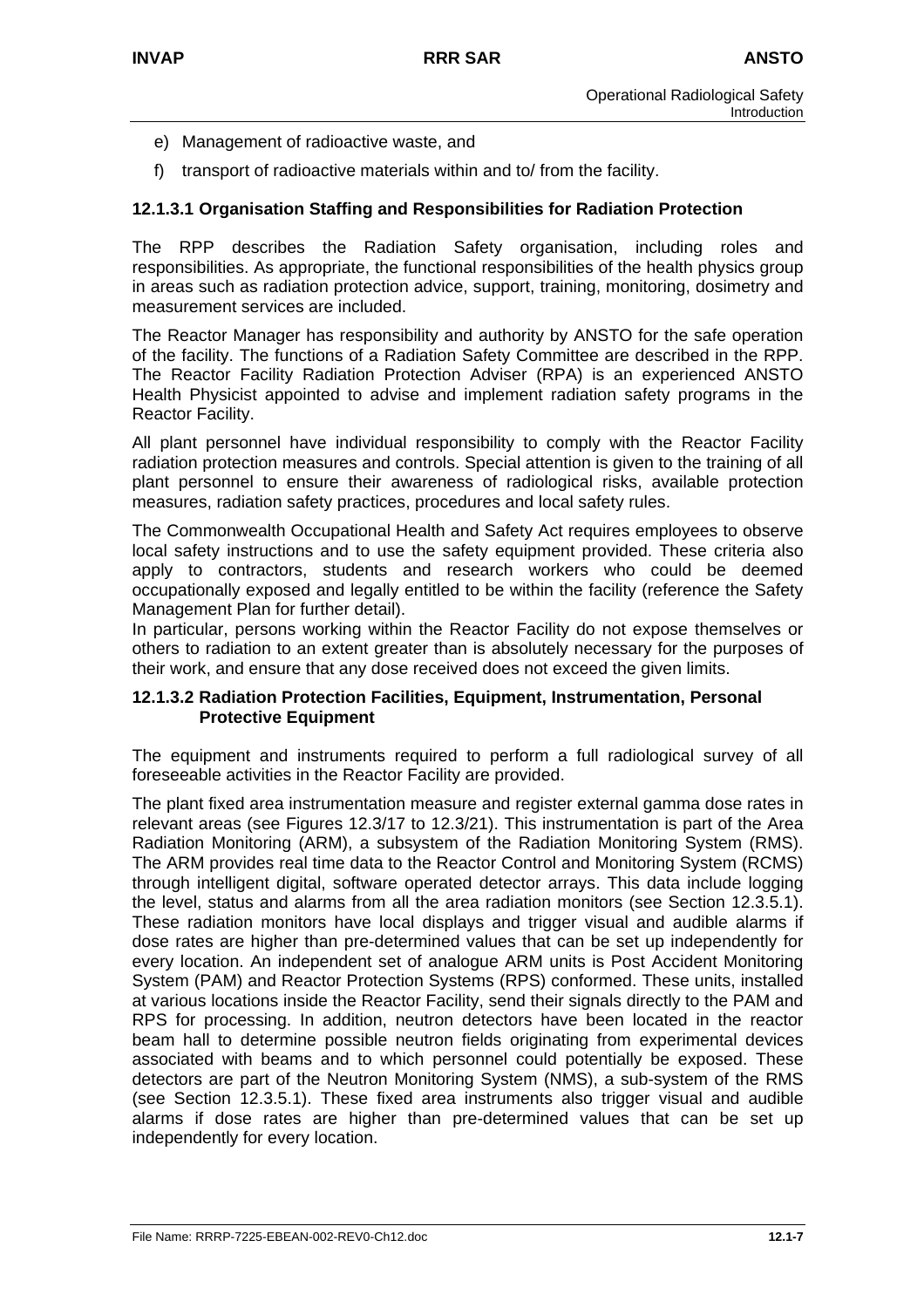Personnel doses are measured using Thermoluminescent Dosimeter (TLD) badges and in special cases, direct reading dosimeters. Techniques for detecting and measuring potential internal contamination are available.

Portable monitors are used to complement/validate the information provided by fixed detectors and to survey specific operations or procedures. Portable instruments are also used to measure objects leaving areas where contamination is expected as well as to release material to users outside the Reactor Facility. Potentially contaminated surfaces are surveyed using portable instruments or applying smearing techniques. Portable air samplers are also provided.

In order to reduce the possibility of contamination spread, measurement of potential external contamination of persons are controlled routinely as close as possible to the contamination source by means of portable equipment. Walk through monitors (portals) are also provided at the main entrances to the Reactor Facility. These 2 (two) portals are part of the Personnel Contamination Monitoring (PCM), a subsystem of the RMS dedicated to personnel monitoring.

Releases through the stack are continuously monitored by several detectors, which in conjunction allow measuring and registering the activity of aerosols, iodine, tritium and inert gases contained in the release. The RMS through the Air Effluents Monitoring (AEM) dedicated to the aerosols, iodine and inert gases surveillance and the Tritium Monitoring System (TRM) performs this on line monitoring.

The AEM comprises two set of detectors. One set is connected to the Reactor Control and Monitoring System (RCMS). The second set of detectors is conformed to PAM and RPS. Their signals are used by the RPS to trigger alarms and initiate containment isolation actions (see Chapter 7, Section 7.8.2.3.2). They also track the emissions in eventual post-accident conditions allowing a post accident follow up through the PAM.

Potentially contaminated liquid wastes and low level waste effluents streams are measured on-line and independently by dedicated Waste Streams Monitor (WASMO) gamma detectors at the inlet to their corresponding waste storage tanks. WASMO also forms part of the RMS. If liquids that can potentially exceed the allowed limits are detected, they can be managed by the basin valves manifold and then handled off-line. Additionally, dedicated Liquid Effluent Monitor (LEM) detectors measure the activity of the liquids discharge from the two waste storage tanks through lines LHSTC B and C (low level radioactive liquid waste and normally non-radioactive liquid waste respectively), towards ANSTO Effluents Processing Plant. The LEM is part of the RMS and supports the waste discharge commands of the Radioactive Liquid Waste Management System (RLWMS), thereby allowing waste accountability. LEM triggers local and remote (RCMS) alarms signals in case that allowed limits are being approaching or exceeding. It also triggers the closure of the waste connection pipelines if values are higher than the maximum specified limit.

The monitoring of primary and secondary coolant fluids and for potential failure in fuel element cladding and rigs complete the radiation surveillance tasks performed by the RMS. The Active Liquid Monitor (ALMO) monitors continuously both the gamma activity of the Reactor and Service Pools Cooling System (RSPCS) and of the Primary Cooling System (PCS). The Secondary Water Activity Monitor (SAMO) monitors continuously the non-active water from the secondary circuit to detect possible leaks of primary coolant on the heat exchangers that could lead to contamination spread. The Failed Fuel Elements Monitor (FFEM) accomplishes additional detection of possible fuel element and molybdenum rigs failures by monitoring continuously the delayed neutron levels in the PCS and RSPCS water. These monitors trigger local as well as remote (to RCMS) indications and alarm signals.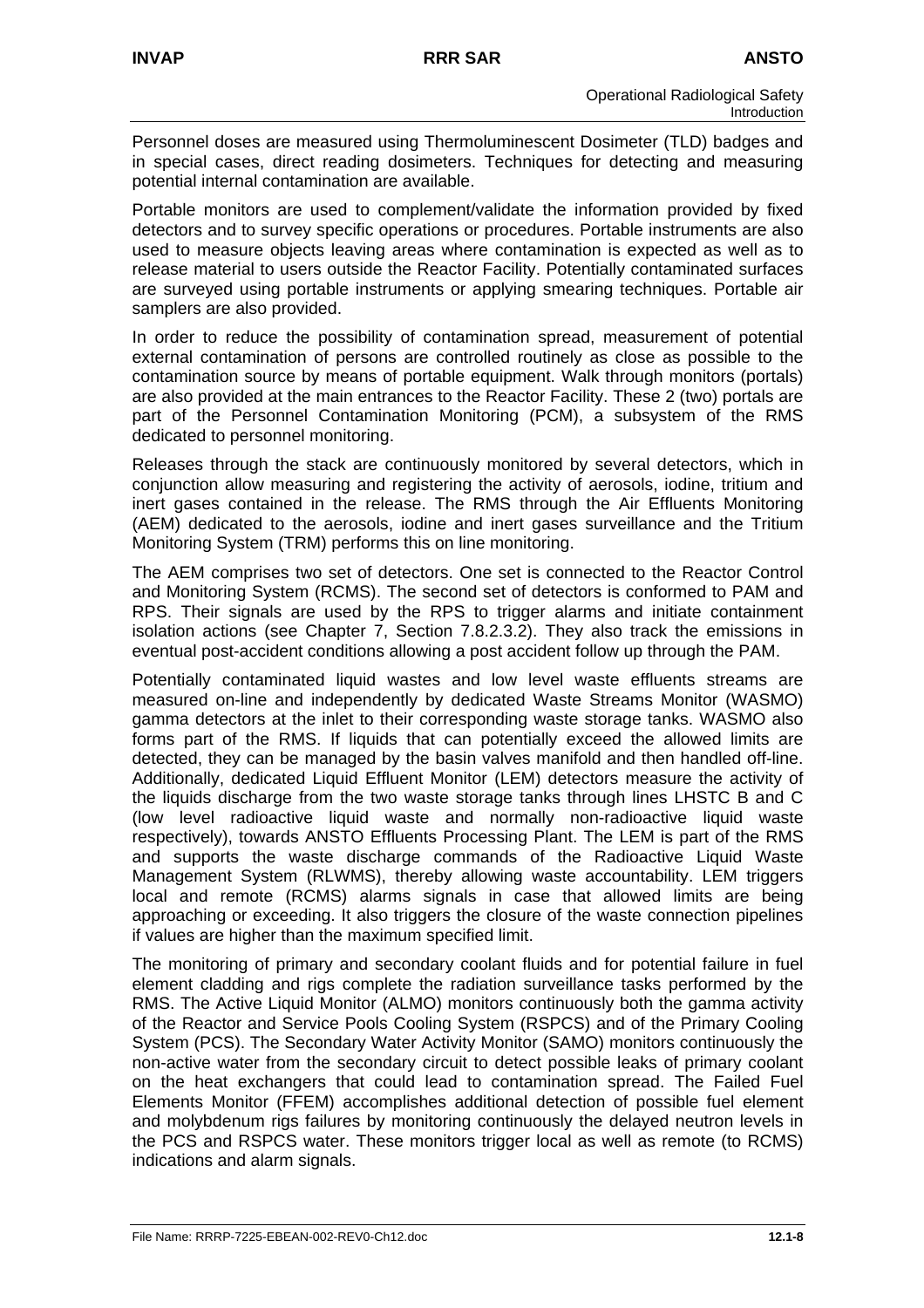# **12.1.3.3 Written Operating Procedures and Training**

Written procedures are implemented and maintained covering activities that have radiological safety significance. The procedures include sufficient information to meet the requirements of all the higher-level documents.

#### **12.1.3.4 Radiological Monitoring Program**

Routine, non-routine, task-related and special monitoring programs are implemented in all radiological classified areas of the plant. These programs include the determination of the following:

- a) external beta, gamma and neutron radiation fields
- b) contamination of objects, surfaces and persons
- c) air contaminants
- d) activity of effluents and wastes as necessary

The frequency of such measurements depends on the work carried out in each area. The monitoring programs are described in Section 9 of the RPP.

Radiological monitoring and control regarding plant and personnel protection includes individual and area monitoring. These controls represent an essential part of the RPP that allow evaluation of compliance with the established limits and provide information related to changes in exposure levels that may indicate the need to adopt corrective measures.

When the results indicate the need to implement corrections in plant operation and maintenance, they are immediately reported to the Reactor Manager or relevant individuals/groups so that the corresponding corrective measures are applied.

Research projects or special operations (non-routine) that require the handling of radioactive sources, contaminated materials, etc. are included in a monitoring program after assessment.

#### **12.1.3.5 Effluent/Emission Monitoring**

As mentioned in section 12.1.3.2, liquid effluents originating at the Reactor Facility are monitored prior to their transfer to the LHSTC waste management system. On-line monitoring of gaseous effluents is carried out in order to detect and record all discharges and monitor changes in levels or abnormal trends. Reporting of the levels of discharge is performed within ANSTO and then to ARPANSA.

The following are the basic goals of effluent measuring systems:

- a) Verify that activity releases are lower than the notification levels (see Section 12.1.2.1).
- b) Provide data so that population exposure may be determined by means of an appropriate environmental model as agreed with ARPANSA.
- c) Provide information about the proper functioning of the plant and of its effluent treatment system.
- d) Quickly detect and identify the nature and extent of unplanned releases.
- e) Activate emergency warnings and the response system.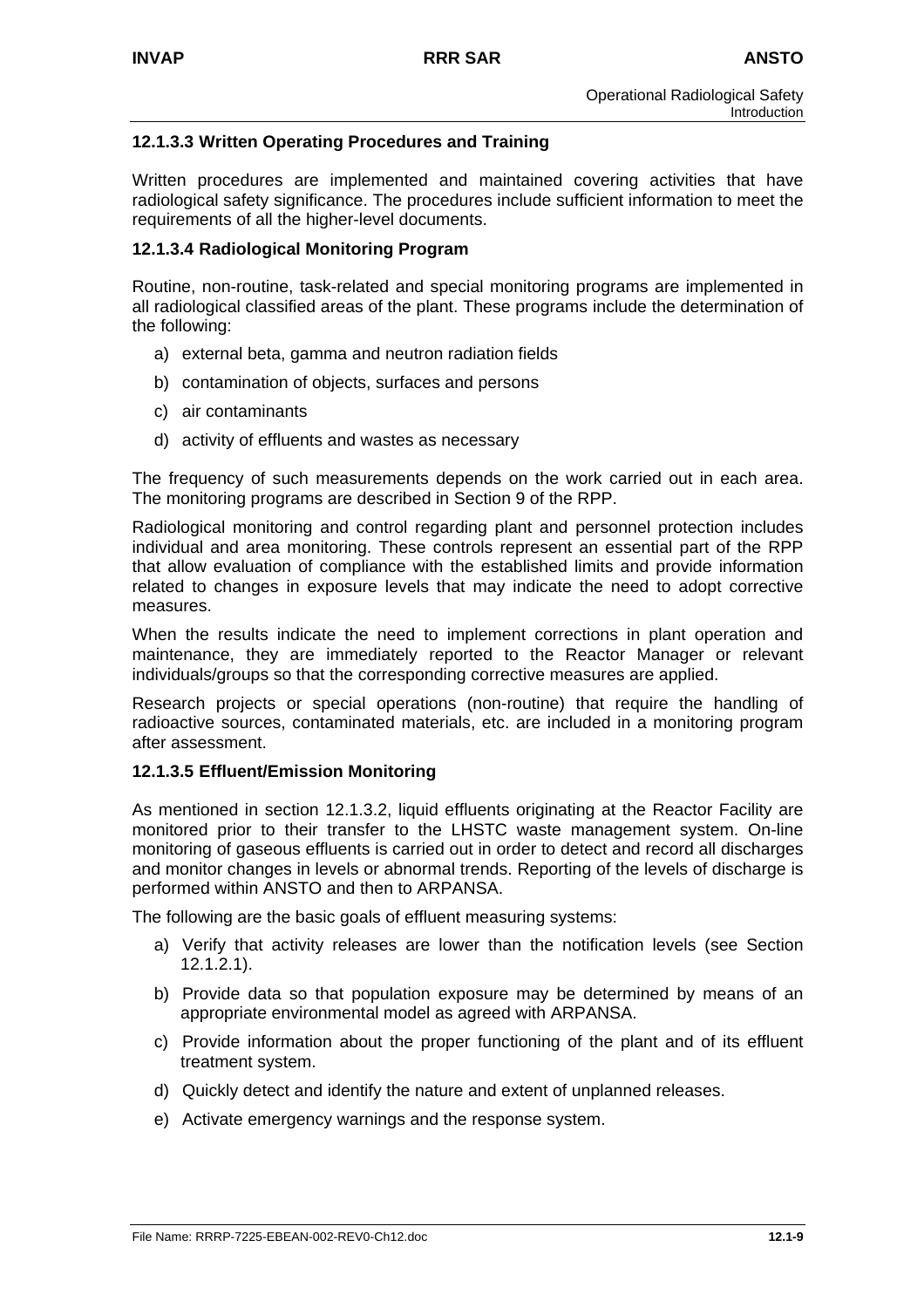- f) Provide information leading to a better knowledge of effluent behaviour and of radioactive material dispersed in certain surrounding areas.
- g) Provide online release records.
- h) Provide capability to determine the activity total and by radionuclide being released.

The online monitoring units and registers for liquid (LEM) and gaseous radioactive effluents (AEM and TRM) are part of the Radiation Monitoring System and are connected to the Reactor Control and Monitoring System (RCMS). Should reference values be exceeded, both systems trigger actions to prevent further releases. A description of these monitoring systems, their specific functions and requirements are presented in Section 12.3.5.

Information on measured environmental radiation at the LHSTC site and its vicinity is reported in the ANSTO annual environmental reports (E Reports). The first of such surveys covering the period 1960-64 was published in 1966 (Giles 1966), and the most recent are given in Hoffmann et al 2002-2003. These reports provide results of measured radioactivity and radiation levels for airborne emissions, liquid effluent, and potential radiation exposures.

## **12.1.3.6 Fluid System Monitoring**

The following liquids are monitored for radioactivity within the Reactor Facility:

- a) Primary Cooling System (PCS), and Reactor and Service Pools Cooling System (RSPCS): both circuits are measured online using gamma detectors that belong to the Active Liquid Monitor (ALMO) system (see Section 12.3.5.8). These fluids are also monitored on line using delayed neutron detectors that belong to the Failed Fuel Element Monitor (FFEM). Failure of a Fuel Assembly or molybdenum rig, while unlikely, would also be detected by this monitoring.
- b) Secondary Cooling System: Secondary Water Activity Monitor (SAMO) equipment is used to measure secondary cooling water downstream of the heat exchangers (see Section 12.3.5.6).
- c) Liquids collected by the Active and Trade Waste Collection Network: are measured on entry to their collection tanks by online detectors that belong to the WASMO system.

Waste from laboratories with concentrations higher than allowed for B line (low level radioactive liquid waste) disposal are managed off-line through dedicated manifolds attached to the basins.

#### **12.1.3.7 Classification of Areas, Persons and Tasks**

Areas are classified with regard to radiological significance (reference section 12.3.1.1 for classification/ zoning of areas). Radiological training of personnel is commensurate with the type of work they perform.

### **12.1.4 On Site Movement of Irradiated Materials**

#### **12.1.4.1 Introduction**

A complex of hot cells and shielded transportation tubes is in place to minimise personal exposure during the irradiation and post-irradiation processing of samples. Detailed information on these systems is provided in Chapter 11.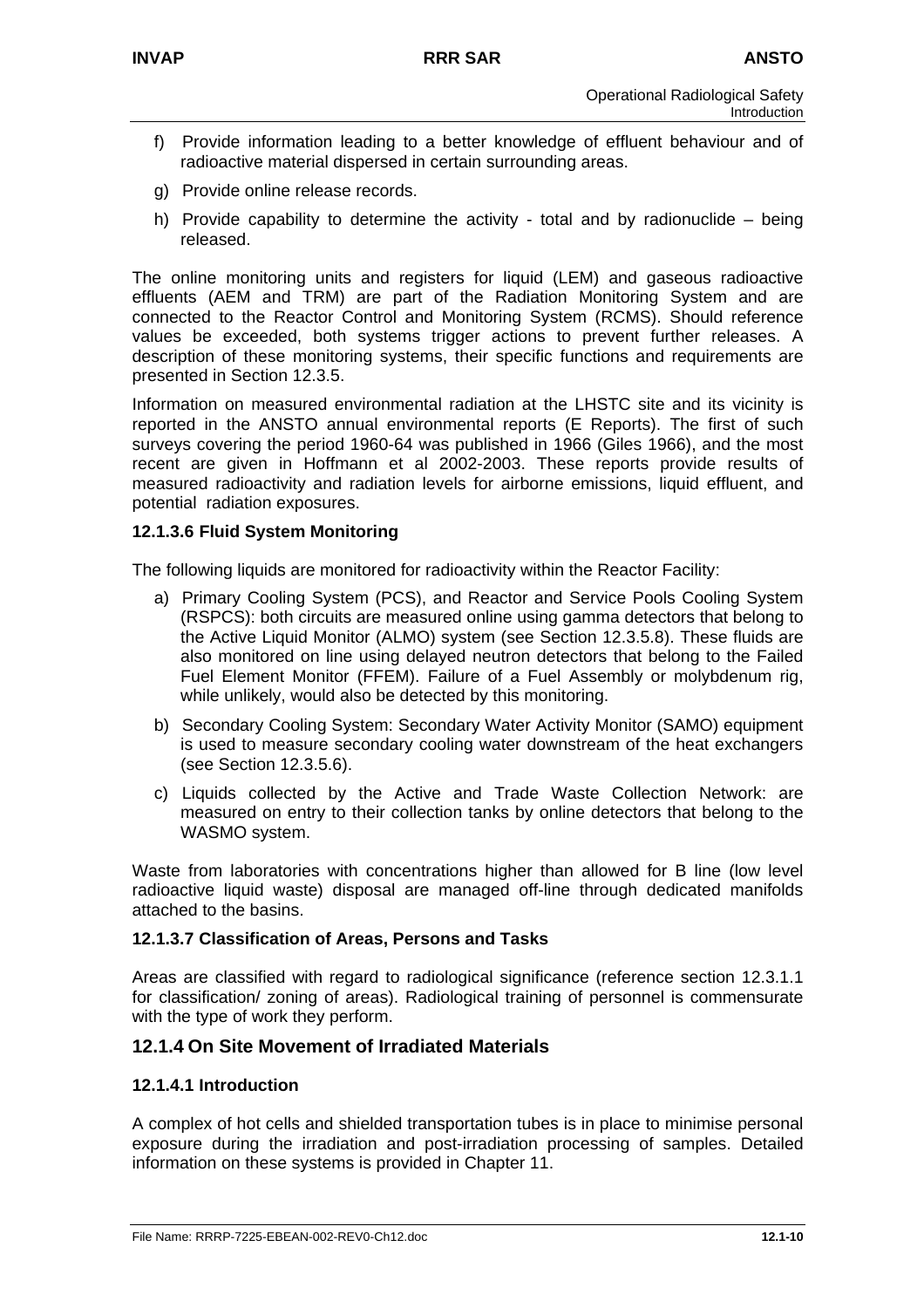The Long Residence Time General Purpose Irradiation Facilities are used to irradiate samples transferred through pneumatic means from the cells in the Above Pool Hot Cell Complex (APHCC) to their respective rigs, located in the irradiation tubes of the Reflector Vessel within the reactor pool.

There are two hot cells dedicated to this facility, namely A and B. The transfer tubes pass through the floor of the cells and are arranged in the technical floor. Along this path, the transfer tubes are shielded.

The samples are loaded into cans (metal capsules of approximately cylindrical shape) for irradiation. Should the samples be powder, two cans are used, one inside the other, to provide more secure containment of the contents.

Once the cans are in the loading position of the Long Residence Time (LRT) terminal, the desired irradiation position is selected and the sample sent automatically. After the irradiation period, which may range from one minute to the whole reactor operating cycle – the process reverses and the LRT terminal collects the irradiated can and deposit it in an unloading position.

The irradiation target is received in the decay-station contained in the loading/unloading device in the PHCs, where it remains during the prescribed time interval. Regarding the activity of the sample, two possibilities exist:

- a) The activity is low enough to allow sending the can automatically through the IPTS, from the PHC to the Radioisotope Production Plant in Building 23.
- b) The activity is over the prescribed limit, with the following possibilities:
	- i) the can is returned to the decay station
	- ii) the can is sent to a loading/unloading station module

#### **12.1.4.2 Hot Cells**

The cells are part of the Radioisotope Handling System (RHS).

The following are the cell functions:

- Reception of samples for irradiation.
- Reception of the irradiated material.
- Sample handling to measure activity (manual probe).
- Transfer of cans to the LHC.
- Transfer of cans to and from the Radioisotope Production Plant.

The cells are not used for the opening or closing of cans, so the chances of contamination are related only to the potential for can failure.

Different hot cells are available in the Reactor Facility. These are the Loading radioisotope Hot Cell (LHC) and the Above Pool Hot Cells Complex (APHCC), which consists of the Transfer Hot Cell (THC) and two Pneumatic conveyor Hot Cells (PHCs). .

Some cells are just used as an intermediate station for samples, before they are sent to another station, and other cells may contain a source for a certain amount of time.

Pressure within the cells is kept at a level below that of the surrounding environment by a dedicated ventilation system with absolute and charcoal filters located into a dedicated room.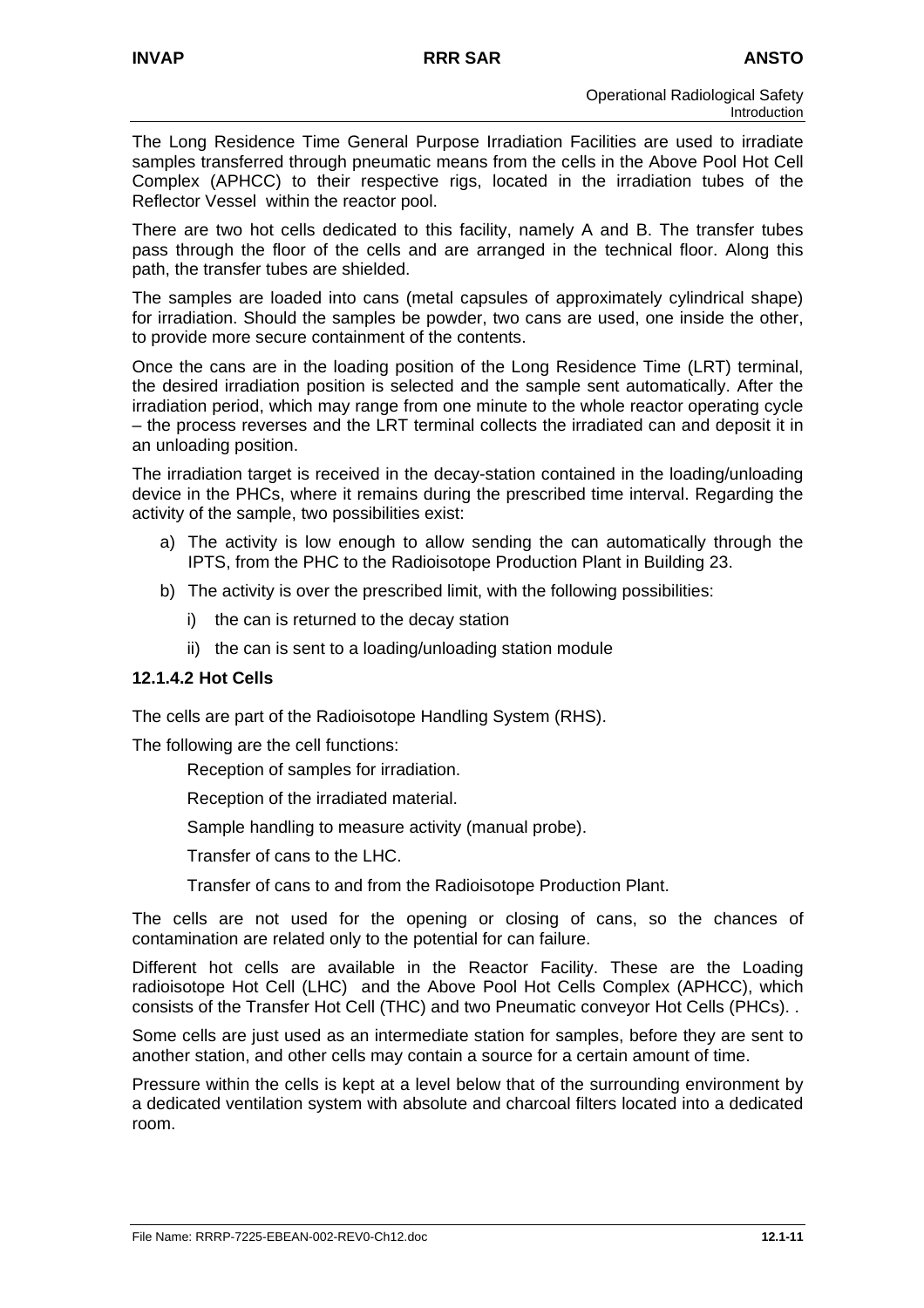# **12.1.4.3 Small Inter-building Shielded Transfer Container**

This container is used to transfer samples to other Buildings within the LHSTC. The Small Inter-building Shielded Transfer Container (SIC) is mounted on a cart for its movement.

The SIC is transferred by means of the heavy-duty service lift, then by means of the cask loading monorail to the truck bay for waiting or directly to the truck for transport. The container is loaded from its top and through a tube joining the inside of the cell with a station to which the former connects.

## **12.1.4.4 Bottom Loaded 6 and 10-tonne Transfer Casks**

These containers are used to transfer higher activity samples than the Small Interbuilding Shielded Transfer Containers. The Casks are loaded through the bottom and have a check valve and an internal hoist system that allows the sample to be raised from the working tray within the LHC, to the inside of the container. The Cask shield materials are lead and steel.

The loading station comprises a conduit through the cell ceiling, blocked by a movable sealed door that opens once the container is positioned for loading. Transfer from the Above Pool Hot Cells Complex to the Loading Radioisotope Hot Cell

This is carried out through Transfer Pipes and elevators. The inter-hot cell elevator (ICE) is intended to load only one target at a time. The elevator has enough space to carry a sealed cartridge which can contain a leaking target can.

There are two ducts for the ICE, one in operation, the other for backup, which are operated from the APHCC. These ducts follow the most favourable path to remain within the reactor concrete block, observing the specified shielding thickness. The ducts are designed with a minimum number of curves of the highest possible radius and enter the cell through the ceiling against the back wall.

The unloading stations at the low end of the ICE ducts have an isolation system which, together with a similar system on the upper stations makes a double valve system. This prevents communication between the ventilation of the LHC and that of the APHCC and maintains containment. The stations are within normal window viewing range and are easily accessed by means of the Master Slave Manipulators.

#### **12.1.4.5 Transfer Pipes**

There are four ducts for this purpose coming from PHCs A and B. These ducts follow the most favourable path to remain within the reactor concrete block, observing the specified shielding thickness. They are designed with a minimum number of curves of the highest possible radius and enter the cell through the ceiling against the back wall. Standard stainless steel pipe, is the material chosen for the TPs.

# **12.1.4.6 Transfer between Pneumatic Conveyor Hot Cell and Irradiation Positions**

This is carried out by means of a Long Residence Time (LRT) pneumatic transfer system using nitrogen-gas as the fluid to drive the cans to and from their irradiation positions. There is one tube per irradiation position that carries the can to and from such irradiation position. Pipes follow a path that allows the specified shielding thickness to be maintained. Pipes are designed with a minimum number of curves of the highest possible radius. The pipe material is stainless steel into the cells, stainless steel into the Technical Floor area and aluminium into the reactor pool. The pipes exit the cells through their floor by means of a tubing flange.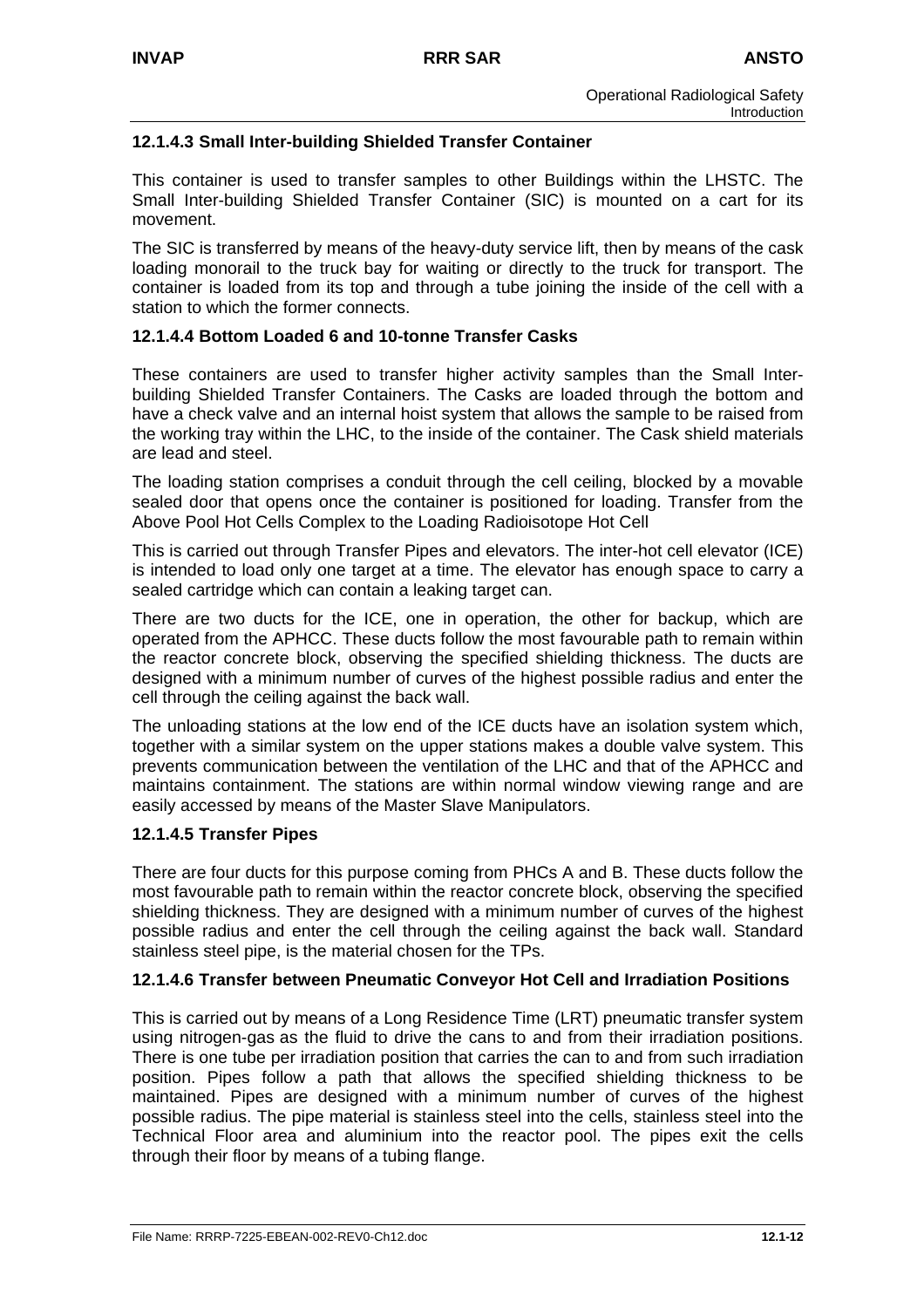Cans are loaded into and unloaded from the system, by means of the terminal station. These units take the irradiation cans and send them to their programmed irradiation positions. The terminal station also receives cans and carries them to an unloading position on the cell working tray. The terminal stations are within window normal viewing range and are easily accessed by means of the Master Slave Manipulators.

# **12.1.4.7 Transfer between Cells and the Radioisotope Production Plant Building**

This is carried out by means of an IPTS using air as fluid and driving special cartridges (carriers) that contain the samples. The material is stainless steel inside and outside the reactor block. Shielding along the pipes path is equivalent to 600 mm of heavy concrete.

There are two ducts connecting each cell with the Radioisotope Production Plant Building 23. These pipes exit the cells through their floor. Cans are loaded into and unloaded from the system introducing them with the Master Slave Manipulators to a special cartridge (carrier) that is later placed in a station.

The maximum allowed activity for the samples to be sent through the IPTS is for a radiation level equivalent of 40 GBq of cobalt-60. The station is within window normal viewing range.

#### **12.1.4.8 Transfer between Service Pool and the Transfer Hot Cell**

The activated samples stored in the Service Pool can be loaded into the Transfer Hot Cell (part of the APHCC) using the Service Pool Elevator (SPE). This elevator has an interlock system that prevents the movement of molybdenum targets without enough decay.

The SPE shielding is provided by the reactor concrete block.

#### **12.1.4.9 Spent Fuel Storage and Handling**

All spent fuel storage and handling, from the time spent fuel assemblies are withdrawn from the reactor core until spent fuel is loaded into a transport cask and shipped off-site, can occur within the reactor building. The design of the reactor facility has eliminated the need for the routine movement of spent fuel around the Lucas Heights Science and Technology Centre.

The Fuel Storage and Handling System is described in Chapter 10.

#### **12.1.5 Audit and Review Programs**

#### **12.1.5.1 Performance Indicators**

#### **12.1.5.1.1 Individual Monitoring**

Dose results from dosimetry programs are periodically reviewed and compared to investigation levels and dose constraints. An indicator of the Radiation Protection Plan & specifically the monitoring programs, dose minimisation and limitation may be the number of investigations and the relevant actions following each investigation.

Collective effective dose values (man-mSv per year or month) and average individual effective dose values (mSv per year or month) for various work groups may be identified over a specified time period as performance indicators by the Reactor facility management and RSC, following initial exposure data collection.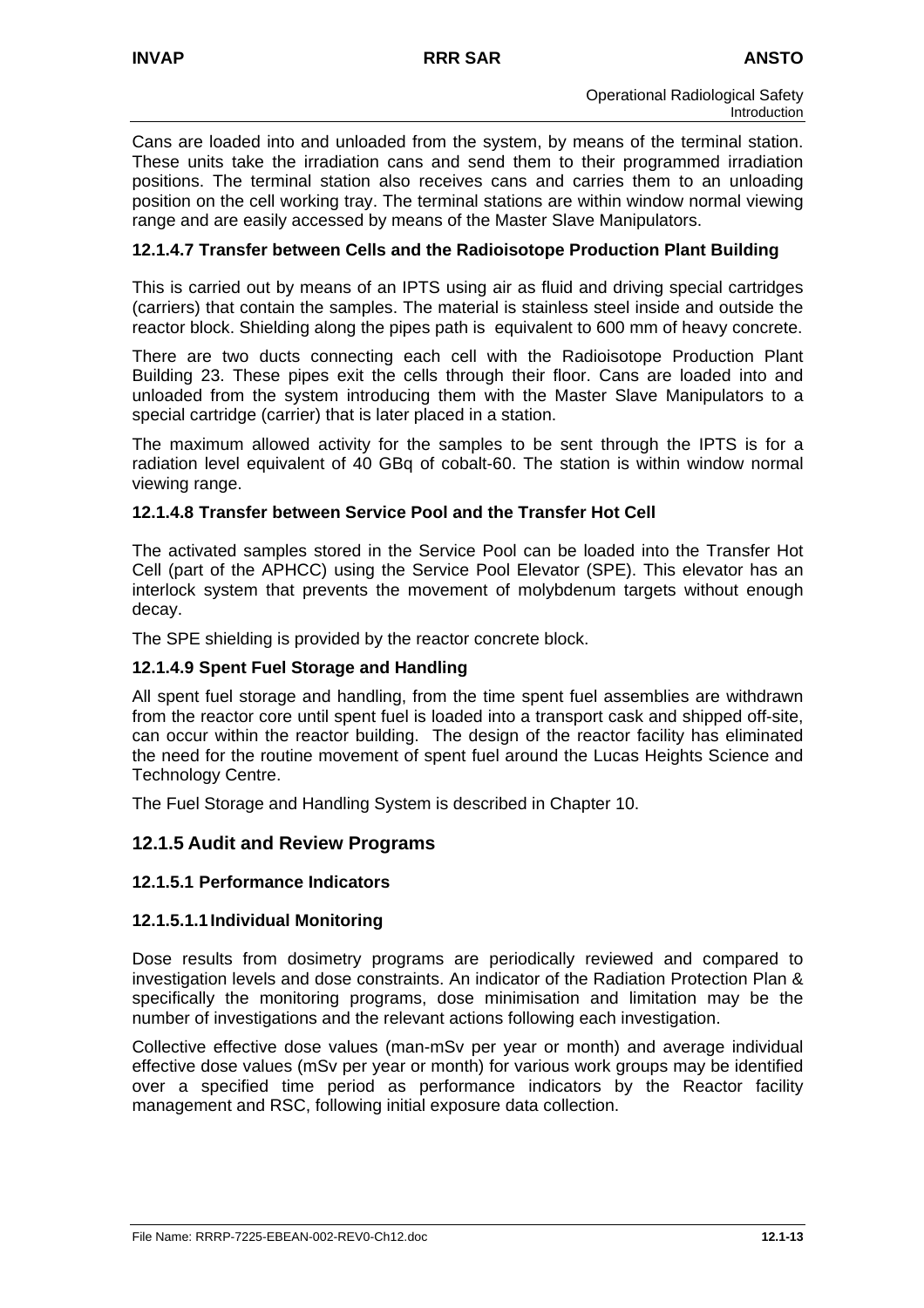# **12.1.5.2 ALARA & Event Reports**

Results of ALARA assessments and the number of assessment reports required for radiation workers in the Reactor Facility may be an indicator of the effectiveness of optimising the radiation protection techniques adopted.

Events that are subsequently assessed as incidents or accidents will be reported following safety response and assistance under the procedure in SD 4.1 ANSTO Event Response System. The outcomes of radiological incident or accident events and the findings and recommendations may be considered as an indicator of radiation safety in Reactor Facility.

## **12.1.5.2.1 Periodic Review of the Plan**

A periodic review of this plan is undertaken at a frequency in line with the Quality Management System for Reactor Facility.

*End of Section*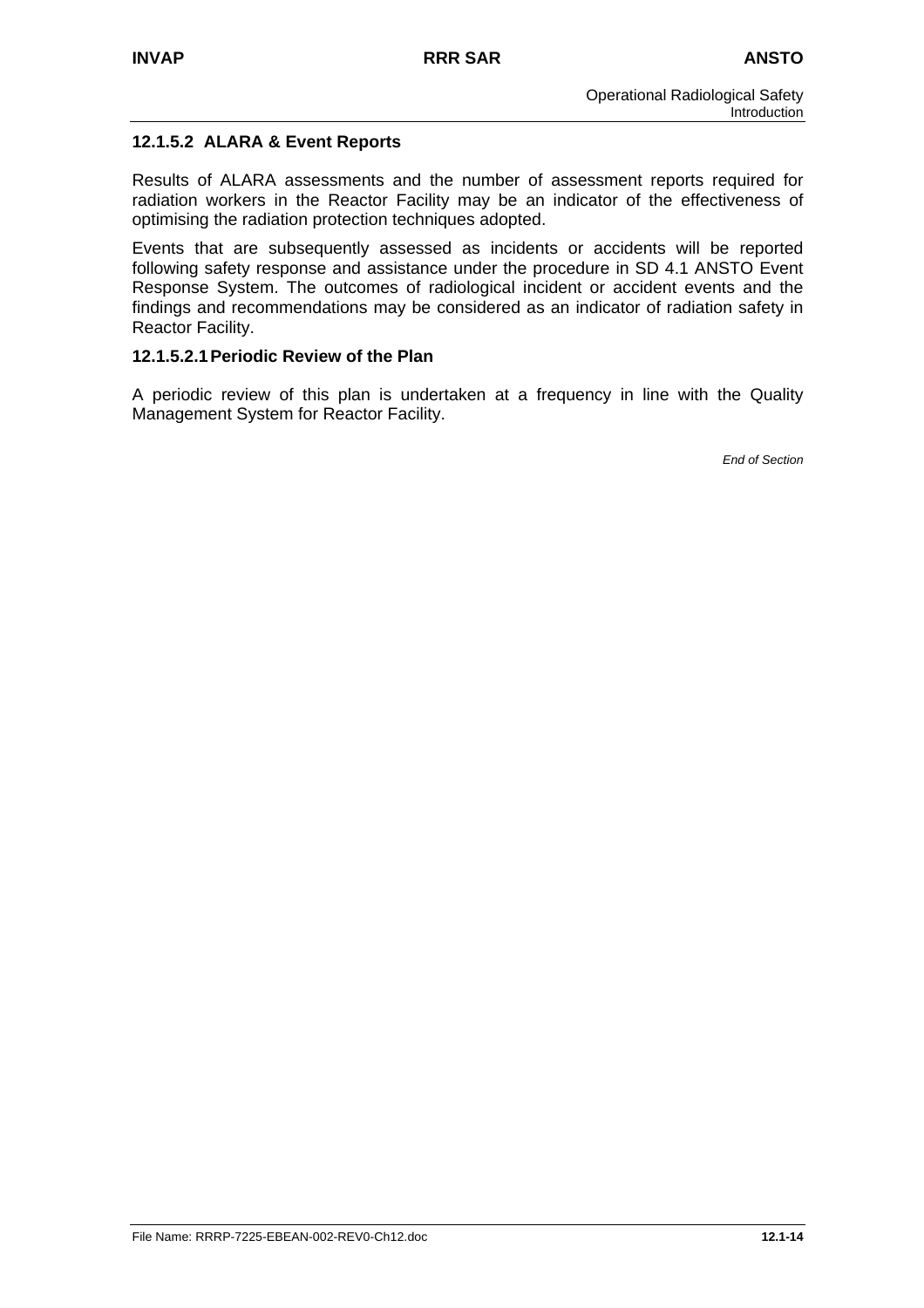#### **Table 12.1/1 Most Restrictive Annual Limits on Intake and Derived Air Concentrations for Some Radionuclides (Assuming 5 µm Activity Median Aerodynamic Diameter for the Inhalation Pathway)**

| Radionuclide   | Annual Limits on<br>Intake (ingestion) | Annual Limits on<br>Intake (inhalation) | <b>Derived Air</b><br>Concentrations |
|----------------|----------------------------------------|-----------------------------------------|--------------------------------------|
|                | <b>Bq</b>                              | <b>Bq</b>                               | $Bq m-3$                             |
| H-3 gas        |                                        | 1.11 $\times$ 10 <sup>13</sup>          | $4.63 \times 10^{9}$                 |
| <b>HTO</b>     | $1.11 \times 10^{9}$                   | $1.11 \times 10^{9}$                    | $4.63 \times 10^{5}$                 |
| C-11 Vapour    |                                        | $6.25 \times 10^{9}$                    | $2.60 \times 10^{6}$                 |
| C-11 Dioxide   |                                        | $9.09 \times 10^{9}$                    | $3.79 \times 10^{6}$                 |
| C-11 Monoxide  |                                        | $1.67 \times 10^{10}$                   | 6.94 x $10^6$                        |
| $F-18$         |                                        | $2.15 \times 10^{8}$                    | $8.96 \times 10^{4}$                 |
| <b>Na-22</b>   | $6.25 \times 10^{6}$                   | $1.00 \times 10^{7}$                    | $4.17 \times 10^{3}$                 |
| P-32           | $8.33 \times 10^{6}$                   | 6.90 x $10^6$                           | $2.87 \times 10^{3}$                 |
| S-35 inorganic | $1.05 \times 10^{8}$                   | $1.82 \times 10^{7}$                    | $7.58 \times 10^{3}$                 |
| CI-36          | $2.15 \times 10^{7}$                   | $3.92 \times 10^{6}$                    | 1.63 x $10^3$                        |
| Ar-41          |                                        |                                         | $1.51 \times 10^{4}$                 |
| <b>Sc-48</b>   | $1.18 \times 10^{7}$                   | $1.25 \times 10^{7}$                    | 5.21 x $10^3$                        |
| $Cr-51$        | 5.26 x $10^8$                          | 5.56 x $10^8$                           | $2.31 \times 10^{5}$                 |
| Mn-54          | $2.82 \times 10^7$                     | $1.67 \times 10^{7}$                    | 6.94 x $10^3$                        |
| Mn-56          | $8.00 \times 10^{7}$                   | $1.00 \times 10^8$                      | $4.17 \times 10^{4}$                 |
| Co-57          | $9.52 \times 10^{7}$                   | $3.33 \times 10^{7}$                    | $1.39 \times 10^{4}$                 |
| Co-58          | $2.70 \times 10^{7}$                   | $1.18 \times 10^{7}$                    | $4.90 \times 10^{3}$                 |
| Fe-59          | $1.11 \times 10^7$                     | 6.25 x $10^6$                           | $2.60 \times 10^{3}$                 |
| $Co-60$        | 5.88 x $10^6$                          | $1.18 \times 10^{6}$                    | $4.90 \times 10^{2}$                 |
| Ni-63          | $1.33 \times 10^{8}$                   | $3.85 \times 10^{7}$                    | $1.60 \times 10^{4}$                 |
| $Zn-65$        | $5.13 \times 10^{6}$                   | $7.14 \times 10^{6}$                    | $2.98 \times 10^{3}$                 |
| Ga-67          | $1.05 \times 10^{8}$                   | $7.14 \times 10^{7}$                    | $2.98 \times 10^{4}$                 |
| Br-82          | $3.70 \times 10^{6}$                   | $2.27 \times 10^7$                      | $9.47 \times 10^{3}$                 |
| <b>Kr-85</b>   |                                        |                                         | $3.64 \times 10^{6}$                 |
| Sr-90          | $7.14 \times 10^5$                     | $2.60 \times 10^5$                      | $1.08 \times 10^{2}$                 |
| $Y-90$         | $7.41 \times 10^{6}$                   | $1.18 \times 10^7$                      | $4.90 \times 10^{3}$                 |
| Mo-99          | $1.67 \times 10^{7}$                   | $1.82 \times 10^7$                      | $7.58 \times 10^3$                   |
| Tc-99m         | $9.09 \times 10^{8}$                   | $6.90 \times 10^{8}$                    | $2.87 \times 10^{5}$                 |
| Tc-99          | $2.56 \times 10^{7}$                   | $6.25 \times 10^{6}$                    | $2.60 \times 10^{3}$                 |
| Cd-109         | $1.00 \times 10^{7}$                   | $2.08 \times 10^{6}$                    | $8.68 \times 10^{2}$                 |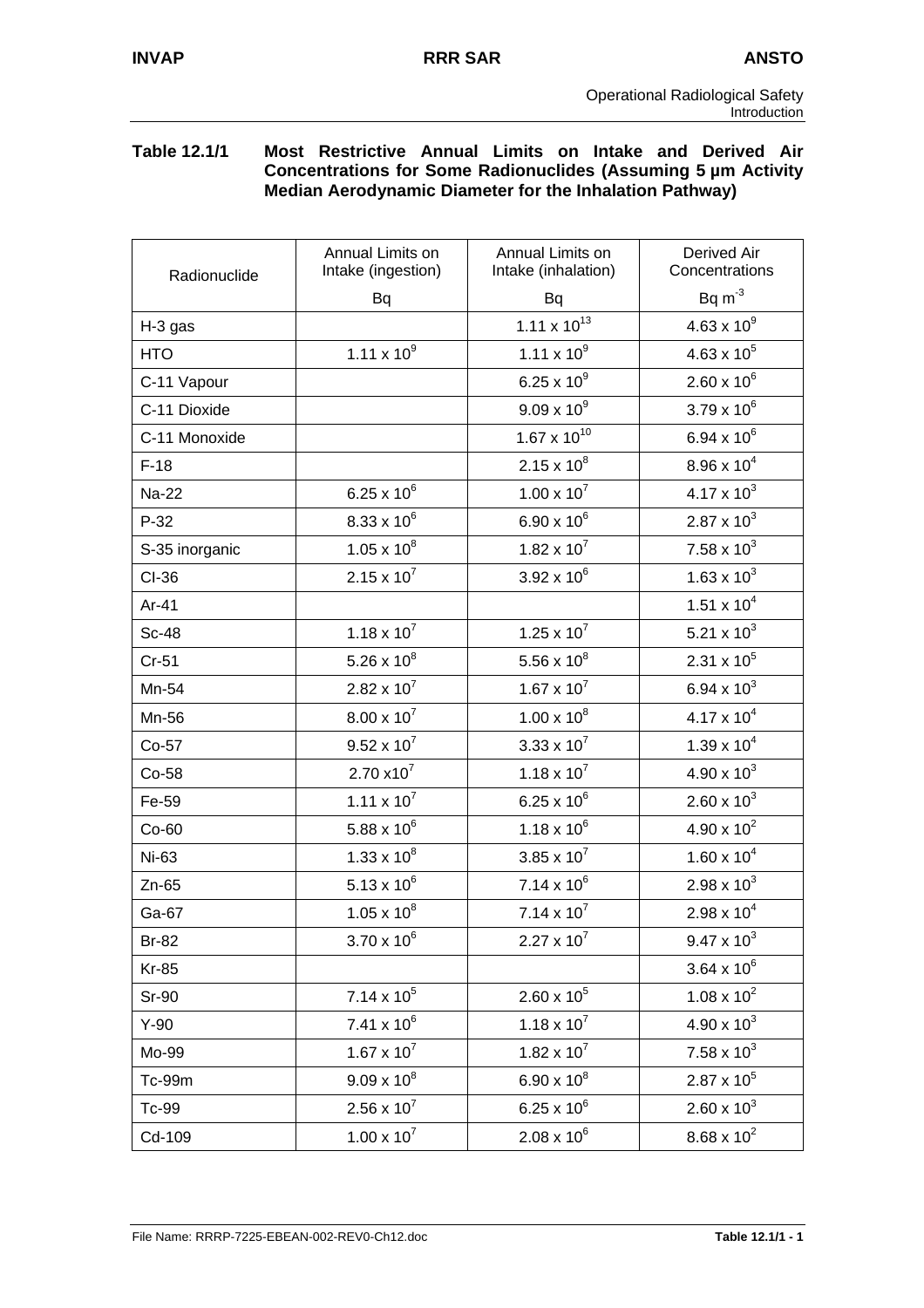| <b>Operational Radiological Safety</b> |  |
|----------------------------------------|--|
| Introduction                           |  |

| Radionuclide                  | Annual Limits on<br>Intake (ingestion) | Annual Limits on<br>Intake (inhalation) | Derived Air<br>Concentrations |
|-------------------------------|----------------------------------------|-----------------------------------------|-------------------------------|
|                               | Bq                                     | Bq                                      | $Bq m-3$                      |
| $In-111$                      | 6.90 x $10^{7}$                        | 6.45 x $10^7$                           | $2.69 \times 10^{4}$          |
| $I - 123$                     | $9.52 \times 10^{7}$                   | $1.82 \times 10^8$                      | $7.58 \times 10^4$            |
| $1-125$                       | $1.33 \times 10^{6}$                   | $2.74 \times 10^{6}$                    | $1.14 \times 10^{3}$          |
| $I - 131$                     | $9.09 \times 10^{5}$                   | $1.82 \times 10^{6}$                    | 7.58 x $10^2$                 |
| Xe-133                        |                                        |                                         | 6.67 x $10^5$                 |
| Cs-134                        | $1.05 \times 10^{6}$                   | $2.08 \times 10^{6}$                    | $8.68 \times 10^{2}$          |
| Cs-137                        | $1.54 \times 10^{6}$                   | $2.99 \times 10^{6}$                    | 1.24 x $10^3$                 |
| U-nat (measured as<br>$U-238$ | $1.3 \times 10^{4}$                    | $2.5 \times 10^{2}$                     | $1.0 \times 10^{-1}$          |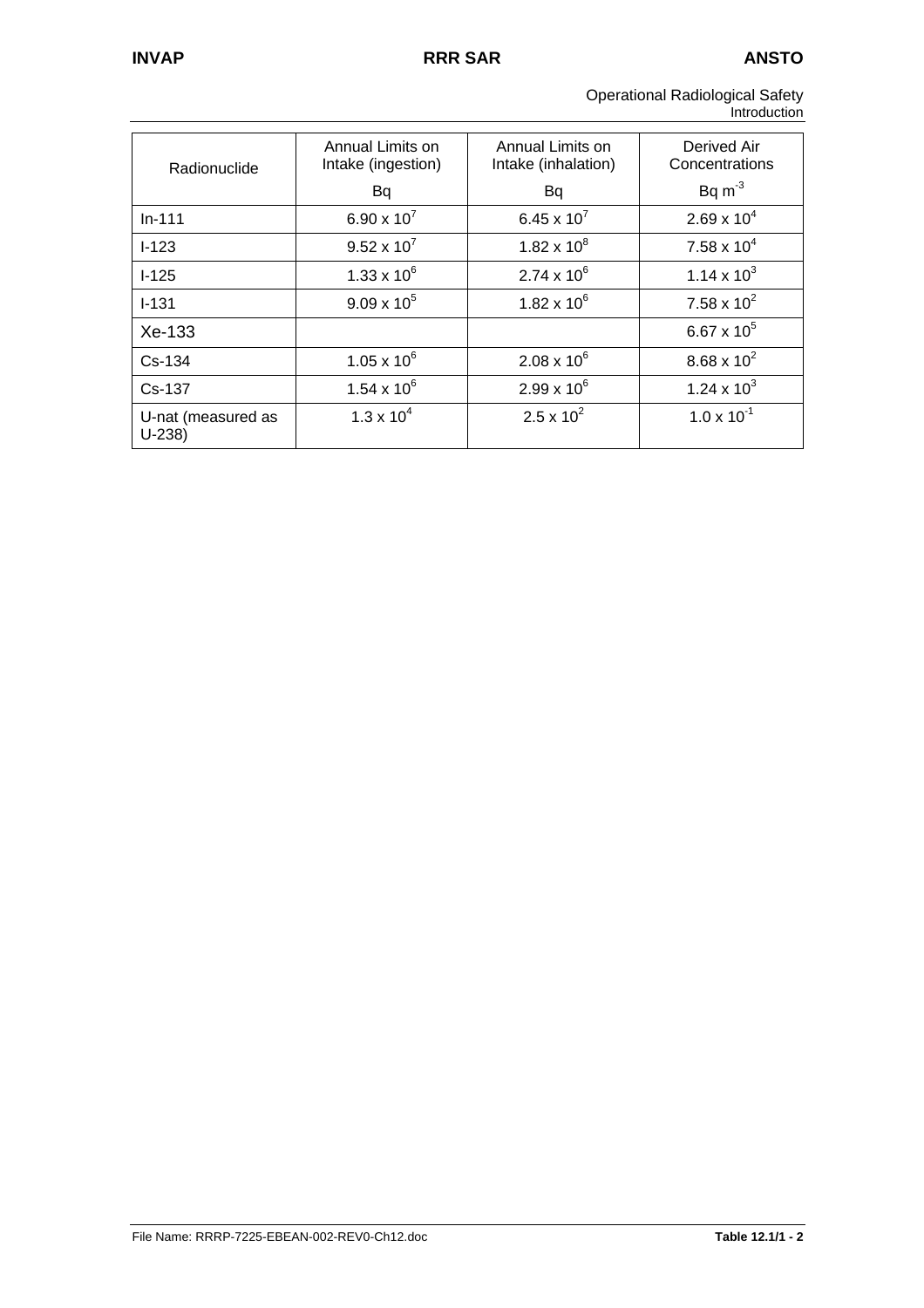| 10 Bq $cm^{-2}$ |              | 100 Bq $cm^{-2}$                                                                    | 1000 Bq $cm^{-2}$ |               |          |
|-----------------|--------------|-------------------------------------------------------------------------------------|-------------------|---------------|----------|
| <b>Sr-90</b>    | Na-22        | Ag-110m                                                                             | $H-3$             | <b>Br-77</b>  | Ce-139   |
| Ra-223          | $P-32$       | Cd-109                                                                              | $C-14$            | <b>Rb-81</b>  | Ce-141   |
| Ra-224          | $Co-56$      | Cd-115m                                                                             | Na-24             | Sr-85         | Nd-147   |
|                 | Co-60        | $ln-113m$                                                                           | $S-35$            | $Sr-87m$      | Gd-153   |
|                 | Cu-64        | Sb-124                                                                              | CI-36             | $Y-87$        | Tb-160   |
|                 | Cu-67        | $I-125$                                                                             | Ca-45             | $Y-88$        | Eb-169   |
|                 | $Zn-65$      | $I - 131$                                                                           | Ca-47             | Mo-99         | Tm-170   |
|                 | Ga-68        | Cs-134                                                                              | $Sc-46$           | <b>Tc-99m</b> | Yb-169   |
|                 | Se-75        | Cs-137                                                                              | Sc-47             | Tc-99         | Lu-177   |
|                 | <b>Rb-86</b> | La-140                                                                              | $Cr-51$           | Ru-103        | Hf-181   |
|                 | Sr-89        | Pm-147                                                                              | Mn-54             | Ag-111        | W-185    |
|                 | $Y-90$       | Eu-152                                                                              | Fe-55             | $In-111$      | Re-186   |
|                 | Ru-106       | Eu-154                                                                              | Fe-59             | Sn-113        | $Ir-192$ |
|                 |              | <b>Bi-210</b>                                                                       | Co-57             | Sb-125        | Au-198   |
|                 |              |                                                                                     | Co-58             | $I-123$       | Hg-197   |
|                 |              | All other non-alpha emitting<br>nuclides not referred to<br>elsewhere in this table |                   | Cs-129        | Hg-203   |
|                 |              |                                                                                     |                   | Cs-131        | TI-201   |
|                 |              |                                                                                     |                   | Ba-133        | $TI-204$ |

# **Table 12.1/2 Derived Surface Contamination Limits**

*End of Tables*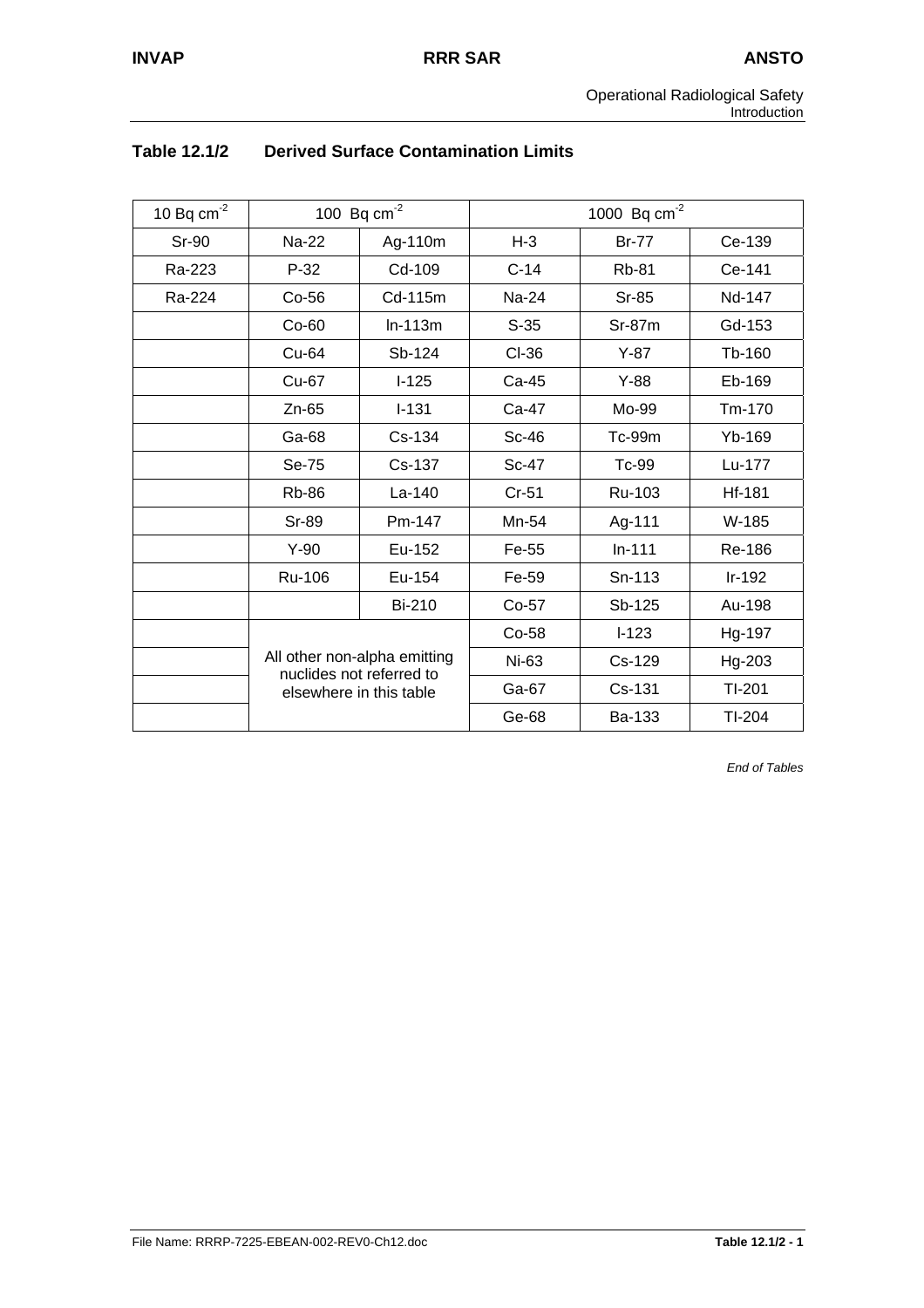Operational Radiological Safety Introduction

# **Figure 12.1/1 Steps in ALARA Assessment**



*End of Figures*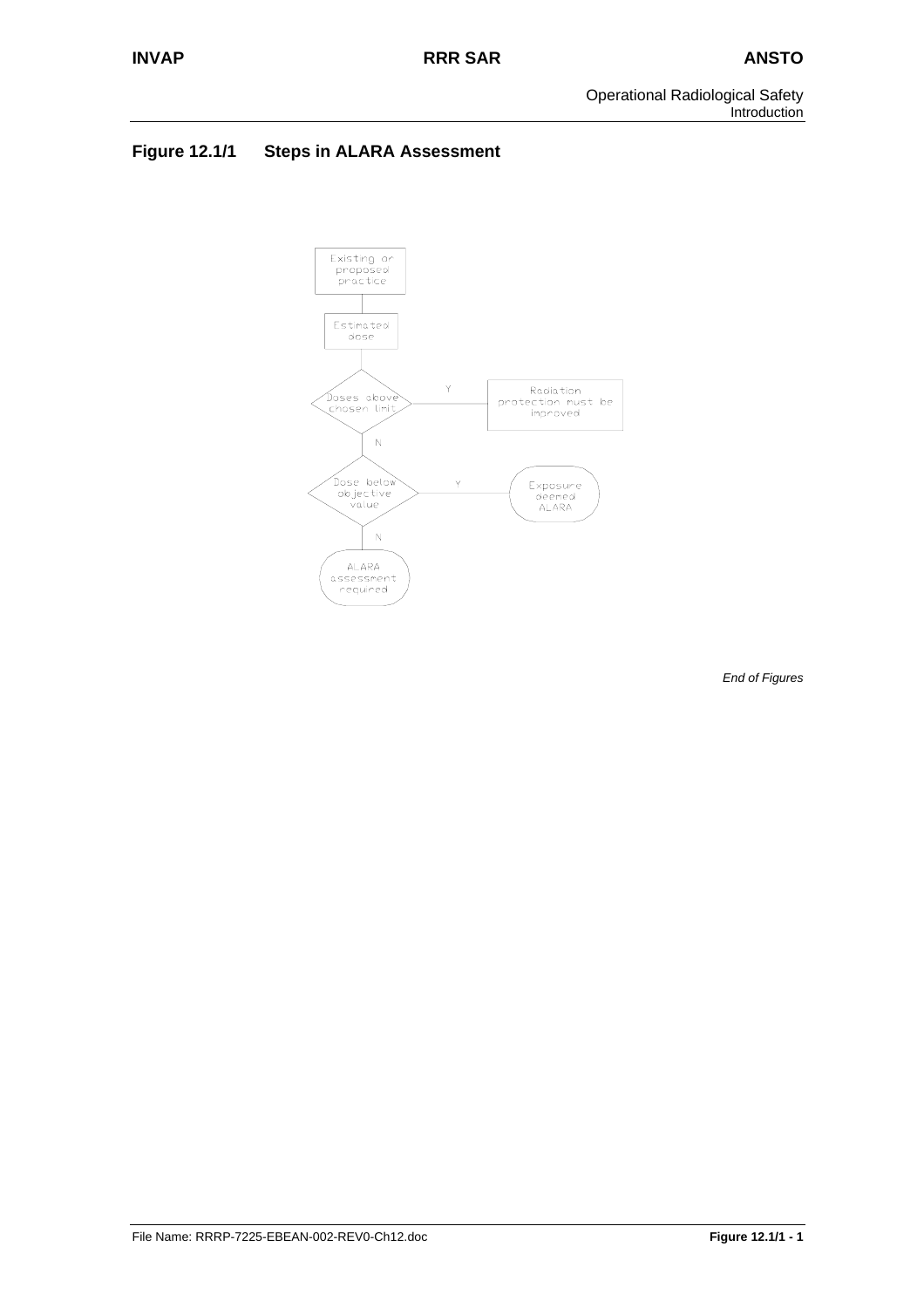# **12.2 REACTOR FACILITY RADIATION SOURCES**

All potential sources of radiation produced by normal reactor operation are identified and summarised in Table 12.2/1.

# **12.2.1 Contained Sources**

#### **12.2.1.1 Reactor Fuel**

The major source of contained radionuclides in the Reactor Facility is the reactor core, where fission products accumulate in the Fuel Assemblies (FAs) during the reactor operation. These radionuclides constitute the most important contained source both when the fuel is in the core or in the spent fuel storage racks (in the Service Pool). Using Defence in Depth methodology, several safety barriers have been utilised to prevent fission product migration to the environment, namely, the fuel matrix and cladding, reactor pool water inventory, and reactor containment.

The fuel cladding is designed to withstand normal operational and storage conditions with a safety margin. Nevertheless in the case of a failure (known as FA failure) the failed FA are contained and stored underwater minimising the possible spread of contamination. A means of containing a failed FA is available. Both the Failed Fuel Element Monitor (FFEM) and the Active Liquid Monitor (ALMO) are available to detect failed fuel.

Table 12.2/2 shows the relevant radioisotopes contained in the equilibrium core one minute after a reactor shutdown. Calculated data using ORIGEN 2 (ORIGEN2 "Oak Ridge Isotope Generation and Depletion Code", ORNL, 1980) with Reactor Facility characteristics are compared with the inventory presented in the EIS calculated using AUS neutronics system with a ENDFB6 cross section library (Robinson, 1993, 1998). Both are similar and in agreement with the typical inventory postulated by the IAEA (IAEA-TECDOC-400, 1986). Since the reactor core calculated inventory is obtained from the specific fuel assembly design, it is taken as the applicable inventory for calculations associated with normal Reactor Facility operations.

#### **12.2.1.2 Targets for Radioisotope Production**

Other relevant contained sources are the activated samples that are irradiated in special canisters designed to withstand core conditions (neutron flux, gamma heating, etc.) as well as transportation requirements (i.e. pneumatic transport system accelerations). For certain samples, double canisters are used to increase performance. The Reactor Facility has adopted the can design used at HIFAR which has not registered any failures.

#### **12.2.1.3 Process Systems Sources**

Different components contain activated liquids and can be considered as radiation sources.

Table 12.2/3 shows these components and their location.

#### **12.2.1.4 Other Sources**

Activated components removed from the core (such as spent absorbing plates) are stored in the service pool and managed as solid waste.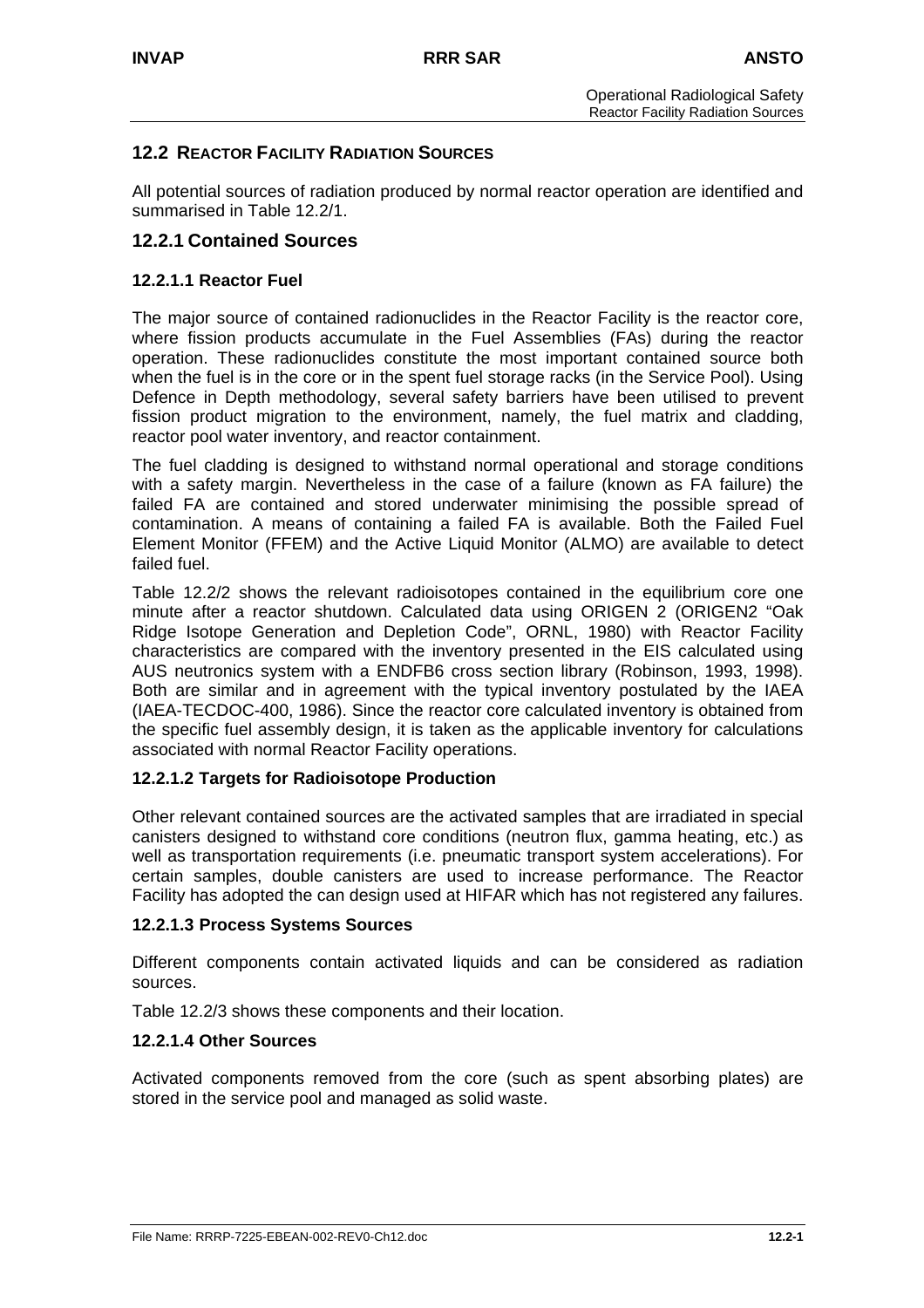Other minor contained sources are the calibration sources employed in the plant and the neutron source used mainly in the first reactor start-up. They have leak-proof characteristics designed and tested by their suppliers.

# **12.2.2 Airborne and Liquid Sources for Environmental Considerations**

There are several sources able to be dispersed in pool water and later in air, such as:

- a) activation of coolant
- b) corrosion products
- c) fission products from fuel cladding surface contamination

The concentration of these sources in pool water has been calculated by modelling the production and transport and has been compared with measured values in similar installations. The two data sets were in good agreement and where differences occurred, conservative (i.e. greatest) values have been chosen. The estimated concentration in water is shown in Table 12.2/4 and the postulated values for releases through the stack are shown in Table 12.2/5. Table 12.2/4 contains the nuclides relevant for the release by evaporation from the reactor pool surface and does not contain other nuclides such as Na24 or Ni16. Table 12.2/5 is obtained assuming that for noble gases a surface exchange coefficient of 0.0057 mms<sup>-1</sup> takes place in the pool while for aerosols a transportation mechanism due to water evaporation occurs.

The main radiological issue for nitrogen-16 is related to direct radiation since it is a very short lived isotope and not released in airborne emissions. The calculations performed were intended to obtain the concentration in several points of the Primary Cooling System and Reactor and Service Pools Cooling System circuits (see Section 12.3.2.5.) to size the decay tanks as well as determine the room shielding. Additional calculations were performed to determine the concentration in the heavy water system components.

Also of relevance is argon-41 produced by neutron activation of air. This isotope is minimised by preventing the presence of air in areas with relevant neutron fluxes, such as the pneumatic systems that are driven by nitrogen gas. Table 12.2/5 shows the maximum credible release assumed for this nuclide. This value came, as in previous cases, from detailed engineering modelling of production and transport processes and subsequent comparison with measurements in similar facilities assuming conservative values.

Tritium produced in the Reflector Vessel by deuterium activation could be released to the heavy water room through water losses during maintenance activities. The room characteristics and the system design and construction features assure that airborne tritium releases are negligible. A target of 3.7  $10^{10}$  Bg per year has been set as an airborne emission target as shown in Table 12.2/5.

Other liquid or gaseous sources that may disperse radioactive products into the environment are controlled by means of drains and ventilation systems.

A comparison between airborne discharges from HIFAR and those predicted from the replacement Reactor Facility is given in Table 12.2/6. The table shows that for the major nuclides of concern, Argon-41 and tritium, the reductions are approximately 97.4% and 99% respectively. The table also shows that the total reduction for all nuclides is approximately 97.5%

*End of Section*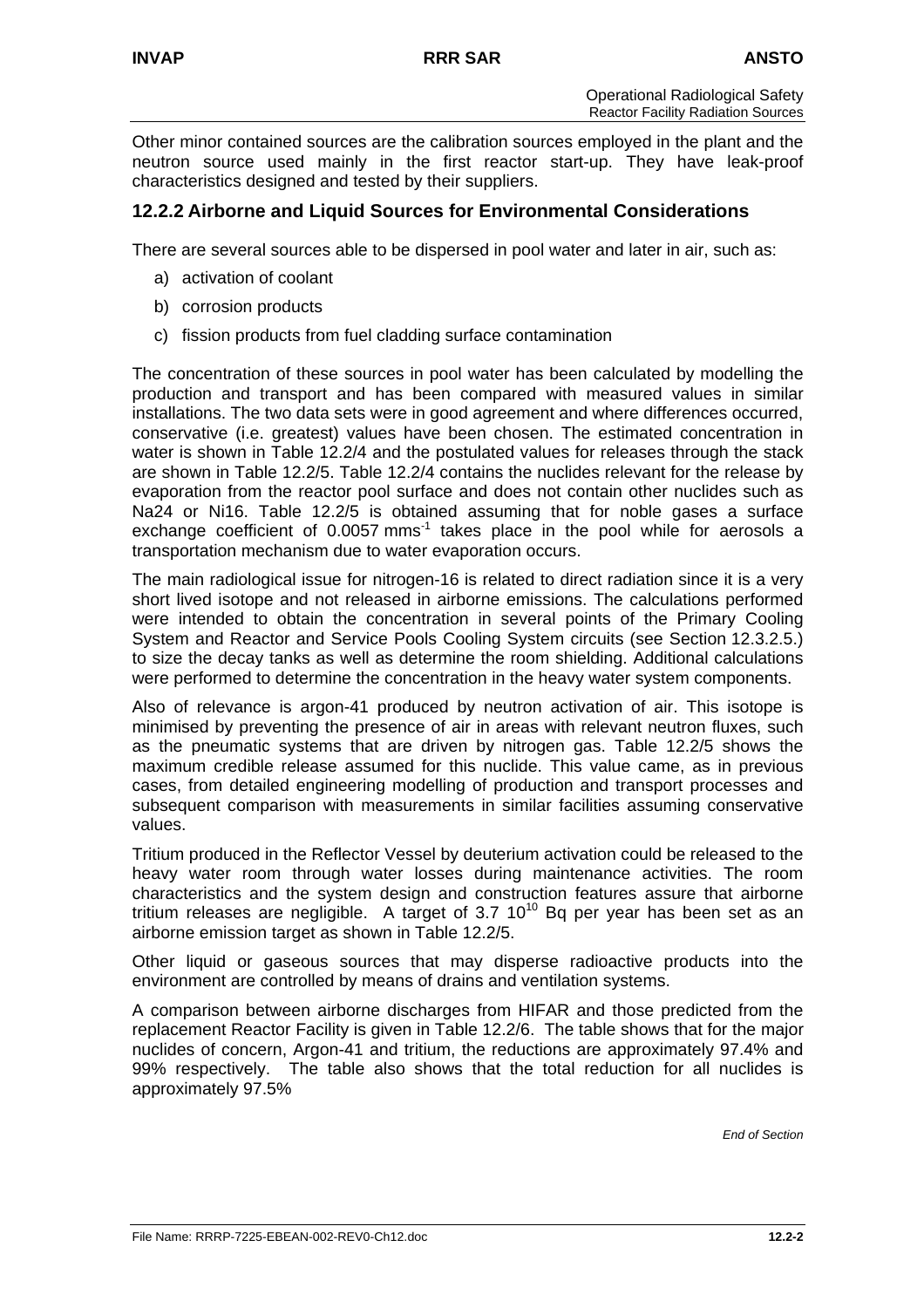### **Table 12.2/1 Potential Sources of Radiation Produced by Normal Reactor Operation**

| Component/System                            | Contributors                                                        | <b>Isotopes</b>                                                                                                                          | Activity                                                                                                                                                                     | Location and comments                                                                                                                                                                                       |
|---------------------------------------------|---------------------------------------------------------------------|------------------------------------------------------------------------------------------------------------------------------------------|------------------------------------------------------------------------------------------------------------------------------------------------------------------------------|-------------------------------------------------------------------------------------------------------------------------------------------------------------------------------------------------------------|
| Core                                        | <b>FA</b><br>Coolant<br>Control rods<br>Structural components       | Radiation fields from<br>fission process in fuel<br>elements.<br>Activated products<br>Fission products from<br>irradiated fuel elements | During reactor shutdown,<br>fission products in FA are<br>the main component<br>During operation,<br>neutrons and gamma<br>from fission process (see<br>Section 12.3.2.2.1.) | Reactor pool.<br>Structural components (e.g. fuel end<br>pieces) are minimised in the fuel<br>design to reduce solid waste<br>production.                                                                   |
| <b>Reflector Vessel</b>                     | Samples being<br>irradiated<br>Heavy water<br>Structural components | Isotopes being produced.<br>Tritium<br>Nitrogen-16                                                                                       | Variable. It is a function<br>of the isotope production<br>activities.<br>Tritium concentration<br>build-up in time (rate in<br>the order of 96 GBq per<br>kg per year)      | Reactor pool.<br>No Air is used to cool rigs to limit Ar-<br>41 production.<br>Structural components have been<br>chosen taking into account neutronic,<br>hydraulic and decommissioning<br>considerations. |
| Spent fuel storage racks<br>in reactor pool | Spent fuel assemblies<br>waiting to be moved to<br>service pool     | Fission products from<br>irradiated fuel assemblies                                                                                      | FA are the main<br>component (see Table<br>12.2/2.                                                                                                                           | Reactor pool.<br>FA remain here until they are<br>transported to the service pool                                                                                                                           |
| Transfer channel                            | FA and irradiated<br>samples being<br>transferred.                  | Samples produced<br>Irradiated fuel assemblies                                                                                           | Different arrangements of<br>FA (from one to three)<br>with at least a decay<br>period of 33 days.<br>Irradiation rigs<br>See section 12.3.2.3.<br>item d.                   | Channel between reactor pool and<br>service pool.<br>Sources are moved with the<br>Operation Bridge through the<br>channel. That means that all sources<br>are "in-transit".                                |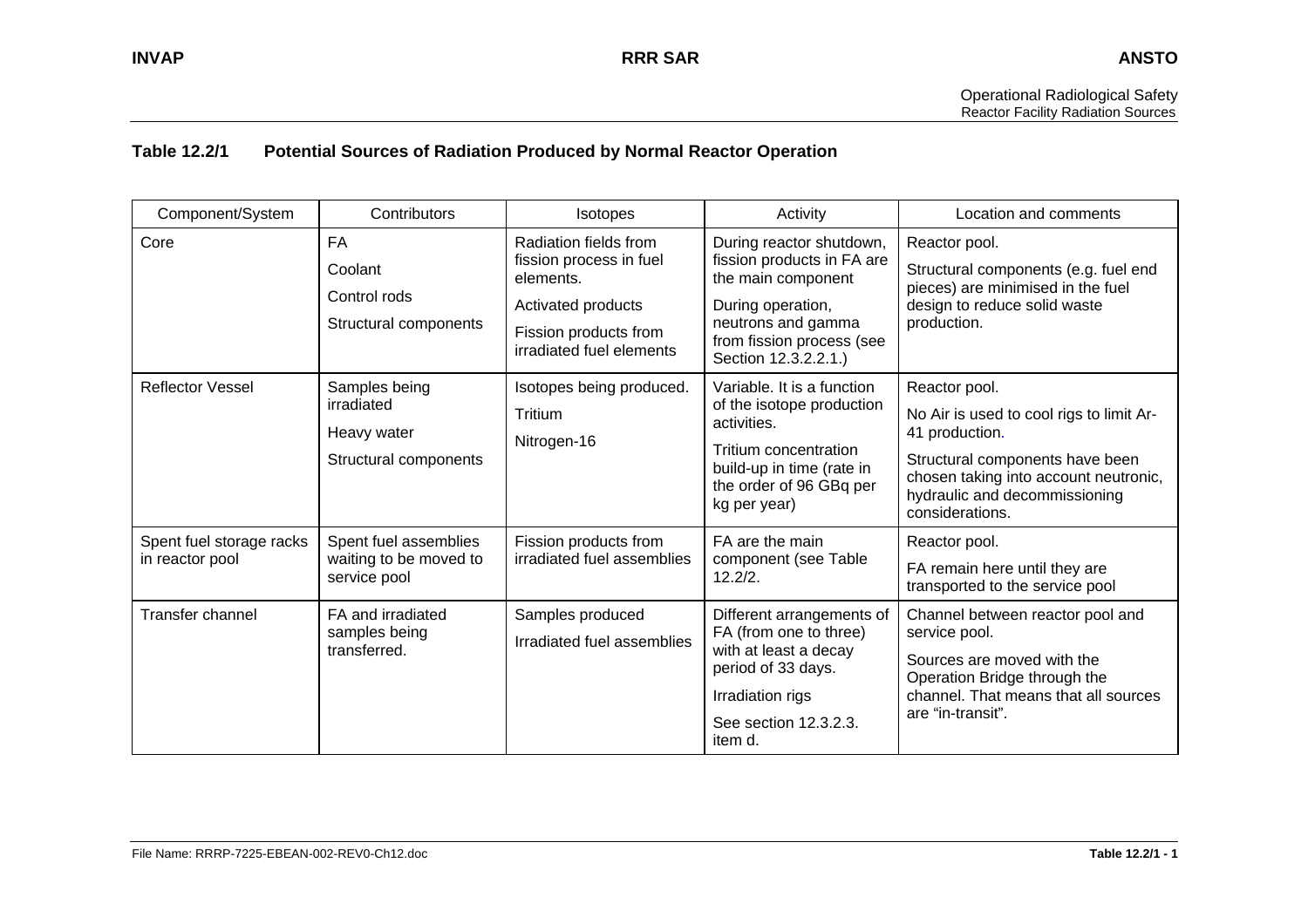| <b>Operational Radiological Safety</b>    |
|-------------------------------------------|
| <b>Reactor Facility Radiation Sources</b> |

| Component/System                  | Contributors          | Isotopes                      | Activity                                                                                                                                             | Location and comments                                                                                         |
|-----------------------------------|-----------------------|-------------------------------|------------------------------------------------------------------------------------------------------------------------------------------------------|---------------------------------------------------------------------------------------------------------------|
| Spent fuel assembly               | Spent fuel assemblies | Fission products              | FA activity decrease with                                                                                                                            | Service pool.                                                                                                 |
| storage (service pool)            |                       |                               | time see Table 12.2/2.                                                                                                                               | Capacity for 10 years.                                                                                        |
| Pneumatic transport<br>system     | Irradiated samples    |                               | Equivalent to 100 GBq of<br>Na-24, see Section<br>12.3.2.6. item 1(PHC)<br>(Al-28 from can activation<br>is also considered in<br>some calculations) | It connects the reactor pool and the<br>cells.<br>No Air is used to move samples to<br>limit Ar41 production. |
| Hot cells complex                 | Irradiated samples    | Isotopes being produced       | Molybdenum production.                                                                                                                               | Located in Pooltop Level                                                                                      |
| (APHCC)                           |                       | <b>Activated AI canisters</b> | Te and Ir sources.                                                                                                                                   | A large proportion of the annual                                                                              |
|                                   |                       |                               | See Section 12.3.2.6.<br>item 1                                                                                                                      | radionuclide production remains in<br>these cells for a certain time until<br>delivered to IPTS or LHC.       |
| Loading cell (LHC)                | Irradiated samples    | Isotopes being produced       | See Section 12.3.2.6.<br>item 1                                                                                                                      |                                                                                                               |
| Inter hot cells elevator<br>(ICE) | Irradiated samples    | Isotopes being produced       | See Section 12.3.2.6.<br>item 1                                                                                                                      | Connect hot cells complex with<br>loading cell                                                                |
|                                   |                       |                               |                                                                                                                                                      | Sources are "in-transit" but shields<br>have been calculated considering<br>possible stuck sources.           |
| <b>PCS</b>                        | Water activation.     | $N-16$                        | $\approx 10^6$ Bqcm <sup>-3</sup>                                                                                                                    | These are maximum concentration at                                                                            |
| (pipes, pumps and                 | Corrosion products    | Na-24                         | $\approx 10^4$ Bqcm <sup>-3</sup>                                                                                                                    | core position neglecting purification<br>system.                                                              |
| decay tank)                       | Traces of fission     | Mg-27                         | $\approx 10^3$ Bqcm <sup>-3</sup>                                                                                                                    | Primary pump rooms Decay tank                                                                                 |
|                                   | products              | $Ar-41$                       | $\approx$ 2 x 10 <sup>3</sup> Bqcm <sup>-3</sup>                                                                                                     | room.                                                                                                         |
|                                   |                       | $Cr-51$                       | $\approx 10^2$ Bqcm <sup>-3</sup>                                                                                                                    | Some fission products may come<br>from uranium deposited externally in                                        |
|                                   |                       | Mn-56                         | $\approx 10^1$ Bqcm <sup>-3</sup>                                                                                                                    | fuel claddings during manufacture.                                                                            |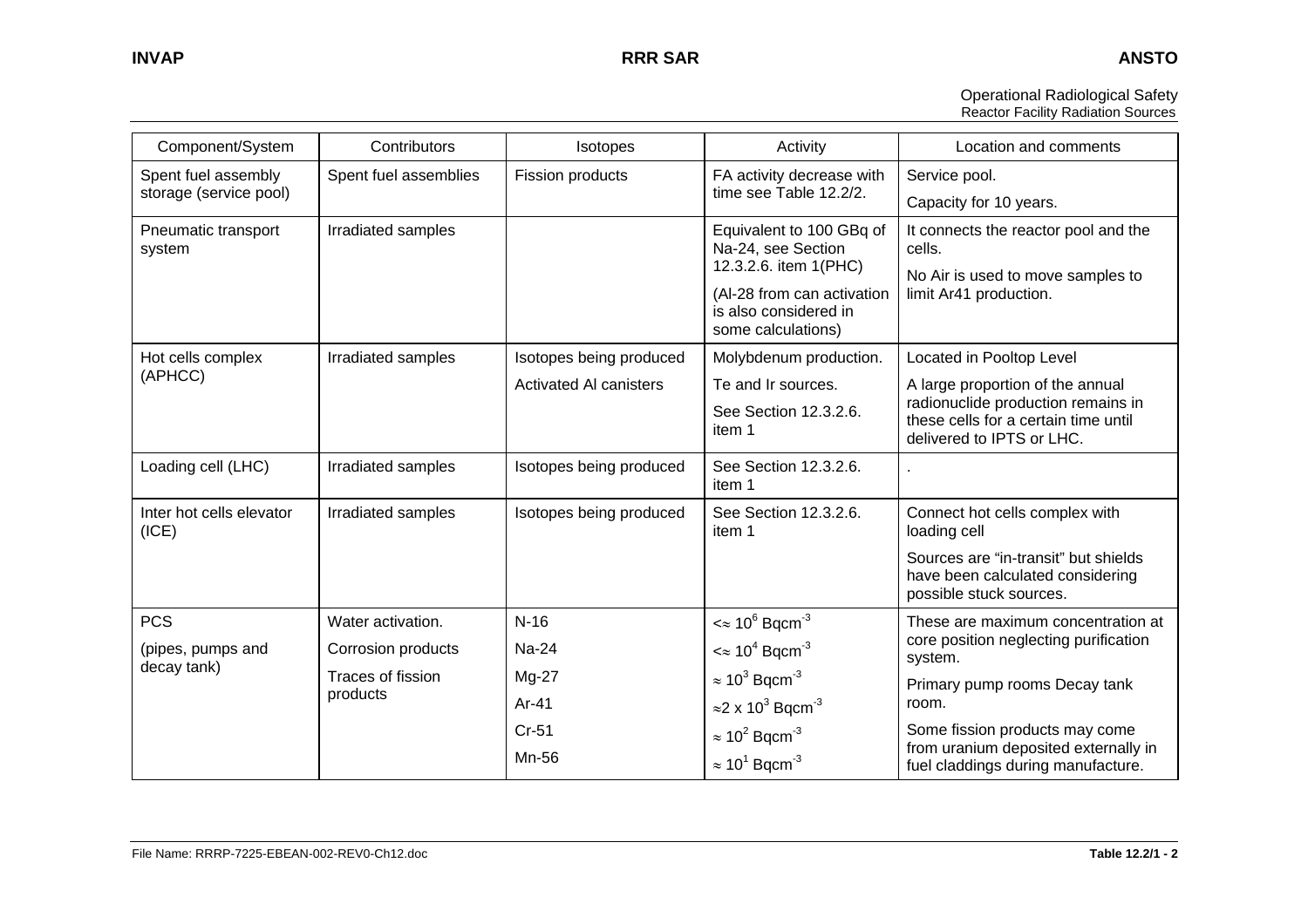| <b>Operational Radiological Safety</b>    |
|-------------------------------------------|
| <b>Reactor Facility Radiation Sources</b> |

| Component/System                                        | Contributors                | Isotopes                              | Activity                                           | Location and comments                                                                                             |
|---------------------------------------------------------|-----------------------------|---------------------------------------|----------------------------------------------------|-------------------------------------------------------------------------------------------------------------------|
| $D_2O$ treatment system                                 | Water activation.           | $N-16$                                | $3 \times 10^6$ Bqcm <sup>-3</sup>                 | Concentration of H-3 increases with                                                                               |
|                                                         | Corrosion products          | $H-3$                                 | 96 GBqkg $^{-1}$ y $^{-1}$                         | time                                                                                                              |
| <b>RSPCS</b>                                            | Same as in the PCS          | Same as in the Core<br>Cooling System | N-16 $\approx 2 \times 10^5$<br>Bq/cm <sup>3</sup> | Nuclides from PCS came through the<br>interconnection flow.                                                       |
| Water treatment system<br>(resins)                      | <b>Miscellaneous</b>        | Various                               | Variable                                           | see Section 12.4.4.10.                                                                                            |
| Liquid waste storage<br>tanks and collection<br>network | <b>Miscellaneous</b>        | Various                               | Variable                                           | see Section 12.4.7.                                                                                               |
| Hot water layer<br>purification units                   | <b>Miscellaneous</b>        | Various                               | Equiv. $10^9$ Bq of $Cs^{137}$                     | see Section 12.4.6.1.                                                                                             |
| Inter-building pneumatic<br>transfer system (IPTS)      | Samples been<br>transferred | Various                               | Equiv. 40 GBq of Co <sup>60</sup>                  | Special trench between buildings.<br>An interlock prevents transfers of<br>targets emitting radiation higher than |
|                                                         |                             |                                       |                                                    | 40 GBq of Co-60                                                                                                   |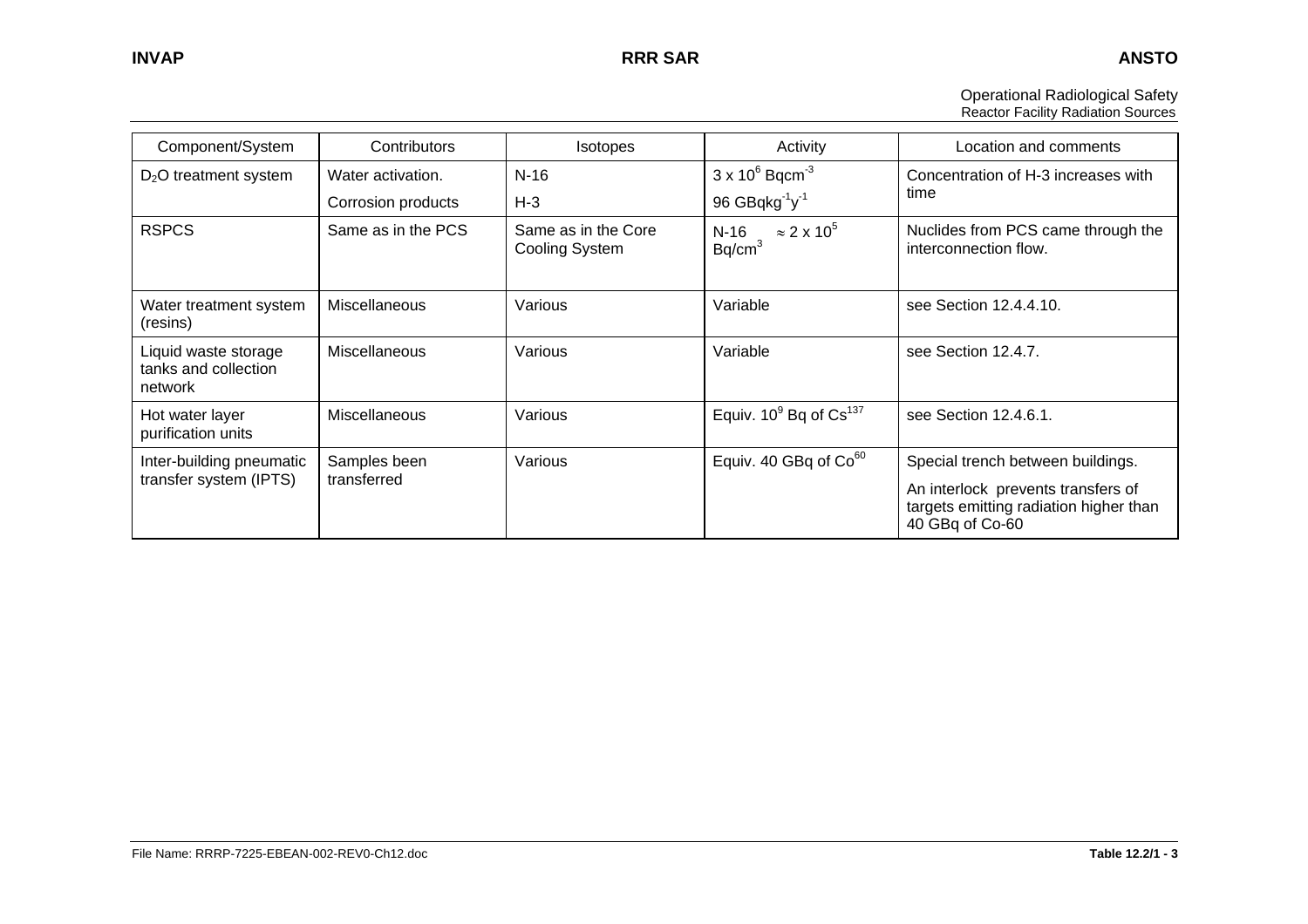# **Table 12.2/2 Relevant Equilibrium Core (after 33 full power days) Inventory One Minute after Shutdown**

| Isotope       | Half-life | EIS reported Inventory        | <b>Reactor Facility Calculated</b> |  |
|---------------|-----------|-------------------------------|------------------------------------|--|
|               |           |                               | Inventory [TBq]                    |  |
| Xe-131m       | 11.9 day  | 1.98 x $10^2$                 | $1.90 \times 10^{2}$               |  |
| Xe-133m       | 52.6 hr   | 1.21 $\times$ 10 <sup>3</sup> | $1.10 \times 10^{3}$               |  |
| Xe-133        | 125.8 hr  | $4.09 \times 10^{4}$          | $3.62 \times 10^{4}$               |  |
| Xe-135m       | 15.3 min  | $7.21 \times 10^3$            | 6.46 x $10^3$                      |  |
| Xe-135        | 548.4 min | $4.07 \times 10^{3}$          | $2.83 \times 10^{3}$               |  |
| Xe-138        | 14.1 min  | $3.55 \times 10^{4}$          | $3.35 \times 10^{4}$               |  |
| Kr-83m        | 109.8 min | $3.15 \times 10^{3}$          | $2.82 \times 10^3$                 |  |
| <b>Kr-85m</b> | 268.8 min | 7.46 x $10^3$                 | 6.54 x $10^3$                      |  |
| <b>Kr-85</b>  | 10.7 yr   | $4.50 \times 10^{1}$          | $4.77 \times 10^{1}$               |  |
| <b>Kr-87</b>  | 76.3 min  | $1.48 \times 10^{4}$          | $1.31 \times 10^{4}$               |  |
| <b>Kr-88</b>  | 170.4 min | $2.01 \times 10^{4}$          | $1.85 \times 10^{4}$               |  |
| $I-130$       | 12.4 hr   | $1.40 \times 10^{2}$          | 3.56 x $10^2$                      |  |
| $I-131$       | 193.0 hr  | $1.82 \times 10^{4}$          | $1.69 \times 10^{4}$               |  |
| $I-132$       | 137.0 min | $2.68 \times 10^{4}$          | $2.45 \times 10^{4}$               |  |
| $I-133$       | 20.8 hr   | $4.07 \times 10^{4}$          | $3.70 \times 10^{4}$               |  |
| $I-134$       | 52.6 min  | $4.71 \times 10^{4}$          | $4.16 \times 10^{4}$               |  |
| $I-135$       | 394.2 min | $3.79 \times 10^{4}$          | $3.45 \times 10^{4}$               |  |
| Te-125m       | 58.0 day  | $2.48 \times 10^{0}$          | $4.40 \times 10^{0}$               |  |
| Te-127m       | 109.0 day | $9.01 \times 10^{1}$          | $1.01 \times 10^{2}$               |  |
| Te-127        | 561.0 min | $8.78 \times 10^{2}$          | $1.09 \times 10^{3}$               |  |
| Te-129m       | 33.6 day  | $8.26 \times 10^{2}$          | 6.29 x $10^2$                      |  |
| Te-129        | 69.6 min  | $4.46 \times 10^{3}$          | $4.22 \times 10^{3}$               |  |
| Te-131m       | 30.0 hr   | $2.69 \times 10^{3}$          | $2.16 \times 10^{3}$               |  |
| Te-131        | 25.0 min  | $1.57 \times 10^{4}$          | $1.47 \times 10^{4}$               |  |
| Te-132        | 78.2 hr   | $2.66 \times 10^{4}$          | $2.43 \times 10^{4}$               |  |
| Te-133m       | 55.4 min  | $1.94 \times 10^{4}$          | $1.55 \times 10^{4}$               |  |
| Te-133        | 12.5 min  | $2.25 \times 10^4$            | $2.15 \times 10^{4}$               |  |
| Te-134        | 41.8 min  | $4.06 \times 10^{4}$          | $3.55 \times 10^{4}$               |  |
| Cs-134m       | 174.6 min | $1.16 \times 10^{4}$          | 6.73 x $10^2$                      |  |
| Cs-134        | 753.1 day | $2.11 \times 10^{2}$          | $4.63 \times 10^{2}$               |  |
| Cs-136        | 13.2 day  | $1.44 \times 10^{2}$          | $2.50 \times 10^{2}$               |  |
| Cs-137        | 30.0 yr   | $3.42 \times 10^{2}$          | $4.01 \times 10^{2}$               |  |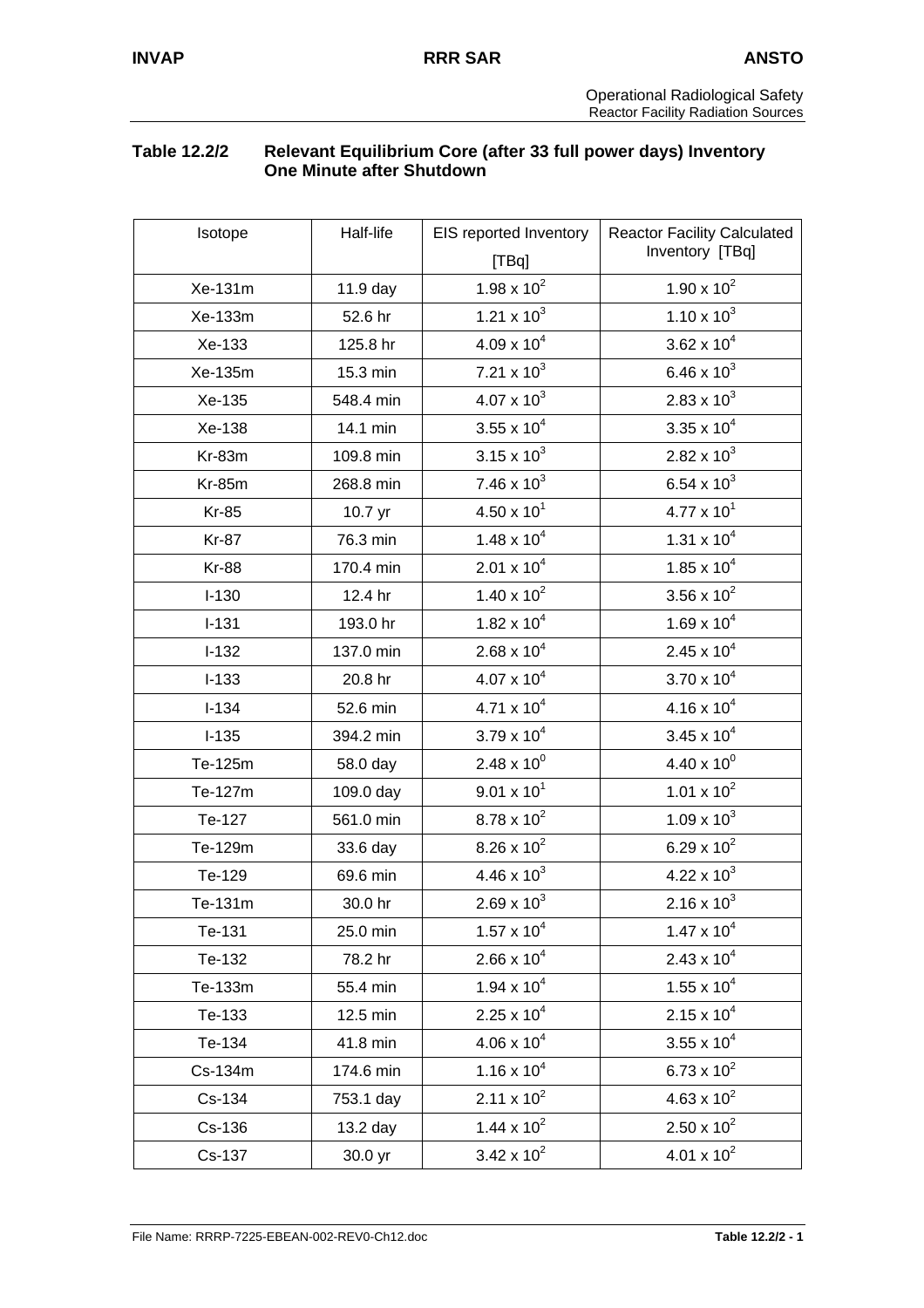Operational Radiological Safety Reactor Facility Radiation Sources

| <b>Isotope</b> | Half-life          | EIS reported Inventory<br>[TBq] | <b>Reactor Facility Calculated</b><br>Inventory [TBq] |
|----------------|--------------------|---------------------------------|-------------------------------------------------------|
| $Cs - 138$     | 32.2 min           | 3.98 $\times 10^4$              | $3.63 \times 10^{4}$                                  |
| <b>Rb-86</b>   | 18.6 day           | 9.49 $\times 10^{0}$            | $2.53 \times 10^{1}$                                  |
| <b>Rb-88</b>   | 17.8 min           | 2.04 $\times$ 10 <sup>4</sup>   | $1.87 \times 10^{4}$                                  |
| <b>Rb-89</b>   | $15.2 \text{ min}$ | 2.71 $\times$ 10 <sup>4</sup>   | $2.43 \times 10^{4}$                                  |
| Ru-103         | $39.3$ day         | 1.83 $\times$ 10 <sup>4</sup>   | $1.89 \times 10^{4}$                                  |
| Ru-105         | 4.44 hr            | 7.92 $\times$ 10 <sup>3</sup>   | 8.48 x $10^3$                                         |
| Ru-106         | 368 day            | 7.99 $\times 10^2$              | 1.08 x $10^3$                                         |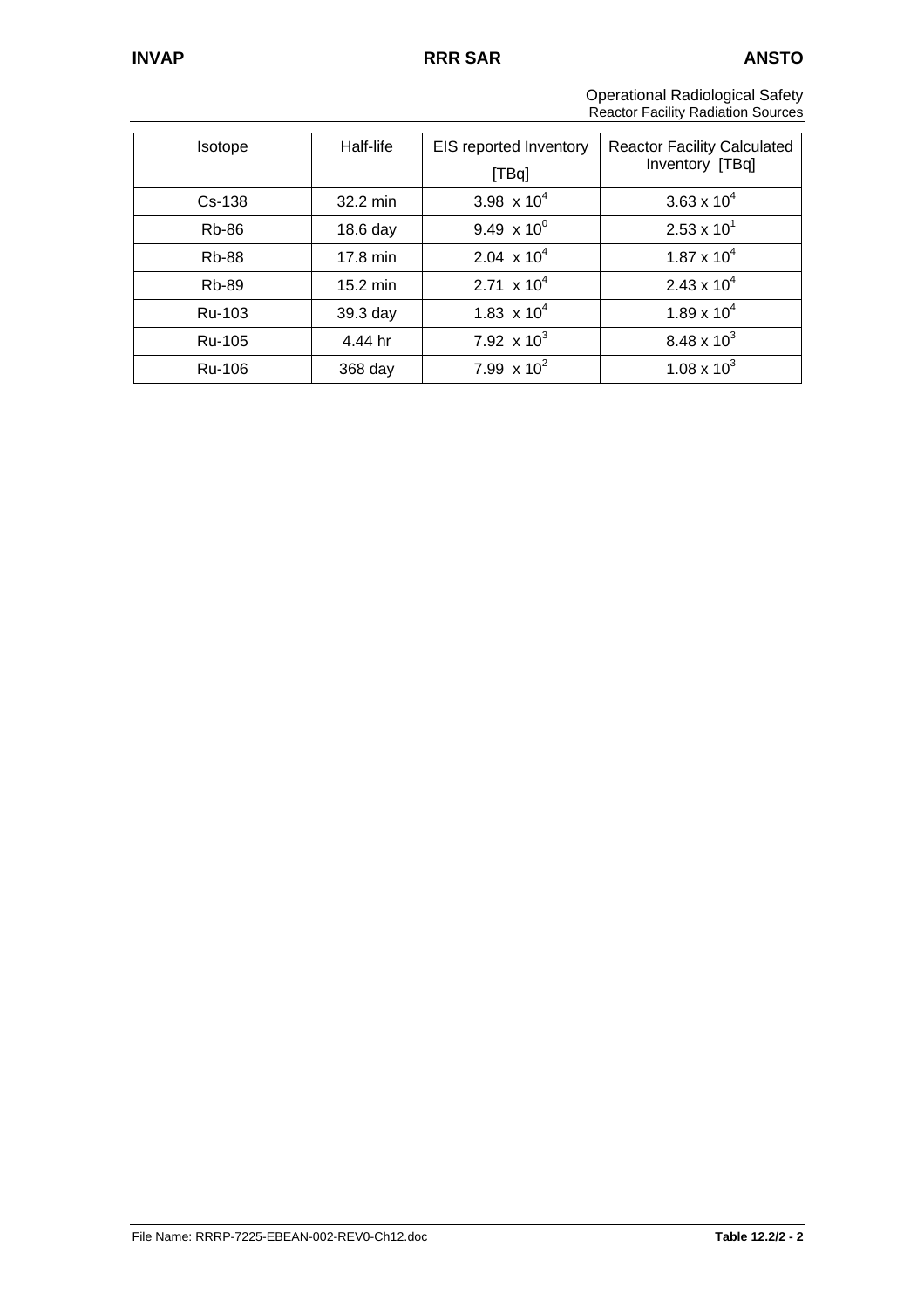## **Table 12.2/3 Components Considered as Radiation Sources**

| Component                                                         | Location                            | Shape      | Comments                                                                                                                                                                                                 |
|-------------------------------------------------------------------|-------------------------------------|------------|----------------------------------------------------------------------------------------------------------------------------------------------------------------------------------------------------------|
| Waste collection tank "C"                                         |                                     | Cylinder   | Variable water content with nuclide concentrations lower than allowed<br>values for discharges to the LHSTC C line. No shields are needed.                                                               |
| Waste collection tank "B"                                         |                                     | Cylinder   | Variable water content with nuclide concentrations lower than allowed<br>values for discharges to the LHSTC B line. No shields are needed.                                                               |
| <b>Heavy Water Storage</b><br>Tank                                |                                     | Cylinder   | From zero to whole heavy water system inventory.<br>Tritium concentration variable with time<br>Short half-life N-16 content when SSS is triggered.<br>Is located below room level to provide shielding. |
| PCS heat exchangers 1, 2<br>and 3                                 | <b>Basement</b>                     | <b>Box</b> | Filled with PCS water. The shielding provided is explained in Section<br>12.3.2.4.                                                                                                                       |
| PCS pipes                                                         | <b>Basement</b><br>(various rooms)  | Pipes      | Filled with PCS water.                                                                                                                                                                                   |
| HWLS heaters 1 and 2                                              | <b>Basement</b>                     | Cylinder   | Filled with water from HWLS. No shields are needed                                                                                                                                                       |
| <b>Reactor Water Purification</b><br>System filters 1 and 2       | Basement (behind<br>shielded walls) | Cylinder   | Filled with RSPCS water. Retain gross particles from circuit. They are<br>located together with resins beds.                                                                                             |
| <b>Reactor Water Purification</b><br>System resin beds 1 and<br>2 | Basement (behind<br>shielded walls) | Cylinder   | Filled with RSPCS water. Retain activation, corrosion and fission products<br>from circuit. The shielding provided is explained in Section 12.3.2.8                                                      |
| <b>Reactor Coolant spent</b><br>resin storage tanks 1 and<br>2    | Basement (behind<br>shielded walls) | Cylinder   | Temporary storage of spent resins. Similar to resin bed shields is applied.                                                                                                                              |
| RSPCS heat exchanger                                              | <b>Basement</b>                     | <b>Box</b> | Filled with RSPCS water                                                                                                                                                                                  |
| PCS decay tank                                                    | <b>Basement</b>                     | Cylinder   | Filled with PCS water. Short half-life N-16 present. . The shielding provided<br>is explained in Section 12.3.2.5.                                                                                       |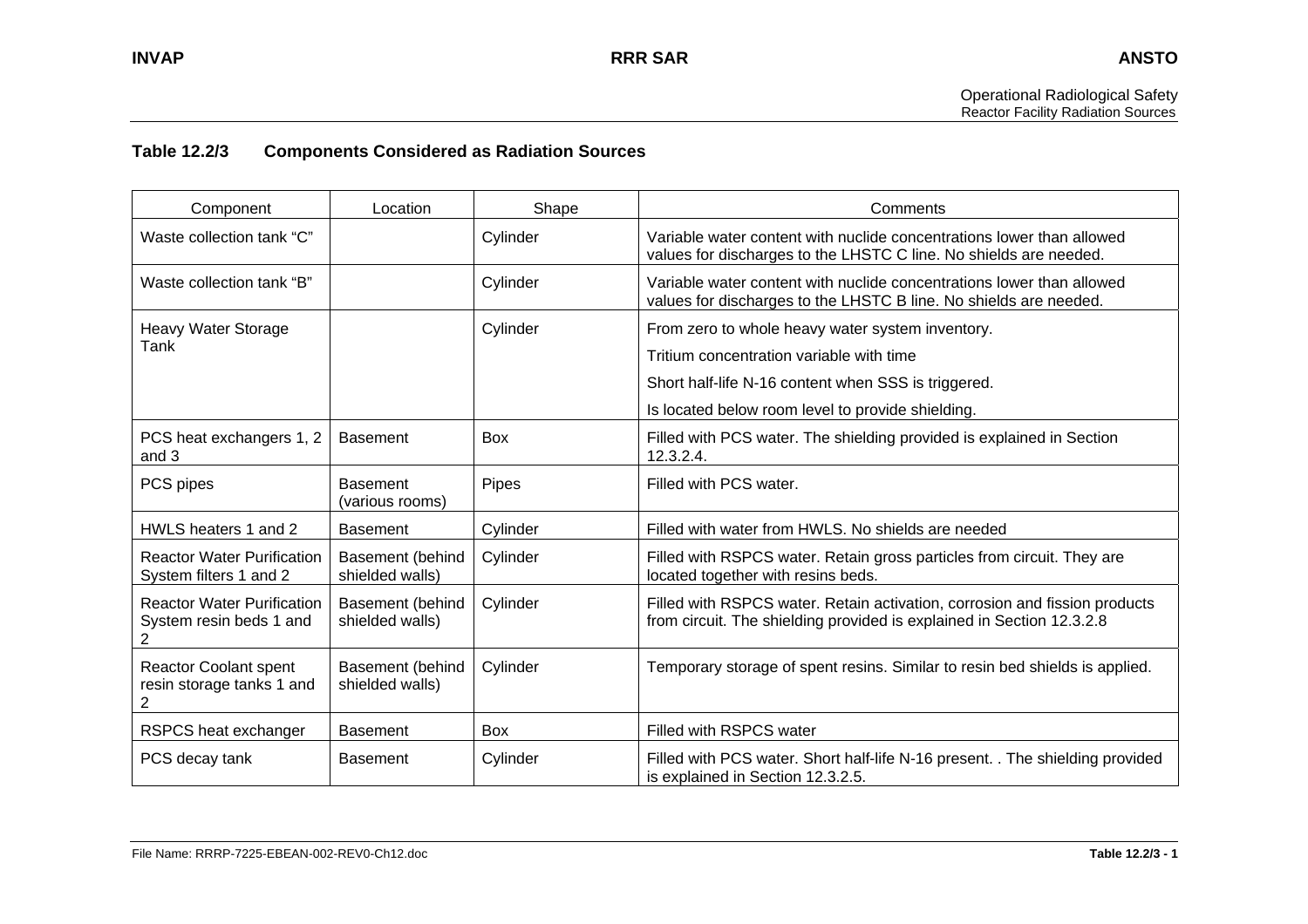Operational Radiological Safety Reactor Facility Radiation Sources

| Component                                                                | Location                            | Shape      | Comments                                                                                                                |
|--------------------------------------------------------------------------|-------------------------------------|------------|-------------------------------------------------------------------------------------------------------------------------|
| RSPCS decay tank                                                         | <b>Basement</b>                     | Cylinder   | Filled with RSPCS water. Short half-life N-16 present. The shielding<br>provided is explained in Section 12.3.2.5.      |
| Heavy water purification<br>system resin beds 1 and 2                    | Basement (behind<br>shielded walls) | Cylinder   | Filled with heavy water. Activation and corrosion products present.<br>Shielding similar to other resin bed is applied. |
| Heavy water system heat<br>exchanger                                     | <b>Basement</b>                     | Box        | Filled with heavy water. The shielding provided is explained in Section<br>12.3.2.9.                                    |
| Reactor ventilation<br>system absolute filters<br>(four)                 | Pooltop                             | Cube       | Aerosols from Reactor Containment.                                                                                      |
| <b>Reactor ventilation</b><br>system activate charcoal<br>filters (four) | Pooltop                             | Cube       | Negligible activity in normal operation.                                                                                |
| <b>Hot Cell Ventilation</b><br>system absolute filters<br>(four)         | Pooltop                             | <b>Box</b> | Aerosols from APHCC.                                                                                                    |
| <b>Hot Cell Ventilation</b><br>system activate charcoal<br>filters (two) | Pooltop                             | Box        | Negligible activity in normal conditions.                                                                               |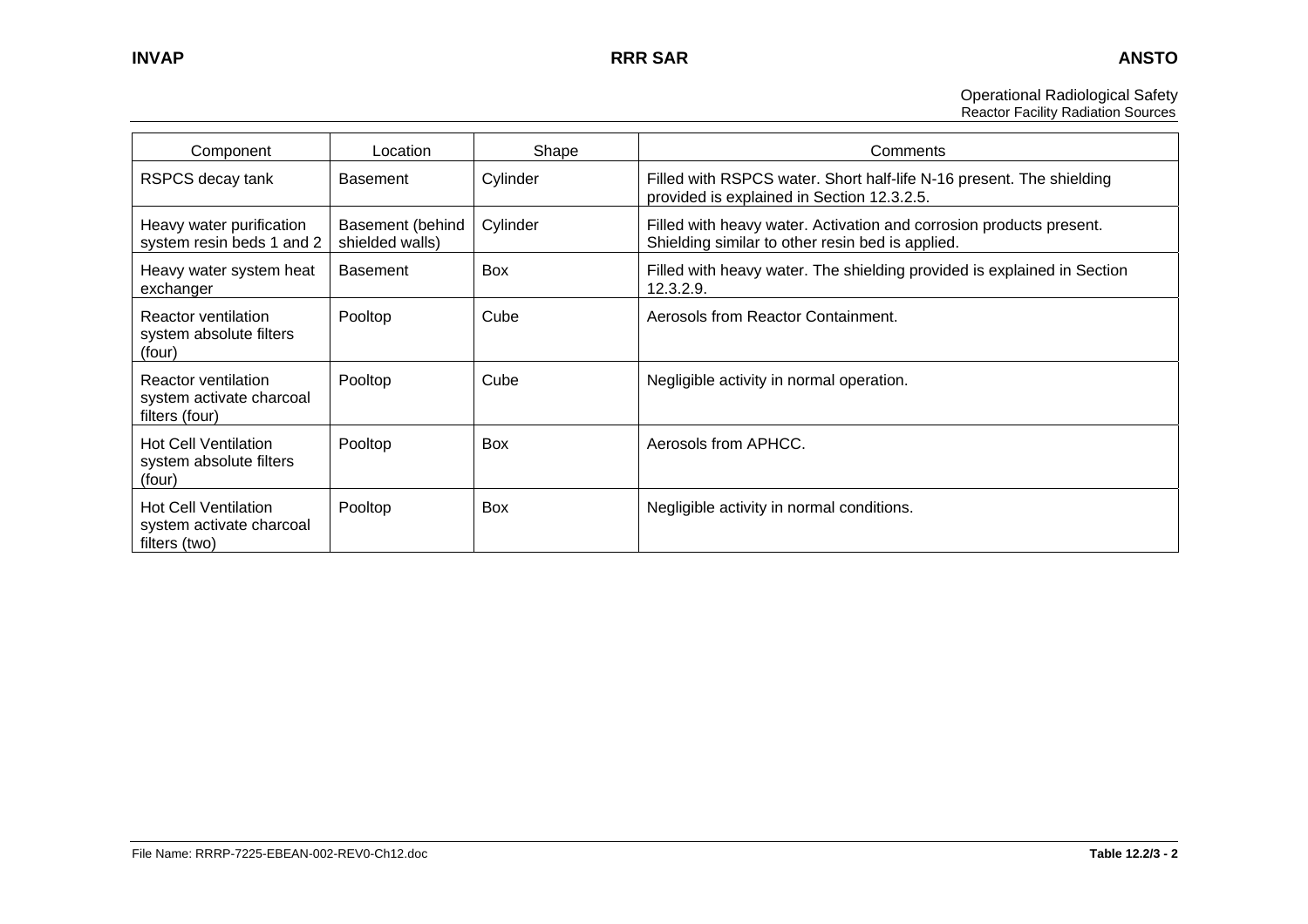# **Table 12.2/4 Nuclide Concentration Estimated in Reactor Pool Water at 20 MW**

| Nuclide   | Concentration<br>$[{\sf Bqm}^{-3}]$ |  |
|-----------|-------------------------------------|--|
| Ar-41     | $1.5 \times 10^{8}$                 |  |
| Cr-51     | 1.2 x 10 $^{6}$                     |  |
| Xe-135    | $2.0 \times 10^{6}$                 |  |
| Xe-133    | $1.8 \times 10^{7}$                 |  |
| Kr-88     | $2.0 \times 10^{6}$                 |  |
| Kr-87     | $7.4 \times 10^5$                   |  |
| Kr-85m    | $7.4 \times 10^5$                   |  |
| $I - 133$ | $1.0 \times 10^{6}$                 |  |
| Ba-140    | 4.4 x $10^4$                        |  |
| La-140    | 7.0 $\times$ 10 <sup>4</sup>        |  |
| Cs-137    | $6.0 \times 10^{3}$                 |  |
| l-131     | $3.5 \times 10^{4}$                 |  |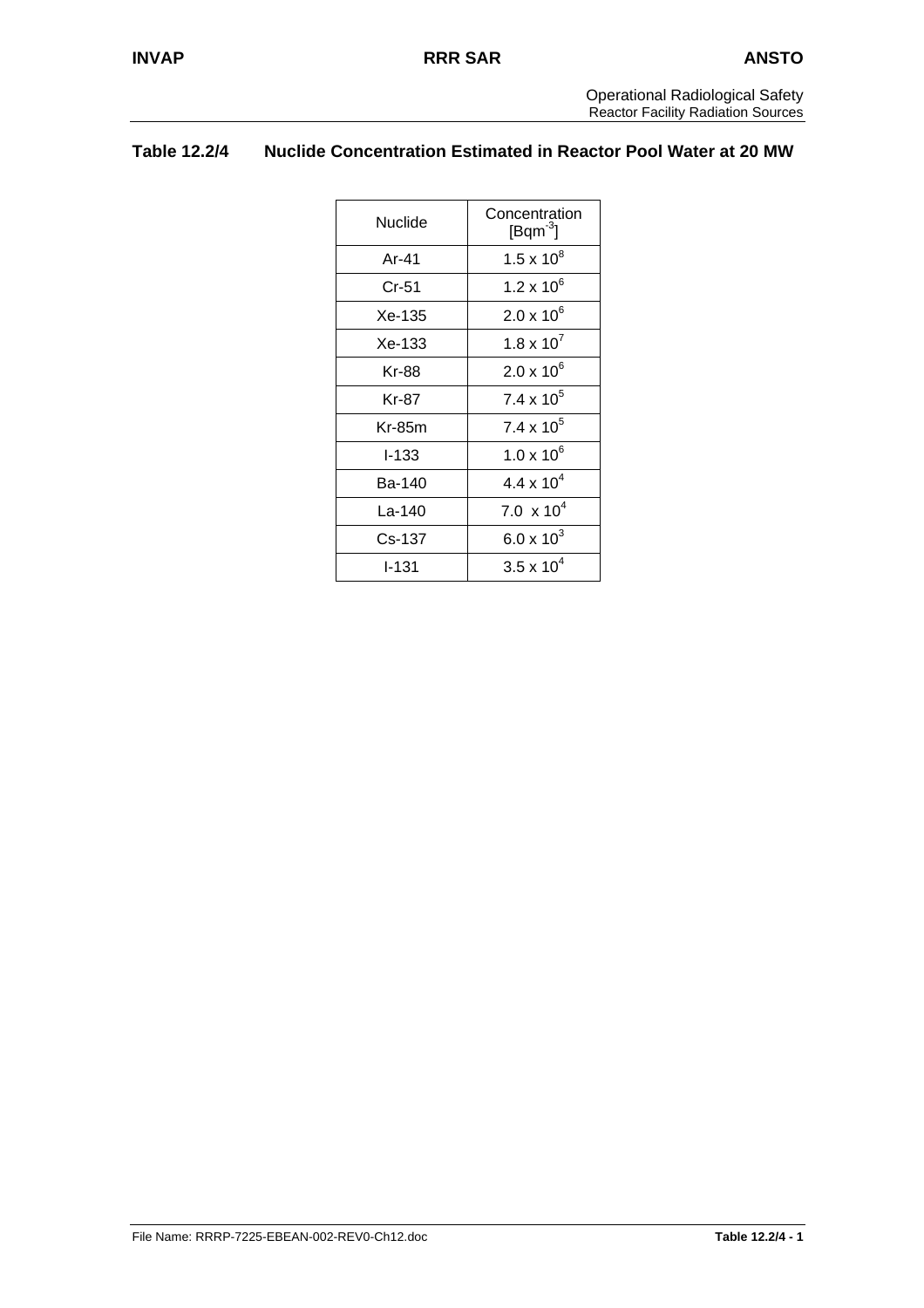# **Table 12.2/5 Postulated Annual Releases of Relevant Nuclides through the Reactor Facility Stack in Normal Operation Conditions**

| <b>Nuclide</b> | Annual release                  |
|----------------|---------------------------------|
|                | [Bq]                            |
| Ar-41          | 4.23 $\times 10^{12}$           |
| Ba-140         | 1.36 $\times 10^5$              |
| Cr-51          | 3.63 $\times 10^6$              |
| Cs-137         | 1.82 $\times 10^4$              |
| $I - 131$      | $1.06 \times 10^{7}$            |
| $-133$         | 3.48 $\times 10^8$              |
| $Kr-85m$       | 2.12 $\times$ 10 <sup>10</sup>  |
| Kr-87          | 2.12 $\times 10^{10}$           |
| Kr-88          | 5.65 $\times 10^{10}$           |
| $La-140$       | 2.12 $\times$ 10 <sup>5</sup>   |
| Xe-133         | 4.94 $\times$ 10 <sup>11</sup>  |
| Xe-135         | 5.65 $\times$ 10 <sup>10</sup>  |
| $H-3$          | 3.70 $\times$ 10 <sup>10*</sup> |
| Sr-90          | 1.54 $\times$ 10 <sup>6</sup>   |

The ventilation systems handling tritium in the facility are designed to constrain tritium levels to below 155 GBqy<sup>-1</sup>. The value quoted here is an initial estimate of likely releases based upon projected operation and maintenance schedules of the heavy water systems. The actual value will be determined on the basis of operational experience (see Section 12.4.6.4)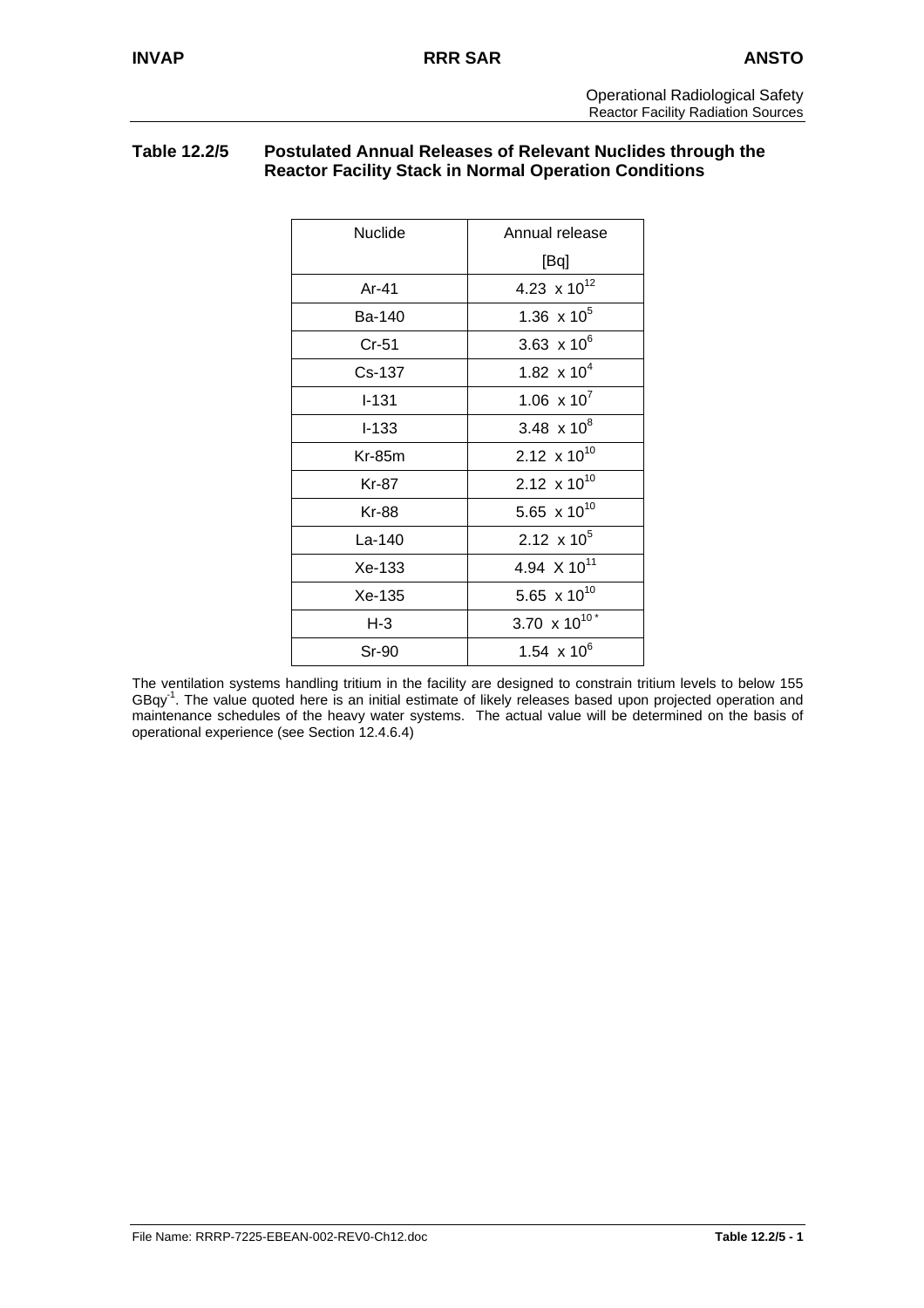# **Table 12.2/6 Annual Stack Discharge Estimates – Comparison of Significant Nuclides with HIFAR and EIS**

|                    | <b>HIFAR</b> | EIS  | <b>Reactor Facility</b> |
|--------------------|--------------|------|-------------------------|
| Argon 41 TBq       | 164          | 82   | 4.2                     |
| <b>Tritium TBq</b> | 4.32         | 4.32 | 0.037                   |
| lodine 131 MBq     | 14           | 14   | 10                      |
| Strontium 90 MBq   | 2.03         | 2.03 | 1.5                     |

*End of Tables*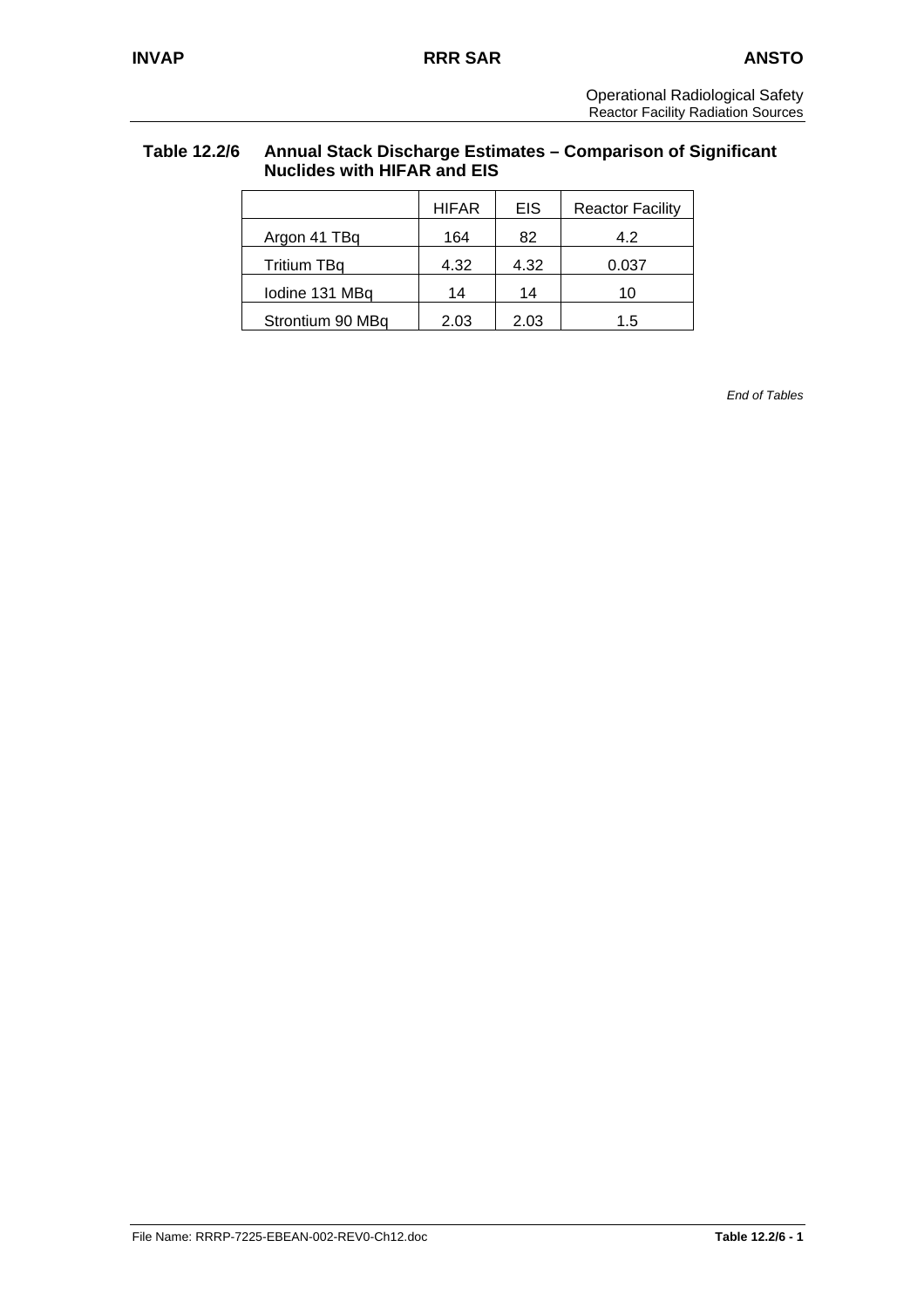# **12.3 REACTOR FACILITY DESIGN FOR RADIOLOGICAL SAFETY**

# **12.3.1 Reactor Facility Design Features**

In agreement with the basic principle of radiological protection, the Reactor Facility has been designed according to the following objectives:

- a) Exposure of individuals to radiation must not exceed the applicable established limits.
- b) Exposure of individuals must be reduced to the lowest value that can be reasonably reached, taking into account economical and social factors (ALARA criteria).
- c) The radiological protection objectives are achieved through the application of a radiation protection program designed to complement the radiation safety aspects of the Reactor Facility design.

The following sections describe how the design minimises the exposure of personnel, minimises the undesirable production and release of radioactive material and reduces the time spent for maintenance and operational activities with potential radiation exposure hazards, to as low as reasonably achievable.

#### **12.3.1.1 Zoning and Access Control**

The layout of the facility provides for the isolation of radioactive material from the facility personnel and from the general public. The layout includes zoning that classifies the facility areas according to their potential for radioactive contamination and/or radiation exposure.

The zoning objectives are:

- a) To minimise the transport of contamination to other areas.
- b) To reduce to the minimum the annual dose received by personnel during normal operation of the plant.

Non restricted areas have been classified according to the three levels (red, blue, white) established by ANSTO Safety Directive 5.4 for external radiation and for contamination, in agreement with the Table 12.3/1.

A Derived Surface Contamination Limit is specified for every radionuclide in ANSTO Safety Directive 5.4 Appendix 2 (page 105/13). It represents values of surface contamination that would result in 20 mSv/year if exposure occurred for an average of 2,000 hours/year.

Consistent with ANSTO SD 5.4, modifying factors such as occupancy factors can be applied when assessing potential individual exposure levels for area classification. Estimated doses can be divided by values ranging from 1 (full occupancy) to 0.3 (lesser occupancy areas), down to 0.1 (low occupancy), to give representative exposure levels for individuals.

Other area types are defined to protect personnel from radiation hazards and plant critical areas. Two concepts have been introduced in relation to area classification:

Forbidden areas: are locations where potential dose rates or contamination levels may fluctuate to values higher than those expected in radiation/ contamination red areas. Personnel Access to Forbidden areas is prevented during specific reactor states or plant operating conditions through the use of physical barriers and administrative controls.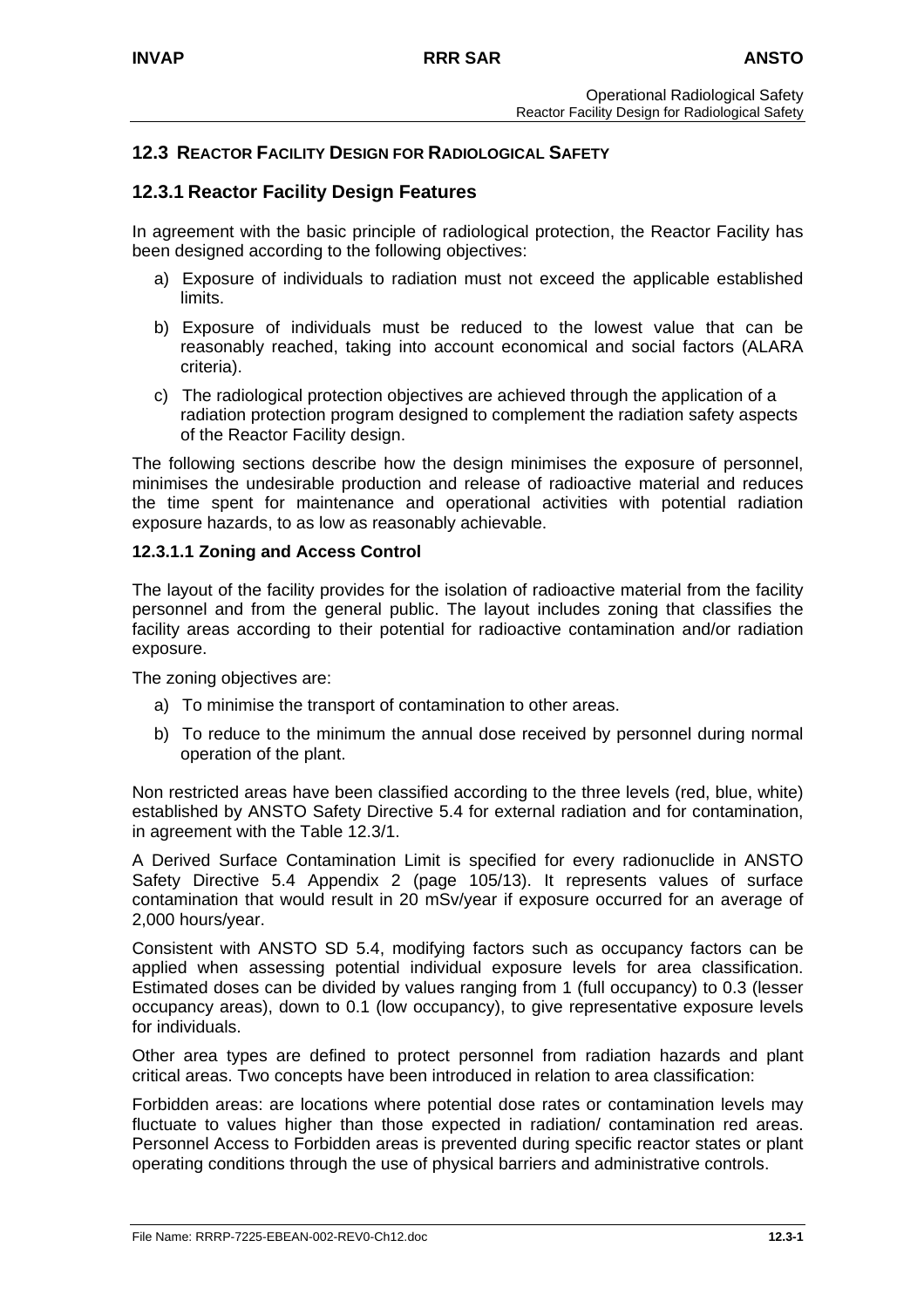Restricted areas: are locations where personnel occupancy is controlled and restricted for certain activities. In these areas radiological conditions may change as a result of activities outside the immediate area. Access to a restricted area is permitted when specific administrative controls and procedures for the classified area are carried out. Special area and individual monitoring requirements (e.g. direct reading dosimeters) or specific plant operating conditions (e.g. reactor in shutdown state or pneumatic transfer system disabled) may be required. Planning and assessment may be to a greater extent than for blue and red area classifications.

During commissioning, the Radiation Protection Advisor in conjunction with the Reactor Manager or relevant responsible officers are responsible for setting the Area Classification. This may be modified as appropriate following operational experience.

Certain operations in classified areas may raise or lower the hazard and potential radiation exposure for workers. A temporary upgrade or downgrade in classification may be considered. Warning notices and protective measures must be accordingly modified to reflect this upgrade or downgrade and proper notifications must be made. A typical example is the Reactor Beam Hall during operations for the replacement of neutron beams in-pile assemblies.

The use of the Reactor Facility by researchers and operations personnel is also taken into consideration. Routine procedures are available to confirm that the assigned classification of each area remains valid to ensure that access and working requirements are consistent with safety requirements.

Areas have been designed with the criteria of preventing the spread of contamination. Access to areas of higher radiological hazards is to be from areas of lower classification.

A double circulation concept has been applied: one set of stairs (and corresponding lift) connects white zones with each other, and the other set of stairs (and corresponding lift) connects blue zones with each other. Emergency exits allow communication between both in case that evacuation is required.

Showers and basins are distributed in the building and an area for preliminary decontamination of tools and objects was established with appropriate basins and instruments. Further decontamination process could be continued, if necessary, in other LHSTC site facilities.

Particular requirements for different areas of the facility are clearly described in lists of classifications held within the facility.

General characteristics and main applicable concepts are presented below.

#### **12.3.1.1.1 Basis for the Assignment of Areas**

Active vents and drains are designed so that they do not affect areas other than those they are servicing.

The Reactor Beam Hall is monitored after experiments are assembled and disassembled so it can be assessed for correct area classification.

#### **12.3.1.1.2 Requirements for Accessing Areas**

All the rules and procedures relating to access/egress and work in different areas are referred to in Reactor Facility document lists.

General conditions are:

a) White Radiation Area: Individual dose monitoring is not required in white radiation areas.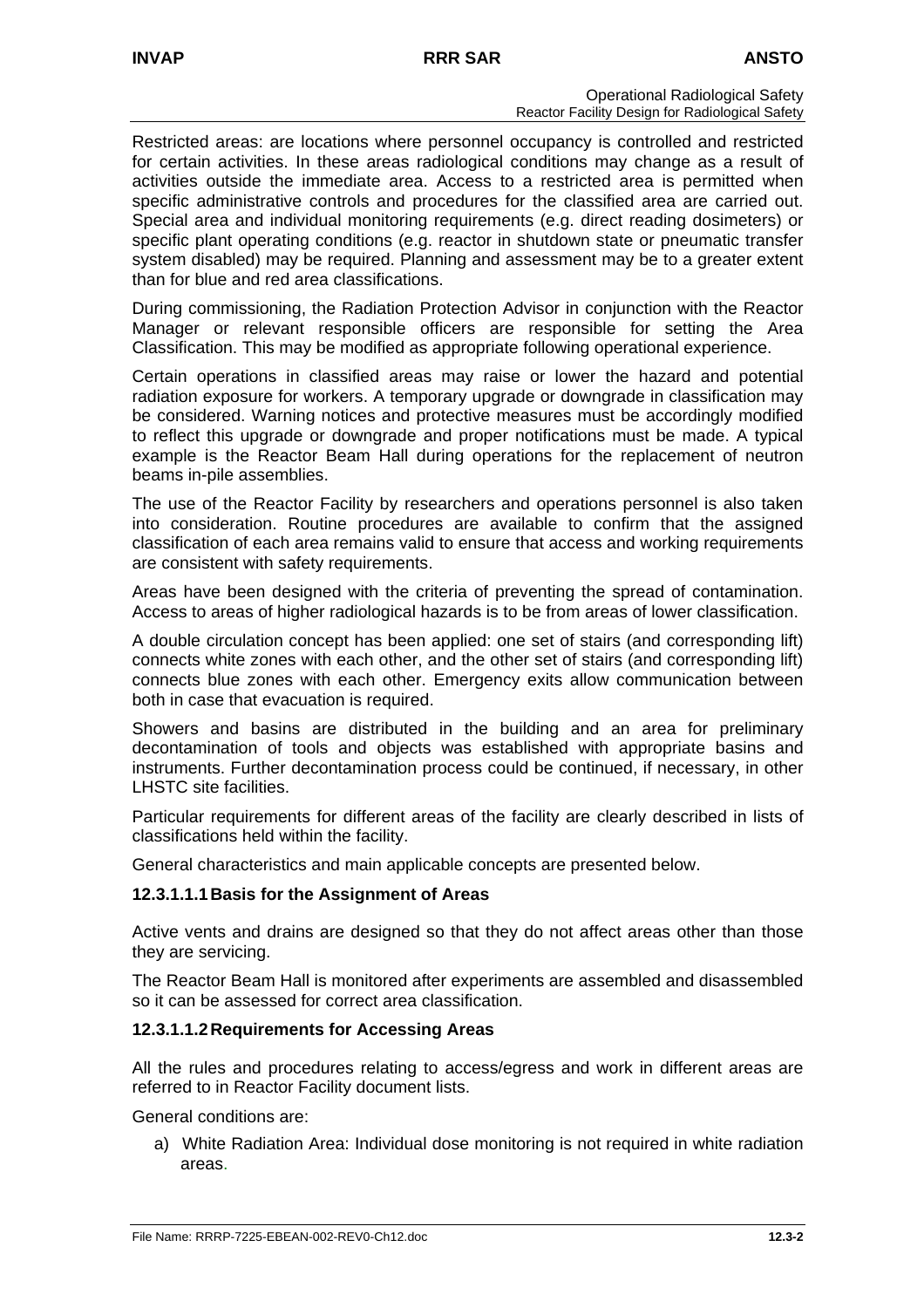- b) Blue Radiation Area: Individual dose and area monitoring is required.
- c) Red Radiation Area: Individual dose and area monitoring is required.
- d) White Contamination Area: Individual dose monitoring is not required in white contamination areas. Health physics surveys may be programmed to confirm maintenance of White Area status.
- e) Blue Contamination Area: Individual dose monitoring and area monitoring are required in blue contamination areas. Routine contamination and radiation monitoring as per area monitoring program.
- f) Red Contamination Area: Individual dose monitoring and regular contamination and radiation monitoring are required in red contamination areas.
- g) Restricted Area: Access to a restricted area is permitted when specific administrative controls and procedures for the classified area are carried out. Special area and individual monitoring requirements (e.g. direct reading dosimeters) or specific plant operating conditions (e.g. reactor in shutdown state or pneumatic transfer system disabled) may be required. Planning and assessment may be to a greater extent than for blue and red area classifications.
- h) Forbidden Area: Personnel Access to Forbidden areas is prevented during specific reactor states or plant operating conditions through the use of physical barriers and administrative controls.

### **12.3.1.1.3 Circulation Inside the Reactor Building**

#### **12.3.1.1.3.1 Access to the Reactor Building**

The Reactor Building has three accesses:

- a) Through the main entrance building and office area on the eastern approaches to the facility.
- b) Through the neutron guide hall or west ramp only to the experimental physics area of the reactor beam hall.
- c) Through the southern vehicle air lock and dock to the isotope loading areas. This access is just for the delivering of isotopes and the ingress of components (spares), personnel access is not allowed through it.

Each of these access points has physical security entrance and exit controls that register which individuals are present inside the Reactor Building.

#### **12.3.1.1.3.2 Use of Dressing Rooms**

Change areas are used for personnel of the facility, to change street clothes for working clothes. Clean blue/red area clothes can be picked up from these rooms. They do not contain contaminated clothes. A contamination checkpoint gate is provided for this purpose.

#### **12.3.1.2 Component Layout**

Access requirements related to operation, calibration, inspection, maintenance, repairs and substitution of equipment have been evaluated to ensure that operation, inspection and maintenance activities are properly considered. The layout of the plant has been optimised in order to minimise staff exposures to radiation and the potential for contamination spread.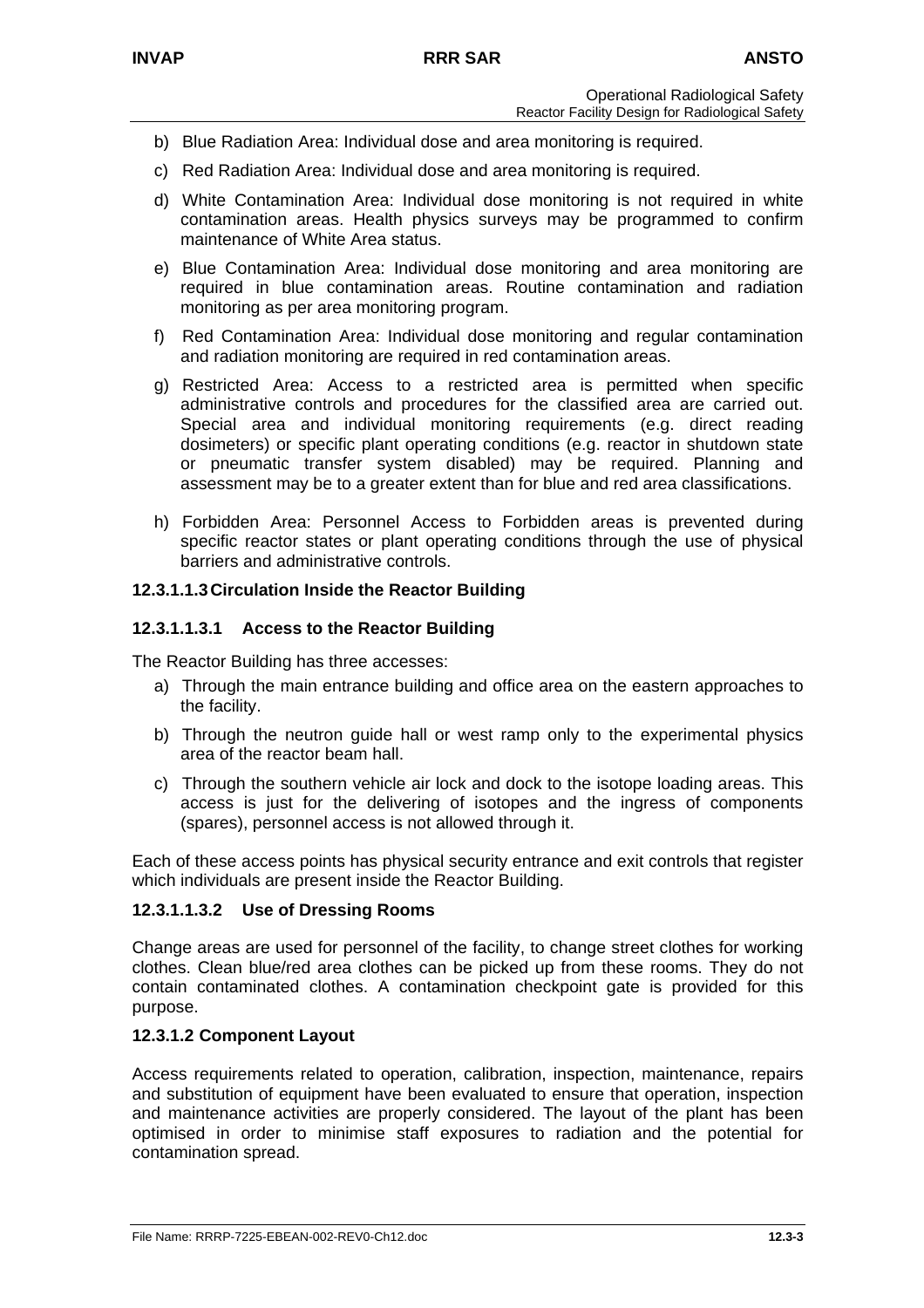The following features have been considered:

- a) Separation of zones
- b) Radiation shielding
- c) Adequate provisions to allow appropriate ventilation
- d) Devices for equipment manipulation
- e) Techniques for remote control
- f) Provisions for dressing rooms
- g) Access control
- h) Facilities for decontamination

The length of the path to be followed by staff through radiation and contamination controlled areas is shortened to minimise transit times, and to limit potential radiological exposures by avoiding excessive grouping of sources.

To minimise personal radiation doses and prevent propagation of contamination, the layout of areas is such that the personnel need not go through high radiation zones to arrive at others of lower radiation risk, nor go through zones of high contamination potential to arrive at others with less contamination potential.

The time required for maintenance, testing and repairs in radiation and contamination zones is based on the ALARA principle.

The following rules have been followed as regards spatial distribution of the plant:

- a) Provision of clear transit ways with appropriate dimensions for an easy access to different parts of the reactor building.
- b) Allocation of enough space around equipment so repair work and inspections can be performed easily. This rule has been employed in:
	- (i) Primary Cooling System pump rooms, which are big enough to host components with plenty of space surrounding them.
	- (ii) Cell operation room has adequate space to deal with large tools such as Master-slave manipulators.
- c) Provision of clear transit ways of adequate dimensions to facilitate the transportation of elements to a decontamination and repair workshop or to evacuate them. The routes are the shortest possible so that the potential for contamination spread is minimised.
- d) Mounting of components at a convenient height to facilitate work on components of frequent usage. Several examples can be mentioned such as the location of valves and local indicators and the waste storage tanks that have been located preserving space under them to facilitate cleaning and inspection activities.
- e) Provision of stairs, access platforms and permanent bridge cranes close to areas where they are needed for element maintenance or transportation, including the Operations Bridge, which provides access to the reactor and service pools and the provision of adequate lifting devices for components heavier than 50 kg.
- f) Provision of appropriate installations so that the dismantling of shields and isolation devices is quick and easy when such operations are necessary for the purpose of carrying out maintenance or routine inspections.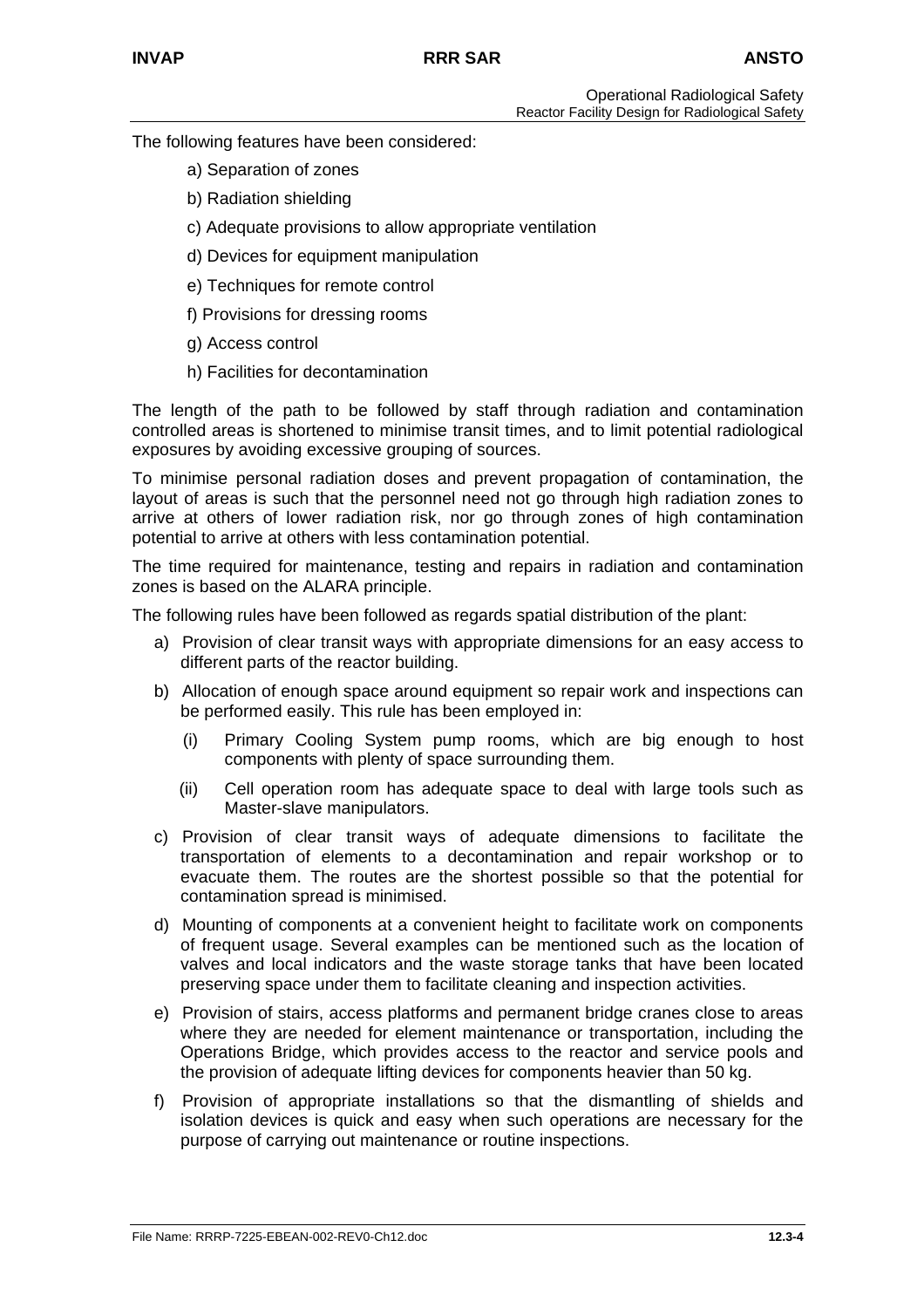g) Provision of contamination control points to preclude unnoticed spread of contamination. To this end, several points inside the designated contamination blue areas are provided with portable contamination detectors to allow an effective control. The background radiation levels at those points have been estimated and are considered low enough to allow these measurements.

In the design and distribution of systems, several characteristics were incorporated, aimed at reducing radiological exposure, in accordance with the ALARA principles:

- a) In areas of high radiation levels the working space surrounding components (pumps, valves, etc.) that require periodical maintenance, are shielded against radiation emitted by adjacent components of others systems.
- b) Indicator panels, auxiliary units, moving units, control equipment and other nonradioactive components that do not need to be set up with radioactive components are installed outside the high radiation sub-zones.
- c) Adequate elements of shielding are located among duplicated radioactive systems, allowing maintenance or repair operations to be carried out in one of them while the other is operating:
- d) Sampling devices for radioactive liquids are located away from radiation fields. Remotely operated tongs are used to reduce personnel exposure to the minimum.
- e) When withdrawing shielding in zones of high radiation becomes necessary, auxiliary lifting mechanisms are deployed to allow a quick and simple withdrawal.
- f) Sedimentation of radioactive mud is minimised when possible. Components where it can accumulate are provided with means to remove sediments or to simplify maintenance operations.
- g) In piping design, adequate measures to reduce radiation hazards have been taken, providing them with appropriate shielding or locating them as far as possible from occupied areas in corridors. Active pipes passing through offices or non-controlled areas are avoided.
- h) Adequate facilities are provided to allow decontamination of components and persons. Several basins and showers are distributed over the plant and an area has been designed for decontamination of objects.
- i) Adequate circulation of air is provided to prevent build up of active isotopes in air or movements of contaminated air to areas with lower concentrations.

### **12.3.1.3 Other Health Physics Related Design Features**

Other Reactor Facility design features related with Health Physics are:

- a) Provisions for draining, flushing and decontamination of components where active liquids circulate.
- b) Coupling and disconnection of components are designed to be as fast as possible compatible with safety considerations in order to reduce exposure times.
- c) Components are separated in groups according to their radiation fields.
- d) Delay stages are introduced to allow isotope decay when needed. Both decay tanks respond to this characteristic allowing nitrogen-16 activity to decay several orders of magnitude. The same concept is applied to the downward Primary Cooling System flow through reactor chimney produced by the interconnectionline that prevent the buoyancy of active water from reaching upper layers of the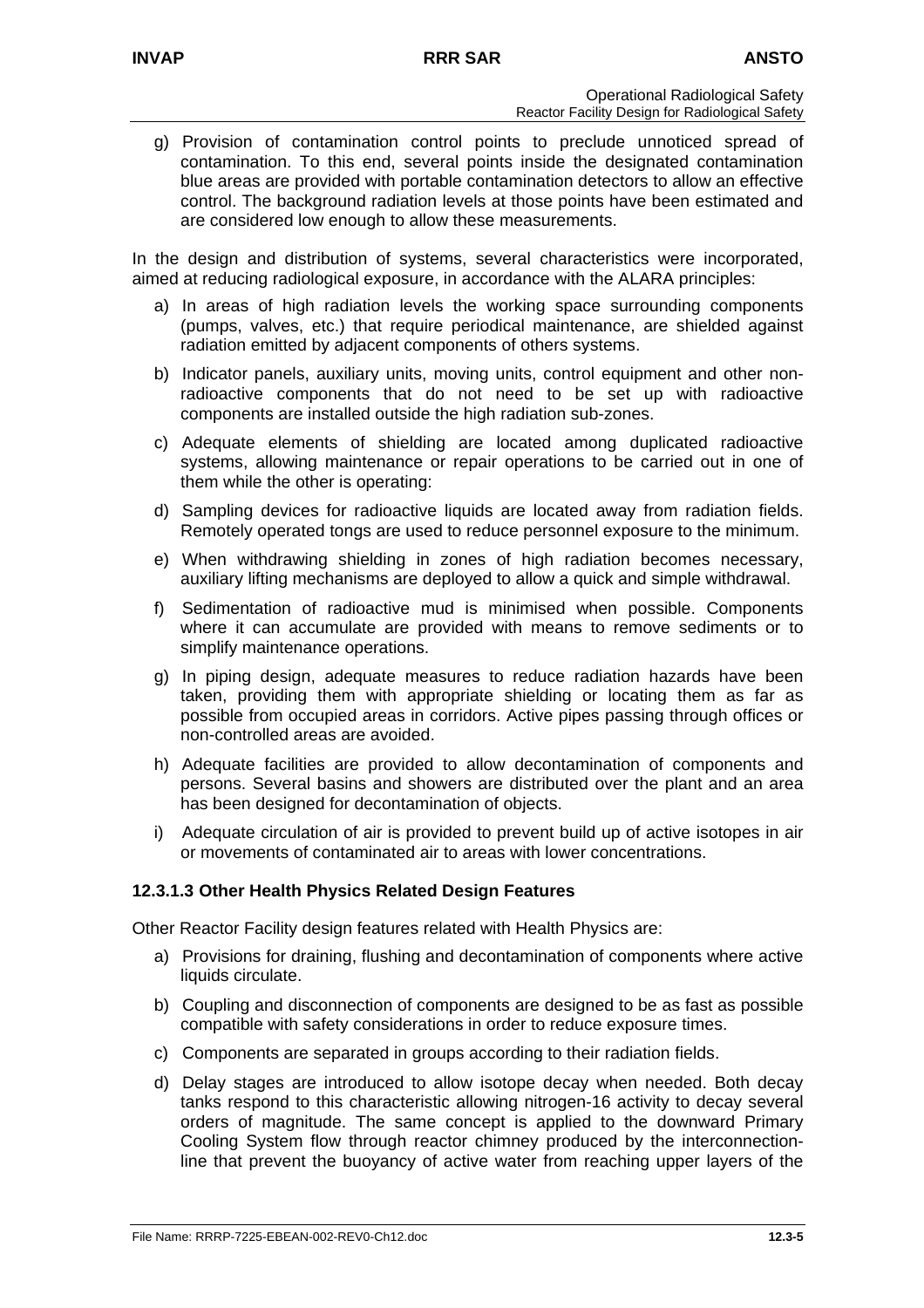pool. Additionally, the hot water layer provides a delay and cleaning stage in the transport of isotopes to reactor hall.

- e) Reduction of the potential heavy water leakage to the environment.
- f) Adequate lighting levels are provided to allow quick and efficient surveillance and maintenance operations reducing in this way the radiation exposure.

#### **12.3.1.4 Material Characteristics from the Radiological Viewpoint**

The choice of structural materials for the reactor components is discussed in Chapter 5.

From the radiological point of view material selection criteria take into consideration corrosion behaviour, activation properties and surface contamination.

Corrosion characteristics are included in the materials discussion of Chapter 5.

Regarding activation properties the design has minimised those materials that, when activated, produce radionuclides of long half-life, such as alloys with high cobalt content.

When surface contamination is possible a layer of protective coating (epoxy-type) is provided ).

Shielding materials have been selected to ensure they remain effective over the planned lifetime of the facility and taking into account any radiation-induced damage. This issue is particularly important for beam shutters in relation to accumulated radiation dose and gamma heating phenomena.

See Chapter 5, Section 5.9 for further analysis of reactor materials.

#### **12.3.2 Shielding**

#### **12.3.2.1 General Design Criteria**

In order to design shielding for a radiation source the ambient equivalent dose as a function of design parameter (e.g. thickness) must be calculated and the contribution from other sources must be taken into consideration, ensuring that design dose values are not exceeded.

Where an improved protection can be achieved shielding thickness is optimised.

Transitory radioactive sources and activity accumulation due to radionuclides of long half-lives during the life span of the plant are taken into account in the calculations.

After evaluation of source strength, the process continues with calculation of the main block, followed afterwards by calculation of penetrations. Penetrations may create pathways along which radiation channelling can be produced (mainly of neutrons and gamma rays), which might cause unacceptable dose rates outside the shielding. Minimisation of penetration effects is an objective of the design, by means of the following basic method:

- a) Minimise the solid angle that contains substances of low density through which radiation can be transmitted.
- b) Interpose as much material as possible in the way of radiation.
- c) Scatter radiation towards the surrounding material, increasing in this way the probability of absorption.

This is achieved by means of: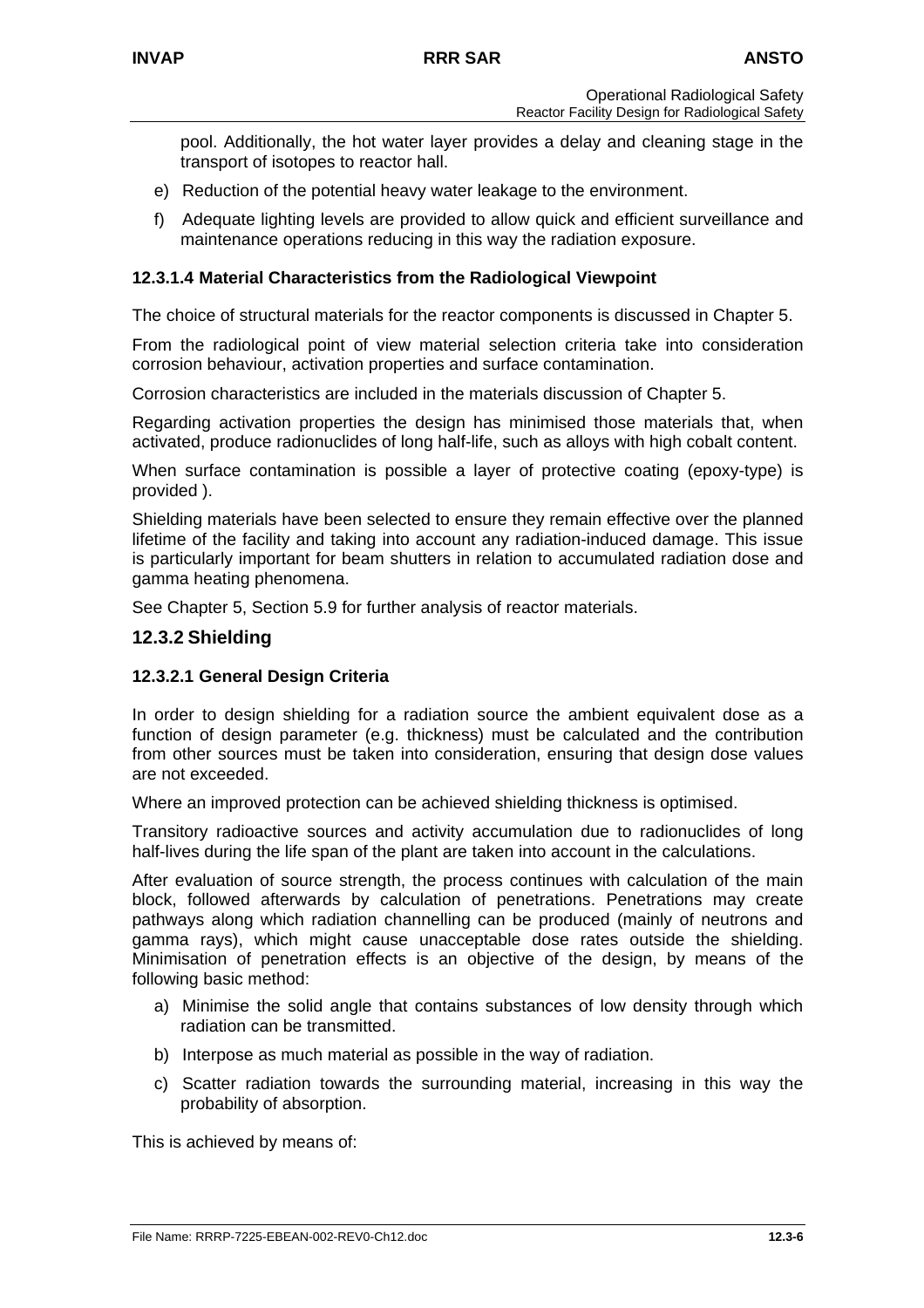- a) Minimising the area and the number of direct paths that contain substances of low density.
- b) Designing shielding of bigger size than penetrations, in order to cover boundary zones.
- c) Using, where feasible, broken lines or curves, so that there is shielding in every straight direction.
- d) Filling the gaps with plastic or any other material of compensatory shielding.

The access to a zone of intense radiation constitutes a particular case of penetration of shielding. In general their dimensions are bigger than the thickness of shielding.

The configuration to be adopted for the shielding of an access depends on the intensity of the radiation field and the dose rate requirements outside of the shielded source.

Material selection takes into consideration the characteristics of the source to be shielded and the structural requirements. Properties of commonly used materials are included in Section 12.3.2.11.

The main shielding structures and calculation techniques are presented below.

#### **12.3.2.2 Reactor Pool Shielding**

Two different situations are taken in consideration:

- a) reactor at Power Operation state
- b) reactor at Shutdown state

#### **12.3.2.2.1 Power Operation State**

Main radioactive sources considered for shielding design are:

- a) Reactor core: The following contributions are considered: fission neutrons, fission gamma rays, gamma rays from (n, gamma) reactions and gamma rays from decay of fission products, actinides and activation products.
- b) Gamma source from nitrogen-16: This source is due to neutron intrinsic water activation, by the O-16(n,p)N-16 reaction (also Nitrogen-17 and Oxygen-19).

Factors used to calculate the neutron source from the core are:

| Power MW | MW/fission        | Neutrons/fission | Neutrons/sec       | Neutrons/sec/cm <sup>3</sup> |
|----------|-------------------|------------------|--------------------|------------------------------|
| 20       | 3.204x $10^{-17}$ | 2.418            | 1.5094 x $10^{18}$ | 2.3818 x $10^{13}$           |

These neutrons have an energy distribution given by the Watt equation

$$
\chi(E) = 0.4395 \exp(-1.0122 E) \sinh(\sqrt{(2.249 E)})
$$
 [E] = MeV

Factors used to calculate the gamma source from the core are:

| Power MW | MW/fission         | Gamma/fission | Gamma/sec        | Gamma/sec/cm3           |
|----------|--------------------|---------------|------------------|-------------------------|
| 20       | 3.204 x $10^{-17}$ | 19            | 1.1860 x 10 $19$ | $1.8716 \times 10^{14}$ |

The gamma spectrum for prompt gamma rays is:

 $N_p(E) = 26.8 \exp(-2.3E)$  for E<1 MeV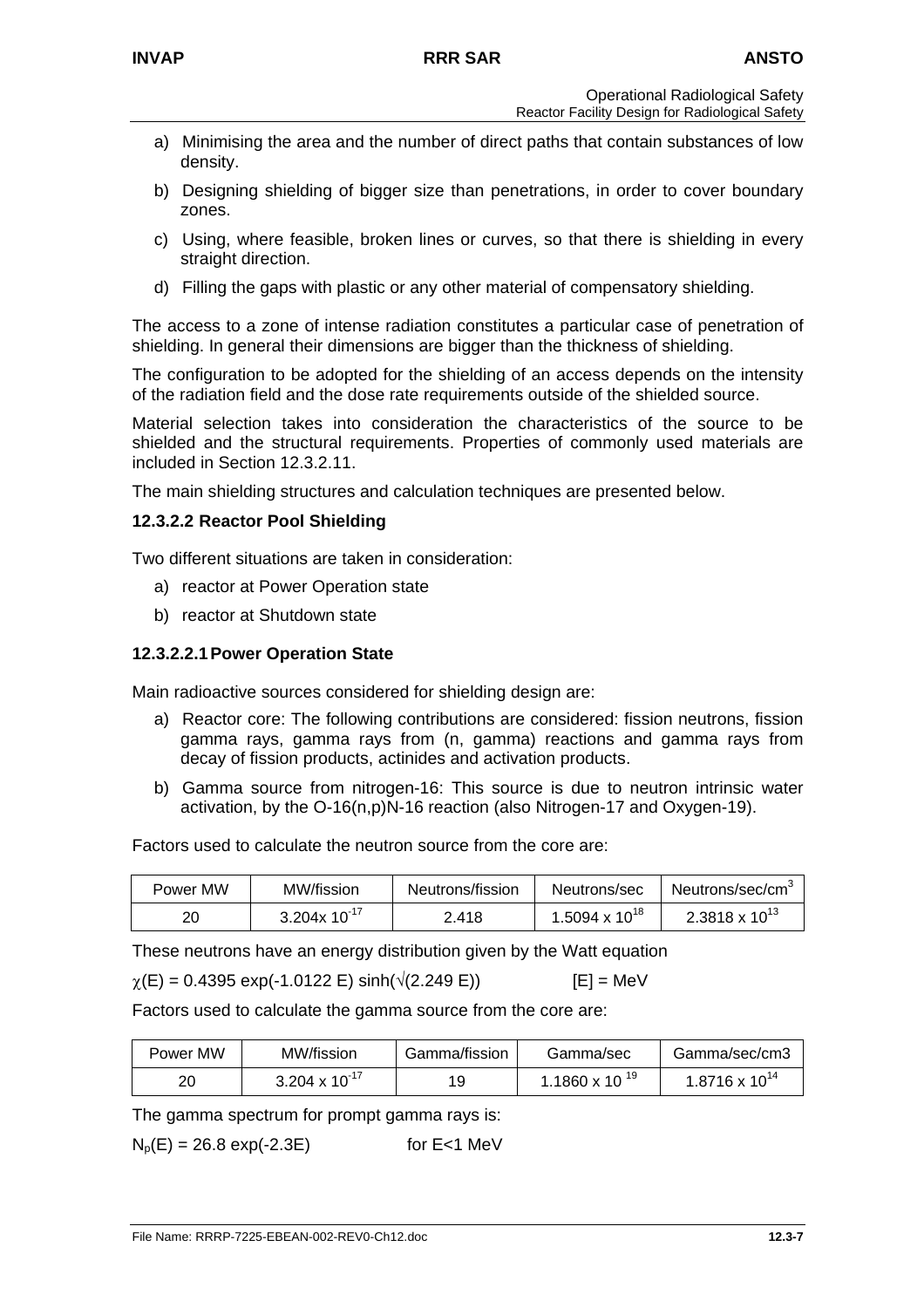Operational Radiological Safety Reactor Facility Design for Radiological Safety

 $N_p(E) = 8.0 \exp(-1.1E)$  for E > 1 MeV

The gamma spectrum for fission product gamma rays is:

 $N_{\text{fn}}(E) = 7.4 \text{ exp}(-1.1E)$ 

The gamma sources due to nitrogen-16, main element of activation of light water (with a concentration of 7  $x10^5$  Bqcm<sup>-3</sup>) are the following:

| Parent Isotope &<br><b>Relative Abundance</b> | Nuclear reaction &<br>neutron energy | Half-life &<br>activation cross<br>section | type, energy & yield of<br>radiation emitted |
|-----------------------------------------------|--------------------------------------|--------------------------------------------|----------------------------------------------|
| $O-16$                                        | $O-16(n,p)N-16$                      | 7.35 sec                                   | $\gamma$ , 6.13 Mev (76%)                    |
| (100%)                                        | $E \ge 11.6$ Mev                     | 46 mbarn                                   | $\gamma$ , 7.10 Mev (6%)                     |

### **12.3.2.2.1.1 Radial Shielding**

Heavy concrete is chosen as structural shielding material for calculation purposes. Shielding calculations are performed with the ,  $DORT<sup>2</sup>$  and MCNP<sup>[/3/](#page-42-1)</sup> codes, using appropriate models to represent the geometry of the reactor from the core centre up to the main reactor pool side-wall (reactor face).

## **12.3.2.2.1.2 Upper Axial Shielding**

The water column above the reactor core provides the axial shielding. For this reason it is necessary to determine the minimum required height for the water column, in agreement with the dose rate constraint. To calculate this value, the DORT code is used with two-dimensional geometry.

Assuming a maximum contact dose rate with water on the pool vertical axis of 1  $\mu$ Svh<sup>-1</sup>, a minimum value for the water height above the core is obtained. This value takes into account the shielding necessary to deal with radiation resulting from both, full power reactor operation and nitrogen-16 due to core coolant along the chimney up to Primary Cooling System loop exit.

To provide shielding against gamma rays from the activation of water and impurities at the reactor pool surface, a hot water layer system is provided. This layer has a purification subsystem to reduce the radionuclides concentration.

### **12.3.2.2.1.3 Lower Axial Shielding**

Entrance to the Control Rod Drive room by plant personnel with reactor at Power Operation state is restricted.

The CRD roof shield is constructed of heavy concrete and the dose rate distribution in ceiling has been calculated for neutron and gamma radiation.

An additional gamma source is originated in a pipeline of Reflector Cooling and Purification System located in this room. A dedicated shielding was provided for this pipeline in order to reduce the dose rate in this room.

<span id="page-42-0"></span> <sup>2</sup> / DORT: A Two and Three Dimensional Discrete Ordinates Neutron/Photon Transport Code System. ORNL-RSIC-CCC 650 (1996)

<span id="page-42-1"></span> $3/$  MCNP - A General Monte Carlo Code for Neutron and Photon Transport, Briesmeister J.F., LA7396-M, Rev.2, Los Alamos National Laboratory (1986)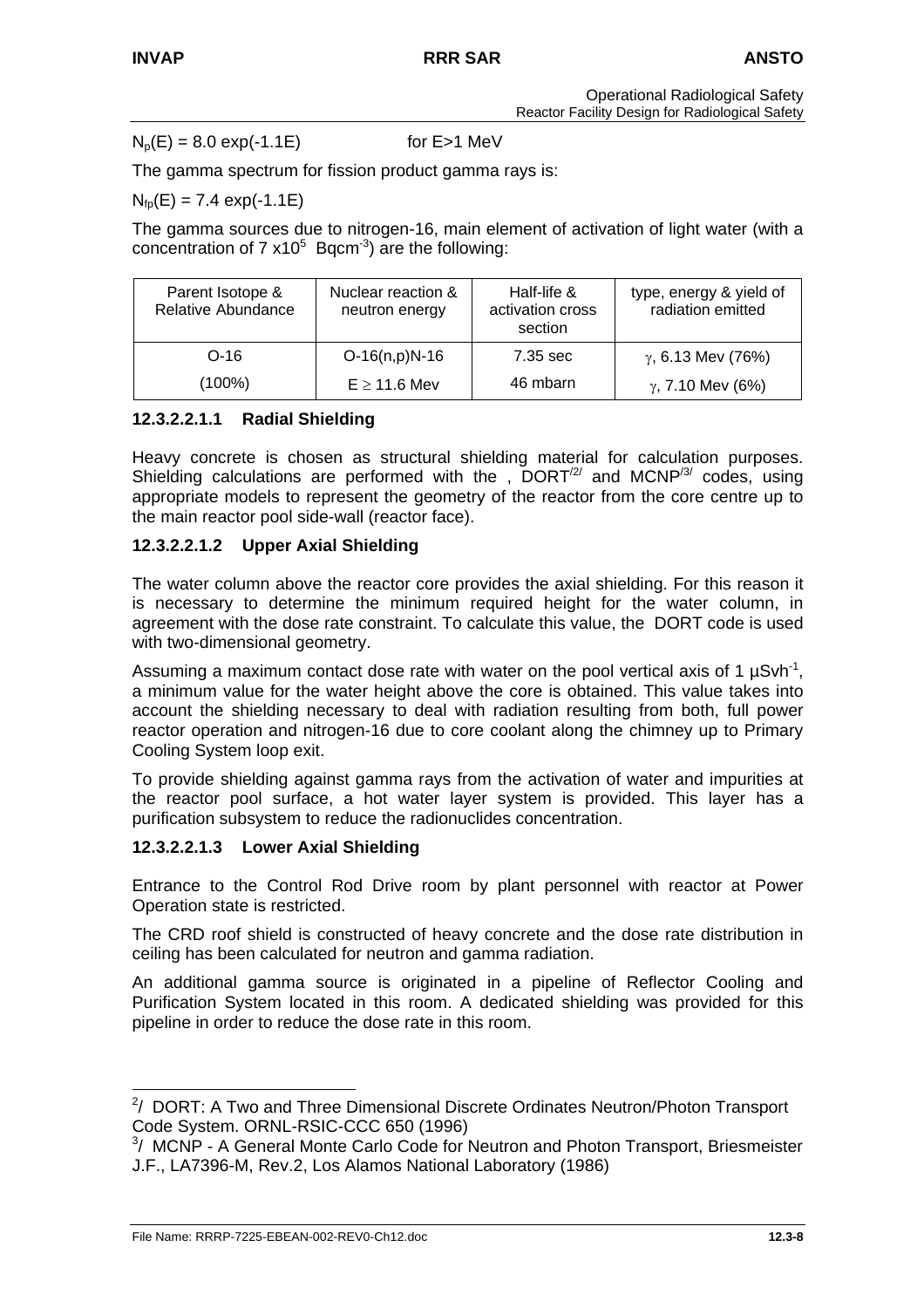# **12.3.2.2.1.4 Reactor Shutdown State**

Calculations for the source term of the core were made considering average burn-up and constant power (axial and temporal) for all Fuel Assemblies.

The photon source terms for the core as a function of time after shutdown (activation products, actinides and daughters, fission products) are:

| Photons/sec           |                       |                          |                       |                         |                       |                       |
|-----------------------|-----------------------|--------------------------|-----------------------|-------------------------|-----------------------|-----------------------|
| Energy group Shutdown |                       | 1.0 MIN                  | 15.0 MIN              | 1.0 HR                  | 4.0 HR                | 1.0 DY                |
| $5.75 \times 10^{-1}$ | $9.13 \times 10^{17}$ | 7.44 xX 10 <sup>17</sup> | 5.32 x $10^{17}$      | $3.91 \times 10^{17}$   | $2.86 \times 10^{17}$ | $1.79 \times 10^{17}$ |
| $8.50 \times 10^{-1}$ | $4.70 \times 10^{17}$ | $4.18 \times 10^{17}$    | $3.13 \times 10^{17}$ | $2.31 \times 10^{17}$   | $1.41 \times 10^{17}$ | $9.22 \times 10^{16}$ |
| $1.25 \times 10^{0}$  | $2.90 \times 10^{17}$ | $2.52 \times 10^{17}$    | $1.73 \times 10^{17}$ | $1.07 \times 10^{17}$   | $5.02 \times 10^{16}$ | $1.12 \times 10^{16}$ |
| $1.75 \times 10^{0}$  | $1.30 \times 10^{17}$ | $1.12 \times 10^{17}$    | $7.32 \times 10^{16}$ | 5.66 x $10^{16}$        | $4.11 \times 10^{16}$ | $3.03 \times 10^{16}$ |
| $2.25 \times 10^{0}$  | $5.75 \times 10^{16}$ | $5.26 \times 10^{16}$    | $3.81 \times 10^{16}$ | $2.27 \times 10^{16}$   | $7.90 \times 10^{15}$ | $8.96 \times 10^{14}$ |
| $2.75 \times 10^{0}$  | $2.50 \times 10^{16}$ | $2.14 \times 10^{16}$    | $1.48 \times 10^{16}$ | 8.95 x 10 <sup>15</sup> | $2.97 \times 10^{15}$ | $1.19 \times 10^{15}$ |
| $3.50 \times 10^{0}$  | $1.47 \times 10^{16}$ | $1.12 \times 10^{16}$    | $3.94 \times 10^{15}$ | $2.16 \times 10^{15}$   | $5.03 \times 10^{14}$ | $9.59 \times 10^{12}$ |
| $5.00 \times 10^{0}$  | $7.78 \times 10^{15}$ | $4.65 \times 10^{15}$    | $1.81 \times 10^{14}$ | $3.07 \times 10^{13}$   | $1.18 \times 10^{13}$ | $8.86 \times 10^{10}$ |
| $7.00 \times 10^{0}$  | $6.32 \times 10^{13}$ | $1.46 \times 10^{10}$    | 4.34 x $10^{04}$      | 1.21 x $10^{03}$        | 1.22 x $10^{03}$      | 1.23 x $10^{03}$      |

## **12.3.2.2.1.5 Radial Shielding**

Since the gamma and neutron fields decrease several orders of magnitude, the calculated shield is enough for shutdown conditions.

### **12.3.2.2.1.6 Upper Axial Shielding**

Once the reactor is shutdown a minimum water column height, above the core, should be maintained to provide shielding. A complete 3-D model is adopted to represent the core,the reflector, and the water column above them. The MERCURE IV<sup>/4/</sup> code, has been used for this calculation.

The water column needed to allow the removal of a Fuel Assembly from the core to the reactor pool storage rack was measured from the top of the Fuel Assembly. The Fuel Assembly is assumed to have decayed for 15 minutes before the removal. The dose rate assumed for this operation is 10  $\mu$ Svh<sup>-1</sup>.

### **12.3.2.2.1.7 Lower Axial Shielding**

When the reactor is shutdown, personnel access to the control rod drive room is allowed. The shielding designed to meet the dose rate requirement during Reactor Power Operation state satisfies limits during shutdown. Secondary sources such as activation of materials can be neglected due to very low neutron flux during reactor operation and the correct material selection.

 $\overline{a}$ 

<span id="page-43-0"></span><sup>4</sup> / MERCURE-IV: Un programme de Monte Carlo a trois dimensions pour l'integration de noyaux d'attenuation en ligne droite. C. Dupont et J. Nimal - Raport SERMA/T/N° 436 (1980).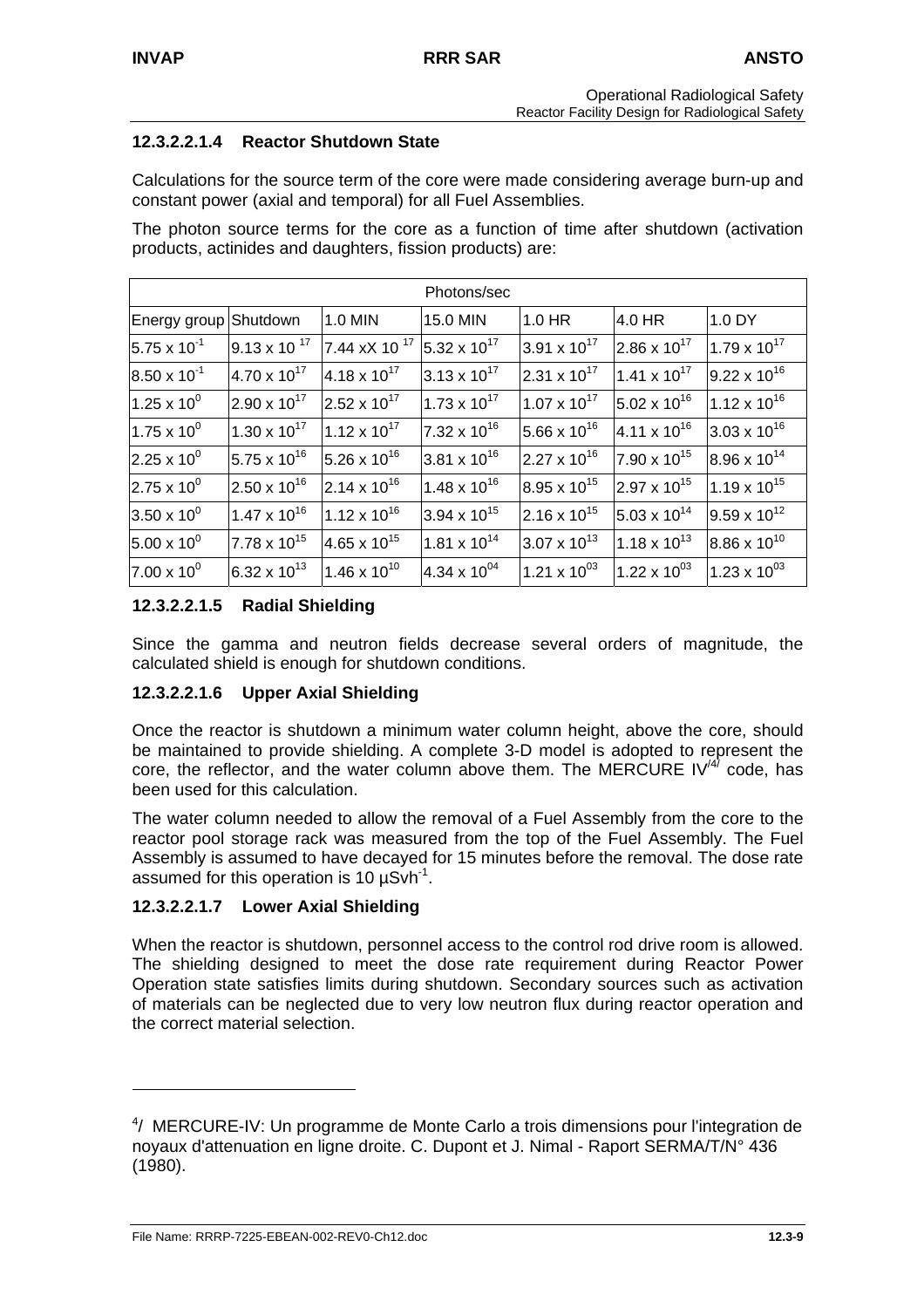### **12.3.2.3 Service Pool Shielding**

The radioactive sources considered are the irradiated Fuel Assemblies stored in the Service Pool.

The Fuel Assemblies are placed at the service pool, following the refuelling strategy, at least 35 days after they are removed from the core. During the first stage, the fuel element remain at the temporary storage grid placed in the reactor pool allowing decay.

Therefore, the most unfavourable Fuel Assembly array from the shielding point of view, is when the full storage capacity (10 years of continuous operation plus a core loading) is reached with elements decayed 1, 2, ...,n reactor operation cycles.

Fuel Assemblies are stored in square containers located on the same level.

Shielding calculations cover four main topics:

- a) Lateral or sidewall shielding.
- b) Upper axial shielding.
- c) Lower axial shielding.
- d) Transfer channel.

Calculations using MERCURE code with the most unfavourable array of Fuel Assemblies described above show the following results.

- a) Lateral shielding: Heavy concrete thickness was derived from the Table 12.3/3 and from INVAP experience in previous design.
- b) Upper axial shielding: This is provided by the water column over the irradiated Fuel Assemblies.
- c) Lower axial shielding: It is assumed that at Reactor Shutdown state, access to the decay tank room is necessary. To obtain in this room dose levels which do not restrict its access during shutdown, it is necessary to have heavy concrete at the reactor pool floor, obtained from Table 12.3/5 and INVAP experience in previous design.
- d) Transfer channel: the transfer channel connects the reactor pool with the service pool. During the transfer operation, the water column above the transferred components provides the required biological shield. Calculation of the minimum water column required was performed assuming three different situations:
	- (i) One irradiated Fuel Assembly with 33 days of decay
	- (ii) Three irradiated Fuel Assemblies (one of every refuelling chain) with 33 days of decay
	- (iii) Rigs irradiated (Mo target) with 1 hour decay

Table 12.3/6, Table 12.3/7 and Table 12.3/8 shows the dose rate variation with water height. Assuming that components of different size are moved through this channel, a depth to accommodate those components has been adopted.

#### **12.3.2.4 Primary Cooling System Pump Room Shielding**

The reactor has three Primary Cooling System pump rooms. They are physically isolated and, in order to allow personnel access during reactor operation the system is provided with a decay tank. At this condition, the dose rate at a point inside this room has the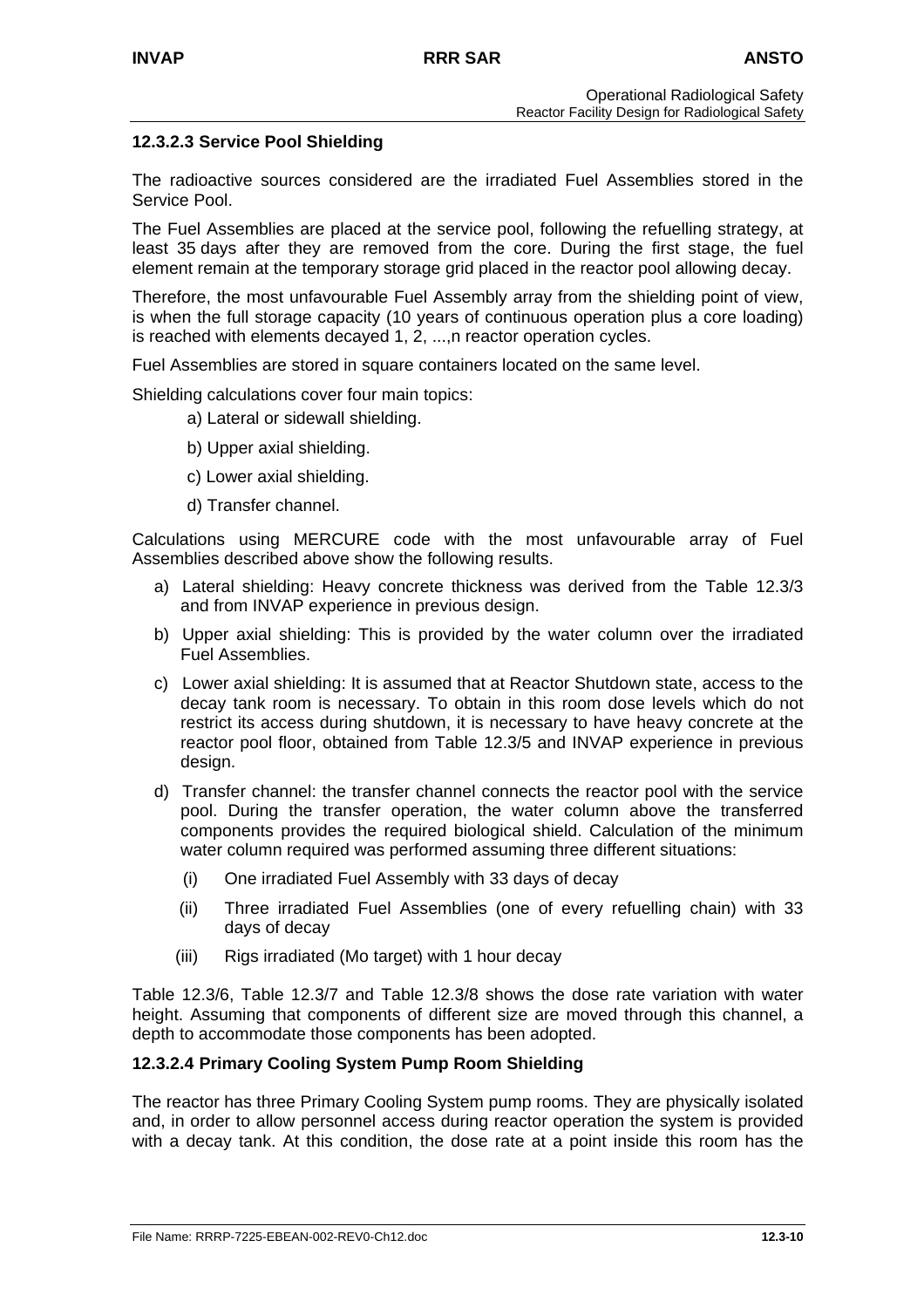main contribution of sodium-24 concentration of 820 Bq.cm<sup>-3</sup> in the Primary Cooling System coolant.

Nitrogen-16 contribution is neglected due to the decay produced at the decay tank.

The walls that divide the pump rooms from the corridor and the piping connection room provide enough shielding to these areas for the source considered, allowing work with minimum radiation hazard..

#### **12.3.2.5 Decay Tanks**

Shielding for two decay tanks (Primary Cooling System and Reactor and Service Pool Cooling System tanks) has been calculated.

The source is the water volume with a concentration of nitrogen-16 estimated on the basis of: irradiation time, neutronic flux and transit times. The nitrogen-16 concentration changes inside the decay tanks and, for the calculations the following concentrations in the inlet and outlet of every tank have been assumed:

|        | <b>Primary Cooling System</b><br>Decay Tank | <b>Reactor and Service Pool</b><br>Decay Tank |
|--------|---------------------------------------------|-----------------------------------------------|
|        | $[$ Bqcm $^{-3}$ ]                          | $[$ Bqcm $3]$                                 |
| Inlet  | $6.9 \times 10^{5}$                         | $2.x10^5$                                     |
| Outlet | 8.4                                         | 2.8                                           |

The main shielding is provided by the heavy concrete walls that constitute the reactor pool and service pool shielding. MERCURE Code was used to calculate wall thickness.

Labyrinth access is calculated on the basis of contained radiation source and space needs. The code MERCURE-4 and MCNP-4C were used for calculations, with a complete model considering both decay tanks and associated piping.

#### **12.3.2.6 Hot Cells**

Different hot cells are available in the Reactor Facility. They include the Loading Hot Cell (LHC) and the Above Pool Hot Cells Complex (APHCC) comprises the Transfer Hot Cell (THC) and two Pool Hot Cells (PHCs).

A typical calculation for a hot cell shielding is presented here. Some cells are to be used as an intermediate station for samples, before they are sent to another station, and other cells may contain a source for a certain amount of time.

In order to determine the minimum shielding thickness, the maximum source to be contained must be determined.

1. Radiation Sources

Among the different radiation sources to be considered are:

- a) Aluminium canisters used to transport samples in the pneumatic conveyor system for PHCs.
- b) Five Mo-99 targets loaded in a rig in the irradiation position. The rig has been irradiated for 7 days and has decayed for several hours before it is transferred into the THC and LHC.
- c) 100 GBq of Na-24 (plus the cans material activity) for PHCs.
- d) Item (b) but just one target for ICE (Inter hot cells elevator).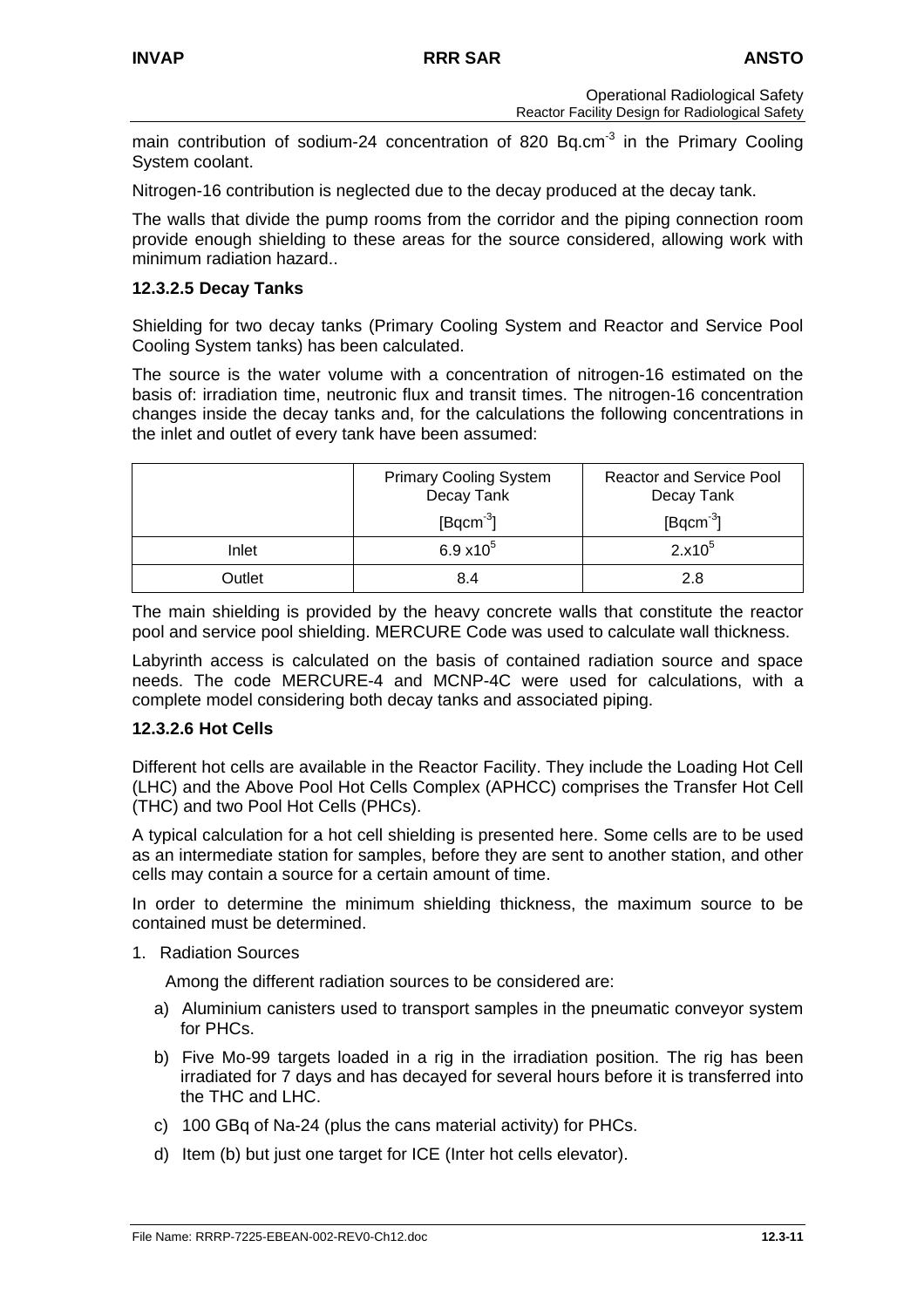### 2. Shielding Materials

Iron and lead were selected as shielding door material and supplements.

3. Design Ambient Dose Equivalent Rate

A maximum contact dose rate value (e.g. 10  $\mu$ Svh<sup>-1</sup>) was used.

4. Calculation Method

The MERCURE-4 and MCNP-4C Code were used. The source is located in a position that can be considered typical. Provisions are taken to ensure that, in any possible location, doses in occupied areas are below acceptable values.

5. Wall, roof and floor thickness

The calculated thicknesses are sufficient to attenuate the radiation levels to ensure that doses to operating personnel are within safe limits.

6. Shielding Door Thickness

The calculated door lead thickness is sufficient to attenuate the radiation levels to ensure that doses to operating personnel are within safe limits.

### **12.3.2.7 Neutron Guide Bunkers**

Neutron guide bunkers are provided with shielding designed to protect the staff and researchers.

The main shielding structures are calculated as in previous cases. A plug door has been provided for maintenance activities.

#### **12.3.2.8 Resin Beds**

Resin beds are located behind shielding that protects the area from where system valves are controlled. Labyrinth access is provided to allow in service inspection.

Shielding has been designed so access to a resin bed train is possible while neighbouring units are in operation.

The main shielding structure is calculated as in previous cases. Special care is taken with penetrations and layout of pipelines to ensure protection during resin bed transport.

The source used in the shielding calculation corresponds to the maximum load admissible before resin beds are replaced by fresh ones.

#### **12.3.2.9 Heavy Water System**

The heavy water room has been defined as a forbidden area during reactor operation. Nevertheless shielded walls have been located surrounding pumps and heat exchangers in order to reduce doses originated by a concentration of  $3 \times 10^6$  Bqcm<sup>-3</sup> of nitrogen-16 produced in the  $D_2O$ ..

The resin beds are located behind an additional shield to allow maintenance activities in the pumps and other components located inside the room during shutdowns.

### **12.3.2.10 Optimisation of the Main Shielding Structures**

#### **12.3.2.10.1 General Considerations**

One of the main radiation protection objectives is that radiation exposure levels of site personnel and public should remain below prescribed limits and kept ALARA.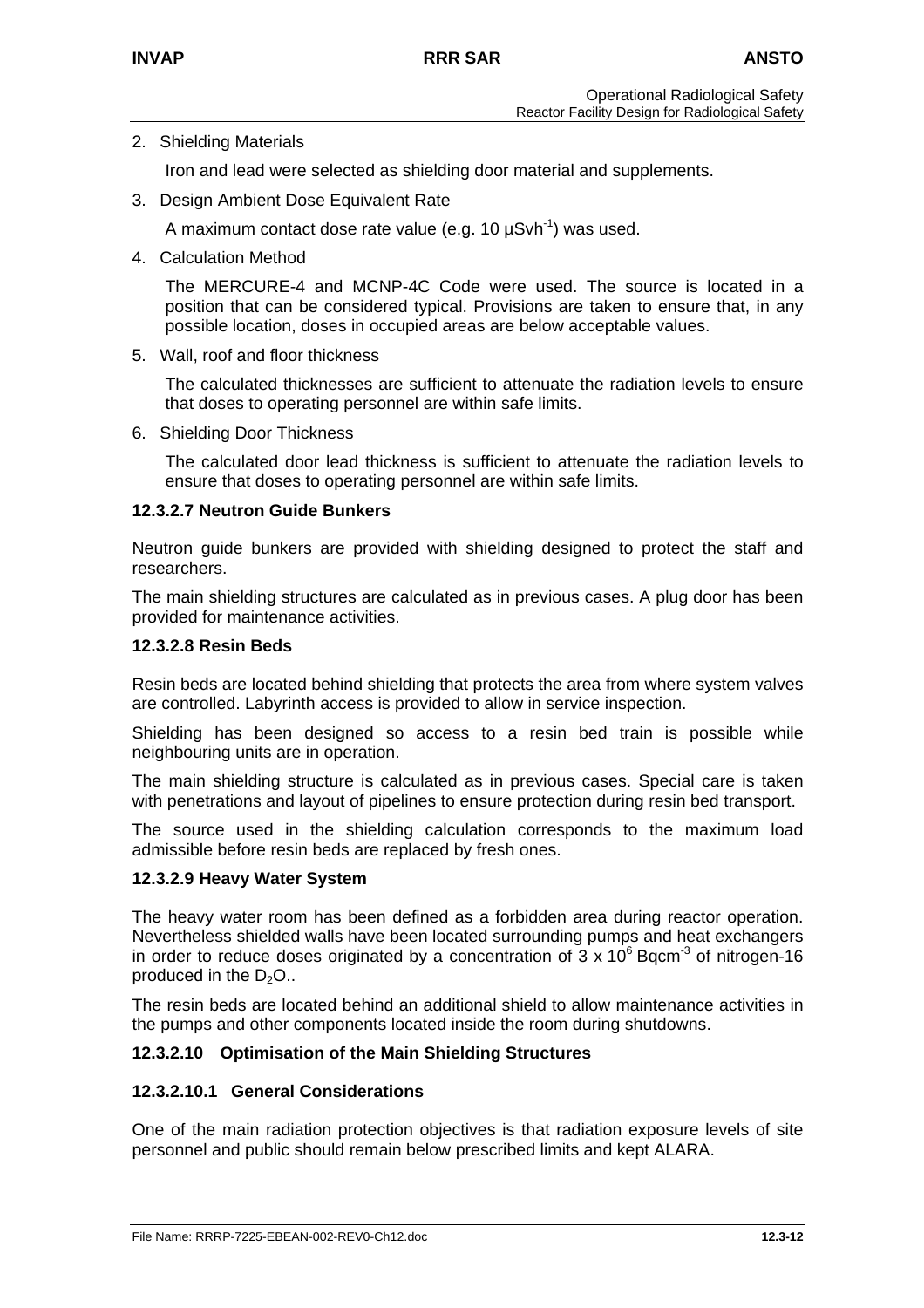Further optimisation was performed when required during the detailed engineering stage and during the implementation of radiological practices.

The conceptual approach to optimisation of radiation protection is a cost-benefit analysis involving the cost of radiation protection and the cost of detriment. It implies that improvements of radiation protection are correlated to reductions in the cost of detriment and that efforts in improving radiation protection can be quantified by their cost.

The International Commission on Radiological Protection (ICRP) introduced the concept of radiation detriment to identify and quantify all deleterious effects due to exposure to ionising radiation. The collective dose is an extensive quantity useful as an indicator of the health detriment, because the individual health detriment is proportional to the effective dose equivalent. In the case of doses produced by external irradiation shielding optimisation does not require consideration of the collective dose to represent the corresponding detriment.

Optimisation of the level of radiation protection can be formally presented by a system of mathematical expressions that must be solved simultaneously, as follows:

$$
U = X_{(\omega)} + Y_{(\omega)} = \text{minimum [1]}
$$

where:

*X* is the cost of radiation protection

*Y* is the cost of radiation detriment

ω is a parameter representing the level of radiation protection

*U* expresses the final result of the optimisation procedure and is usually called the objective function.

In our case  $\omega$  represents the shielding thickness.

The main shielding structures for which the optimum thickness have been calculated are:

- a) Reactor pool (radial and axial)
- b) Service pool (lateral, axial)
- c) Decay tanks (lateral wall)
- d) Secondary and auxiliary shields

### **12.3.2.10.2 Calculation Methodology**

In all cases, the radioactive sources used in the calculations are those considered to cause the worst demand on the shielding.

From Eq. [1], and using as optimisation parameter the additional thickness (*ath*):

$$
\frac{\partial X_{(ath)}}{\partial ath} = \frac{-\partial Y_{(ath)}}{\partial ath}
$$
 [2]

The detriment cost can be expressed as a function of the same parameter:

$$
Y_{(ath)} = \alpha.N.R.\rho.T.\dot{E}_{(ath)}
$$
 [3]

where: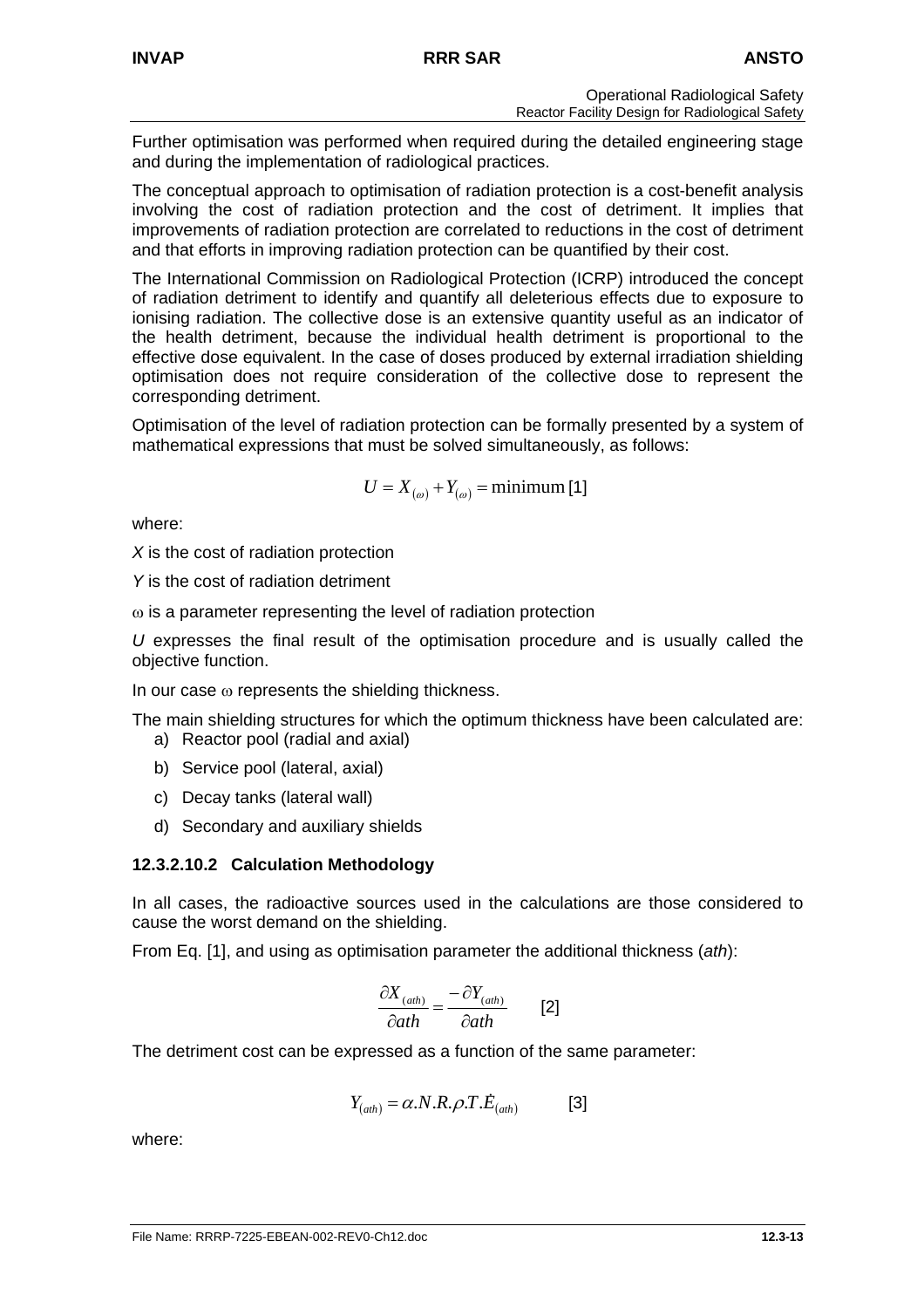$\alpha$  : is the dimensional constant expressing the cost assigned to the collective dose unit  $(\alpha = A\$ <sub>10</sub><sup>5</sup> per person Sievert –ANSTO SD 5.2).

*N* :is the number of exposed individuals

*R* : is the occupancy time factor

 $\rho$  : is the constant ratio between average and maximum dose rates

*T* : expected life time of the installation

 $\dot{E}_{(ath)}$ : equivalent dose rate corresponding to the level of protection considered and can be expressed for a flat shield as:

$$
\dot{E}_{(ath)} = \dot{E}_0.e^{-(\mu.ath)} \qquad [4]
$$

 $E<sub>0</sub>$ : dose rate corresponding to the minimum level of protection required to fulfil specified limits.

 $\mu$ : constant representing the attenuation of the radiation in the shielding material The cost of protection *X* can be divided into two terms:

$$
X_{(ath)} = C_h.V_{h(ath)} + C_o.V_{o(ath)}
$$
 [5]

where:

*Ch*: is the cost of installed heavy concrete per unit volume

*Vh(ath)* : is the volume of heavy concrete corresponding to the additional thickness *ath*

*Co*: is the cost of installed ordinary concrete per unit volume

 $V_{o(ath)}$ : is the increment of ordinary concrete volume resulting from the increase of the inner HC wall external radius

As the shielding being considered are either a slab, cylinder (axial) or cylinder (radial), specific expression for the cost of protection (*X*) and of its derivative  $\partial X_{(ab)} / \partial (ah)$  for each case have been formulated.

The value used to represent the cost of detriment is chosen equal to A\$100,000 per person Sievert (ANSTO Safety Directive 5.2 ).

In addition to the previous formalism, objective values are defined so that, if dose levels fall below them, no further optimisation is required. See Section 12.1.2.

The objective value for radiation workers is 2 mSvv<sup>-1</sup> (ANSTO SD 5.2).

# **12.3.2.11 Materials**

Main characteristics of commonly used shielding materials.

# **12.3.2.11.1 Normal Weight Concrete**

Normal concrete design values are shown in Table 12.3/9.

For shielding purposes a normal concrete density of  $2,200$  kgm<sup>-3</sup> has been conservatively assumed. The composition for this case is presented in Table 12.3/10.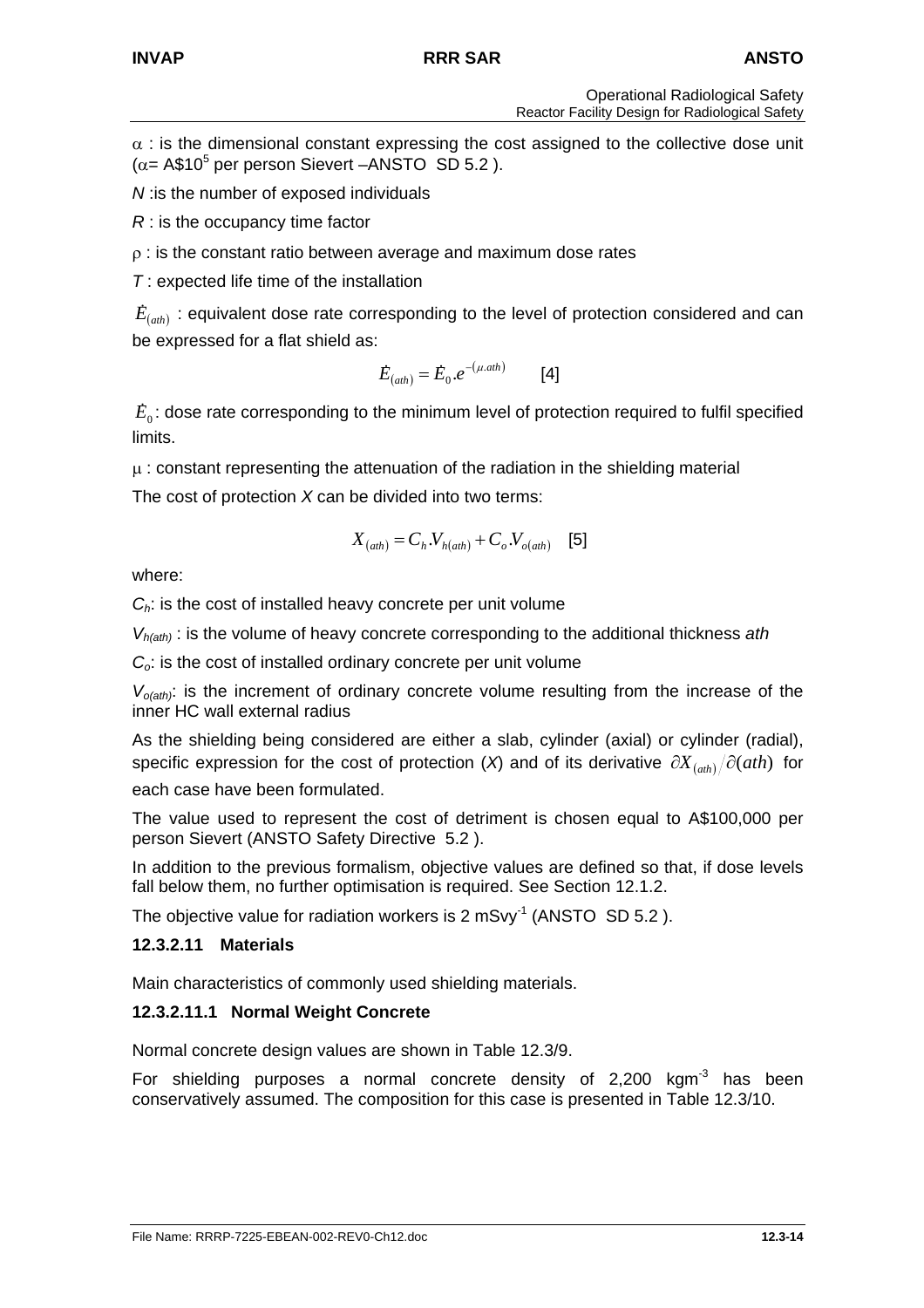### **12.3.2.11.2 Heavy Weight Concrete**

The heavy weight concrete combines radiation absorption properties with good mechanical characteristics and durability.

The heavy concrete composition is presented in Table 12.3/11.

#### **12.3.2.11.3 Steel**

The design values are shown in Table 12.3/12.

#### **12.3.2.11.4 Lead**

The lead density design values is 11.3 gcm<sup>3</sup>.

### **12.3.3 Minimisation of Exposures above the Reactor Pool**

In order to keep to a minimum the dose rate for areas above the pool that may be occupied, the design incorporates the following provisions.

- a) The Primary Cooling System is provided with a by-pass flow that flows through what is called the "interconnection branch" from the Primary Cooling System to the Reactor and Service Pool Cooling System and then to the reactor pool. Therefore the flow is forced to go in a downwards direction through the reactor chimney thus preventing the primary coolant flow (and consequently nitrogen-16, sodium-24, argon-41 and/or other activated material transported by the coolant) leaving the core from reaching the reactor pool surface.
- b) A hot water layer is provided. The hot water layer is a layer of water on the reactor. The hot water layer objective is to minimise the mixing between the bulk of the reactor pool water that contains radioisotopes such as sodium-24, argon-41, with the top layer thus reducing the dose rate at the reactor pool surface.
- c) The hot water layer is also provided with its own water purification system with filters and ion exchange resins that are effective for the removal of  $Na<sup>24</sup>$  ions. In this way high purity is ensured at the water layer extending on the reactor pool surface.
- d) Attention is given in the design of the hot water layer and any other streams feeding into the upper zone of the reactor pool to provide appropriate flow diffusers to protect the hot water layer from perturbing flows. A diffuser is also placed on the returning line of the Reactor and Service Pool Cooling System in order to minimise the mixing currents within the reactor pool.
- e) The Operations Bridge that runs above the reactor pool is the natural place to carry out operations over the reactor pool. The bridge floor is located above the water surface and distance provides an extra reduction in the dose rate in areas possible to be occupied.
- f) Complementing the purification system of the hot water layer, there is the Reactor Coolant Purification System provided with ion exchange resins that helps to remove  $Na^{24}$  and other particles from the reactor pool water. This system keeps the water quality by reducing the corrosion phenomena and preventing, at the same time, the activation of impurities in the water that would otherwise occur.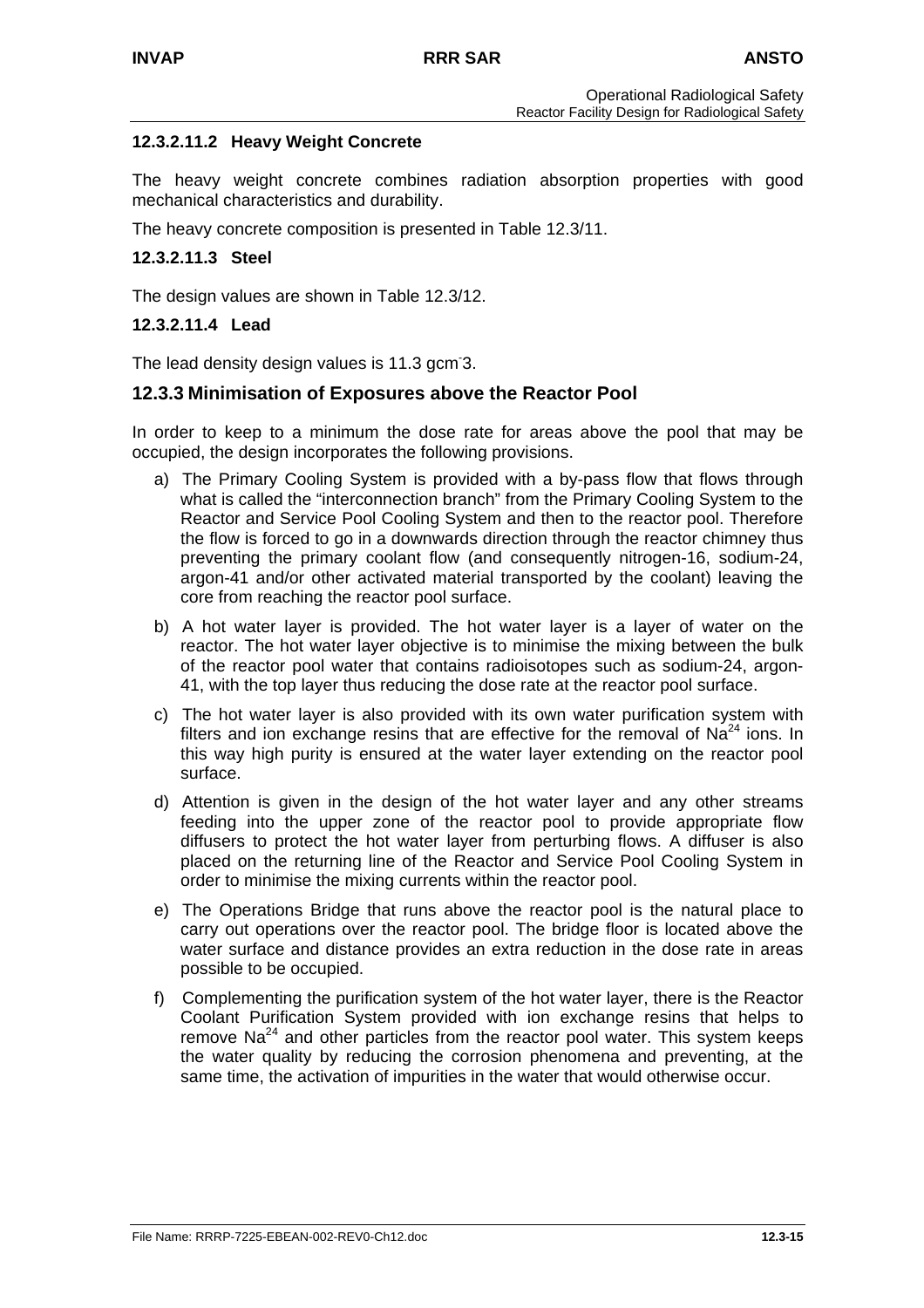## **12.3.4 Ventilation**

### **12.3.4.1 System Description**

The Containment Ventilation System encompass the Containment Air Supply, the Containment Air Exhaust, the Hot Cells Ventilation, the Heavy Water Room Ventilation and the Control Rod Drives Conditioning (See Chapter 10). The air circulation and conditioning functions are supplemented by the Containment Energy Removal System (See Chapter 7).

### **12.3.4.2 Required Air Change Rate**

The following methodology was used to determine the required air change rate within the Containment. The basic air change rate to achieve recommended concentrations was first determined. An ALARA assessment was then undertaken to determine whether further reduction in the concentrations was cost effective.

### **12.3.4.2.1 Basic Air Renewal Rate**

The balance equation for the concentration in the reactor hall for an isotope "i" is:

$$
\frac{dC_i}{dt} = \frac{R_i}{V} - \frac{Q.C_i}{V} - \tau_i.C_i \qquad [6]
$$

where:

 $C_i$ : Concentration of isotope "i" (Bq/m<sup>3</sup>)

- V : Reactor hall volume
- $R_i$ : Release rate of isotope "i" from the pool top to the hall
- $Q :$  Renewal flow  $(m^3h^1)$
- τi : Decay constant of isotope "i" (1/h)

The release from the reactor pool top to the reactor hall area has been determined assuming that:

- a) The concentration in water corresponds to the values listed in Table 12.2/4.
- b) Evaporation from the reactor and service pools occurs due to the hot water layer system.
- c) For aerosols the activity contained in the evaporated water is assumed to be dispersed in the reactor hall.
- d) For noble gases an interchange velocity of 0.057 mms<sup>-1</sup> has been measured in a similar facility.

In equation [6], the first term on the right side is the source due to releases from the pools, the second is the activity removed by the air renewal and the third one is the removal by radioactive decay.

Considering a steady state regime, the time derivative cancels:

$$
C_i = \frac{R_i}{Q + \tau_i.V} \qquad [7]
$$

Considering all the relevant isotopes and the respective dose conversion factors: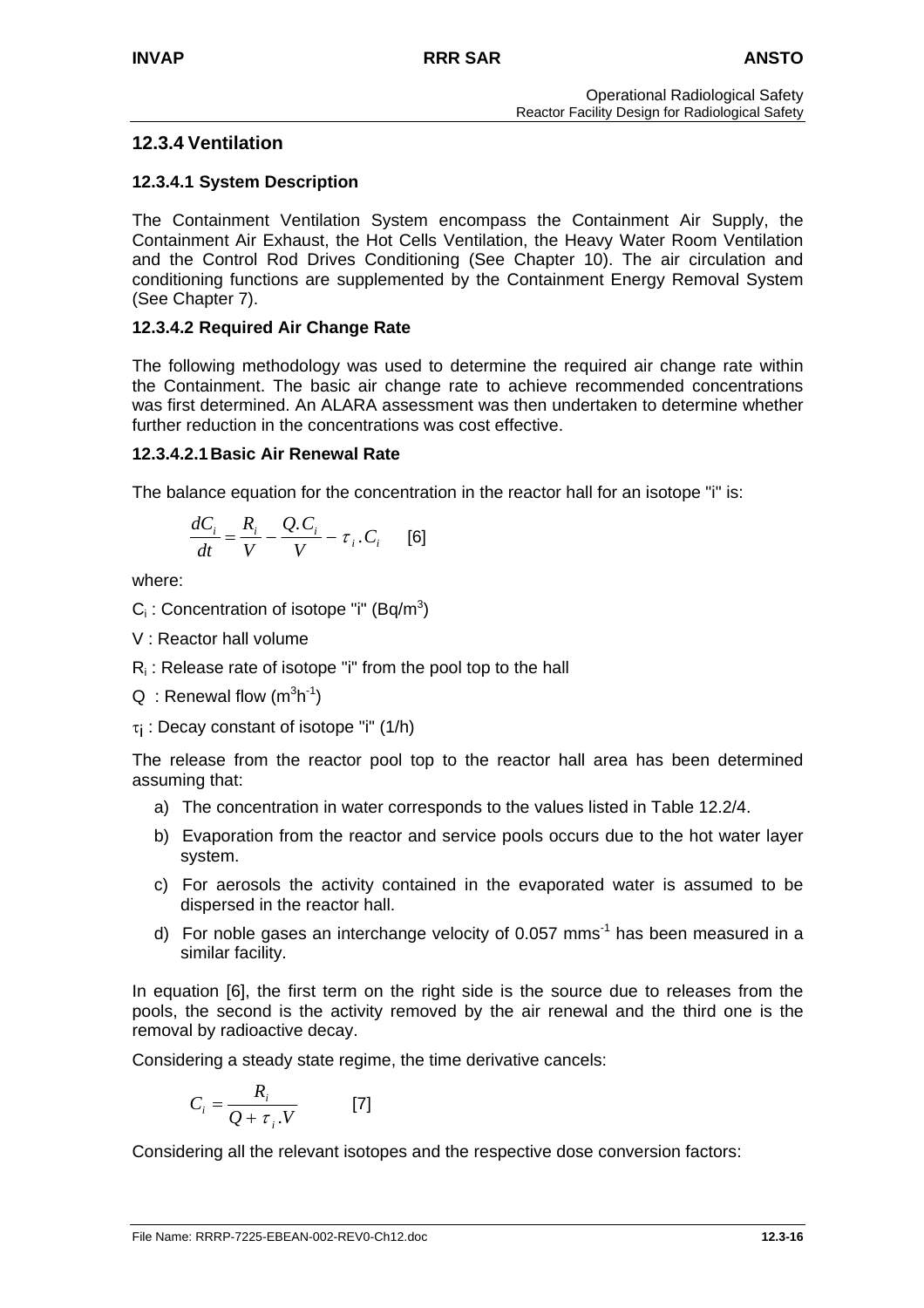$$
\sum_{i=1}^{isot} \frac{R_i \cdot f_{di}}{Q + \tau_i V} \le \text{dose rate target} \quad [8]
$$

where:

 $f_{di}$ : dosimetric factor (taken from IAEA SS-115 and corrected to account for the Hall geometry)

The minimum Q satisfying equation [8] will comply with the design target.

### **12.3.4.2.2 ALARA Assessment**

The optimisation requirement of radiation protection is that the doses should be kept "as low as reasonably achievable" (ALARA). This requirement consists in limiting the detriment from a given practice or radiation source to a value such that further reductions are considered less significant than the additional efforts required to achieve such reductions.

In a general way a cost benefit analysis is performed:

 $Cost = Y(Q) + X(Q)$  [9]

where:

Y(Q) : the cost of human detriment

X(Q) : the protection cost

The optimum condition is obtained by calculating the minimum of expression [9].

The cost of human detriment is calculated as:

$$
Y(Q) = \alpha . \frac{c}{E} \quad [10]
$$

where:

 $\alpha$  : cost assigned to the unit collective dose (100,000 A\$ per person Sievert)

 $S<sup>C</sup><sub>E</sub>$ : Collective effective dose that can be computed as:

$$
\sum_{E}^{c} = N \cdot f_{occ} \cdot T_{life} \sum_{i=1}^{isot} f_{di} \cdot C_i
$$
 [11]

where

f<sub>occ</sub>: Occupancy factor of the reactor hall

N: number of personnel working in the reactor hall

 $T_{\text{life}}$ : lifetime of the ventilation system (40 years)

In order to compute the protection cost  $X(Q)$  only the dependence of the operation cost on the power have been considered. This is a conservative assumption as no credit is given to the associated increase on the capital cost of the system on the ventilation flow.

 $X(Q) = a b$  Ftt T<sub>life</sub> Q [12]

where:

a: cost of the electric energy (\$ US/kWh)

b: required electric power per flow

Ftt: Percentage of time the system is in operation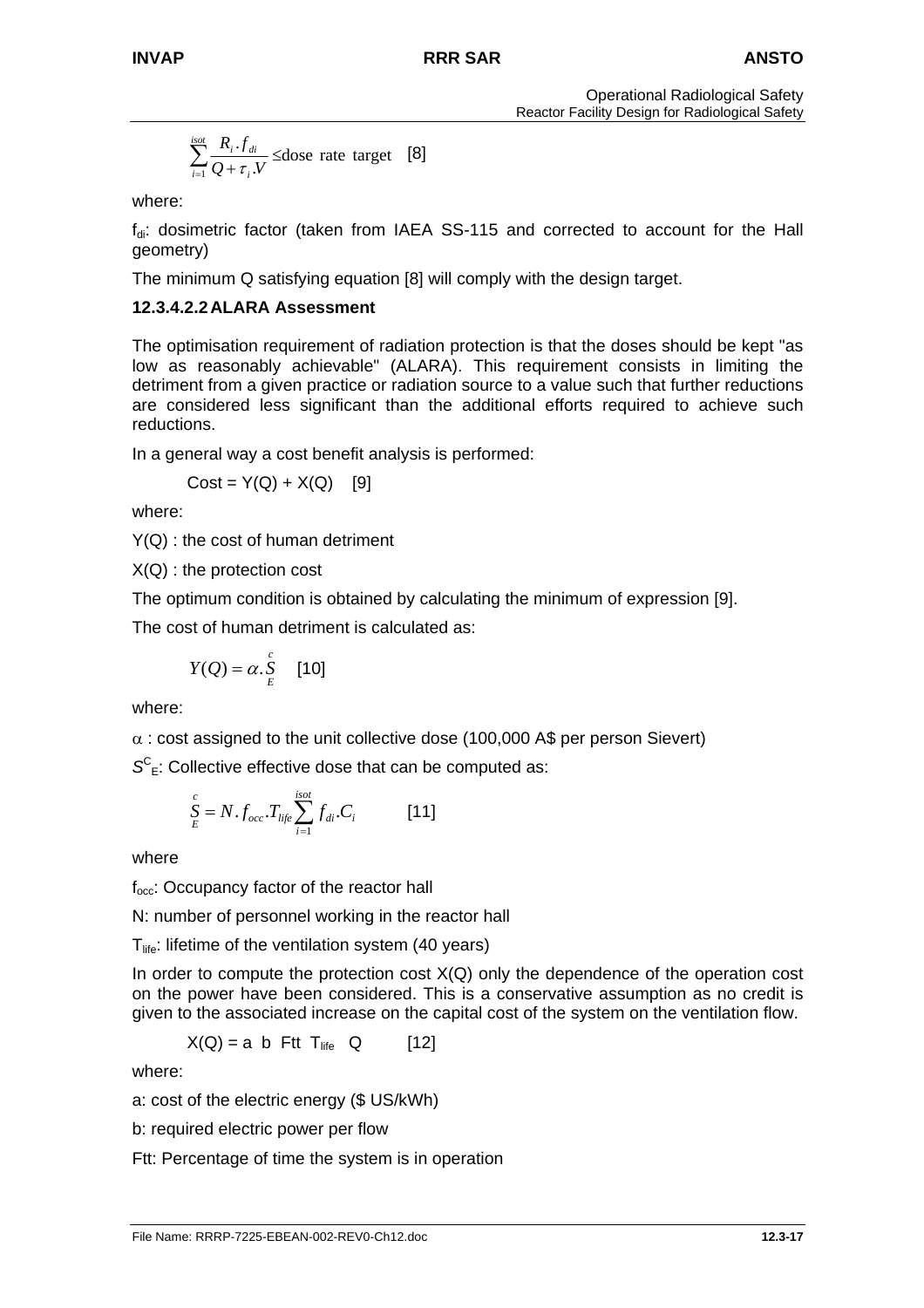Taking the derivative of [12] with respect to Q and searching for the extreme condition  $(=0)$ :

$$
0 = a.b. Ftt. T_{life} - \alpha. N. f_{occ} . T_{life} \sum^{i_{sat}} \frac{f_{di} . R_i}{(Q + \tau_i . V)^2}
$$
 [13]

Solving [13] for Q the minimum value of Q is obtained. Nevertheless, based on the objective value declared in Section 12.1.2, a renewal flow calculated using the Equation 8 and assuming a dose rate target equal to this objective is used.

This optimal value for Q is compared with the value previously obtained and the maximum value adopted.

### **12.3.5 Radiation and Contamination Monitoring Instrumentation**

This Section presents the design requirements, standards and description of systems and related instrumentation used for radiation exposure and contamination monitoring inside the Reactor Facility.

This description comprises the Radiation Monitoring System (RMS) of the Reactor Facility, which performs all on line radiation surveillance tasks related to the operation of the reactor. The surveillance tasks include both exposure and contamination monitoring during normal operation and potential accident conditions. Portable detectors, used inside the Reactor Facility for surface contamination detection on individuals, tools and clothes, portable air samplers as well as personnel dosimeters are also available.

The RMS accomplishes the following functions:

Monitoring of Area Monitoring of Personnel Monitoring of Gases Monitoring of Liquids

The RMS is a subsystem of the Reactor Control and Monitoring System (RCMS). The Information brought by the RMS is sent to the RCMS and –partially- to the Reactor Protection systems (RPS) and the Post-Accident Monitoring System (PAM) consoles. See Chapter 8, Section 8.2, Section 8.6 and Section 8.7 for RPS, PAM and RCMS details.

The general design requirements of the RMS are similar to those of the RCMS (see Chapter 8, Section 8.7.2). These requirements are imposed to all subsystems of the RMS and can be described as follows:

- a) Provision of multiple inputs to RMS
- b) Provision of video display units (VDUs) to display real time values, automatic alarming of abnormal releases or contamination events, and automatic compiling, logging and integration of releases.
- c) Provision of individual hard-wired displays isolated from the computer-based system when post accident monitoring capabilities are required. Post-accident radiation monitoring signals are also inputs into the RCMS by qualified isolation devices.

The specific design requirements for each subsystem integrating the RMS are presented in the corresponding Section of this Chapter.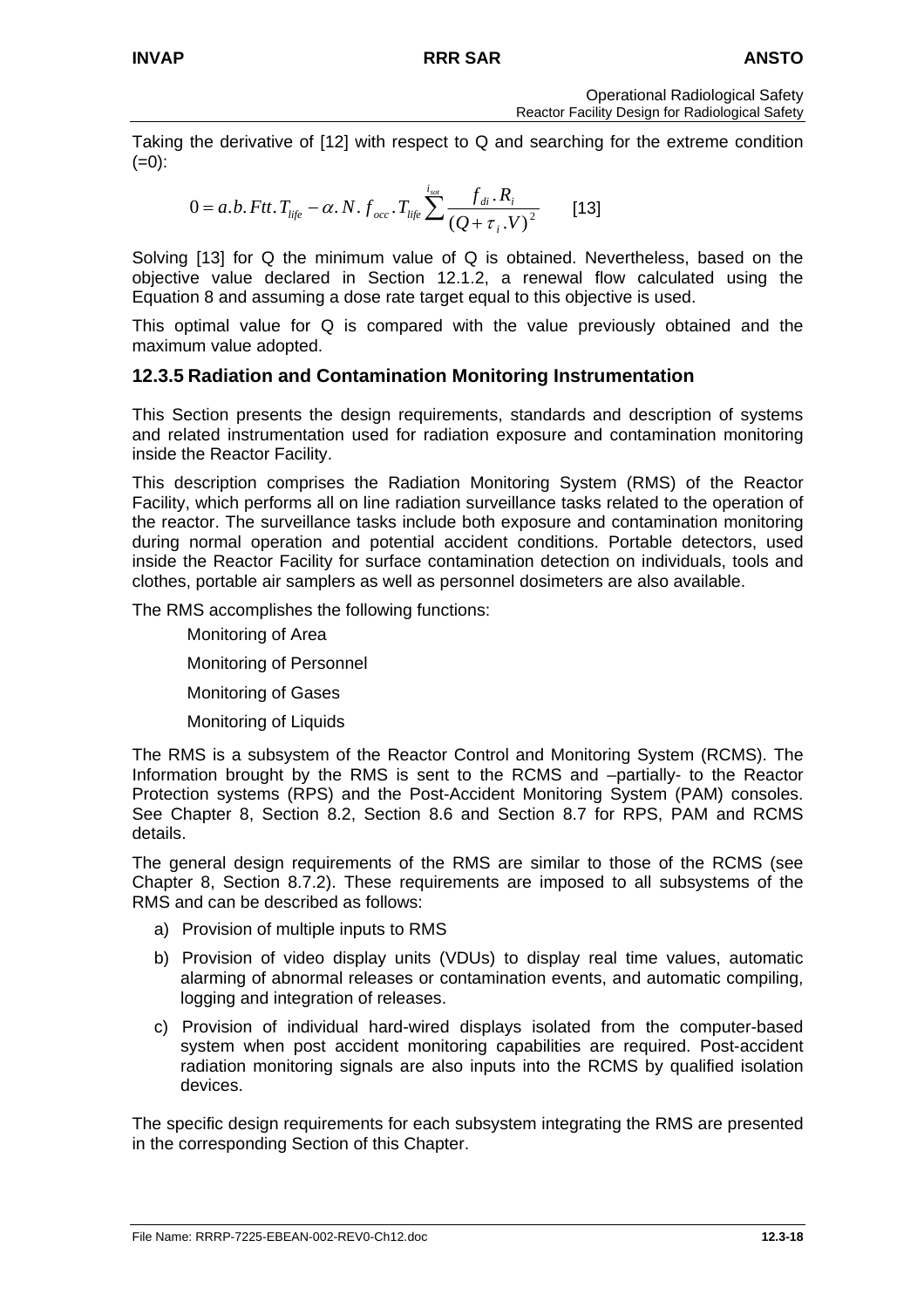The RMS includes sensors, cable system, intelligent processing monitors, own controlling software and communication protocols. For RPS and PAM contributions, the system generates isolated hard-wired signals, which provide adequate and reliable separation between process and engineering safety functions.

The Area Radiation Monitoring System (ARM) and the Neutron Monitoring System (NMS) perform the RMS area radiation monitoring function (gamma and neutrons) inside the Reactor Facility.

Walk-Through (Portal) monitors are located at the exit from areas of the Facility where personnel finally exit the controlled areas.

The RMS performs the on line monitoring of gaseous effluents through the Air Effluents Monitoring (AEM) and the Tritium Monitoring (TRM). The AEM monitors continuously the radioactive stack emissions of aerosols, iodine and inert gases. The TRM performs the on line monitoring of tritium releases through the stack, using a fixed monitoring intelligent unit, capable of discriminating tritium from inert gases.

Additionally, the TRM monitors tritium at other specific locations. The RMS monitors the liquids inside the Reactor Facility through different subsystems.

One of these is the Liquid Effluent Monitor (LEM), which integrates the Radioactive Liquid Waste Management System (RLWMS) and supports the waste discharge commands.

Other surveillance functions are performed by three different monitoring stations: the Waste Streams Activity Monitor (WASMO), the Active Liquids Monitor (ALMO) and the Secondary Water Activity Monitor (SAMO).

WASMO performs on-line monitoring of all potentially radioactive liquid waste, collected from routine plants and floor cleaning operations, emergency showers drainage, standard equipment drainage, etc., that are delivered to dedicate Waste Tanks.

The ALMO monitors continuously the gamma activity of the Primary Cooling System (PCS) and the Reactor and Service Pools Cooling system (RSPCS). These monitors also complement the FFEM, as a diverse monitoring function.

The SAMO monitors continuously water from the Secondary Cooling System (SCS) to detect possible leaks through the heat exchangers that could lead to contamination of the normally non-active secondary cooling water.

The Failed Fuel Elements Monitor (FFEM) controls fuel elements as well as rigs conditions supervising continuously the PCS and the RSPCS and providing early warnings.

The RMS reports to the RCMS and has inputs from all the radiation monitoring subsystems. In agreement with Design Requirements, VDU's (video display units) provides for the radiation monitor displays to display real time values, automatic alarming of abnormal releases or high dose-rate events, and automatic compiling, logging and integration of releases.

Redundant detection units were implemented for those subsystems related to RPS / PAM functions. Their monitoring signals are also supplied to the RCMS system by qualified isolation devices.

The following RMS parameters that feed the PAM System are displayed in both the MCR and the ECC:

Reactor Pool Area Gamma Dose Rate.

Reactor Hall Gamma Dose Rate.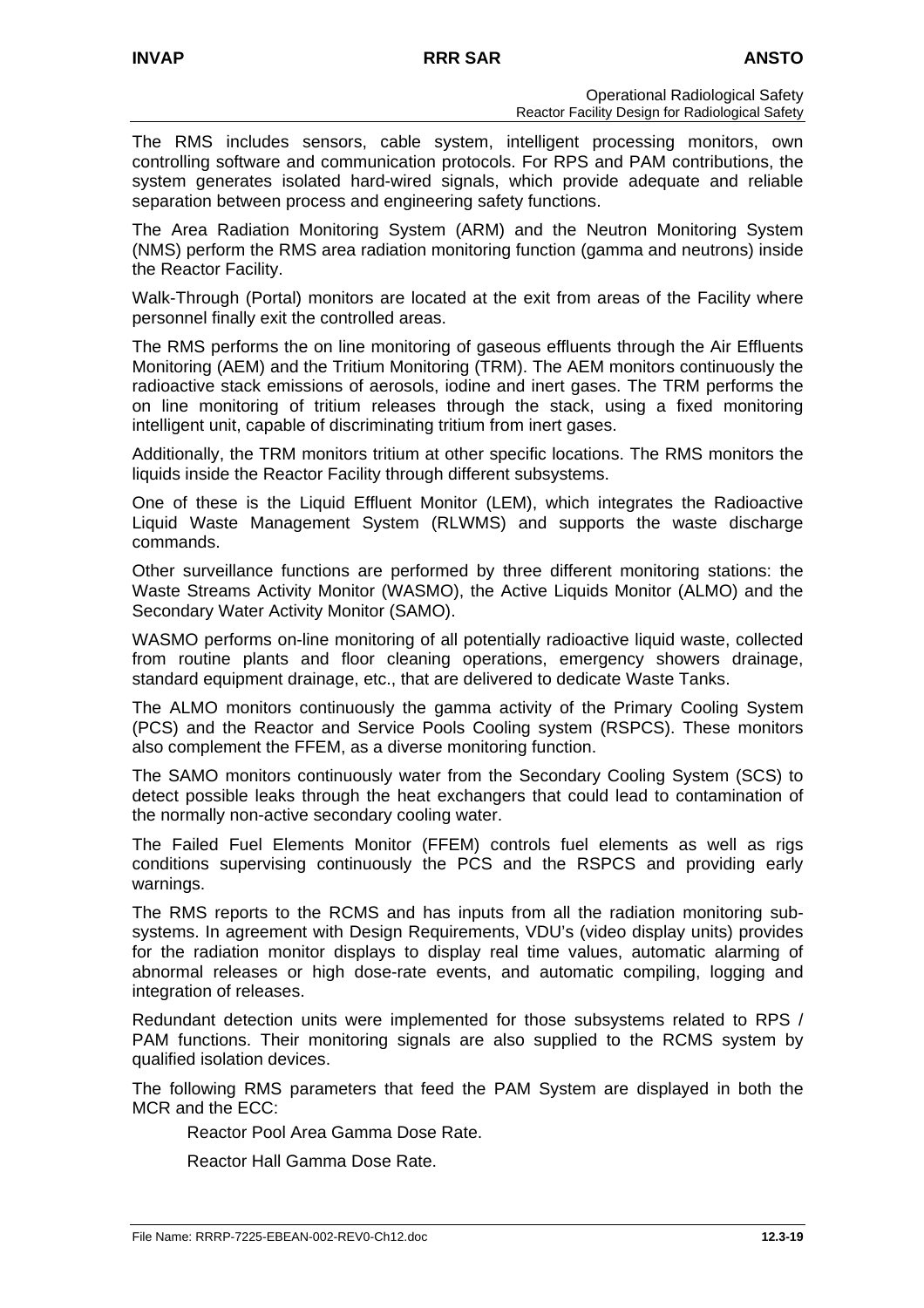Basement Gamma Dose Rate.

Reactor Pool Open End (RPO Top) Gamma Dose Rate.

Stack aerosols activity.

Stack Iodine activity.

Stack Noble Gases activity.

Uninterruptible back-up power supplies (UPS back-up) are provided for radiation monitors from the corresponding RCMS or RPS/PAM redundancies UPS's. UPS do not feed sampling pumps.

Design of RMS units was performed according the following standards, where applicable:

IEEE 323 (1983-R1996) Standard for Qualifying Class 1E Equipment for Nuclear Power Generating Station

IEEE 344 (1987-R1993) for Recommended Practice for Seismic Qualification of Class 1E Equipment

IEEE 830 (1998) for Recommended Practice for Software Requirements

IEEE 352 (1987 – R 1999) for General Principles of Reliability Analysis

Military Handbook 217F for Reliability Prediction of electronic equipment

IAEA TECDOC 478 – Components Reliability Database

IEEE 1023-1988 for the Application of Human Factors Engineering to Systems, Equipment, and Facilities

IEEE 379 – 1994 for the Application of the Single Failure Criterion

IEEE 384-1992 (R1998) for Independence of Class 1E Equipment and Circuits

Additionally, all measured data presented at the monitoring units described below, are displayed in units according Norm AS 1000 (The International System of Units). All monitoring units integrating RMS comply with the guidelines concerning Radiation Protection Criteria described at Sections 5.4 of Regulatory Guideline RG-5 from Australia's Nuclear Safety Bureau (1998), and 4.24 of RB – STD 43.00 from ARPANSA Regulatory Branch (Dec.2000).

Although there is diversity in the processes monitored, there exists a similarity between these monitors from the point of view of their functional behaviour.

This description is applicable to monitors of: LEM, FFEM, SAMO, WASMO, ALMO and AEM.

The monitor architecture is composed of logical units and the functions of the two softwares, the Embedded Software (ES) and the Configuration and Maintenance Software (CMS).

Figure 12.3/22 illustrates the system context of the radiation monitor and the placement of ES and CMS within the operation of the monitor. Following, there is a brief description of the blocks in the figure:

a) Sampling process: consists in all the process necessary for taking samples from the monitored medium to an adequate recipient where the detector is housed, for the corresponding activity measuring. In this process are involved electrical and manual valves, pumps, flow rate meters, pressure meters, water-level (magnetic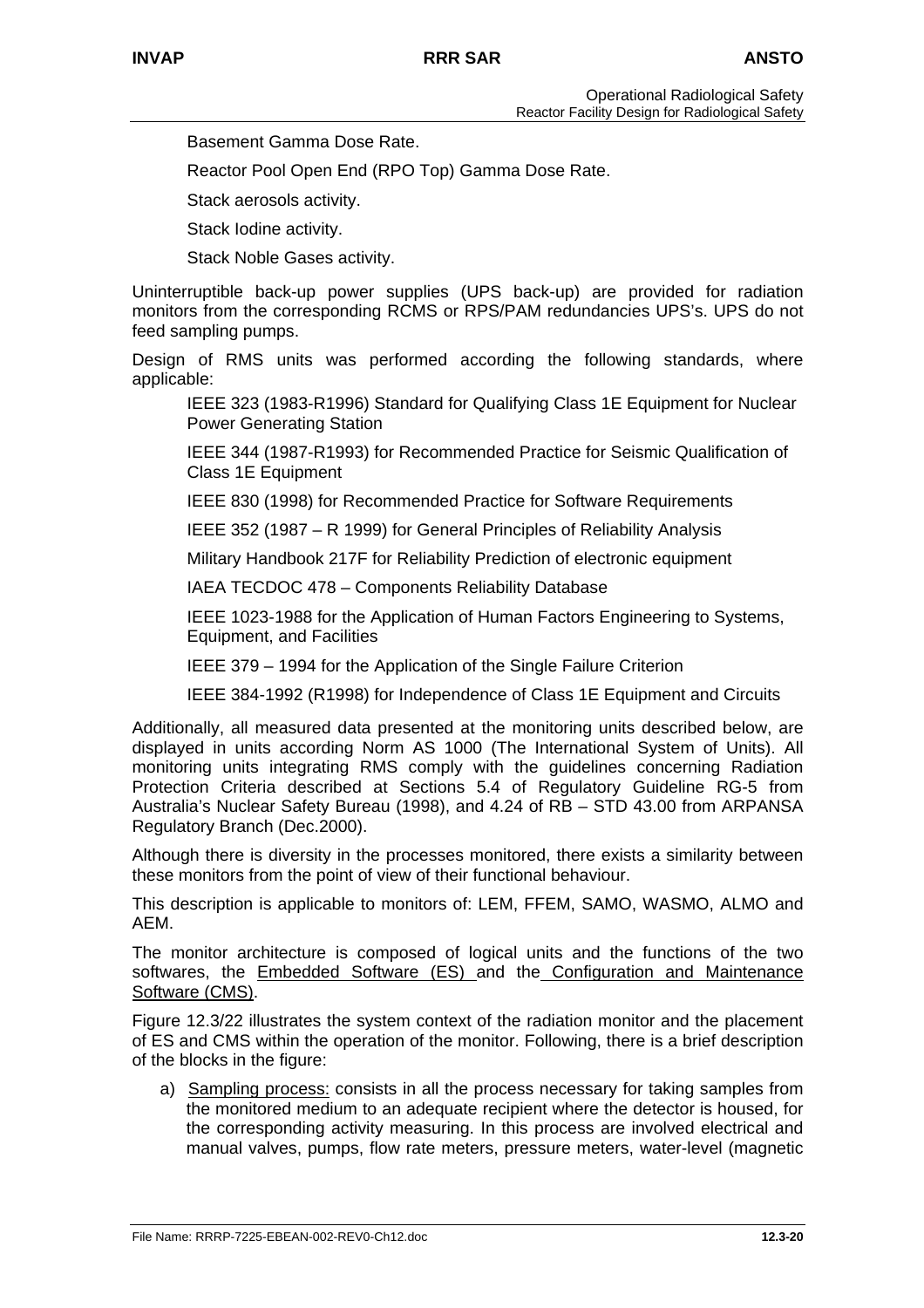gauges) switches, other position microswitches. This process is managed by a "Hard logic Unit".

- b) Counting process: the process of acquiring the radiation activity of the samples, taken in the sampling process, by means of the spectrometry chain, which consists in a radiation detector and all the electronic signal conditioning instrumentation.
- c) Hardware status: it refers to the current status of the hardware components of the equipment. It includes the state of voltage sources, spectrometry chain and other electrical components.
- d) Operation console: is the local user interface of the monitor. This console is wired to a "Hard Logic Unit" which is responsible of executing the requested actions, verifying if the necessary conditions are met, initiating and synchronizing the operations. ES: Comprises the internal software of the monitor. It functions acquiring data coming from the counting and sampling processes, perform statistical calculations with the count-rates measured, check the hardware status for possible failures that could invalidate the measuring, and communicate with the RCMS.
- e) CMS: The configuration and maintenance software that runs on a portable computer (a PC notebook), for the configuration, calibration, and low level inspection of the monitor.
- f) VDU: are the display units at the SU for remote monitoring.
- g) Remote communications: Each monitor sends response messages to queries coming from a device that actuates as the Modbus Master unit. The ES, in charge of the intelligent unit of the monitor, is responsible of managing the communications through the serial ports on the computer board. This field communication is redundant.
- h) Local communication: locally, ES also handle a serial communication link with a portable notebook console running the CMS. Through this link, ES modify its internal variables with new parameters entered from the notebook.

### **12.3.5.1 Fixed Area Monitoring System**

The Reactor Facility has a system of fixed radiation detectors in those areas where continuous supervision of personnel is considered necessary.

The fixed area monitoring system comprehends two RMS subsystems:

Area Radiation Monitoring (ARM).

Neutron Monitoring System (NMS).

The specific design requirements imposed to the ARM are the following:

- 1. To provide sufficient fixed-area monitors to cover the area around the reactor pool and any area where radiation measurement is relevant.
- 2. To provide a major set of area radiation monitors with local displays and alarms to give adequate warning to personnel of rising or excessive radiation levels.
- 3. To apply the following criteria to determine the distribution of radiation detectors in each area :
	- a) Redundancy in places where it is necessary to have a reliable reading available under different operation conditions.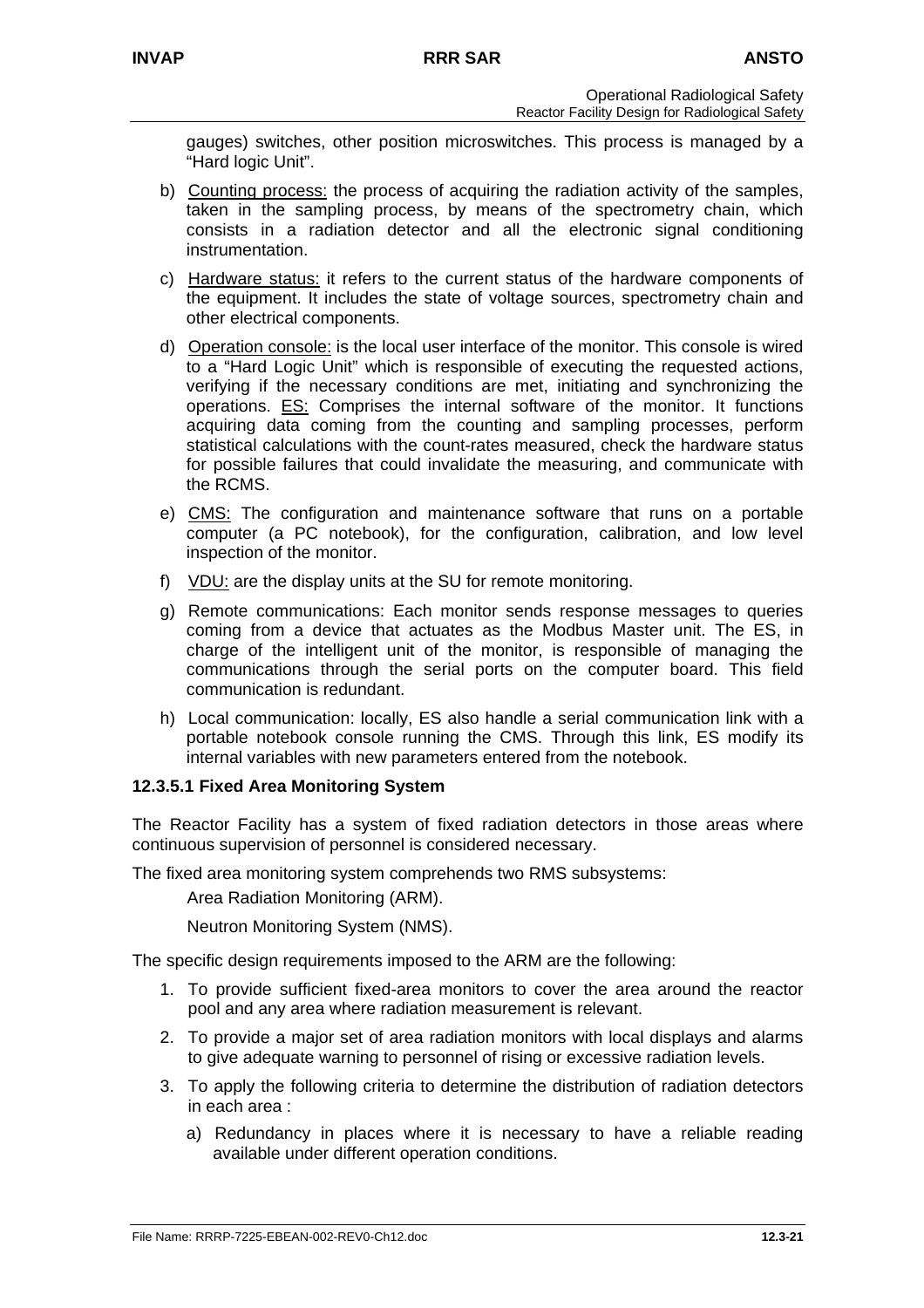- b) In those places where a significant variation in the exposure rate can be potentially produced, an additional detector of higher range is provided.
- c) In areas where dose distribution is expected not to be homogeneous additional detectors are provided.
- 4. To provide sufficient radiation monitors in the Reactor Hall, which verify conditions of post-accident monitoring (PAM) instruments
- 5. To provide sufficient radiation monitors which verify conditions of RPS instruments.

All the ARM units are based on Geiger-Muller detectors of two types:

Low and medium dose rate detectors

High dose rate detectors

Some gamma Area Radiation Monitoring units are "Post Accident Monitoring (PAM) – conformed". For those units the area monitoring modules avoid the use of embedded "local intelligence", i.e. consisting only of the sensing head connected directly, via the Conditioning Units (CDU's) and Isolation Units (IU's), respectively, to the Post Accident Monitoring consoles, following the PAM Architecture of the Radiation Monitoring System (RMS).

Also, three analogue ARM units are foreseen to be "RPS- conformed". As in the case of "PAM-conformed" units, they are only dose rate "sensing" units supplying the information in form of an electric current. As they are not "intelligent" units, they neither perform any comparison with a pre-set alarm level nor present any alarm signal. These functions are performed within the RPS to which the (current) signals are being sent.

Another type of detector arrays included in ARM are "intelligent" digital detectors, software operated.

The intelligent digital units are designed for radiological surveillance of areas, providing adequate warnings to the personnel potentially exposed to abnormal radiation levels, by means of visual and acoustic alarms.

Each (micro-controller based) "intelligent" module contains a Geiger detector, signal conditioning electronics, high and low voltage power supply and serial communication hardware.

The "intelligent modules" are designed in order to act as "stand – alone" radiation level detectors as well as intelligent remote units, at the same time. As remote units they have several differences with respect to analogue ones. In first place they can be interchanged without any need of system re-calibration. In second place they perform self - check of their functions.

The whole ARM system, including digital and analogue units, is fed by an un-interruptible 24 V line.

The Neutron Monitoring System (NMS) includes fixed monitors, able to measure neutron dose rate. The following specific design requirements were imposed to NMS:

- 1. To provide a fixed set of radiation monitors to measure neutron dose-rates at appropriate locations.
- 2. To provide with local displays and alarms all NMS units, in order to give adequate warning to personnel.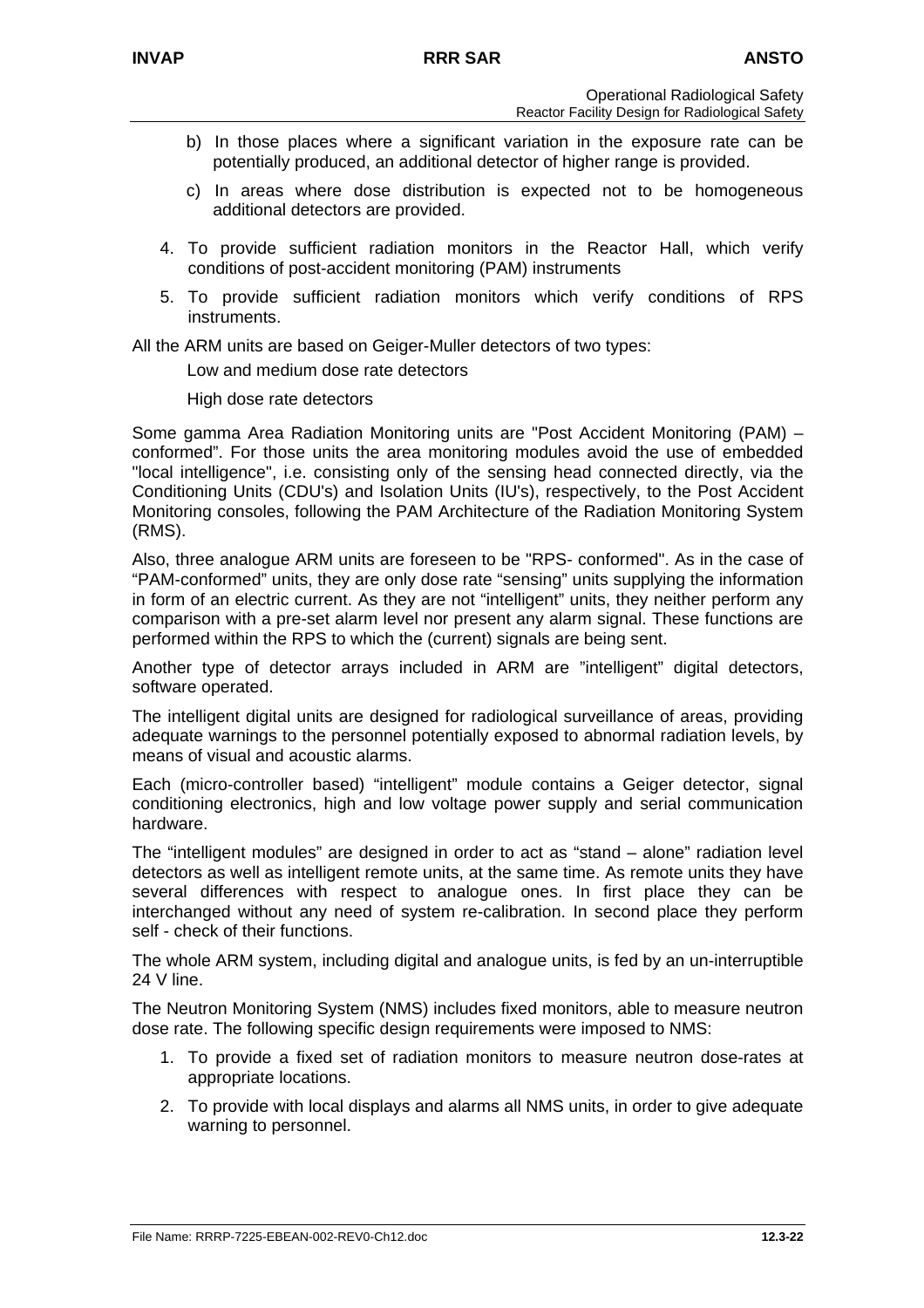In order to accomplish these requirements, area monitors capable of determining the ambient effective dose rate produced by neutrons are located in the Reactor Beam Hall. The monitors have local and remote readings as well as alarms similar to gamma area monitors.

#### **12.3.5.2 Continuous Noble Gases, Aerosols, Iodine and Tritium Effluent Monitoring**

The following design requirements were imposed to the Air Effluent Monitoring System (AEM):

- 1. To monitor continuously the radioactive stack emissions in normal and post accident conditions.
- 2. To generate real-time data (allowing isotope identification) and stack emissions accountability, under normal operation conditions. To monitor for radioactive aerosols, iodine and noble gases.
- 3. To provide a different and independent (analogue) assembly for aerosols, iodine and noble gases effluents monitoring, conforming the requirements for Post Accident Monitoring (PAM) and Reactor Protection System (RPS) equipment (constructed as a Safety Category 1 ESF, meeting Seismic Category 1 design requirements).
- 4. To provide alarms and initiation signals for containment isolation (AEM only).
- 5. To provide information about stack releases to be used for plume plotting.
- 6. To take into consideration iodine plate-out in sample lines for all iodine monitors.
- 7. To sample stack effluents coming from containment and hot cells to provide signals to RPS

The Air Effluents Monitor-Intelligent supervises –through continuous, "on line" sampling the stack emissions of gaseous effluents (Aerosols, Iodine, Noble Gases) from the Reactor Facility, verifying that discharge notification levels are not exceeded under normal operation, and tracking the emissions in post accident conditions. On-line (non-PAM) tritium monitoring for stack releases, is performed (separately) using equipment described below.

The Air Effluents Monitor consists of 2 (two) subsystems : one is "analogue/hardwired" Air Effluent Monitoring (AEM), conformed to PAM (Post Accident Monitoring) and RPS (Reactor Protection System). Analogue AEM assemblies are hardwired to RPS and PAM consoles and no intelligent units are designed for this links. The other one is Air Effluent Monitoring-Intelligent Stack Effluent Spectrometric Channel (AEMi), connected to RCMS (Reactor Control and Monitoring System) for alarms presentation.

Signals generated by the analogue AEM are used by the RPS in order to trigger alarms and initiate containment isolation actions.

Requirements on RPS assume triple redundancy for analogue AEM assemblies, among them units I and II being shared with PAM I and PAM II redundancies. The AEMi unit connected to the RCMS adds gross-beta detection heads –and corresponding electronics- for Aerosols and Inert Gases.

For each assembly, the monitor's air sampling pump takes a fraction of the effluent gases first through a glass-fibre filter, and then through an activated charcoal filter, the first one to retain aerosols/particulates and the second one to retain iodine. After flowing through these filters, the air sample is driven into a delay chamber where noble gases concentration is measured. Pressure switches installed at each detection container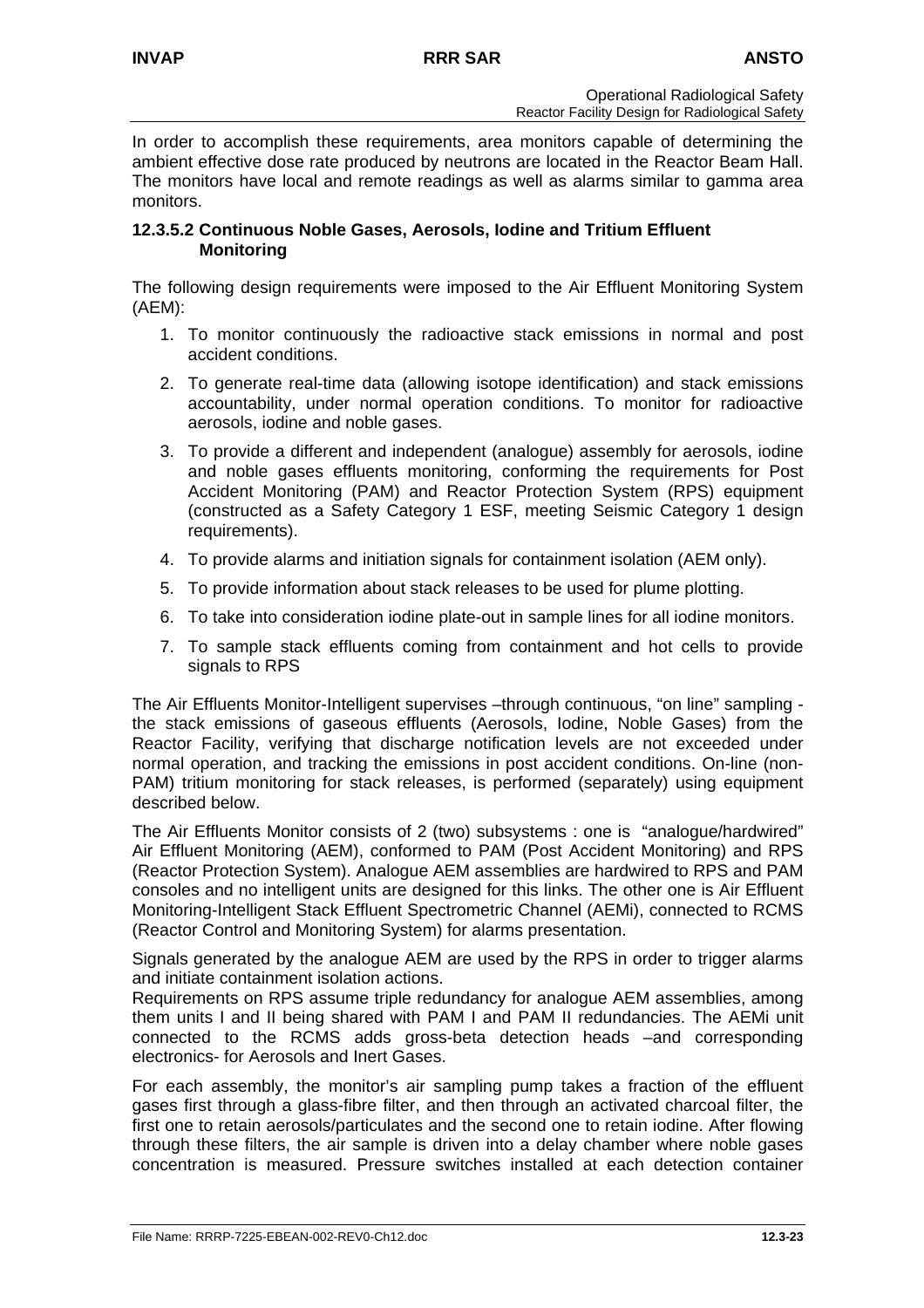enables to monitor the differential pressure at the air sampling circuit, allowing supervision of filter condition and shielding enclosures.

In the case of analogue monitors, air samples are taken (by iso-kinetic nozzles) from containment's ventilation duct exhaust (including air from reactor's hall and hot cells), while for the AEMi the samples are pumped directly from reactor's stack (including air sampled from reactor's containment and from reactor building non-conventional areas).

The sampling lines, both from stack up to monitor's inlet, as well as inside the monitor itself connecting the different detecting units are designed following recommendations in order to minimize Iodine plate-out and Aerosols/particulate deposition effects. The purpose of the stack monitor (AEMi) is to provide information of what and how much is being released –as a whole- through the stack.

The air effluents monitoring assemblies are supported by SPS diesel generators.

In agreement to design requirements established, hardwired AEM subsystem is classified as Safety Category 1, being designed accordingly to Standards IEEE Class1E. The AEMi is classified as Safety Category 2.

A seismic evaluation of analogue AEM was carried out to demonstrate structural integrity and ability of this equipment to perform its required safety functions under SL-2 conditions. This verification covered the tubing and hoses, the supports and the mounting of the electric and electronic components. The basic input data of equipment, components and structures used in this analysis correspond to the detailed engineering stage and when appropriate provided by the manufacturers. This included all relevant parameters pertinent to the analysis. Material characteristics were extracted from appropriate codes and standards and/or provided by the manufacturers. The Seismic Spectra for Seismic Class SL-2 for the pooltop level was considered. The analysis showed that the structures are quite rigid and robust, with wide margin for the stress imposed by a SL-2 earthquake.

With respect to Tritium effluent, the following specific design requirements were imposed to TRM:

- 1. To monitor Tritium effluent at the Gaseous Effluents stack with a unit completely independent from AEM.
- 2. To ensure appropriate discrimination to distinguish between tritium and other radioactive species such as  $(^{14}C$  and  $^{85}Kr$ ,  $^{133}Xe$ , etc.).
- 3. To sample stack effluents coming from containment, hot cells and labs.

In agreement to these requirements, a fixed Tritium Monitoring Unit with Tritium / Noble Gases discrimination capability is installed in the Gaseous Effluents stack. This is directly connected to the stack to monitor continuously air effluents to measure Tritium concentration released to the environment, separating this contribution to those coming from discharges of other radioactive species such as  $^{14}$ C and  $^{85}$ Kr,  $^{133}$ Xe or  $^{41}$ Ar.

Air samples taken from the stack, come from Containment and Hot Cells, as well as from reactor building non-conventional areas; the whole samples are monitored continuously by the Tritium Monitoring unit with Noble Gases discrimination capability.

On-line tritium monitoring for stack releases is non–PAM and has back up facilities for bubbler sampling.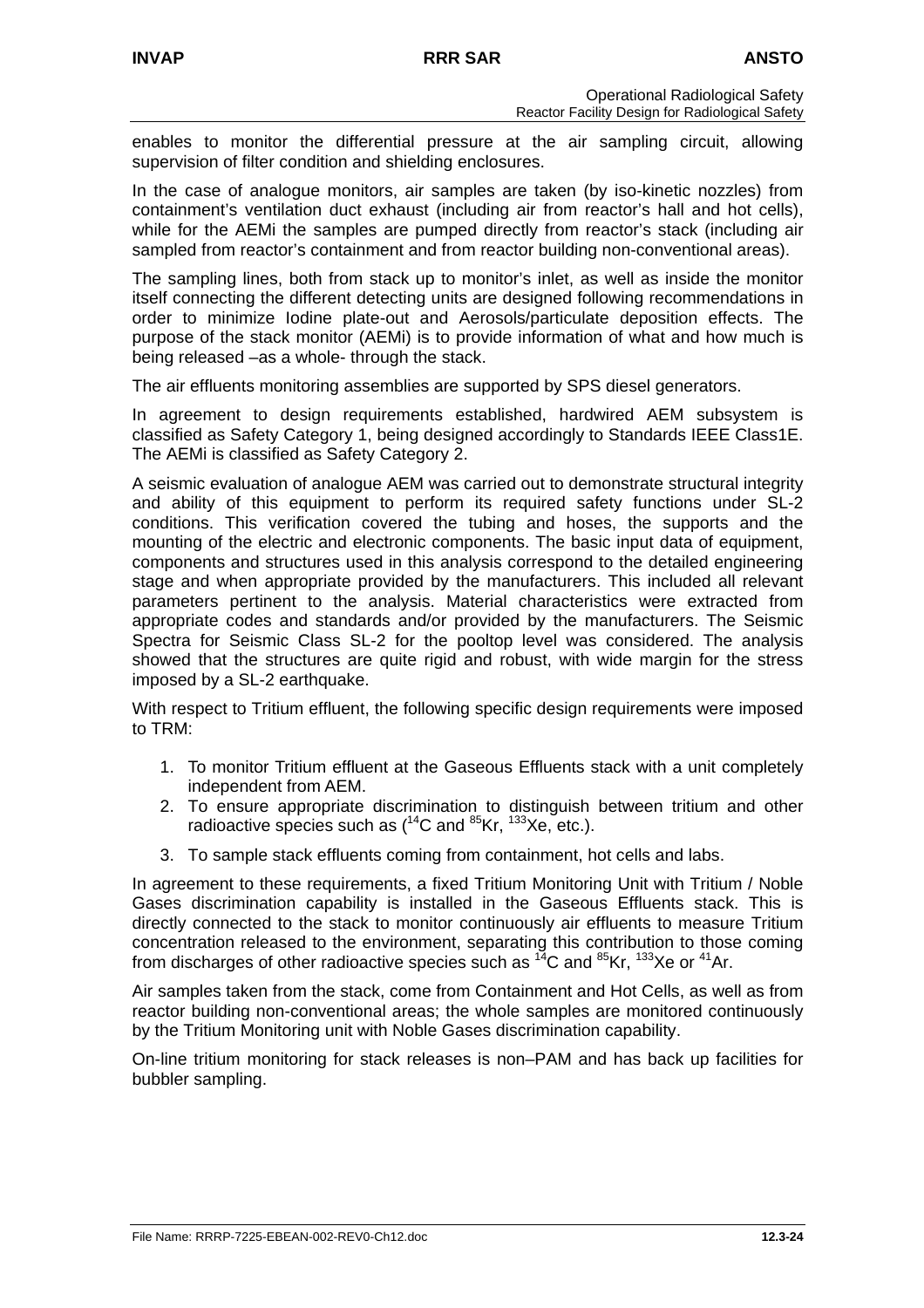### **12.3.5.3 Walk Through (Portal) Monitors**

Walk through (portal) monitors designed to detect and measure surface contamination on people who leave the Reactor Facility building are provided.

These monitors are located to ensure that all personnel who may have potentially entered the containment are monitored for contamination prior to leaving the facility.

#### **12.3.5.4 Continuous Tritium Detectors**

Tritium Monitoring System (TRM) monitors tritium at specific locations. The following design requirements were imposed to this system:

- 1. To sample Tritium at the Heavy Water Room (with actions on the local ventilation), and at the Ventilation Room adjacent to the Heavy Water Room (administrative control only).
- 2. To sample Tritium at the air treatment circuit corresponding to the Tritiated Water - processing Glove Box in the Chemistry Blue Lab
- 3. To sample stack effluents coming from containment, hot cells and labs.

In order to achieve the TRM functions at both rooms described in 1 (above), a "Fixed Tritium in Air" Monitoring Unit, for continuous monitoring of tritium in air, is provided in the heavy water process room. This system has command of the heavy water process room ventilation) and can initiate tritium scrubbing if tritium is detected.

This function is achieved sampling the ventilation duct with a Tritium / Noble Gases monitoring Unit similar to that used to monitor air stack effluents.

Monitoring functions described at 2. above are performed using a movable Tritium in Air Monitor which consists of a gas flow Tritium ionisation chamber. This monitor performs not only surveillance at the Tritiated Water Glove Box but also local monitoring throughout the Chemistry Blue Lab and the Heavy Water Ventilation Room

External communication is performed by means of PC's serial communication link, thus enabling remote communication and data transmission to the Supervision Units at the Main Control Room, Emergency Control Centre and Health Physics Room. The movable Tritium monitoring unit is linked to the network by means of an isolation device.

#### **12.3.5.5 Monitoring of Liquid Effluents and Waste Streams**

There are two systems monitoring possible activated liquids. One, the Waste Streams Monitor (WASMO), is dedicated to measure the activity of effluents at the collection tanks and the other, Liquid Effluent Monitor (LEM), measures the activities being released to the B and C lines of LHSTC.

Both systems are sodium iodine (NaI) detector based, each one with the corresponding electronics to acquire data and, in the case of LEM, trigger isolation valves.

Due to the fact that requirements to discharge effluents to B and C lines are not only related with radiological parameters (for example, chemical restrictions apply), homogenisation, sampling and further lab analyses procedures are necessary before allowing the release.

The following specific design requirements were imposed to WASMO:

- 1. To provide continuous on-line gamma monitoring for all potentially radioactive liquid waste.
- 2. To supply on-line gamma monitoring for all low activity level waste streams.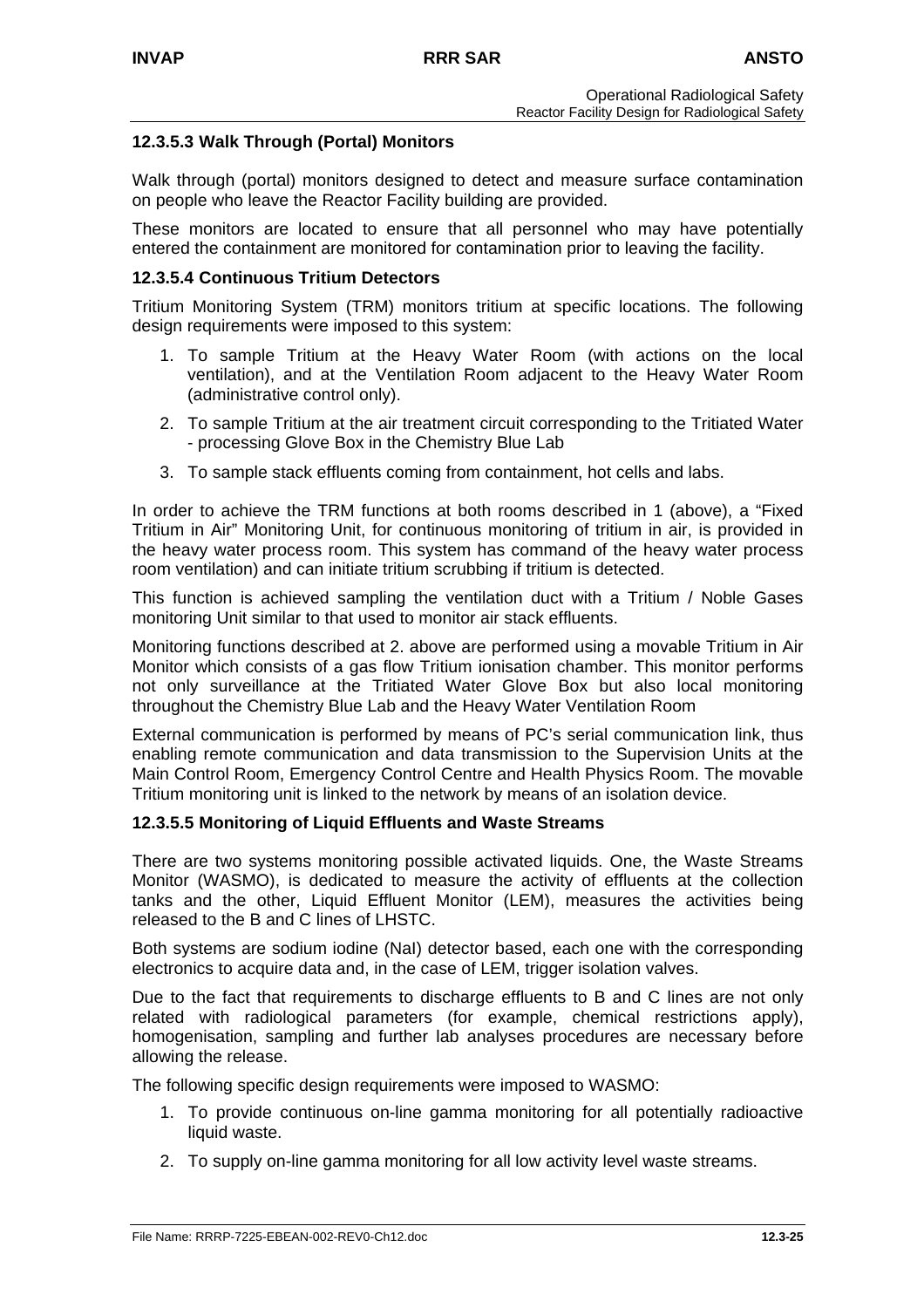WASMO performs on-line monitoring of all potentially radioactive liquid waste (collected from routine plants and floor cleaning operations, emergency showers drainage, standard equipment drainage, etc.) delivered to one of the Waste Tanks. On the other hand, it performs monitoring of low-level waste effluents streams (collected from labs, decontamination equipment, eventual pool leaks drainages and pool water from process equipment drainages), delivered to the other Waste Tank.

The WASMO detectors trigger alarms when normal values are exceeded indicating that an abnormal operation is being performed in the labs or areas connected to the collection network.

Local Communication Interface consists on a Notebook PC, as portable Console, providing a local display for visual Interface, equipment calibration and adjustment of parameters and alarms limits.

Remote Communication Interface is achieved through a (duplicated) serial communication channel, linked to the network.

With respect to the LEM the following specific design requirements were imposed:

- 1. To generate alarm signals to warn of radioactive liquid discharges approaching or exceeding the allowed limits.
- 2. To perform "off-line" (at the Labs) sampling and analysis of liquid effluents, prior to make a decision about discharge of liquid effluent.
- 3. To provide automatic stopping of liquid discharge when the gamma activity levels sampled on the current discharge exceeds the set-up.
- 4. To monitor effluents discharge lines "B" (low-level liquid waste) and "C" (potentially active liquid waste) during liquid waste releases.
- 5. To acquire signals from flow totalising indicators (for each one of the discharging lines), in order to quantify total activities being released.
- 6. To act the effluents discharging valves (corresponding respectively to lines "C" and "B) in order to enable / stop liquid effluents discharges, according the gamma total activity levels being measured and the reference limits set by laboratory analysis.

The LEM forms part of the Radioactive Liquid Waste Management System (RLWMS) and supports the waste discharge commands.

This monitor is classified as Safety Category 2.

The main task of the LEM is to monitor the gamma activity levels of the liquid effluents stored in the Waste Tanks. Monitoring is performed during homogenisation of the waste, prior to sampling, and then during the discharge through lines C (normally nonradioactive liquid waste) and B (low-level radioactive liquid waste), towards ANSTO's Effluents Processing Plant, in order to decide whether this discharge can proceed or if it shall be suspended (following radiation protection criteria and activity release standards). In case authorised discharged limit established for discharge lines B and C is surpassed, the LEM "commands" the discharge valves, in order to cut off the discharge.

The LEM trigger local - as well as remote (at RCMS)- alarm signals in case that a liquid release approaching (or exceeding) the allowed limits for total activity, and time rate activity concentration is detected.

Local Communication Interface consists on a Notebook PC, as portable Console, providing a local display for visual Interface and equipment calibration and adjustment of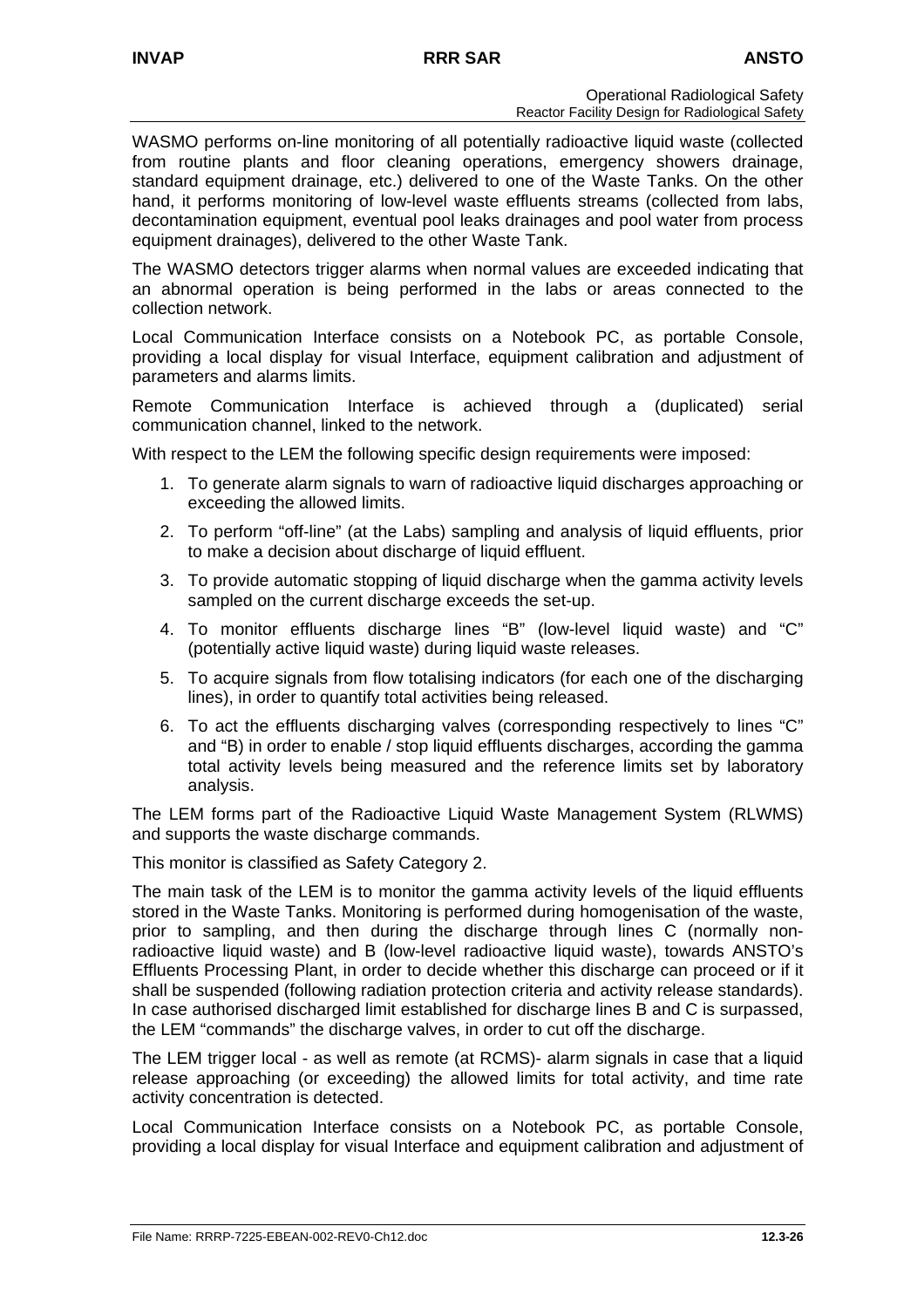parameters. Remote Communication Interface is achieved through a (duplicated) serial communication channel, linked to the network.

### **12.3.5.6 Secondary Cooling System Water Monitoring**

This monitor is designed to detect coolant leakage between the primary and secondary circuits due to a failure in heat exchangers.

The specific design requirement imposed to this system is to supervise the gamma activity levels of Secondary Cooling System.

If a leakage appears in the heat exchangers, part of the water of the primary circuit will flow to the Secondary Cooling System (SCS). As the gamma activity in the primary circuit is mainly due to  $24$ Na and  $41$ Ar, if a leakage occurs these isotopes would appear in the SCS. Secondary water is continuously sampled and measured by the Secondary Water Activity Monitor (SAMO). A high value over the background signal triggers an alarm signal.

A fraction of the flow of the Secondary Cooling System is directed to a detection chamber where a NaI scintillator is located. The detector provides contamination alarm signals in case of detection of abnormal activity concentrations.

Water samples are driven into the monitor by direct convection, from the Secondary Cooling System pumped by the Secondary System Main Pumps during reactor normal operation, and by the Residual Heat Pumps during reactor programmed shutdown, respectively. This water samples are continuously monitored by the SAMO.

This monitor is classified as Safety Category 2.

Local Communication Interface, consists on a Notebook PC, as portable Console, providing a local display for visual Interface and equipment calibration and adjustment of parameters and alarms limits. Remote Communication Interface is achieved through a (duplicated) serial communication channel, linked to the network.

#### **12.3.5.7 Failed Fuel Elements Monitor**

The Failed Fuel Elements Monitor (FFEM) is used to detect fuel plate cladding failures at early stages.

The following specific design requirements were imposed to this system:

- 1. To enable early warning of eventual fuel failures.
- 2. To enable early warning of eventual molybdenum rigs failures.

The FFEM continuously monitors water samples taken from the PCS continuous flow.

It supervises the Primary Cooling Circuit (FFEM # PCS), as well as the Reactor and Service Pools Cooling System (FFEM # RSPCS), in order to detect possible Fuel Element and molybdenum rigs failures, and to provide early warnings through the RCMS.

The FFEM # PCS monitors fission products generated and released to the Primary Cooling water in case of Fuel Elements failure. The FFEM # RSPCS, at its turn, detects fission products generated and released to the Reactor and Service Pools Cooling System in case of a rig failure.

These monitors are classified as Safety Category 2.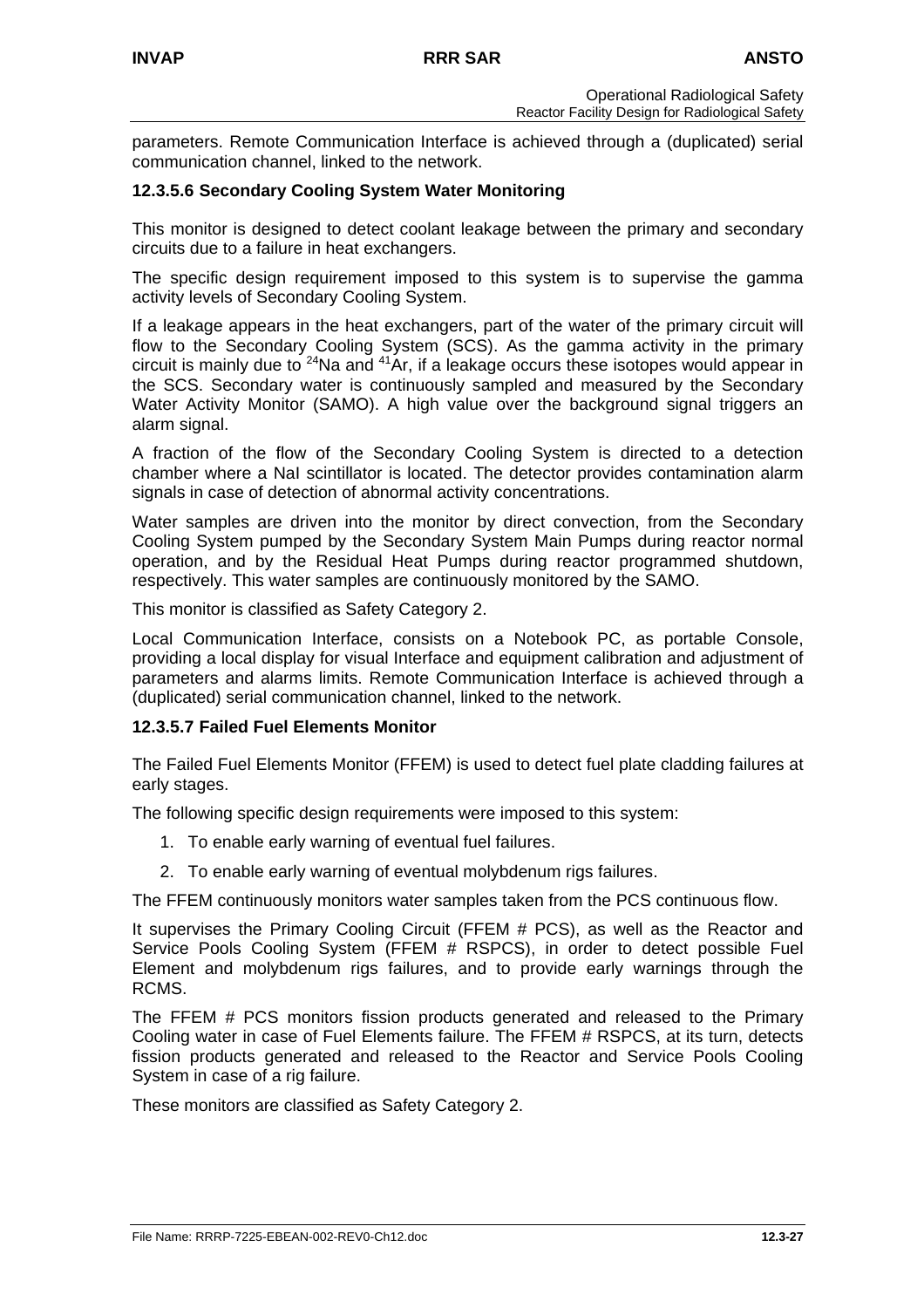Samples of both Primary Cooling System and Reactor and Service Pool Cooling System are taken before entering the corresponding Decay Tank, both being returned downstream to the same lines after being monitored.

Two independent sampling pumps lead water samples taken separately (at constant flow rates) from Primary Cooling System and Reactor and Service Pool Cooling System, into the respective measuring units.

The sampling pumps are installed at their corresponding Pump Assemblies separated from FFEM's corresponding racks, being commanded from each monitor's Intelligent Unit IU.

Local Communication Interface, consists on a Notebook PC, as portable Console, providing a local display for visual Interface and equipment calibration and adjustment of parameters.

Remote Communication Interface is achieved through a (duplicated) serial communication channel, linked to the network.

### **12.3.5.8 Active Liquids Monitor (ALMO)**

The specific design requirements imposed to this system is to supervise the gamma activity levels of Primary Cooling System and Reactor and Service Pools Cooling System.

The Active Liquids Monitor (ALMO), monitors continuously both the gamma activity of the Reactor and Service Pools Cooling System (ALMO # RSPCS) and that of the Primary Cooling System (ALMO # PCS), respectively.

This monitoring function is achieved by two separate gamma Dose Rate detecting units, both respectively connected in this case to independent Intelligent Units (processing modules. The first corresponding to the Primary Cooling System monitoring station, while the second is dedicated to the Reactor and Service Pools Cooling System monitor. These monitors also complement FFEM, as a diverse monitoring function. They are classified as Safety Category 2.

The location of the detection unit was selected, in the case of the Reactor and Service Pools Cooling System monitoring in order to enable measurement of the water coming from pool cooling systems and rigs as well. This unit was installed close to the line that connects the RSPCS outlet pipeline with the pumps suction lines. In case of Primary Cooling System, monitoring unit is installed close to the Decay Tank outlet line after block isolation valve.

Detection units are placed, in each case, in front of the pipes being scanned. No direct contact between detection units and scanned flow exists.

Each gamma activity sensing unit is connected to its own processing module, installed nearby inside the locations described above.

#### **12.3.6 Decontamination System**

The facility design aims at prevention of contamination, easy identification of its origin in case it occurs, and rapid correction of the problem.

Areas where spills or leaks of active liquids can occur are designed so that spills can be controlled and the area decontaminated. Examples are:

- a) edges between walls and floors are rounded
- b) floors are covered with a special paint to prevent absorption of liquids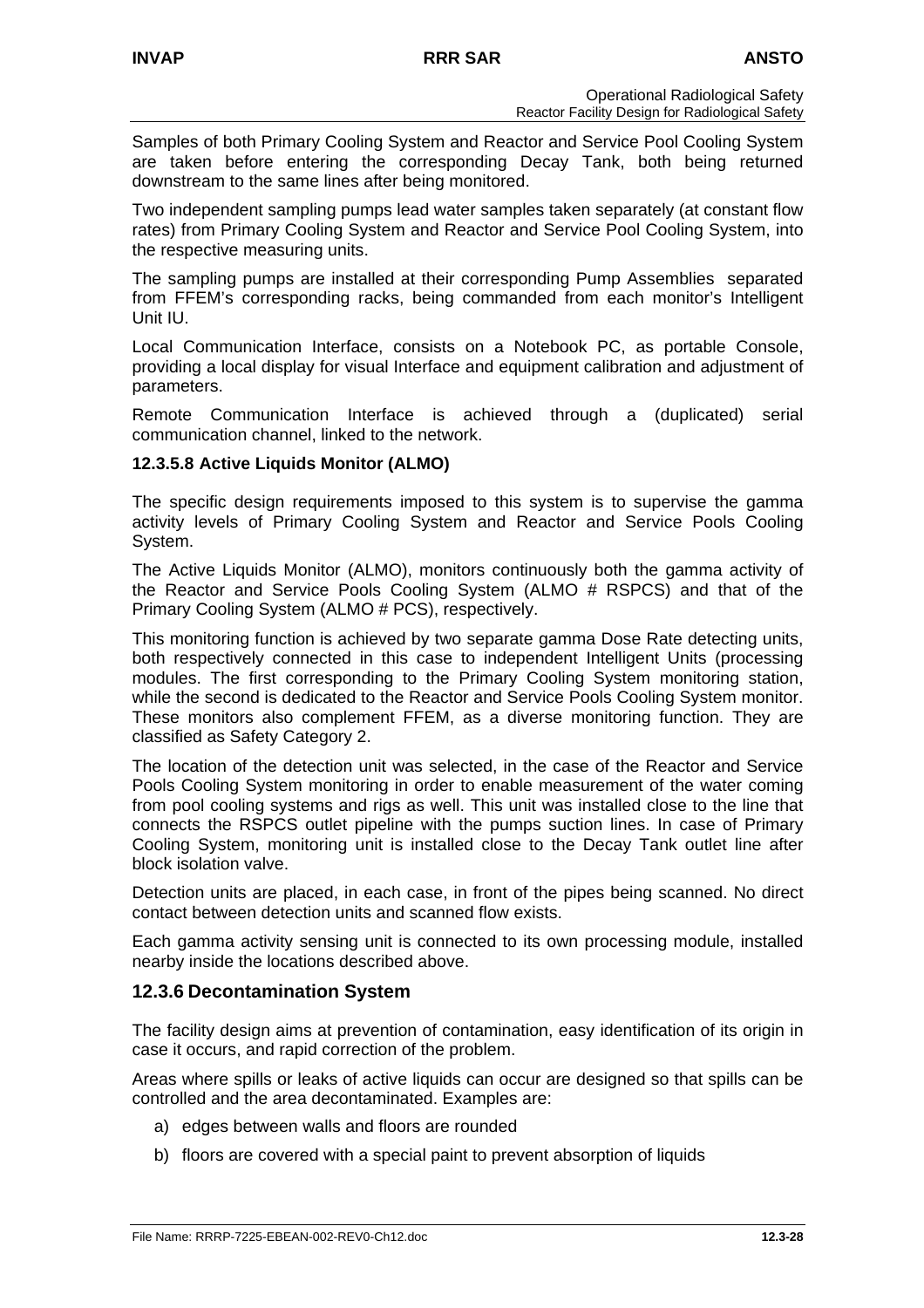- c) slopes are directed towards local hot drainage
- d) the "hot drains" are connected with the system of radioactive wastes collection

Areas of possible contamination are provided with necessary equipment for contamination control. Measuring instruments are protected to avoid their contamination and the way instruments must be used is clearly indicated in the proximity of the equipment.

### **12.3.7 Post Accident Access Requirements**

Re-entry to the facility after an accident is supported by the information provided by the PAM instrumentation. This instrumentation provides information through hardwired panels located in the MCR and ECC. As the habitability of the ECC is ensured through its dedicated ventilation system, the information to plan the re-entry to those areas relevant to control an abnormal scenario is always available.

The ARM PAM units located in the Reactor Hall are distributed in such a way that satisfy the re-entry needs since they cover from the RPO water surface up to the MCR window to the Reactor Hall.

*End of Section*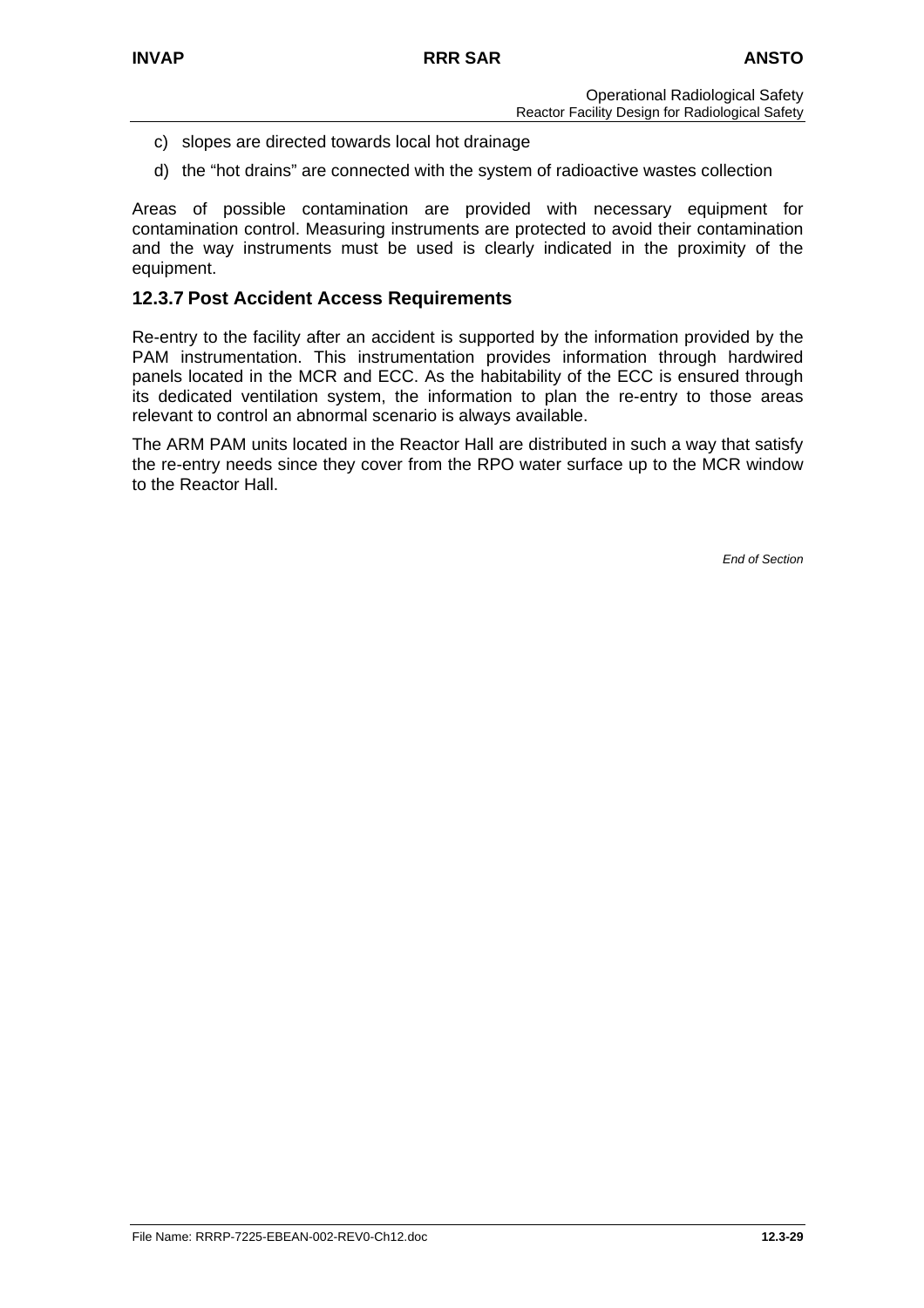# **Table 12.3/1 Classification Levels for Radiation and Contamination Areas**

| Radiological area<br>colour code | Potential radiation<br>exposure level<br>(individual,<br>effective) mSvy <sup>-1</sup> | Removable surface<br>contamination levels<br>(averaged over 2000<br>$hy^{-1}$                                                                                                          | Potential airborne<br>contamination levels<br>(averaged over 2000<br>$hy^{-1}$                                                                                             |
|----------------------------------|----------------------------------------------------------------------------------------|----------------------------------------------------------------------------------------------------------------------------------------------------------------------------------------|----------------------------------------------------------------------------------------------------------------------------------------------------------------------------|
| RED                              | 6 to 20                                                                                | 0.3 to 1 Derived<br><b>Surface Contamination</b><br>Limit<br>(at times potential<br>levels up to hundreds of<br><b>Derived Surface</b><br>Contamination Limits in<br>localised areas). | 0.3 to 1 Derived Air<br>Concentration<br>(at times potential<br>levels up to hundreds of<br>Derived Air<br>Concentrations-when<br>respiratory protection is<br>indicated-) |
| <b>BLUE</b>                      | 1 to $6$                                                                               | 0.05 to 0.3 Derived<br><b>Surface Contamination</b><br>Limit<br>(at times potential<br>levels up to tens of<br><b>Derived Surface</b><br>Contamination Limits in<br>localised areas)   | 0.05 to 0.3 Derived Air<br>Concentration<br>(at times potential<br>levels up to tens of<br>Derived Air<br>Concentrations)                                                  |
| WHITE                            | ا>                                                                                     | <0.05 Derived Surface<br><b>Contamination Limit</b>                                                                                                                                    | <0.05 Derived Air<br>Concentration                                                                                                                                         |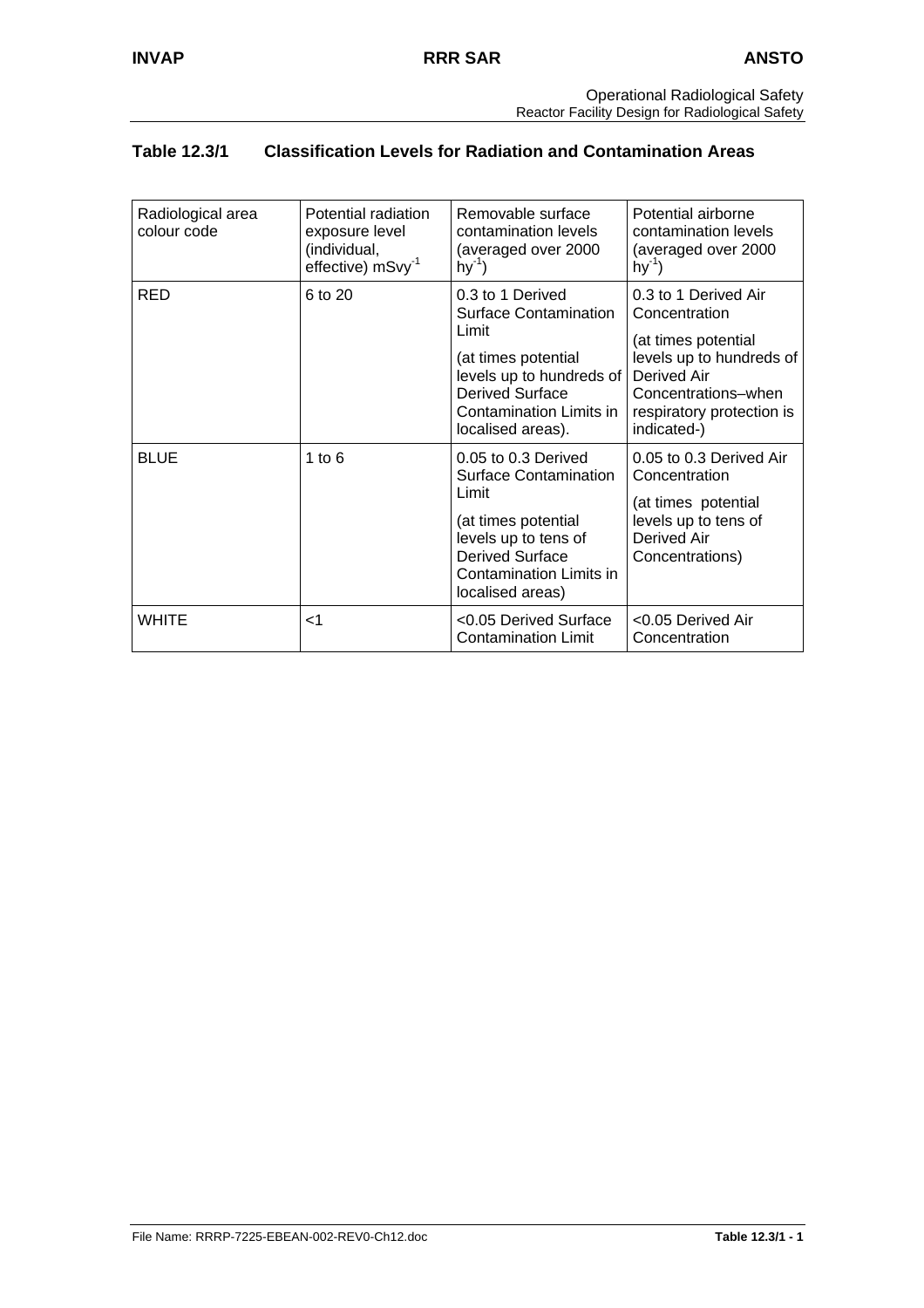### **Table 12.3/3 Service Pool Radial Dose Rates for Different Thickness of Heavy Concrete**

| Lateral                       |                            |  |  |  |  |
|-------------------------------|----------------------------|--|--|--|--|
| Heavy concrete thickness (cm) | Dose rate $(\mu Svh^{-1})$ |  |  |  |  |
| 90                            | 1629.0                     |  |  |  |  |
| 105                           | 175.8                      |  |  |  |  |
| 120                           | 16.0                       |  |  |  |  |
| 135                           | 1.6                        |  |  |  |  |
| 150                           | 0.1                        |  |  |  |  |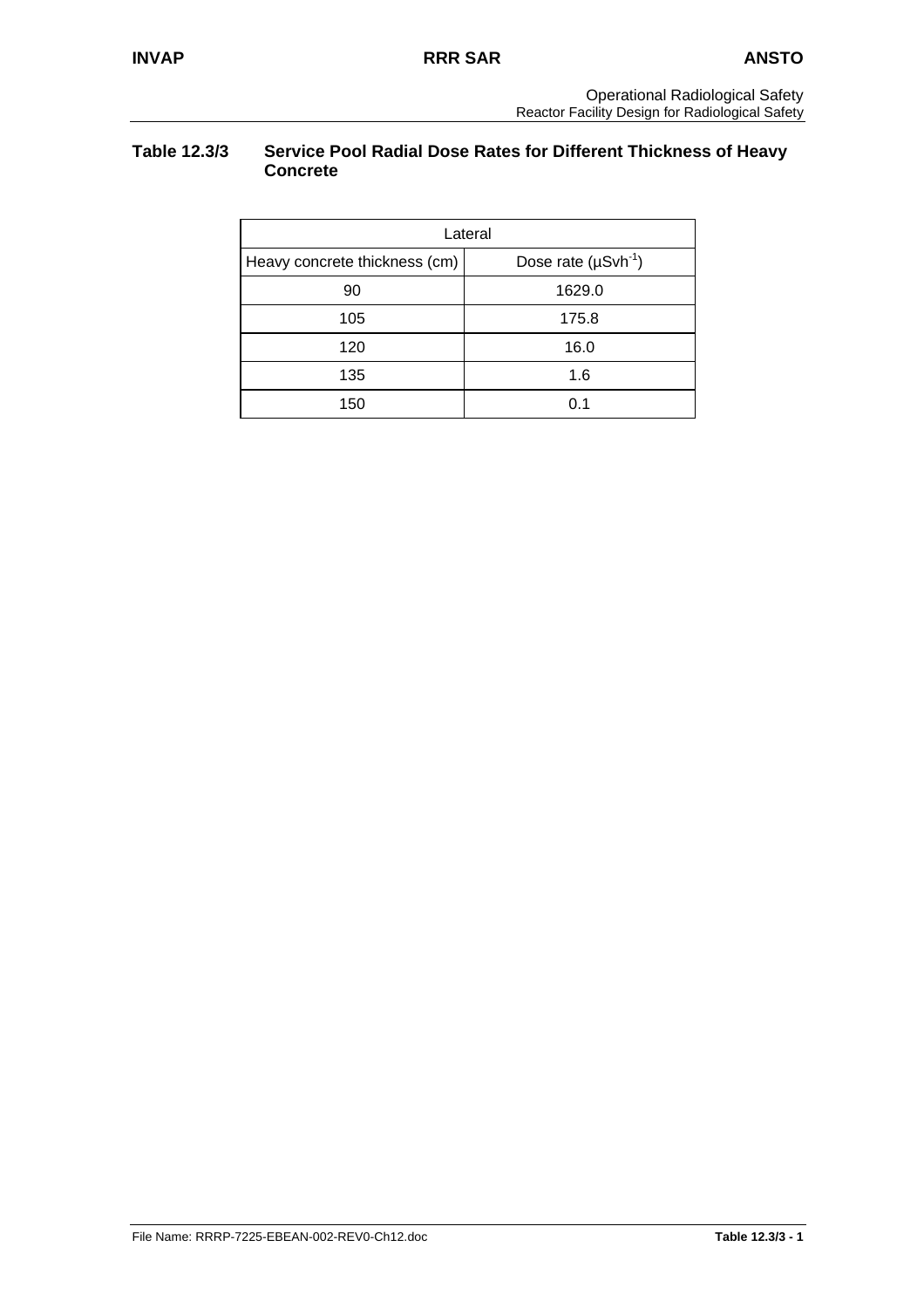### **Table 12.3/5 Service Pool Bottom Shielding Dose Rates for Different Thickness of Heavy Concrete**

| Down axial                    |                            |  |  |  |  |
|-------------------------------|----------------------------|--|--|--|--|
| Heavy concrete thickness (cm) | Dose rate $(\mu Svh^{-1})$ |  |  |  |  |
| 75                            | 5159.0                     |  |  |  |  |
| 100                           | 132.2                      |  |  |  |  |
| 125                           | 2.6                        |  |  |  |  |
| 130                           |                            |  |  |  |  |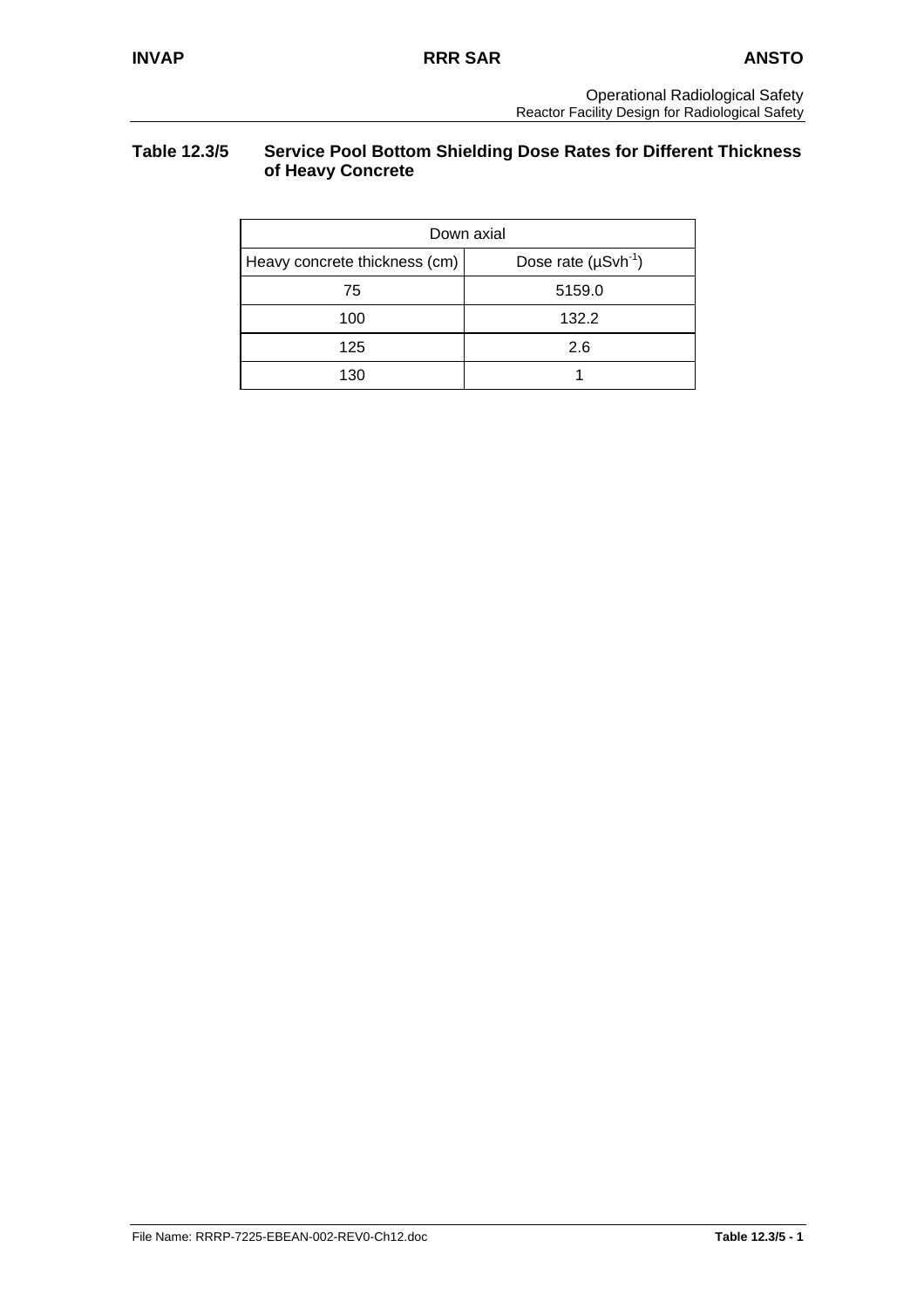### **Table 12.3/6 Surface Dose Rate Variation with Water Height and Decay Time. Case I (One Irradiated Fuel Assembly)**

| Water Height<br>over top of<br>Fuel<br>Assembly |            |         |        | Doses Rate ( $\mu$ Svh <sup>-1</sup> ) for a range of Decay Times |         |         |
|-------------------------------------------------|------------|---------|--------|-------------------------------------------------------------------|---------|---------|
| (cm)                                            | 15 minutes | 1 hour  | 1 day  | 5 days                                                            | 33 days | 68 days |
| 238.5                                           | 17750.0    | 10510.0 | 1506.0 | 1165.0                                                            | 266.2   | 52.1    |
| 258.5                                           | 7055.0     | 4097.0  | 529.5  | 410.8                                                             | 93.1    | 17.3    |
| 278.5                                           | 2847.0     | 1619.0  | 189.7  | 146.8                                                             | 32.7    | 6.0     |
| 298.5                                           | 1167.0     | 657.1   | 69.1   | 53.8                                                              | 12.1    | 2.2     |
| 318.5                                           | 491.3      | 269.3   | 25.5   | 19.7                                                              | 4.5     | 0.8     |
| 338.5                                           | 209.7      | 112.5   | 9.6    | 7.4                                                               | 1.7     | 0.3     |
| 358.5                                           | 90.7       | 47.4    | 3.4    | 2.6                                                               | 0.6     | 0.1     |
| 378.5                                           | 38.9       | 19.7    | 1.1    | 0.8                                                               | 0.2     |         |
| 398.5                                           | 17.4       | 8.5     | 0.4    | 0.3                                                               |         |         |
| 418.5                                           | 7.6        | 3.6     | 0.2    | 0.1                                                               |         |         |
| 438.5                                           | 3.3        | 1.5     |        |                                                                   |         |         |
| 458.5                                           | 1.5        | 0.6     |        |                                                                   |         |         |
| 478.5                                           | 0.7        | 0.3     |        |                                                                   |         |         |
| 498.5                                           | 0.3        |         |        |                                                                   |         |         |
| 518.5                                           | 0.1        |         |        |                                                                   |         |         |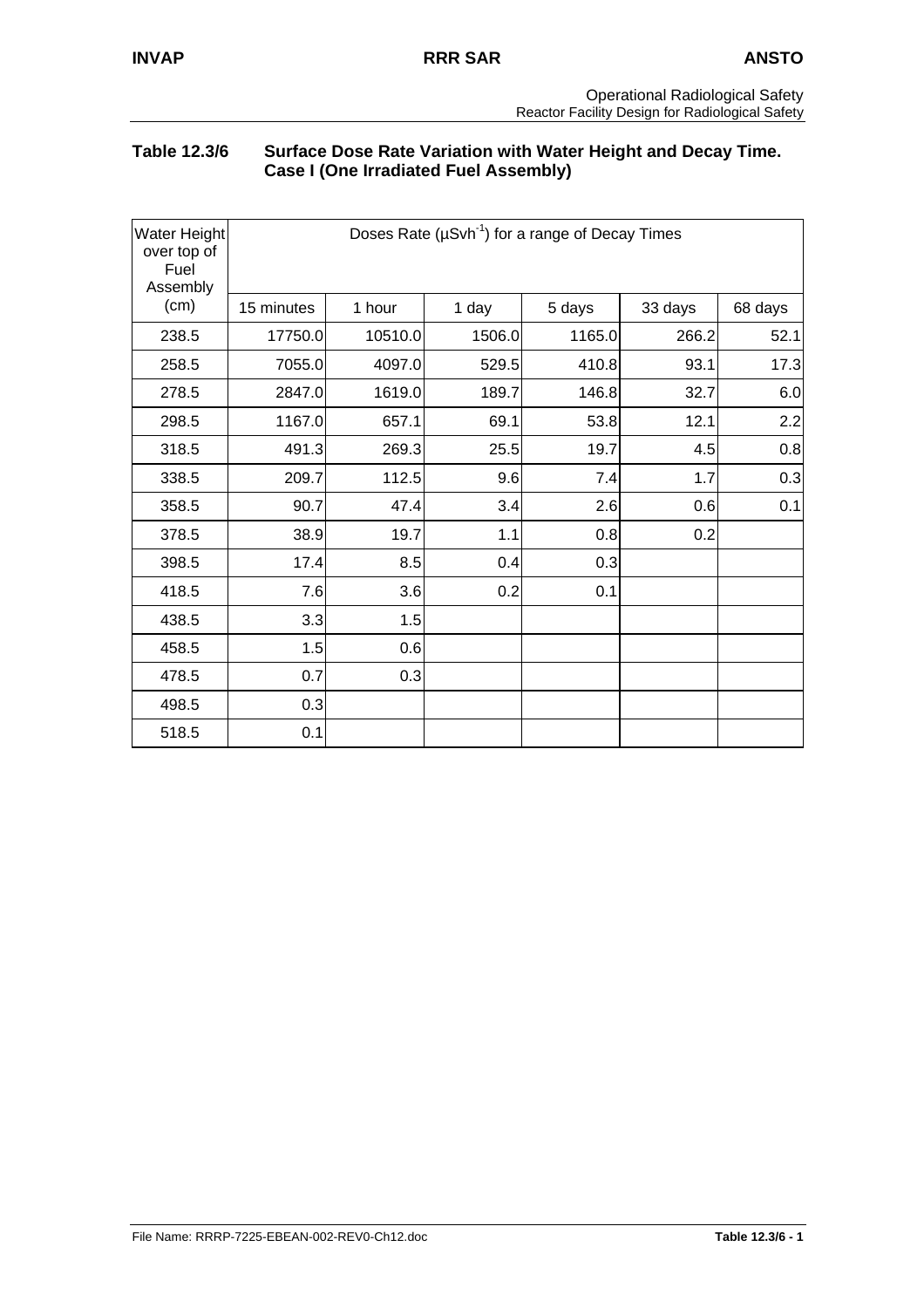### **Table 12.3/7 Surface Dose Rate Variation with Water Height and Decay Time. Case II (Three Irradiated Fuel Assemblies)**

| Water Height<br>over top of<br>Fuel<br>Assemblies | Doses Rate ( $\mu$ Svh <sup>-1</sup> ) for a range of Decay Times |         |        |        |         |         |
|---------------------------------------------------|-------------------------------------------------------------------|---------|--------|--------|---------|---------|
| (cm)                                              | 15 minutes                                                        | 1 hour  | 1 day  | 5 days | 33 days | 68 days |
| 238.5                                             | 49140.0                                                           | 29210.0 | 4224.0 | 3249.0 | 744.9   | 151.3   |
| 258.5                                             | 19470.0                                                           | 11390.0 | 1492.0 | 1147.0 | 262.6   | 49.1    |
| 278.5                                             | 7863.0                                                            | 4485.0  | 540.7  | 414.2  | 93.5    | 17.0    |
| 298.5                                             | 3256.0                                                            | 1831.0  | 196.1  | 149.6  | 33.5    | 6.3     |
| 318.5                                             | 1357.0                                                            | 746.2   | 71.9   | 56.4   | 12.6    | 2.3     |
| 338.5                                             | 581.9                                                             | 310.5   | 26.7   | 20.4   | 4.7     | 0.9     |
| 358.5                                             | 252.5                                                             | 131.2   | 9.8    | 7.4    | 1.7     | 0.3     |
| 378.5                                             | 108.4                                                             | 55.1    | 3.2    | 2.4    | 0.5     | 0.1     |
| 398.5                                             | 48.6                                                              | 23.8    | 1.2    | 0.9    | 0.2     |         |
| 418.5                                             | 21.1                                                              | 10.1    | 0.5    | 0.4    |         |         |
| 438.5                                             | 9.1                                                               | 4.1     | 0.2    | 0.1    |         |         |
| 458.5                                             | 4.1                                                               | 1.8     |        |        |         |         |
| 478.5                                             | 1.8                                                               | 0.7     |        |        |         |         |
| 498.5                                             | 0.8                                                               | 0.3     |        |        |         |         |
| 518.5                                             | 0.4                                                               | 0.1     |        |        |         |         |
| 538.5                                             | 0.2                                                               |         |        |        |         |         |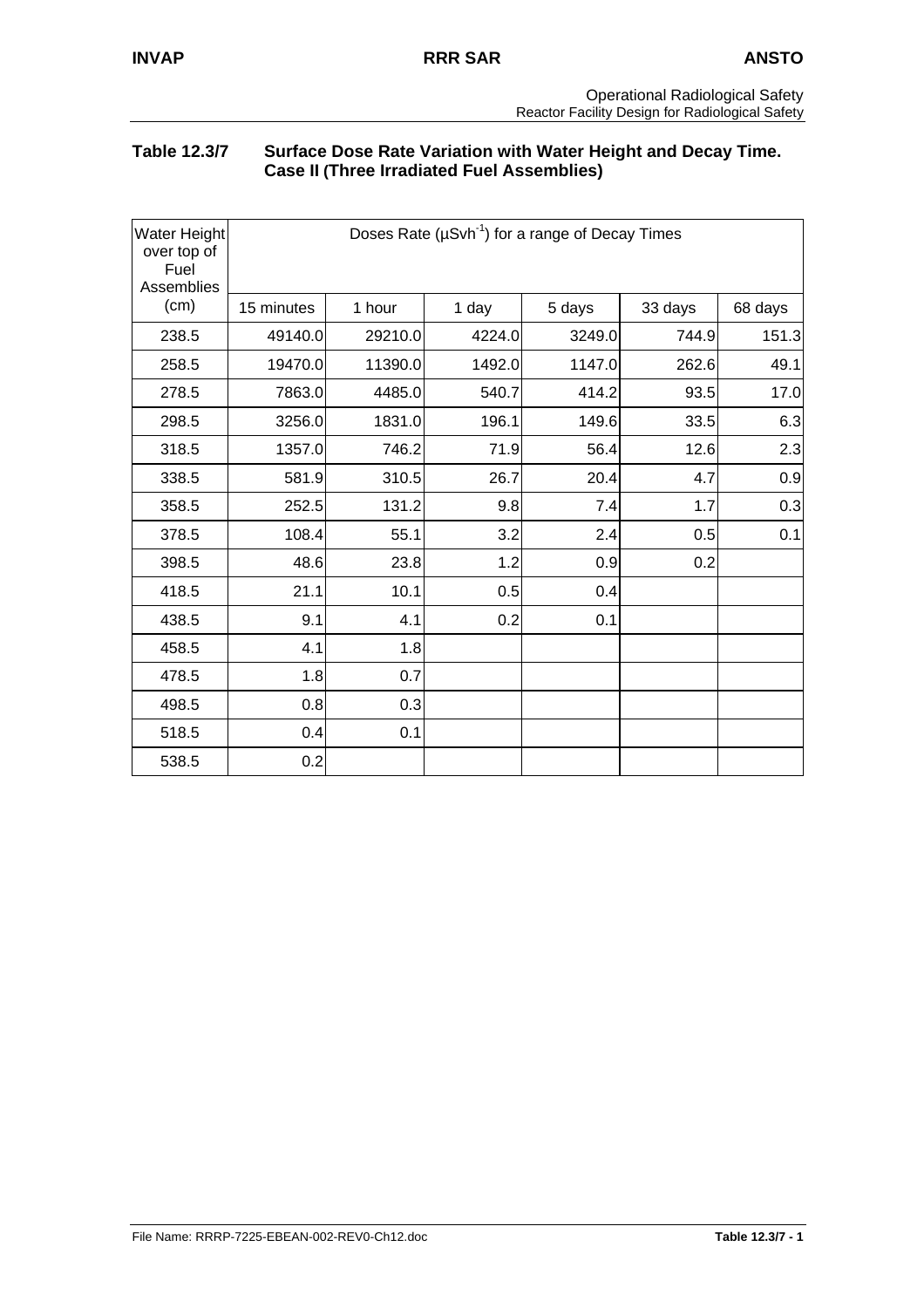### **Table 12.3/8 Surface Dose Rate Variation with Water Height and Decay Time. Case III (Rigs irradiated)**

| Water Height<br>over top of<br>Fuel<br>Assemblies |            |        | Doses Rate ( $\mu$ Svh <sup>-1</sup> ) for a range of Decay Times |       |
|---------------------------------------------------|------------|--------|-------------------------------------------------------------------|-------|
| (cm)                                              | 15 minutes | 1 hour | 5 hours                                                           | 1 day |
| 250                                               | 639.8      | 380.7  | 124.7                                                             | 36.4  |
| 265                                               | 323.7      | 191.4  | 61.4                                                              | 17.4  |
| 280                                               | 167.3      | 95.3   | 30.6                                                              | 8.6   |
| 295                                               | 84.3       | 49.0   | 15.1                                                              | 4.3   |
| 310                                               | 44.3       | 25.6   | 7.8                                                               | 2.1   |
| 325                                               | 23.5       | 12.9   | 3.9                                                               | 1.1   |
| 340                                               | 12.1       | 6.9    | 2.1                                                               | 0.5   |
| 355                                               | 6.5        | 3.6    | 1.0                                                               | 0.3   |
| 370                                               | 3.5        | 1.9    | 0.6                                                               |       |
| 385                                               | 1.8        | 1.0    | 0.3                                                               |       |
| 400                                               | 1.0        | 0.5    |                                                                   |       |
| 415                                               | 0.6        | 0.3    |                                                                   |       |
| 430                                               | 0.3        |        |                                                                   |       |
| 445                                               | 0.2        |        |                                                                   |       |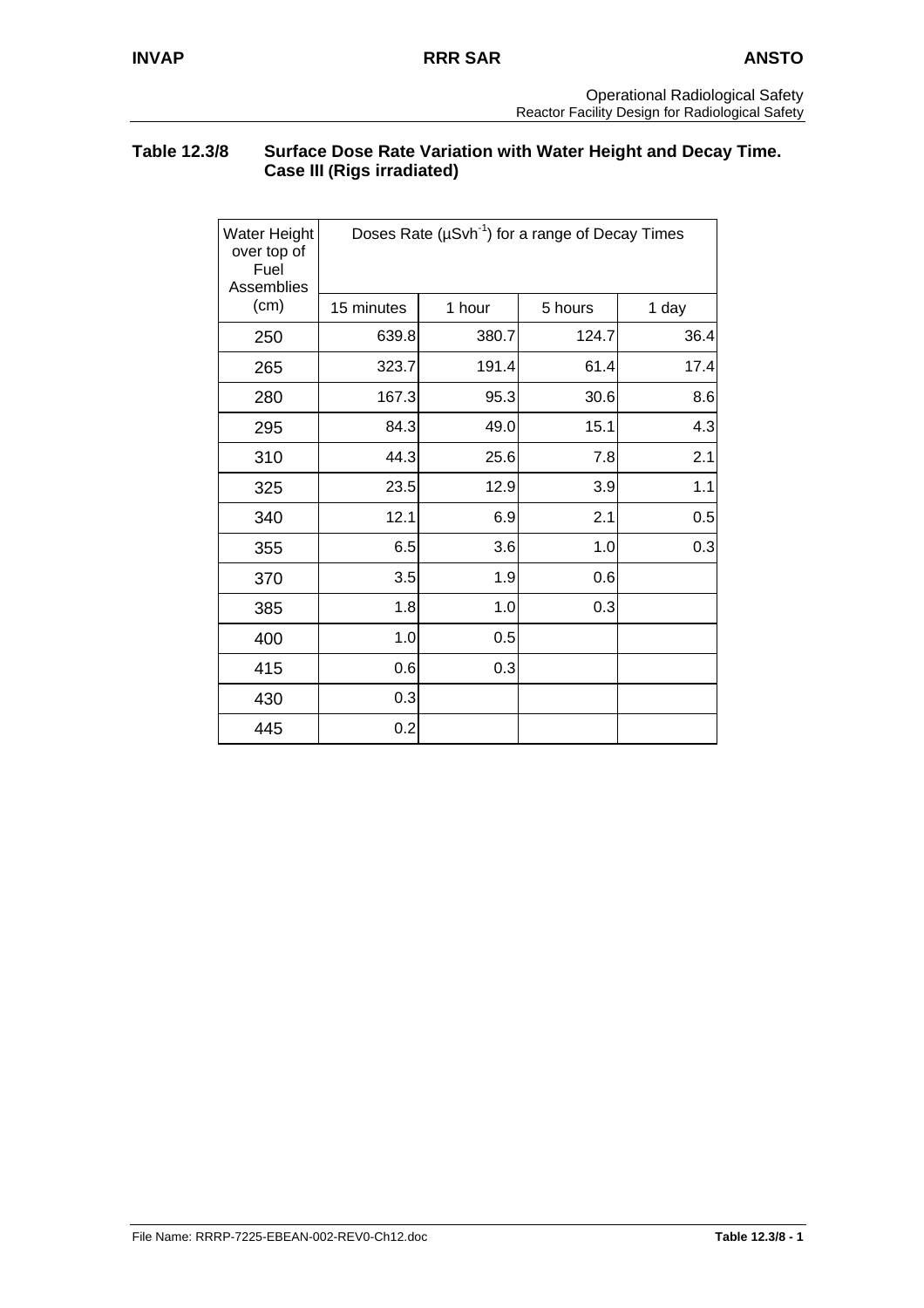#### Operational Radiological Safety Reactor Facility Design for Radiological Safety

# **Table 12.3/9 Normal Concrete Design Values**

| Parameter                                                                             | Value                        |
|---------------------------------------------------------------------------------------|------------------------------|
| Density                                                                               | 2,200 kgm $^{-3}$            |
| $f_{ck}$ (Characteristic cylinder compressive strength of the concrete at 28<br>days) | 20.0 MPa                     |
| $f_{\text{cd}}$ (design compressive concrete strength)                                | 13.3 MPa                     |
| $Cc$ (coefficient for thermal expansion)                                              | $1x10^{-5}$ °C <sup>-1</sup> |
| $\varepsilon_{c1}$ (strain at peak stress)                                            | 0.0020                       |
| $\varepsilon_{\text{cu}}$ (ultimate concrete strain)                                  | 0.0035                       |
| $\cap$ (Poisson's ratio) for elastic strains                                          | 0.2                          |
| $j_c$ (partial safety factor for concrete)                                            | 1.5                          |
| Ecm (mean value of elasticity modulus)                                                | 29,000 MPa                   |
| Ecd (design elasticity modulus)                                                       | 19,300 MPa                   |
| $f_{\text{ctm}}$ (mean value of tensile concrete strength)                            | 2.2 MPa                      |
| f <sub>ctd</sub> (design tensile concrete strength)                                   | 1.46 MPa                     |
| $fb$ (bond stress)                                                                    | 3.45 MPa                     |
| f <sub>bd</sub> (design bond stress)                                                  | 2.30 MPa                     |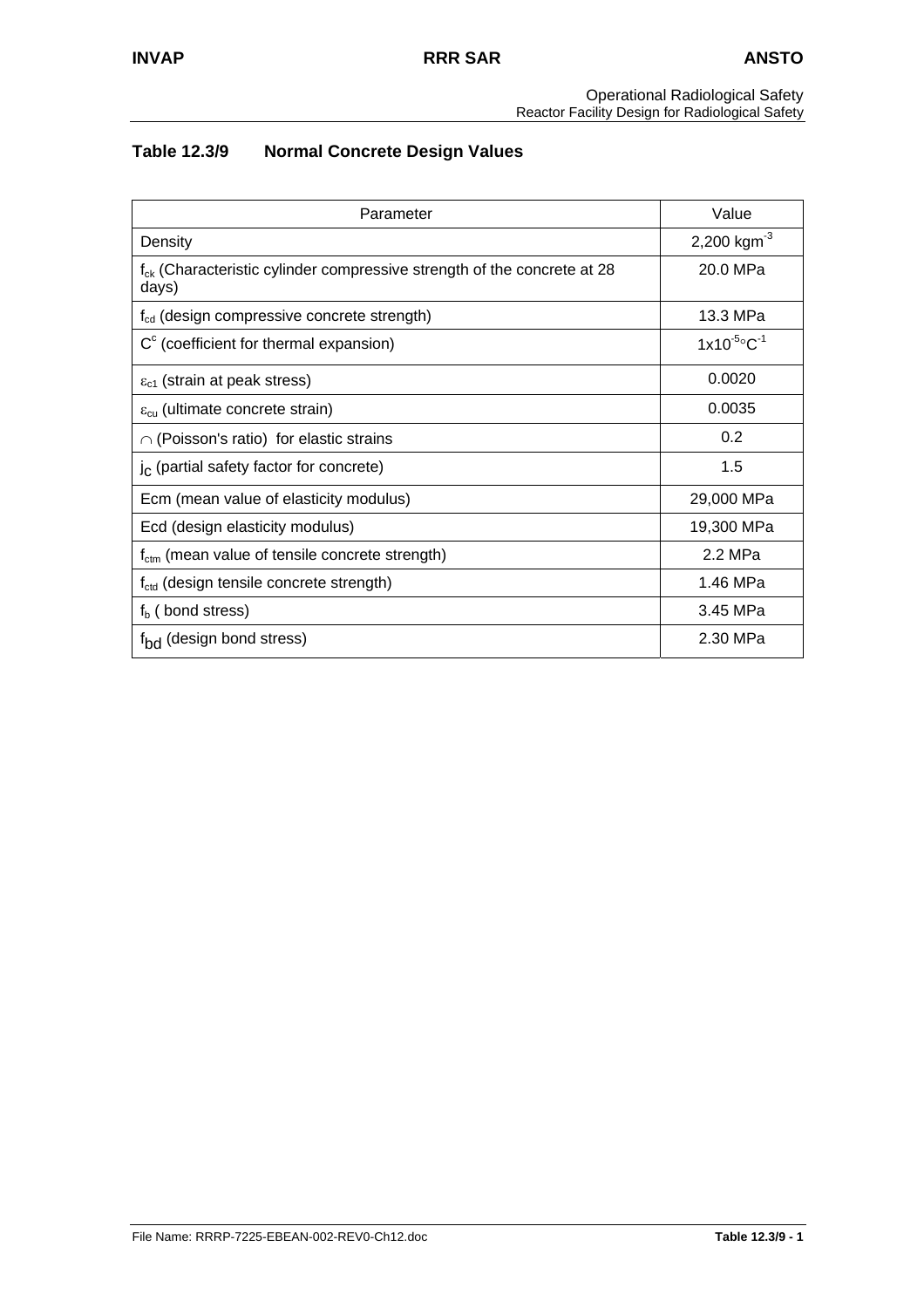# **Table 12.3/10 Normal Concrete Composition**

| Element | Atomic density         |
|---------|------------------------|
|         | (at/b.cm)              |
|         |                        |
| н       | 1.320 x $10^{-2}$      |
| O       | 4.380 x $10^{-2}$      |
| Nа      | $9.220 \times 10^{-4}$ |
| Сa      | 1.460 x $10^{-3}$      |
| Fe      | 3.320 x $10^{-4}$      |
| Si      | 1.590 x $10^{-2}$      |
| Al      | $1.670 \times 10^{-3}$ |
| K       | $4.410 \times 10^{-4}$ |
| C       | $1.100 \times 10^{-4}$ |
|         |                        |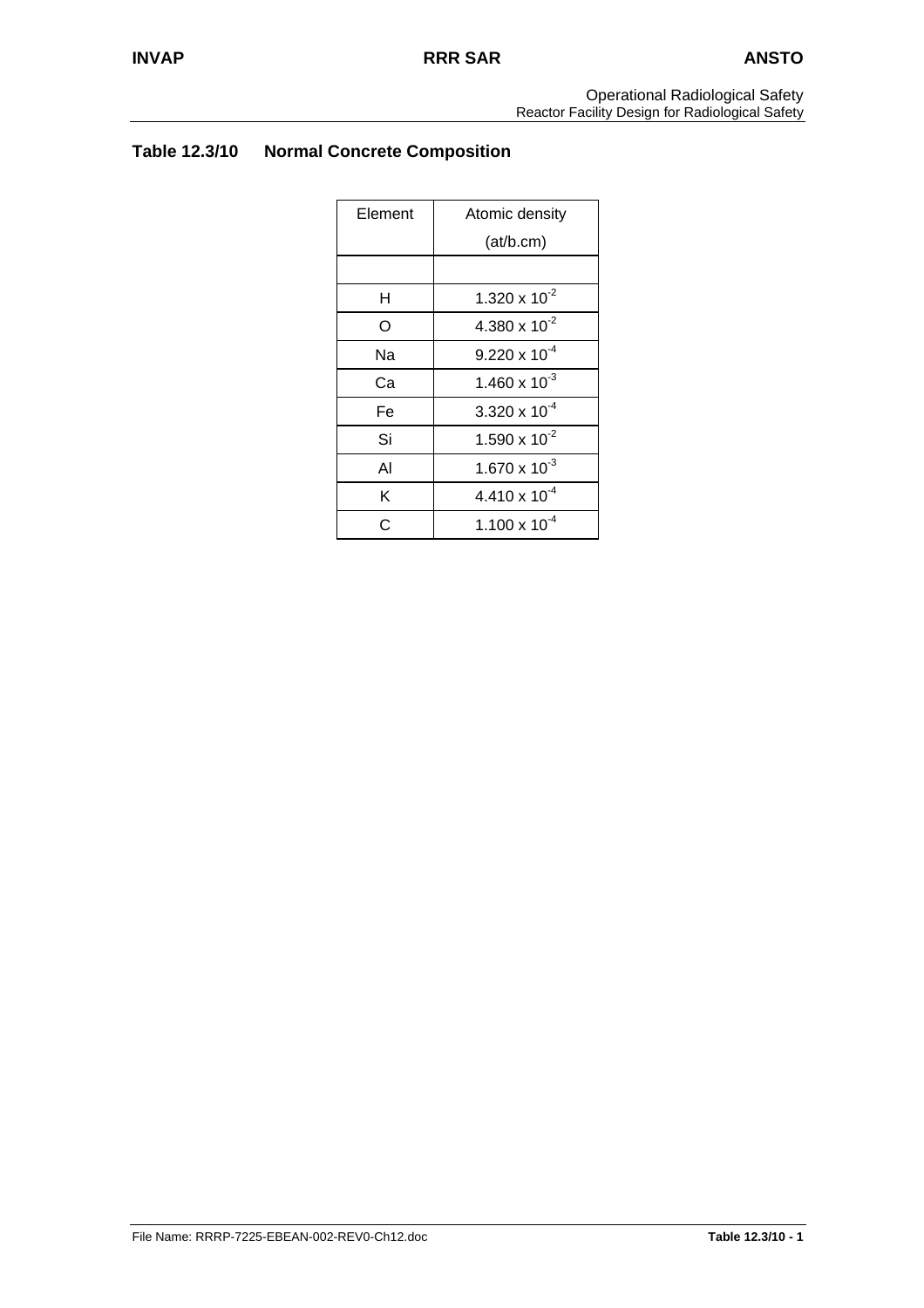# **Table 12.3/11 Heavy Weight Concrete Composition**

| Fraction weight |
|-----------------|
| 1.58E-03        |
| 7.94E-04        |
| 3.25E-01        |
| 2.28E-03        |
| 1.64E-02        |
| 4.22E-02        |
| 2.74E-03        |
| 1.11E-04        |
| 8.00E-02        |
| 7.63E-04        |
| 1.56E-03        |
| 0.51254         |
| 0.001103        |
|                 |

| Element | Atomic density         |  |  |  |
|---------|------------------------|--|--|--|
|         | (at/b.cm)              |  |  |  |
| н       | $9.893 \times 10^{-3}$ |  |  |  |
| O       | 4.564 x $10^{-2}$      |  |  |  |
| Mg      | 6.242 x $10^{-5}$      |  |  |  |
| Cа      | 1.178 x $10^{-3}$      |  |  |  |
| Fe      | 1.448 x $10^{-2}$      |  |  |  |
| Si      | 1.643 x $10^{-3}$      |  |  |  |
| Al      | 4.438 x $10^{-4}$      |  |  |  |
| S       | $2.002 \times 10^{-5}$ |  |  |  |
| Ti      | $7.717 \times 10^{-3}$ |  |  |  |
| C       | $9.280 \times 10^{-6}$ |  |  |  |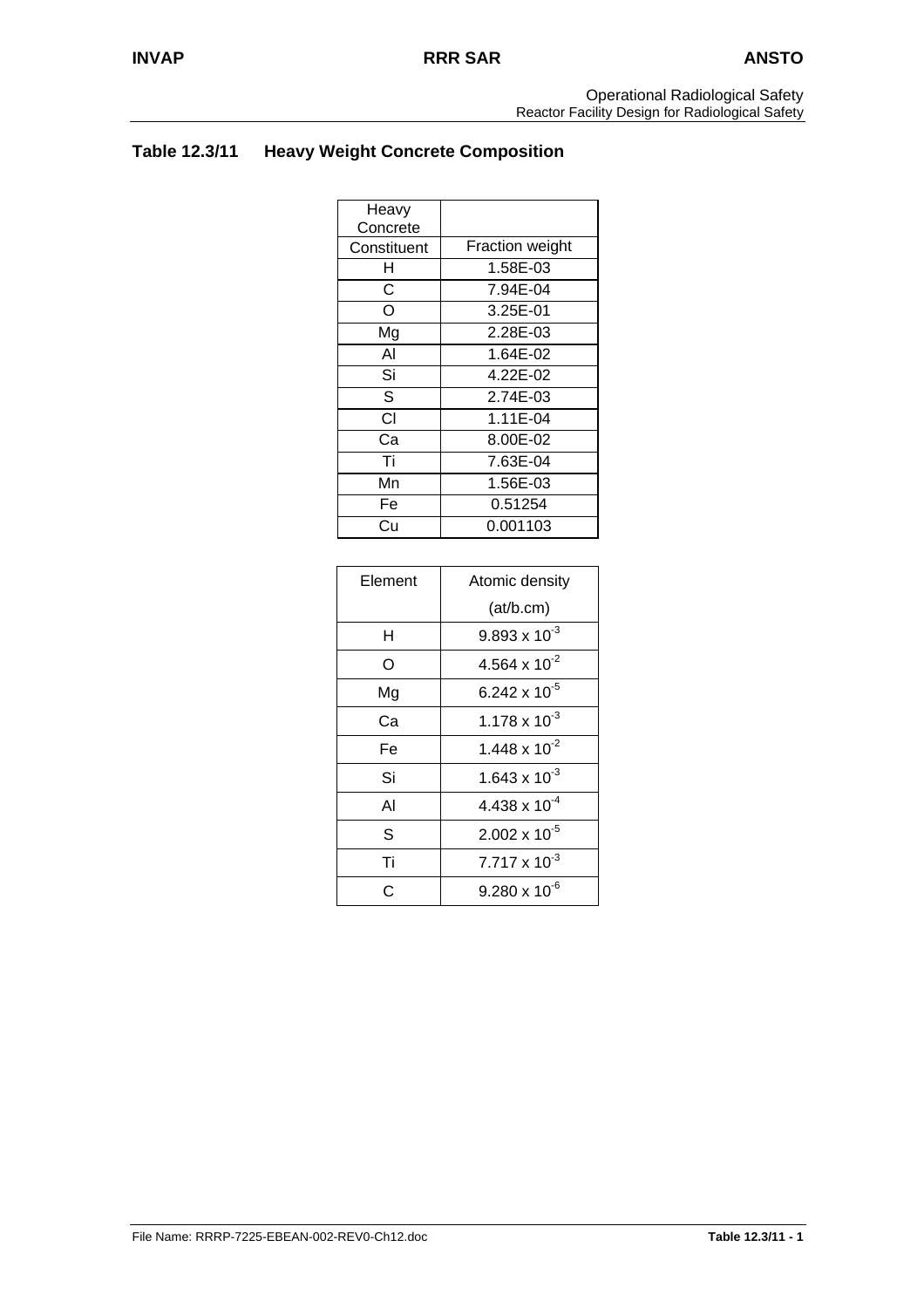#### Operational Radiological Safety Reactor Facility Design for Radiological Safety

# **Table 12.3/12 Steel Design Values**

| Parameter                                                           | Value                                 |
|---------------------------------------------------------------------|---------------------------------------|
| <b>Steel Grade</b>                                                  | 36/52 (ES-262-1974)                   |
| Surface configuration                                               | Ribbed steel bars                     |
| Density                                                             | 7,850 kgm <sup>-3</sup>               |
| f <sub>vk</sub> (characteristic value of yield stress)              | 360 MPa                               |
| f <sub>tk</sub> (characteristic value of tensile strength)          | 520 MPa                               |
| $\varepsilon_{\rm u}$ (elongation of reinforcement at maximum load) | > 0.14                                |
| $js$ (partial safety factor for steel)                              | 1.15                                  |
| f <sub>vd</sub> (Yield stress for design)                           | 313 MPa                               |
| f <sub>td</sub> (Tensile strength for design)                       | 452 MPa                               |
| $E_S$ (Modulus of elasticity)                                       | 200,000 MPa                           |
| $C_s$ (Steel coefficient of thermal expansion)                      | $1x10^{-6}$ °C <sup>-1</sup>          |
| Coefficient of thermal expansion                                    | $1.2 \times 10^{-5}$ °C <sup>-1</sup> |

*End of Tables*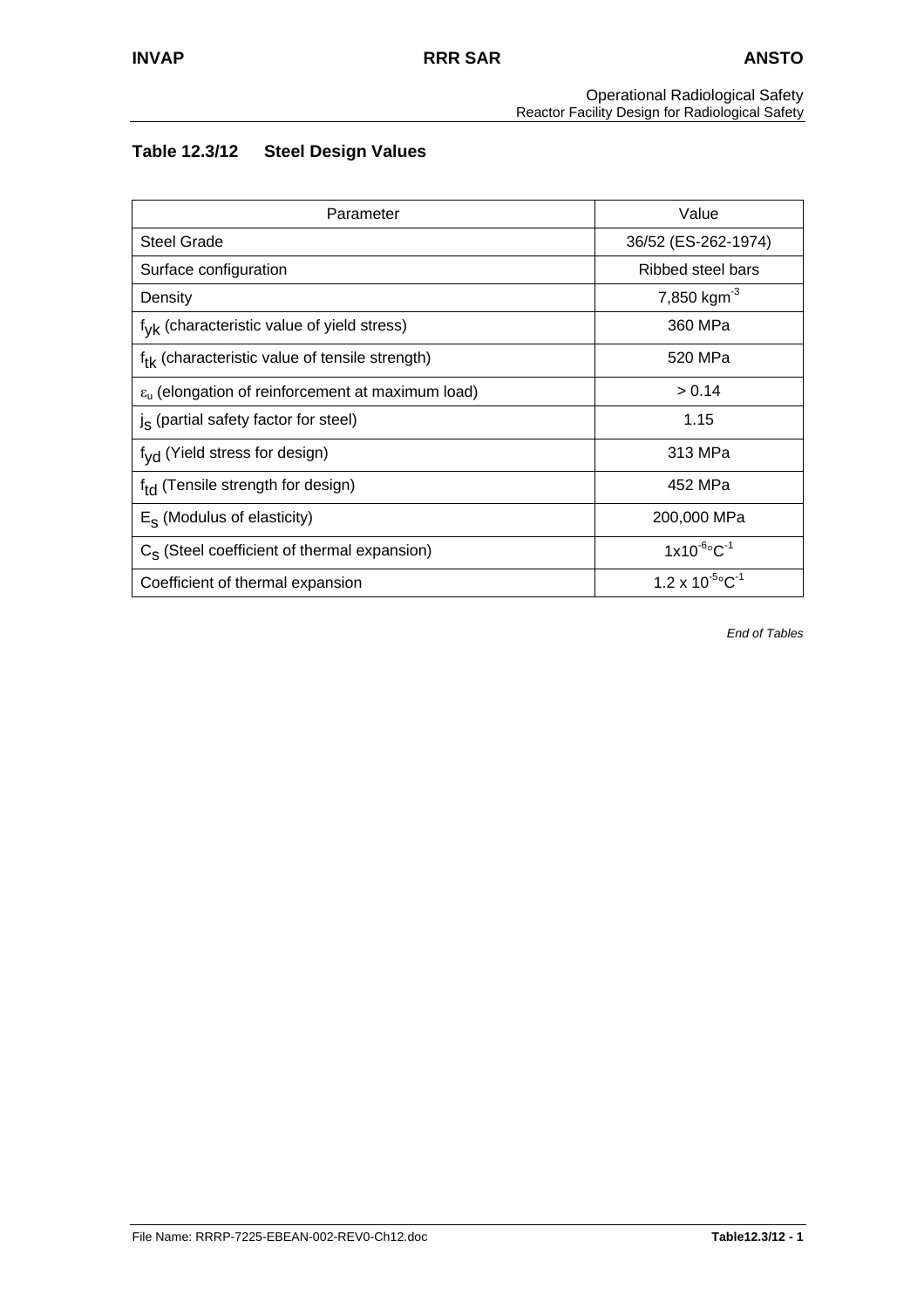#### **Figure 12.3/7 Reactor Pool Radial Dose Rate Variation as a Function of Distance from Core Axis**

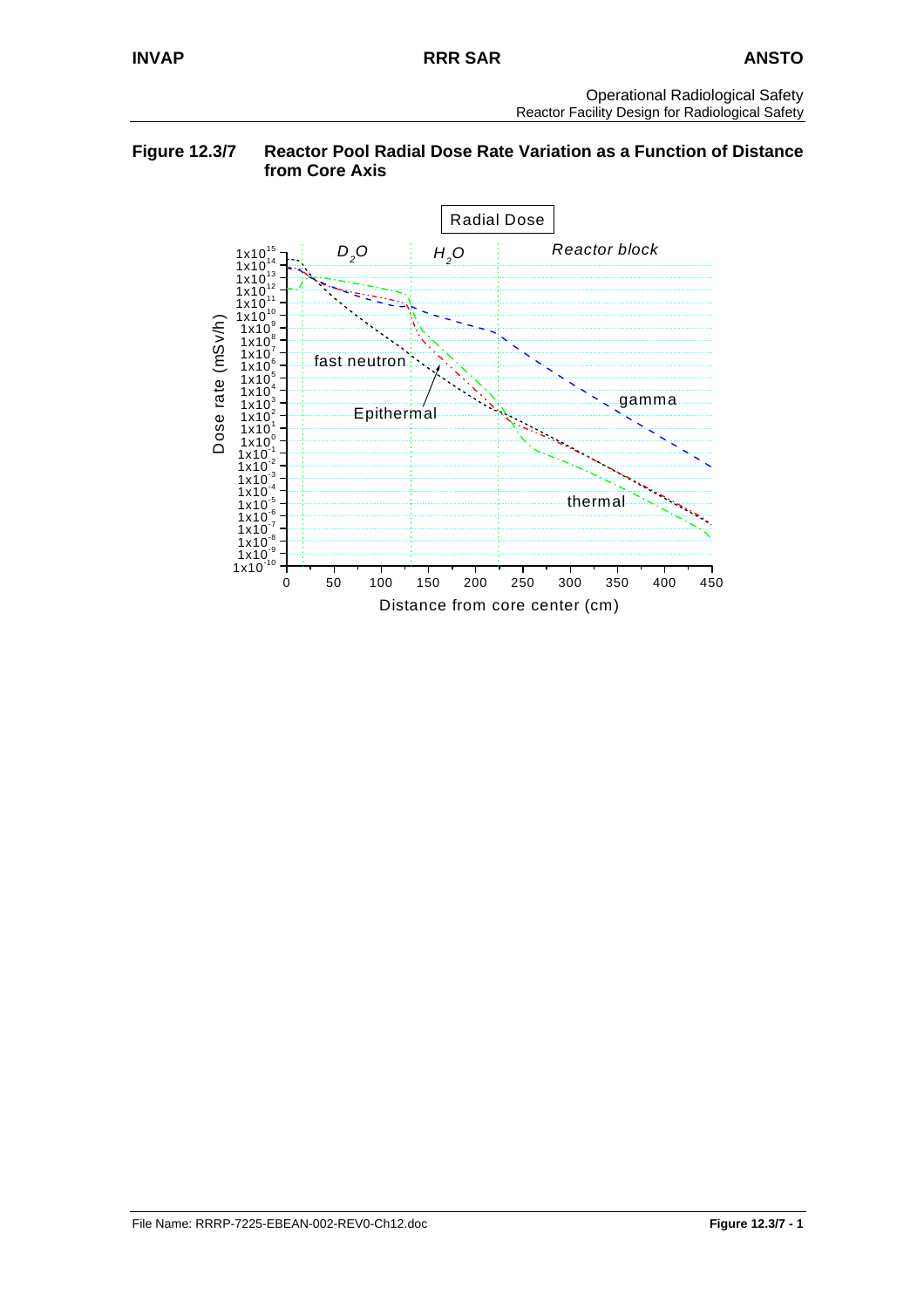### **Figure 12.3/8 Dose Rate Versus Radial Position Near to the Ceiling Control Rod Drive Room**

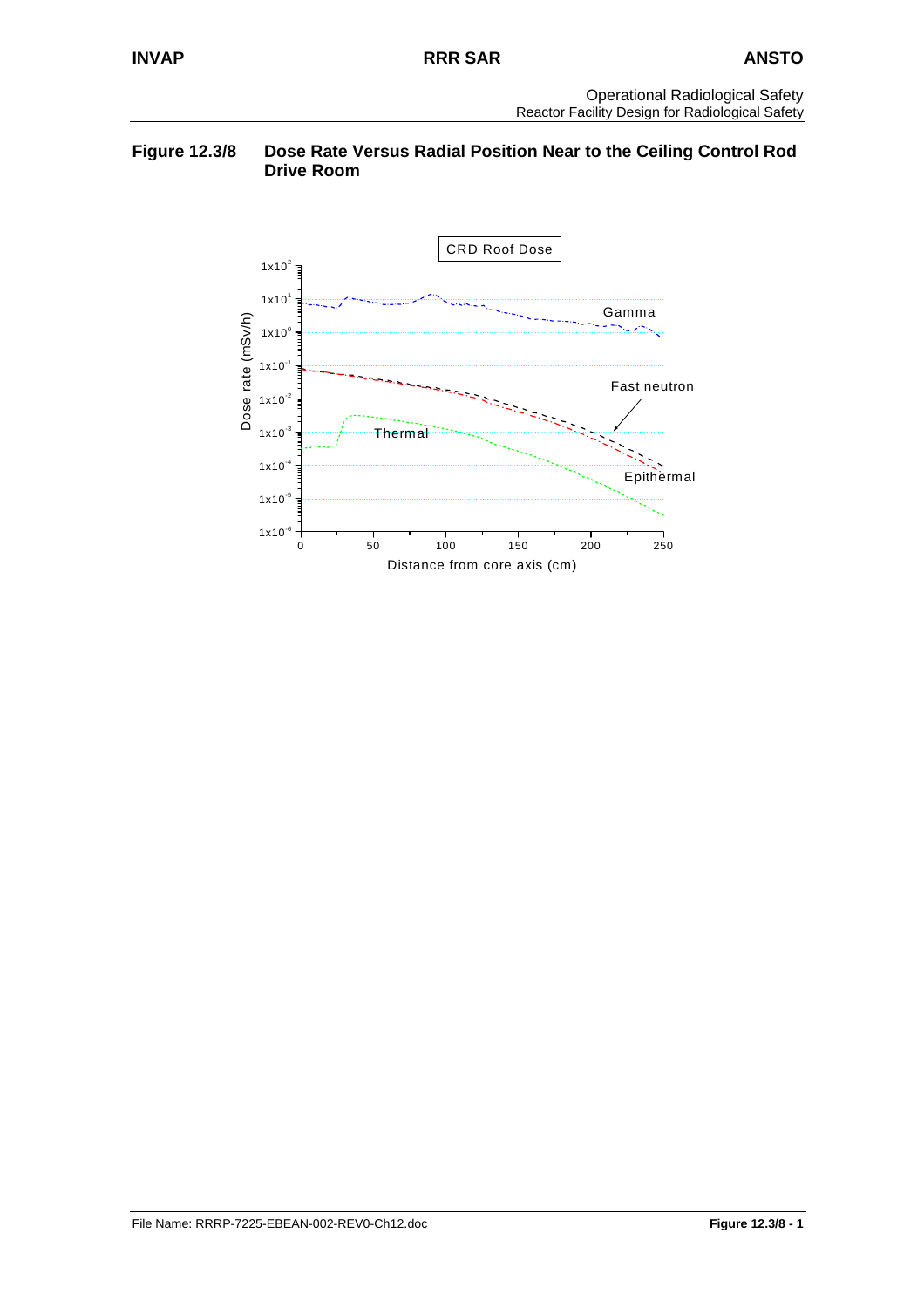# **12.4 WASTE MANAGEMENT SYSTEM**

### **12.4.1 Waste Management Principles**

The waste management system for the Reactor Facility has been designed to guarantee the safety of the personnel involved in the activity and that of the general public and to minimise potential environmental impacts.

### **12.4.2 Monitoring, Control, Segregation and Classification**

The Reactor Facility has the following means for monitoring, control, segregation and classification of radioactive and non-radioactive waste.

- a) For monitoring:
	- (i) Two Liquid Effluent Monitors (LEM)
	- (ii) Two Waste Stream Monitor (WASMO)
	- (iii) One Secondary Water Activity Monitor (SAMO)
	- (iv) Two Active Liquid Monitors (ALMO)
	- (v) Two Failed Fuel Element Monitors (FFEM)
	- (vi) Chemical Control Unit
	- (vii) Portable monitors for beta and gamma radiation
	- (viii) Portable contamination monitors
	- (ix) Movable Tritium Monitor
	- (x) Environmental activity monitors
	- (xi) Monitoring of gases (AEM, TRM)
- b) For sampling in:
	- (i) Laboratory active waste collector basins
	- (ii) General collector tanks
	- (iii) LOCA and Refill pools
	- (iv) Effluent collection pool of the demineralised water plant
	- (v) Process systems
- c) For control:
	- (i) Procedures for administrative controls
	- (ii) Database for inventory control and tracking
	- (iii) Alarms and interlocks for the monitoring systems
- d) For segregation and classification:
	- i. Separation of areas in accordance with the potential contamination hazard
	- ii. Drains, networks and vessels for liquid segregation
	- iii. Dedicated ventilation or removal systems for those areas where gases are produced
	- iv. Vessels and procedures for solid waste segregation
	- v. Areas dedicated to solid segregation and classification of wastes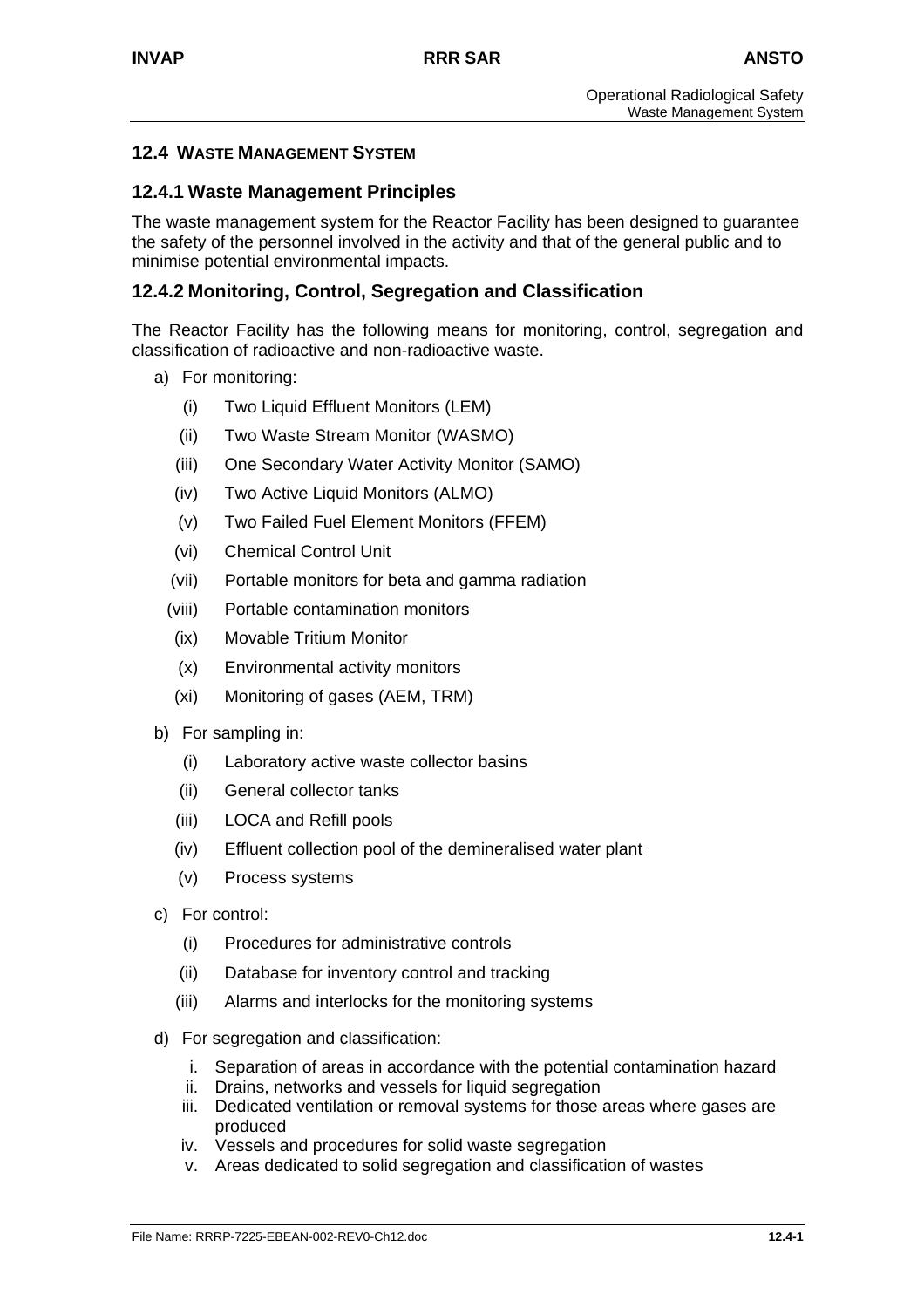The segregation and classification of the waste is performed in accordance with established procedures as described in ANSTO Safety Directive 5.7 Safe Management of Radioactive Waste and in the appropriate Waste Operations Quality documents.

# **12.4.3 Waste Generation**

### **12.4.3.1 Reduction and Minimisation of the Generated Waste**

Waste generation has been considered from the design stage through the appropriate selection of materials, taking into account all waste generation pathways and providing for waste management systems with all the necessary facilities.

Technical and administrative controls are utilised to reduce the volume and activity of the waste generated.

The start-up, operation and maintenance of all facility systems are in accordance with waste reduction principles, setting strict controls and procedures for operations within the reactor hall and minimising the generation of contaminated waste water.

Waste reduction principles are applied. These principles include segregation of wastes at source, limitation of areas where operations with radioactive materials are carried out, limitation of the contamination in each area, and recovery of items for reuse wherever practical.

For maintenance operations, the water from the pipes of the Primary Cooling System, pools and related system are stored for reuse.

Environmental monitors in those areas where radioactive gases are generated are provided. High-activity alarms on these monitors will initiate actions to minimise emissions.

### **12.4.3.2 Types of Generated Waste**

### **12.4.3.2.1 Solid Waste**

The possible sources of solid radioactive waste are:

- a) irradiated target cans
- b) irradiation rigs and used reactor components
- c) spent control rods
- d) ventilation system waste (filters, High Efficiency Particle Air (HEPA) filters and molecular sieve beds)
- e) laboratory samples
- f) cleaning materials and used personal protection items
- g) spent ion exchange resins
- h) contaminated processing items
- i) cooling tower dry sludge (normally non-radioactive)
- j) general (non-radioactive) waste

### **12.4.3.2.2 Liquid Waste**

The possible sources of liquid radioactive waste are: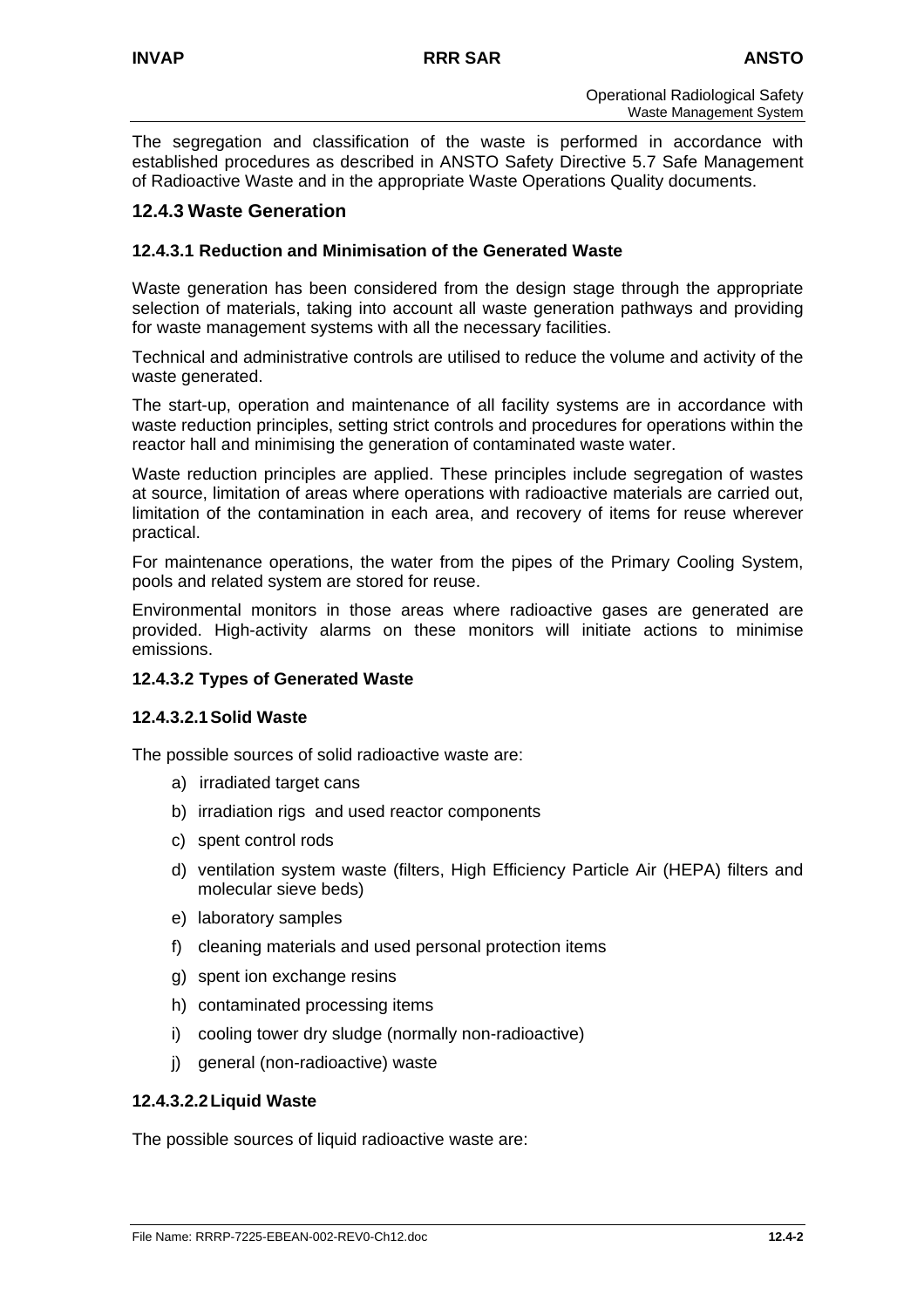- a) cooling water blowdown
- b) secondary system drains
- c) liquid waste from the demineralised water plant
- d) ventilation water system drain
- e) demineralised waste water recovered from the drainage of large equipment in maintenance operations
- f) washbasin and shower liquids
- g) floor drain liquids
- h) non-active liquids from laboratories
- i) LOCA liquids in the unlikely event of an accident
- j) active liquids from laboratories and other areas

#### **12.4.3.2.3 Gaseous Waste**

Gaseous waste comprises airborne effluent from the Reactor Facility. These gases are produced by different sources:

- a) gaseous radioactive elements or compounds from the pools, coolant systems, irradiation facilities and experimental facilities.
- b) airborne radioactive elements produced in support facilities including fume cupboards in blue labs and decontamination areas.

#### **12.4.3.3 Expected Generation of Waste**

#### **12.4.3.3.1 Waste Generated during Pre-commissioning and Commissioning**

The estimated generation of solid and liquid waste and airborne emissions during precommissioning and commissioning has been provided below.

- a) Solid waste
	- (i) Low-level compacted solid waste: Approximately 6.5  $m^3$  (papers towels, tissue paper, rags, mops, plastic gloves, clothing, vials, pipettes, plastic tubing, etc).
	- (ii) Low-level non-compactable solid waste: Approximately 1.5  $m^3$  (activated aluminium components and cans, activated solid samples, contaminated items from laboratories and reactor).
	- (iii) Intermediate level non-compactable solid waste: Approximately one 72 litre container (activated metal components).
	- (iv) Ion exchange resins: 8 litres (from the reflector cooling and purification system). The pool purification and hot water layer system produces an estimated 1100 kg of spent ion exchange resins during the commissioning.
- b) Liquid waste
	- (i) Trade (C-line): Approximately 27,800  $m<sup>3</sup>$  (from trade drainage in controlled areas, beam hall building, auxiliary building and cooling tower blowdown,  $25000 \text{ m}^3$  of waste water corresponding to this point)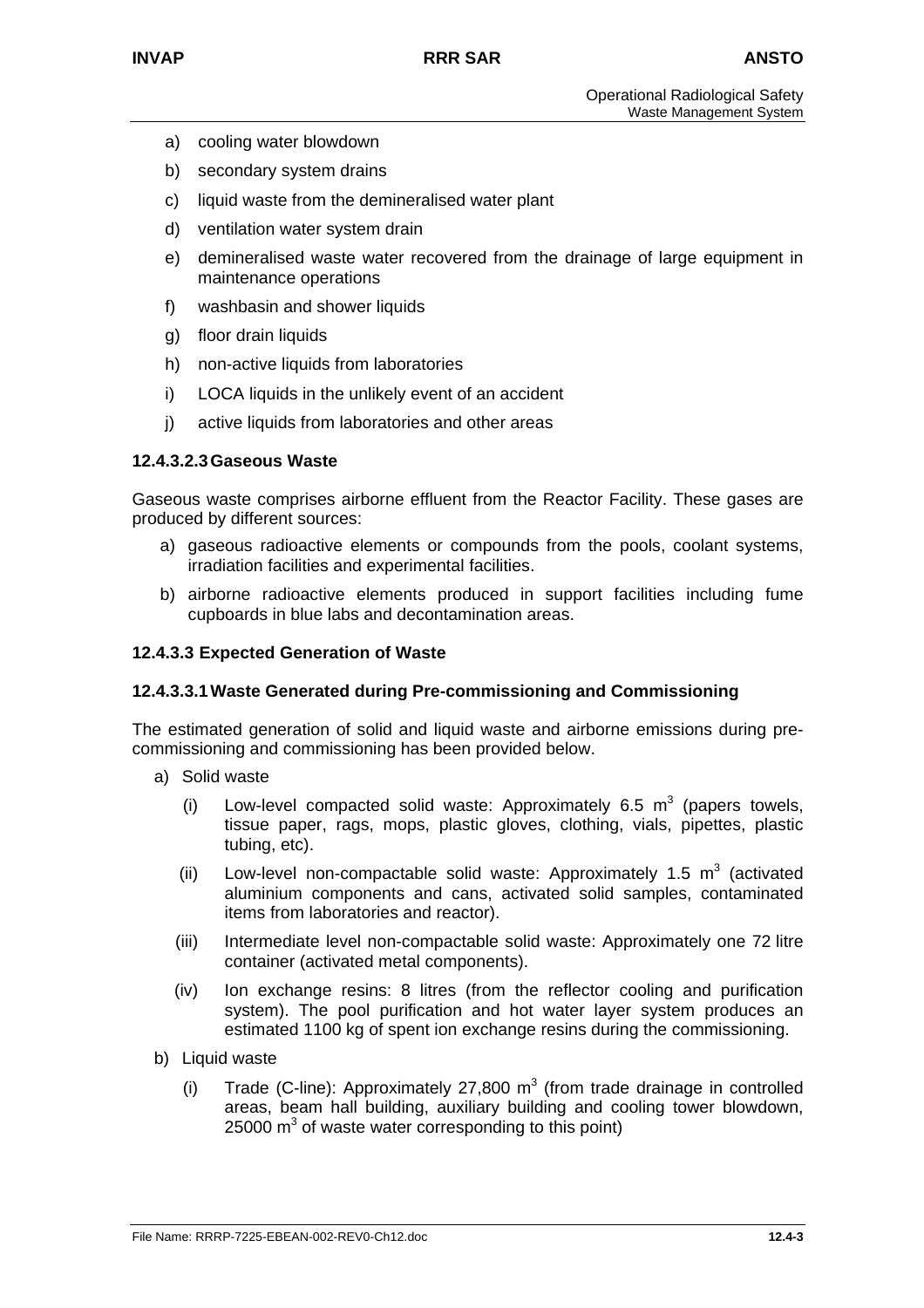- (ii) Low-level liquid waste (B-line): Approximately 10  $m<sup>3</sup>$  (from active liquid waste drainage).
- (iii) Others: 400 litres of waste oil, less than 1 litre of tritiated water samples.
- c) Airborne waste
	- (i) Argon-41: expected to be less than 1 TBq
	- (ii) Xenon and krypton: less than 0.2 TBq
	- (iii) Tritium: less than 4 GBq

### **12.4.3.3.2 Waste Generated in Operation**

The estimated generation of solid and liquid waste and airborne emissions for routine operation has been provided below. The values are based on estimated on the anticipated utilisation of the facility. Generation estimated per year of operation:

- a) Solid waste
	- (i) Low-level compactable solid waste: Approximately 5  $m^3$  prior to compaction (papers towels, tissue paper, rags, mops, plastic gloves, clothing, vials, pipettes, plastic tubing, etc).
	- (ii) Low-level non-compactable solid waste: Approximately 1  $m<sup>3</sup>$  (activated aluminium components and cans, activated solid samples, contaminated items from laboratories and reactor).
	- (iii) Intermediate level non-compactable solid waste: Approximately one 72 litre aluminium bin (activated metal components).
	- (iv) Filters: Approximately 88 HEPA filters, 3 charcoal filters, and 4 molecular sieve beds per year, equivalent to about 10  $m^3$  of low-level waste
	- (v) Ion exchange resins from heavy water reflector cooling and purification system: 8 litres.
	- (vi) The ion exchange resin bed from the Reactor Water Purification and the Hot Water Layer Purification: approx 1100 kg. No spent resins will be produced during the first two years, resins being provisionally stored at the Process Room
- b) Liquid waste
	- (i) Trade (C-line): Approximately 52800  $m^3$  (from trade drainage in controlled areas, beam hall building, auxiliary building and cooling tower blowdown,  $50000 \text{ m}^3$  of waste water corresponding to this point).
	- (ii) Low-level liquid waste (B-line): Approximately 150  $m^3$  (from active liquid waste drainage).
	- (iii) Others: 400 litres of waste oil, tritiated samples below 1 litre.
- c) Airborne waste
	- (i) Argon-41: approx 4 TBq per year
	- (ii) Xenon and krypton: 0.6 TBq per year
	- (iii) Tritium: 37 GBq per year

For more details of the postulated airborne emissions from operation of the Reactor Facility see Table 12.2/5.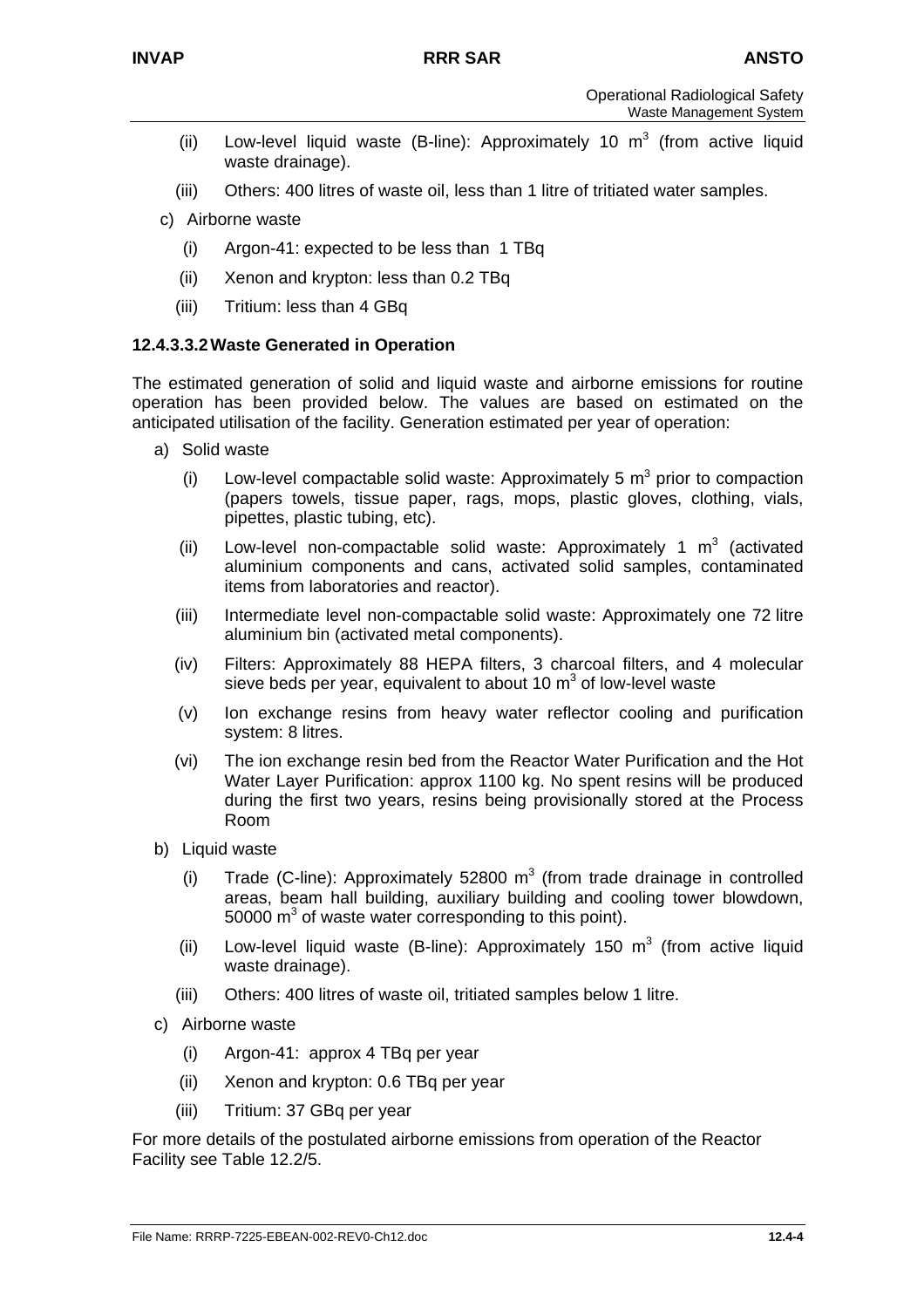### **12.4.3.4 Tracking Policy for Generated Wastes**

All radioactive waste generated, treated, stored and transferred both within and outside the reactor building are tracked. All radioactive waste are identified by an associated record, which identifies the source of the waste, its type, volume and main radionuclides.

Wastes shipped from the Reactor Facility to other parts of ANSTO are in accordance with the ANSTO Safety Directive on Safe Movement and Transport of Radioactive Materials (SD 5.6).

Records are kept of both liquid waste arising in all tanks in the Reactor Facility and all transfers to ANSTO Waste Operations Liquid Waste Treatment Facility.

### **12.4.4 Solid Waste Management**

### **12.4.4.1 General Description**

Figure 12.4/1 provides a simplified diagram of the solid waste management system.

Solid waste is segregated at source and all necessary procedures and waste reduction measures are closely followed to minimise such waste.

Solid waste is segregated into:

- a) Non-radioactive Solid
- b) Low Level Solid Waste
- c) Intermediate Level Solid Waste

Non-radioactive solids are processed through ANSTO's waste clearance system before being released off-site in accordance with ANSTO's waste management procedures.

Low activity solid wastes are classified and managed in accordance with ANSTO's waste management procedures. Low level solid waste is stored until collection by ANSTO's Waste Operations Section.

Consumable solid waste is sealed inside plastic lined fibreboard drums that are labelled to provide identification of the waste origin, the dose rate and the radioactive content before being transported to ANSTO approved storage areas. Compaction takes place in the Waste Management Section. All compacted low-level solid waste is stored in 200 litre drums at the LHSTC in a designated storage facility.

Intermediate level solid wastes is stored in the service pool where a shearing facility is available to cut large items into smaller sizes for more efficient storage. Long lived intermediate level solids are transferred to ANSTO Waste Operations in a shielded container for storage.

### **12.4.4.2 Specific Solid Waste Items**

### **12.4.4.2.1 Irradiated Target Cans**

Cans of different materials are irradiated in the pneumatic irradiation facilities at the Reactor Facility, namely: high-purity aluminium, high-purity aluminium with cadmium lining, high-density polythene and titanium. Titanium and cadmium lining cans are 100% recyclable and it is estimated that there will be 100 throughout the reactor's lifetime. Polythene cans are not reusable and become low-activity solid waste. Aluminium cans are reusable for a limited number of times, and undergo decontamination prior to reuse.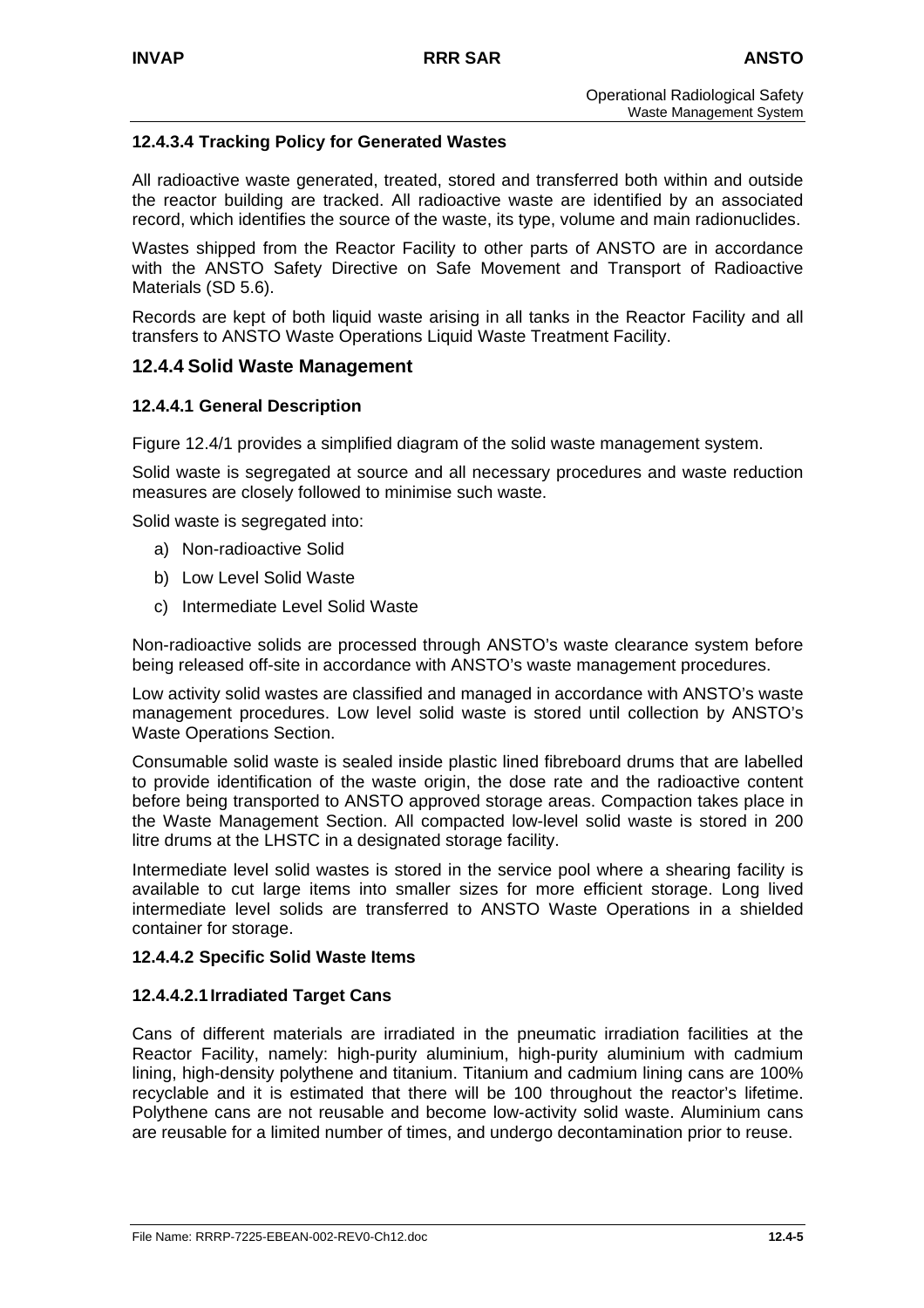When necessary, irradiated cans are opened and decontaminated at the radioisotope production plant.

### **12.4.4.2.2 Discarded Irradiation Rigs and Components**

There are 17 irradiation rigs.

The discarded thermocouples and other materials are stored in the Service Pool until they are removed in 72 litre aluminium bins using a shielded transfer flask.

In the case of damaged irradiation rigs, these are disassembled and transferred under water to the Service Pool. After decay, they are cut with the shearing tool and removed in the same container.

The Rig Safety Cap, Bottom Restriction Nose and Can Supporting Branch are expected to be replaced during the reactor lifetime. They are stored in the Service Pool until they are cut and removed in a 72 litre aluminium bin using the shielded flask.

### **12.4.4.2.3 Neutron Beam Guide Tubes**

Neutron beam guide tubes are replaced every ten years and are expected to be intermediate level solid waste.

There is one heavy concrete storage area where neutron beam guide tubes are stored throughout the reactor lifetime. Neutron beam guide tubes are removed and transferred to the storage area by means of a specially designed mobile driven transfer cask.

### **12.4.4.2.4 Cold Neutron source**

The "Vacuum Containment" and the "In-Pile Assembly" constitute the CNS (Cold Neutron Source) Thimble constructed with Aluminium & Stainless Steal (SS).

Aluminium is degraded by the radiation, so the in-pile should be replaced every 10 years approximately. Once removed, the spent components can be stored in the SPO for decay. Two sets of can be stored there allowing a decay time of 20 years before final disposal.

The aluminium section can be cut underwater (in the reduction volume reduction facility) and separated from the stainless steel part. These parts can be cut later into smaller sections to fit into 72 liters bin normally used in ANSTO for solid waste management.

Could be some Co-60 in the Al and SS component so it is expected to be intermediate level solid waste after 10 years decay.

The charcoal filters for purification of oil in the CNS circuits should be replaced every 3-4 years. No activation is anticipated and it is expected to be exempt level waste.

Mass expected 400 kg

### **12.4.4.3 Waste Facilities in the Service Pool**

The Service Pool has installations that allow storing the following:

- a) Spent fuel elements for 10 years (Chapter 10, Section 10.1)
- b) Damaged rigs and replaced rigs for radioactive decay for one year.
- c) Facilities for cutting and size reduction.
- d) Sufficient room to store at least one 72 litre aluminium bin for the storage and removal of intermediate level solid waste using a shielded flask.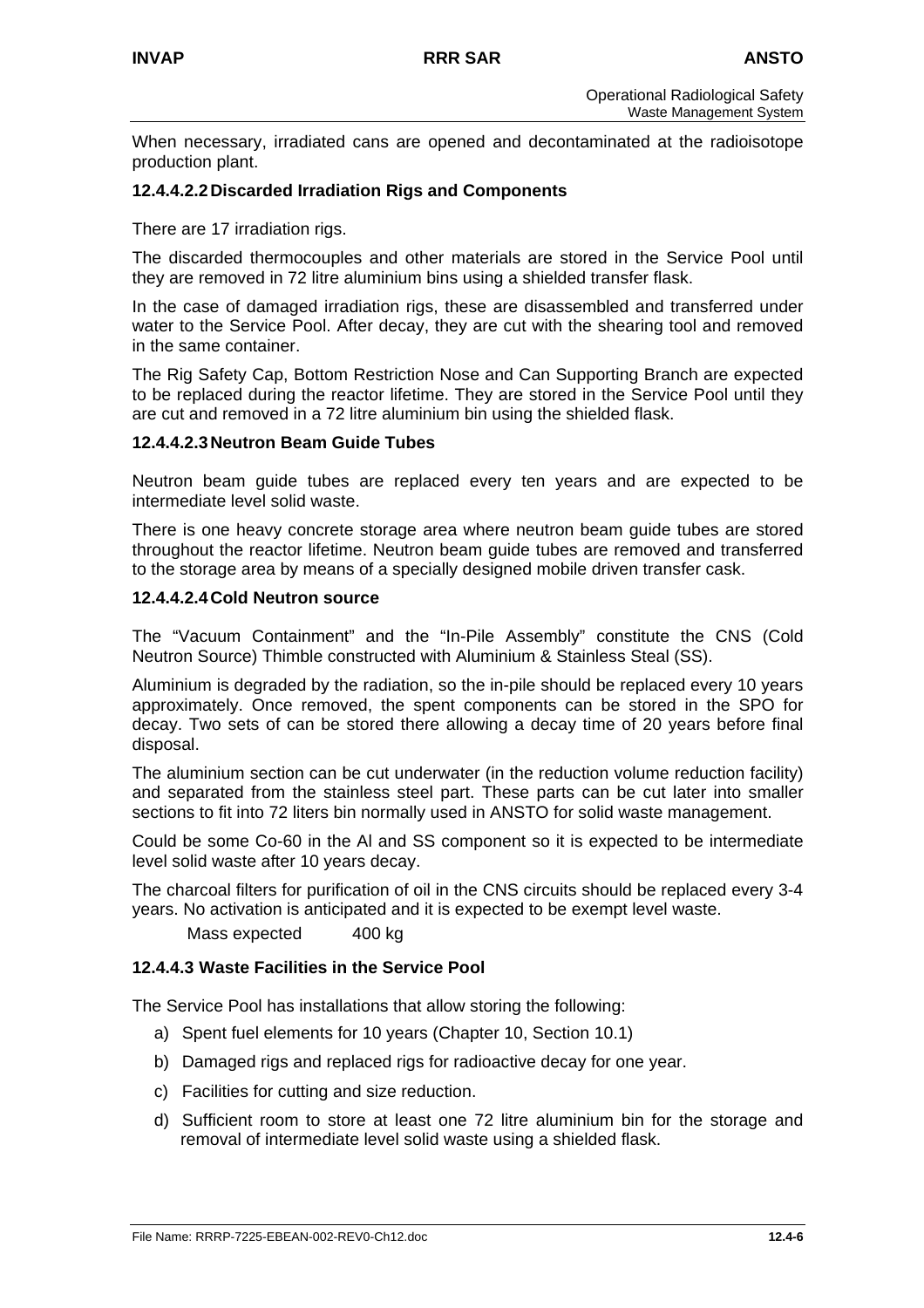e) Removable platform for one fuel transport cask.

The Service Pool has a shearing tool for cutting and reducing the size of metal elements under water. The tool can be manually handled from platforms located above the Service Pool water surface.

Intermediate level solid waste are disposed into 72 litre aluminium bins that can be transported in a shielded flask from the Service Pool storage to ANSTO's retrievable waste storage facility. The 72 litre aluminium bins are currently used for storage of similar wastes from HIFAR operations.

The amount of intermediate level waste generated in normal operation during one year is expected to fit in one 72 litre bin.

### **12.4.4.4 Spent Control Rods**

All control rods (1 central and 4 lateral control rods) are replaced approximately every 10 years. The control rods contain mainly hafnium as component element, with some trace impurities.

When the rods are spent, they are removed and stored in the Reactor Pool in positions designed to contain them.

When activity levels have decreased to acceptable levels for the transport flask, the control rods are cut in the Service Pool with the shearing tool and placed in the 72 litre aluminium bin for transfer to ANSTO's retrievable waste storage facility in Building 27.

### **12.4.4.5 Hot Cell**

No waste production is expected in the hot cells in normal operation because they are only used for transferring cans and not for opening them.

Nevertheless, a table is provided with an opening through which low level solid waste can be placed into a plastic container, which can be removed into a shielded transfer vessel.

It is possible to transfer materials of certain dimensions from any cell to the Loading cell, either through the Inter Hot Cell Elevator or through the Transfer Pipe. The loading cell allows access for a low-shielded container or the bottom loading flask (10 Tonne), should it be required to remove intermediate level solid waste.

# **12.4.4.6 Ventilation System Waste**

Spent High Efficiency Particle Air (HEPA) filters are used to minimise the emission of airborne radioactivity. The filters are routinely replaced and the spent filters contain low levels of radioactivity and are classified as low-level waste.

Spent active charcoal filters are mainly produced in radioisotope production plants. The activated charcoal filters for iodine retention consist of frames of the same dimensions as HEPA filters, built in stainless steel which can be reused.

Table 12.4/1 lists the annual quantities of solid waste generated from the ventilation system.

# **12.4.4.7 Solids and Sludge from Ion Exchange Filters**

Small quantities of fine solids and sludge accumulate on the ion exchange beds. A very low production of ion exchanger resins back-washing sludge is expected in normal reactor operation.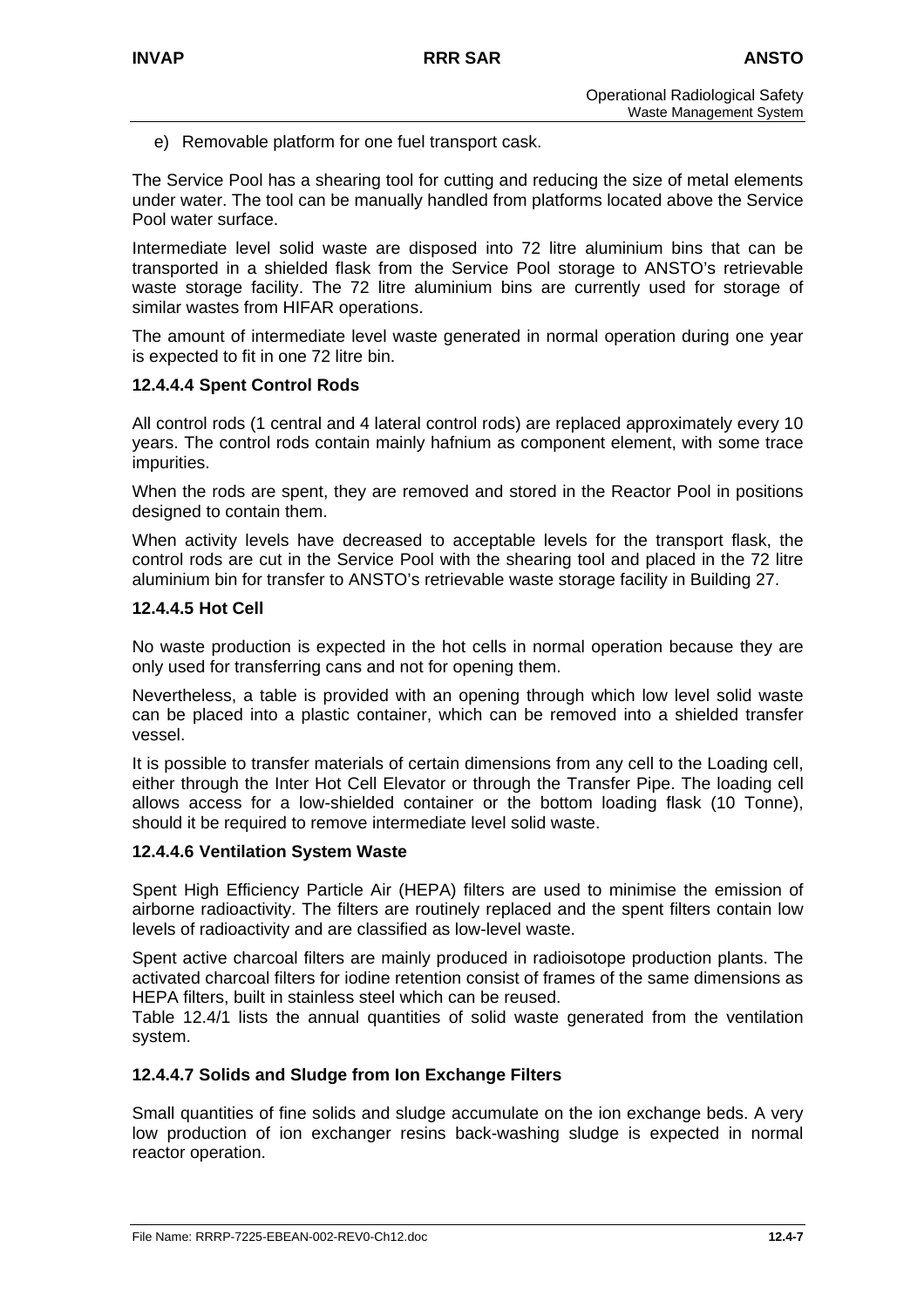The largest production that may be expected is during the first reactor start-up. The ion exchange resins used to purify the pool water and the hot water layer tend to accumulate solid waste during the first hydraulic tests. After a short period, the resins are back-washed and the accumulated solid waste is separated. This waste is not active because the first hydraulic test is carried out before the first start-up of the reactor.

In normal reactor operation, the sludge produced in ion exchange resins in the cooling circuit are partly discharged as solids in suspension into lines B or C depending on radioactive content. The solids are periodically removed during scheduled reactor shutdowns. This sludge is low-level solid waste.

### **12.4.4.8 Laboratory Waste**

Waste receptacles (e.g. for paper filters, gloves, tissue paper, disposable pipettes, test tubes and similar materials) are provided in the laboratories. Radioactive waste is segregated in different categories and managed in accordance with ANSTO Radioactive Waste Management Policy, Safety Directives and established procedures.

### **12.4.4.9 Cleaning Materials and Used Personal Protective Items**

The quantities of these materials are expected to be similar to those generated by HIFAR. This is low-activity waste that is put in labelled receptacles and transferred to ANSTO Waste Operations for management.

### **12.4.4.10 Spent Resins**

Ion Exchange Resins are used to maintain water quality in the reactor systems. Once the resins have exhausted their exchange capacity, they must be replaced.

There are two tanks for storage of spent resin from the Reactor Water Purification system and the Reactor Hot Water Layer. These tanks allow the radioactivity in the resins to decay before being transferred from the Reactor Facility. The availability of two tanks allows the segregation of generated waste as the operations require. The tanks are biologically shielded by concrete walls and ceiling.

The unloading of the columns is performed through water circulation from whichever storage tank is available. Water flowing from the Spent Resin Handling and Storage System conveys the spent resins to the tank. This circulation is constantly carried out by a centrifugal pump until the entire load of spent resin, together with the sludge, is retained in the tank to decay. For this purpose, the control logic sets the actuated valves to allow flow from the desired column to the selected storage tank. All actuated valves are provided with limit switches and alarms to indicate their proper operating position.

The same description also applies for discharging the resins after decay. Spent resins are transferred to movable shielded tanks ) for shipment to the Waste Operations Section for storage and conditioning.

The spent resin discharge area is normally white only, for contamination and radiation. It is estimated that the discharge operation will be carried out once a year at the most, the area being temporarily reclassified as blue for the transfer operation.

The accounting of spent resin production is carried out by means of a register of tank discharges.

It is expected that the resins will contain the nuclides shown in Table 12.4/2, similar to those already produced at HIFAR. The short-lived radionuclides will decay to negligible levels in the spent resin storage tanks.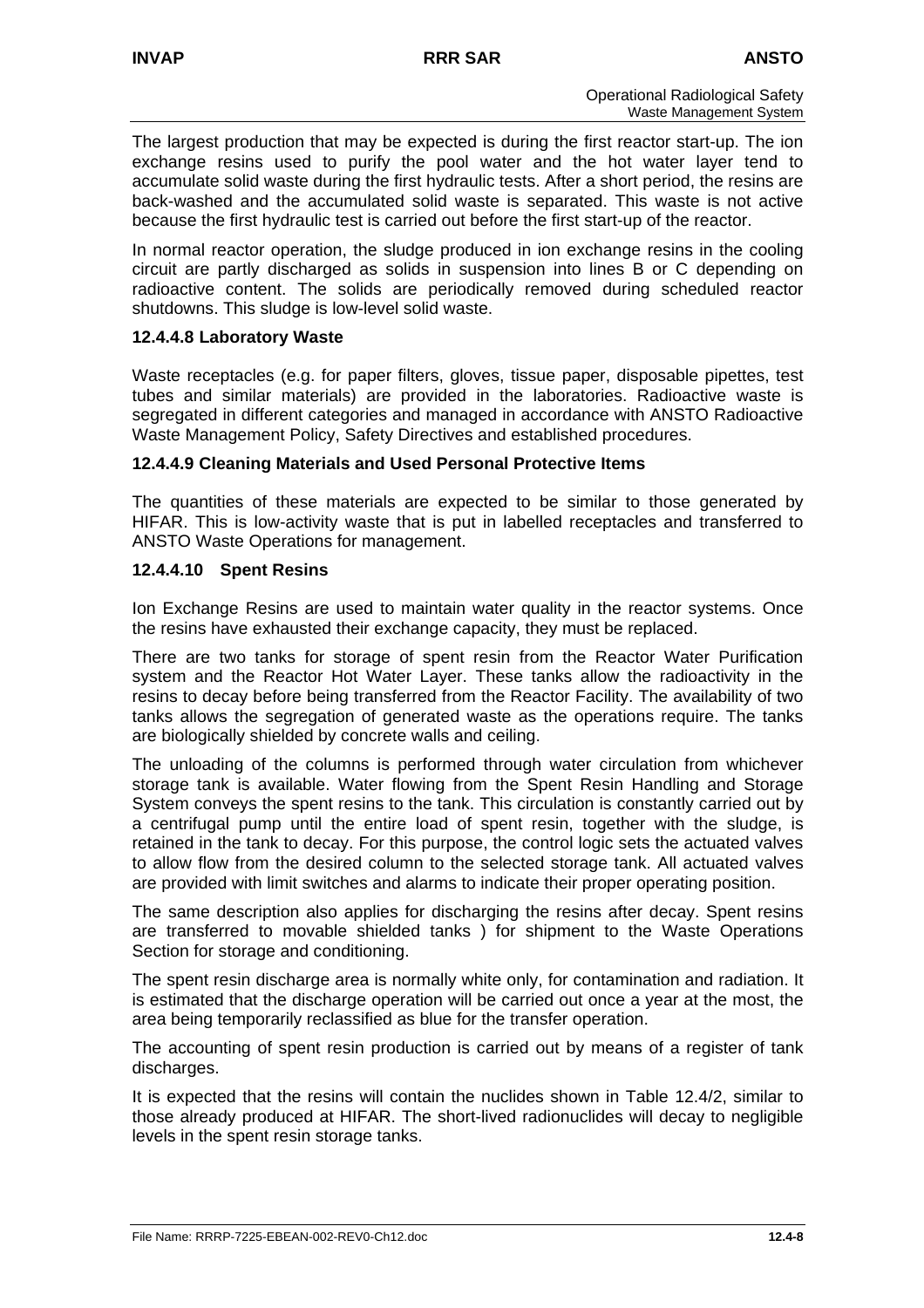The Reactor Facility is also provided with resin-handling systems that handle spent resins coming from heavy water purification and cooling, core cooling and hot water layer systems.

The resin beds of the Reflector Cooling and Purification system are removable containers. The system has two beds, so that, when replacement is required, one of the beds is in operation while the other is left to decay. After adequate time for decay, the bed can be removed and taken to the dry storage room for another year.

# **12.4.5 Liquid Waste Management**

### **12.4.5.1 Introduction**

The Reactor Facility is designed to minimise the production of liquid waste. Collection systems allow for the segregation of liquid waste according to the radioactivity level and for monitoring, and temporary storage of liquid wastes.

Most radioactive liquid waste generated at the Reactor Facility is low-level waste acceptable for discharge through the low-activity line (B-line) for treatment by the ANSTO Waste Operations Section.

The general management strategies for liquid waste are presented in Figure 12.4/4.

Sources of liquid waste from the Reactor Facility are as follows:

- a) cooling water blow down
- b) secondary system drains
- c) liquid waste from the de-mineralised water plant
- d) ventilation water system drain
- e) de-mineralised water recovered from cleaning operations
- f) wash basin and shower liquids
- g) floor drain liquids
- h) non-radioactive liquids from laboratories
- i) LOCA liquids in the unlikely event of an accident
- j) radioactive liquids from laboratories and other areas

These liquids, that may contain radioactive or chemical contamination, are managed through LHSTC B or C lines.

Heavy water leaks are unlikely in view of the design of the heavy water system. Effluents containing heavy water, which are likely to contain tritium, are collected separately from other liquids, stored and separately transferred to ANSTO Waste Operations. The expected volume during normal operation is small.

A waste stream monitor (WASMO) is installed in each of the temporary liquid waste storage tanks (see Figure 12.4/5). This system monitors the activity of the liquid arriving at the tank. This recording is automatic and the signal is transmitted to a centralised data system along with the date, time and activity. The system allows detection of any discharge exceeding the admissible limits of that line (see Section 12.4.5.3.7) and allow the operator to take prompt corrective action.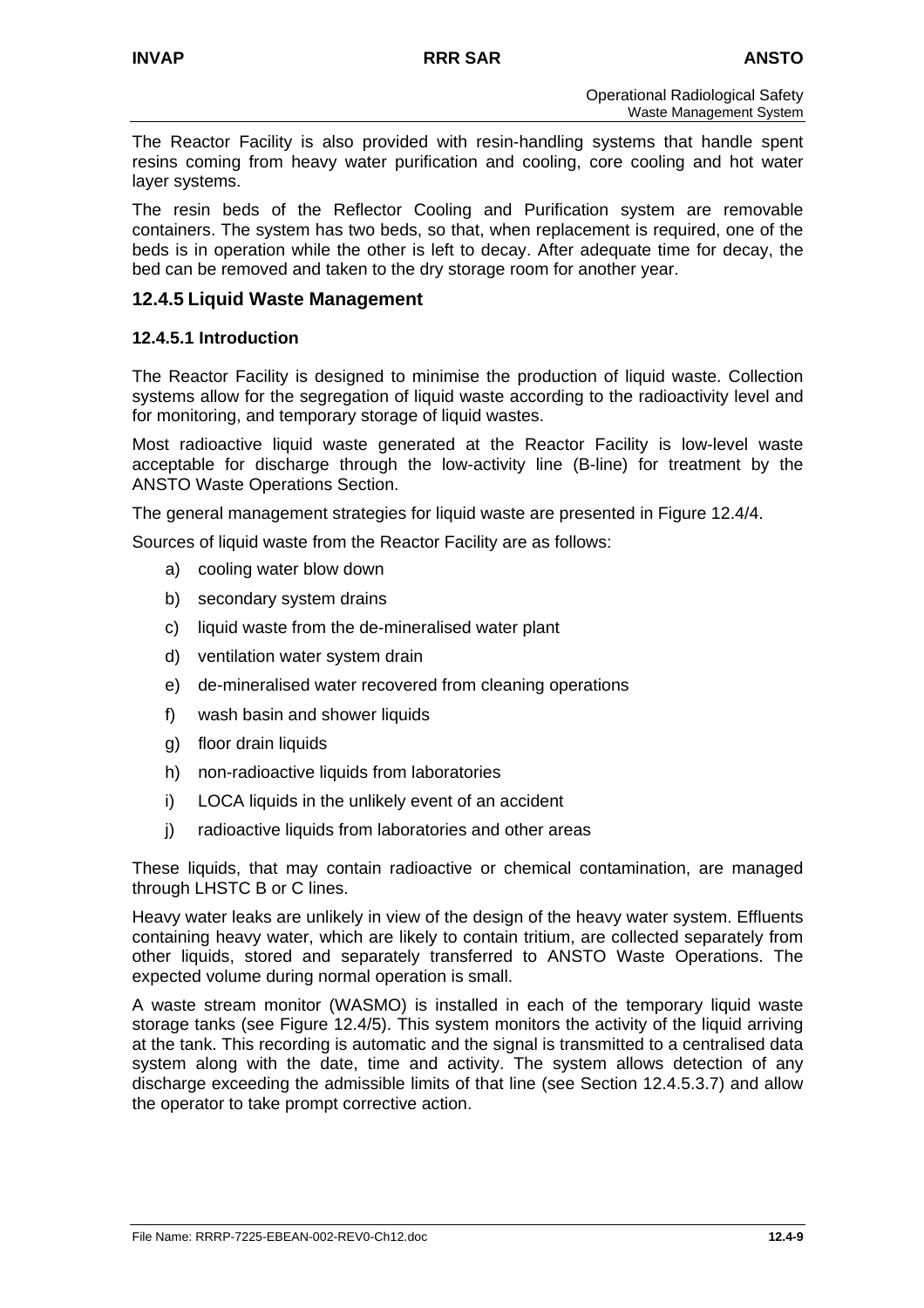### **12.4.5.2 Radioactive Liquid Waste Quantification**

The total trade liquid waste discharge is in the order of 53,000  $\text{m}^3\text{/year}$ . This volume include low level radioactive liquid waste (B-line), non-radioactive liquid waste (C-line)\_ and secondary cooling tower blowdown. The largest volume is secondary cooling tower blowdown ( $\sim$ 50000 m<sup>3</sup>/year), which is not expected to contain any radioactivity.

Secondary cooling water blowdown is delivered directly to the ANSTO Liquid Waste Treatment Plant Holding tanks via a new dedicated delivery line. Additionally, a backup system utilising a new collection tank and the existing C line is also used.

### **12.4.5.3 Description of the Collection Network System**

The Radioactive Liquid Waste Management System manages all active or potentiallyactive liquid effluents, drainage water, LOCA drainage water or make-up water generated in the pools or anywhere else within the facility.

The basic concept serving the design of the system is the separation of liquid effluents to be disposed of into three streams, namely:

- a) Potentially-radioactive liquid waste (C-line)
- b) Low-level liquid waste (B-line)
- c) Sewage (to municipal waste collection network)

Additionally, there are two collection and liquid retaining networks:

- a) Demineralised water recovery from the drainage of large equipment in maintenance operations.
- b) Spilled water in the event of a LOCA.

The system was designed so that, under normal operation conditions, the two networks operate independently from each other.

Figure 12.4/5 shows the main collection-decay tanks for both lines, the basic interconnection and the monitoring, detection and sampling system.

### **12.4.5.3.1 Normally non-radioactive Liquid Waste (C-line)**

The liquid waste from these drains is usually non-radioactive. However, since they are within controlled areas, these liquids may contain some radioactivity. Hence, they are drained through an individual network and collected at the Trade Liquid Waste Collection Tank.

This line collects effluents with activities less than or equal to those allowed by the C-line activity criteria (see Section 12.4.5.3.7) for delivery to the LHSTC liquid treatment plant.

Floor drains have stainless steel inlet grates without a liquid trap and are connected to the collection network. Drains located within process areas are usually closed and may be opened when required.

This network collects the following drains:

- a) drains from equipment with water quality compatible with C-line admissible values
- b) drainage from fan coils
- c) drainage from floor (manually opened when required)
- d) drainage from hand washing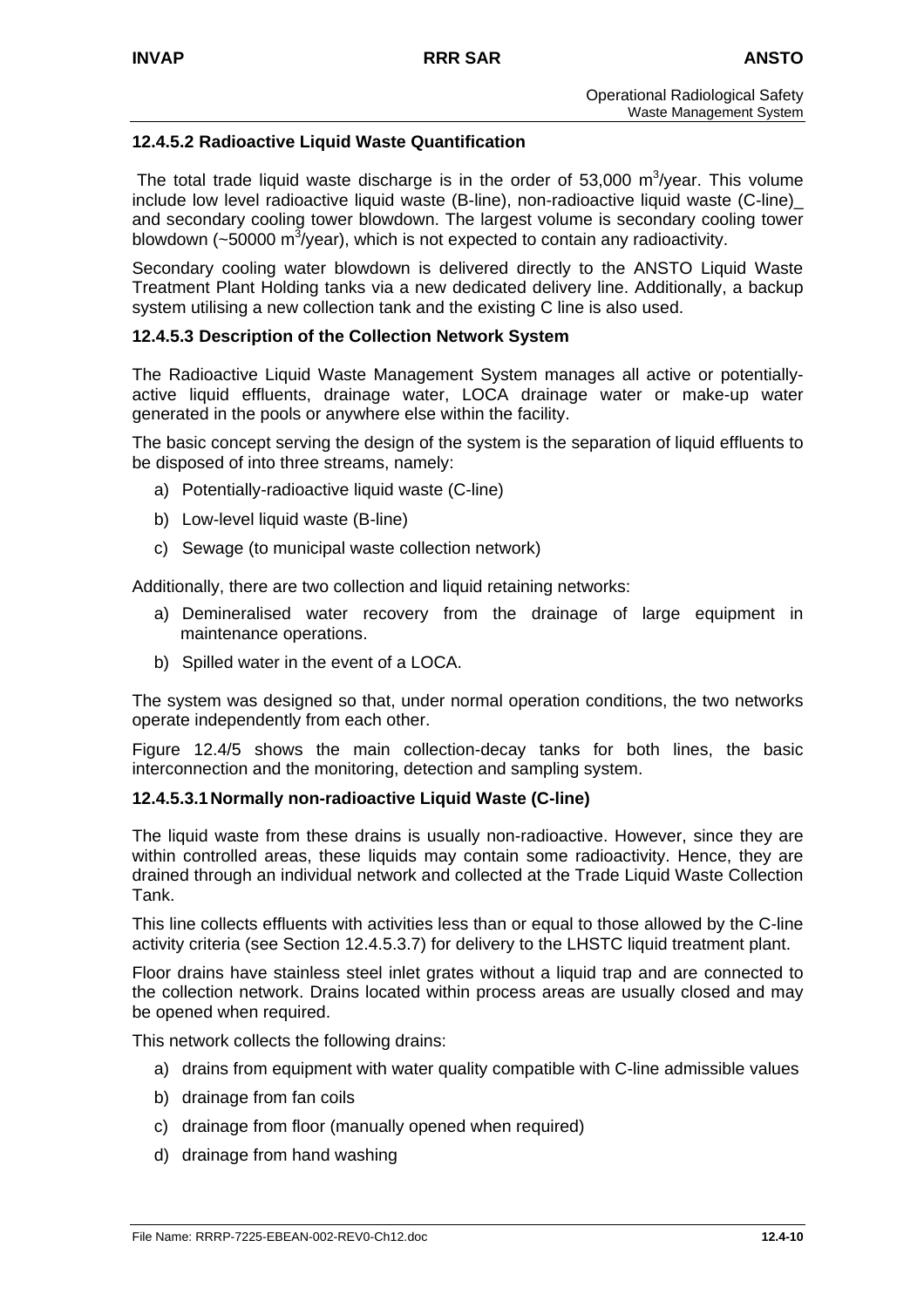e) emergency showers drainage

### **12.4.5.3.2 Collection of Low Level Liquid Waste (B-line)**

This line collects liquids with activities greater than those collected by the C-line and with activities less or equal than the limits for the B-line at the LHSTC. These include:

- a) decontamination equipment drains
- b) laboratories drains
- c) back washing filters discharge
- d) pools water collected in process equipment drains
- e) collection of leaks from pools

Equipment for low level liquid waste includes:

- a) two stainless steel centrifugal pumps with magnetic coupling (one on stand-by)
- b) pipelines and valves for homogenisation, sampling and discharge
- c) level transmitter with high and very high level indication and alarm
- d) automatic low-level pump switch off due to low level
- e) flow integrator to measure volumetric discharge to the B line.

Both collecting tanks (B and C) have an on-line gamma activity detector WASMO (Waste Stream Monitor) for the inlet streams, keeping a record of time and discharged activity.

Another on-line gamma activity detector LEM (Liquid Effluent Monitor) is located in both tanks recycling line, sensing, recording and sending a control signal for the opening or closing of the discharge valves to Lucas Heights, depending on the permissible activity levels for each line (see Figure 12.4/5).

### **12.4.5.3.3 Collection of Reactor Pool Water**

During maintenance periods, coolant water may be temporarily discharged into the Refilling Pool. The surface of this pool is coated with Epoxy resin and is kept clean at all times so as not to degrade the quality of the water to be returned to the system.

The network is provided with two pumps (one on stand-by), each capable of handling 100% of the design flow, to return demineralised water from the pool to the Reactor Coolant Purification System. These pumps also feed the Emergency Make-up Water System.

Since this water is recycled to the Reactor and Service Pool Cooling System, it is not liquid waste.

### **12.4.5.3.4 Loss of Coolant Accident Drainage**

The emergency system for collection of water due to a LOCA is located inside the containment.

The system has been designed on the basis of minimising the effects caused by flooding of the area. Calculations have been made so that the worst case accident, causing a loss of water inventory up to the siphon-breaker level of the Primary Cooling System, provokes a maximum flooding of 100 mm measured at floor level in the process room and a maximum of 150 mm in the pump area.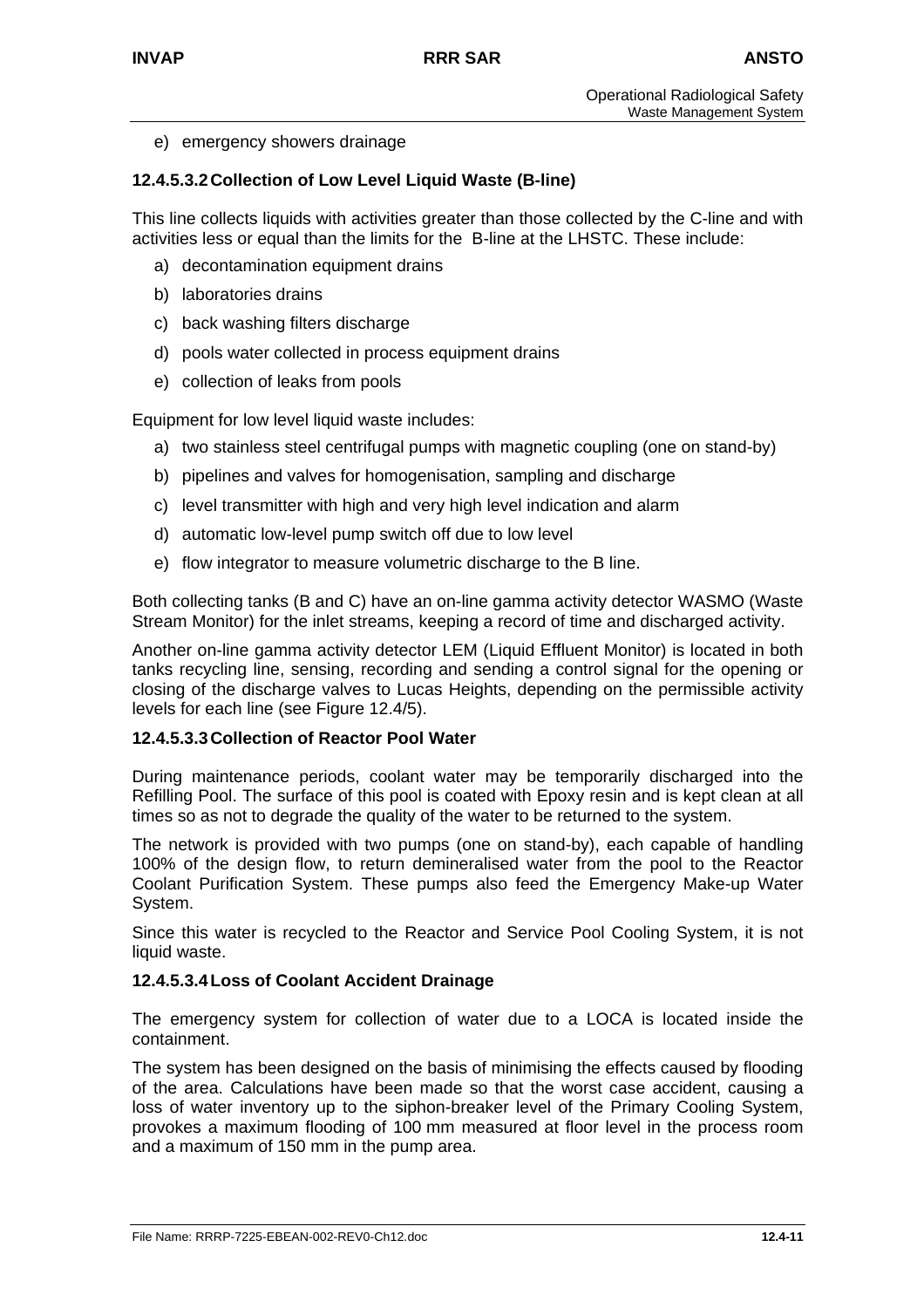The process area is divided by plinths of at least 100 mm in order to avoid spilled water emerging from minor leaks to flood the entire process area.

Water is conducted to a LOCA Pool. In case this volume is not enough, an overflow to the Refilling Pool increases the liquid holding capacity. The normal practice is to keep the pools at their lowest possible level. The water collected in a LOCA emergency are sent to RSPCPS for recycling. This water is not liquid waste since it is not discharged.

Liquid waste generated through leaks from those systems with potentially active water is minimised through a detection system.

The pools structures and external walls provide sufficient shielding. Both pools are vented directly to the process area ventilation system.

### **12.4.5.3.5 Floor Drainage System**

Drainage is classified by area and type according to Table 12.4/3.

### **12.4.5.3.6 Heavy Water Room**

The heavy water room system is designed to contain any leak of heavy water.

The floor of the area is designed as a pool, collecting the entire volume of heavy water in case of an accidental liquid spill.

Floor drains connected to two drainage pipelines lead the spilled liquid towards the heavy water storage tank.

During operation, the Reflector Vessel is kept at such a pressure that potential leaks will lead to entry of light water into the reflector system.

Sampling of heavy water is carried out with a specially designed system that prevents leaks in either liquid or gaseous form. This system has a vacuum pump capable of condensing and freezing the heavy water contained in the gaseous phase, returning it to the storage tank.

### **12.4.5.3.7 Criteria for Discharge to ANSTO's Liquid Waste Treatment Plant**

The criteria for discharge to the B and C lines are specified in the Safe Management of Radioactive Waste Safety Directive. Under this directive there are guidelines for the limits of radioactivity that can be discharged to the B and C lines, and the provision for higher levels of activity to be discharged with written approval. The current guidelines in the Safety Directive for the release of liquid waste to the B-line are:

Beta activity (including tritium) 1 MBq per day

Alpha activity 50 kBq per day

The quantities of radioactivity that can be discharged via the C-line are limited to onetenth of those listed above for the B-line.

Normally non-radioactive liquid wastes (for discharge to C-Line) and low level liquid waste (for discharge to B-line) effluents streams are measured on-line and independently by dedicated the Waste Streams Monitor (WASMO) gamma detectors at the inlet to their corresponding waste storage tanks. If liquids that can potentially exceed the allowed limits are detected, they can be managed by the system valves manifold and then handled off-line.

Additionally, the dedicated Liquid Effluent Monitor (LEM) detectors measure the activity of the liquids discharged from the two waste storage tanks to the LHSTC B and C lines (low level radioactive liquid waste and normally non-radioactive liquid waste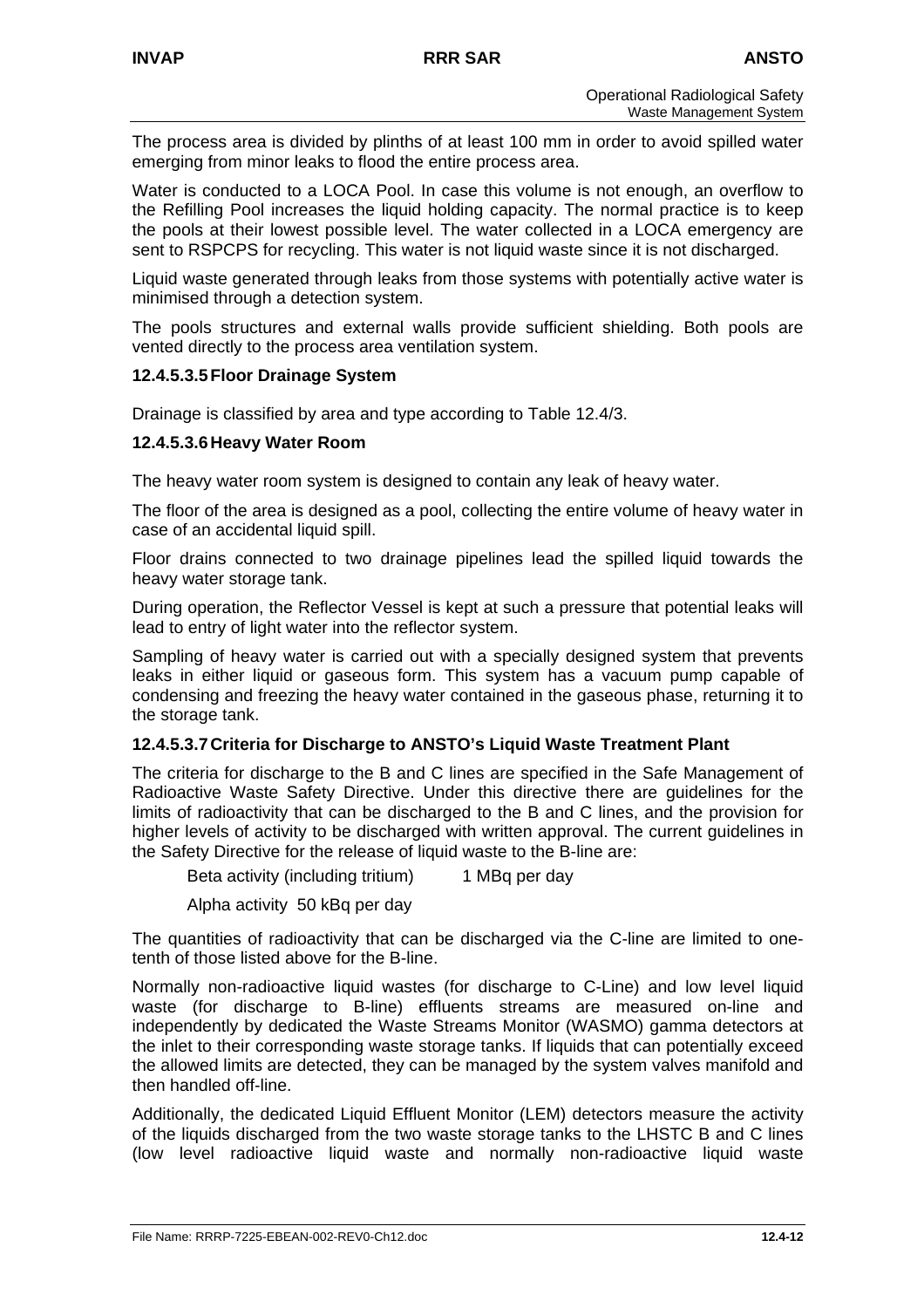respectively), towards ANSTO liquid waste treatment facility. The LEM is part of the RMS and supports the waste discharge commands of the Radioactive Liquid Waste Management System (RLWMS), thereby allowing waste accountability. The LEM triggers local and remote (RCMS) alarms signals in case that allowed limits are being approached or exceeded. It also triggers the closure of the waste connection pipelines if values are higher than the maximum specified limit.

The B and C lines go to ANSTO's liquid waste treatment facility operated by Waste Operations and Technology Development. After treatment, the water is held in holding tanks and analysed for radioactivity and other contaminants.

After meeting the discharge criteria set out in the Trade Waste Agreement with Sydney Water, the water is discharged to the sewer.

### **12.4.5.4 Cold Neutron Source**

It is expected that, after 10 years of continuous operation, 7.4 x  $10^{11}$  Bq of tritium is present in the deuterium circuit. To handle this deuterium, a connection with the heavy water recombiner has been provided. The involved masses are such that, after recombination, this activity will be contained in around 80 litres of heavy water.

#### **12.4.6 Gaseous Waste Management**

#### **12.4.6.1 Introduction**

Areas where gaseous radioactive waste is generated during normal operation have absolute filtration and where applicable activated charcoal absorption filters in the ventilation extract from them.

A simplified diagram of the gaseous waste collection and discharge system is shown in Figure 12.4/8.

Gases are mainly collected in three areas, namely:

- a) Reactor Hall and Process Room (containment)
- b) Heavy Water Room
- c) Other controlled areas

The Heavy Water Room and the Above Pool Hot Cells Complex have their own monitoring and ventilation systems, which also vent into the stack.

Other controlled areas are separated into two sectors: the glove box with its own tritium monitoring and all other controlled areas outside the confinement.

The Air Effluent Monitoring System allows online measurement of aerosols, tritium, noble gases and iodine concentrations in the Reactor Facility stack, as well as gamma spectrometry of the effluents. If limiting concentrations in the containment air are exceeded the containment isolation is triggered by the First Reactor Protection System. This system is Post Accident Monitoring-conformed.

Area and stack monitors provide follow-up monitoring of the generated airborne waste. Figure 12.4/9 is a schematic of the gaseous effluent monitoring system. The TRM monitors the Stack, heavy water room and chemistry lab.

### **12.4.6.2 Gaseous Waste Quantification**

The following is the airborne waste produced by the reactor: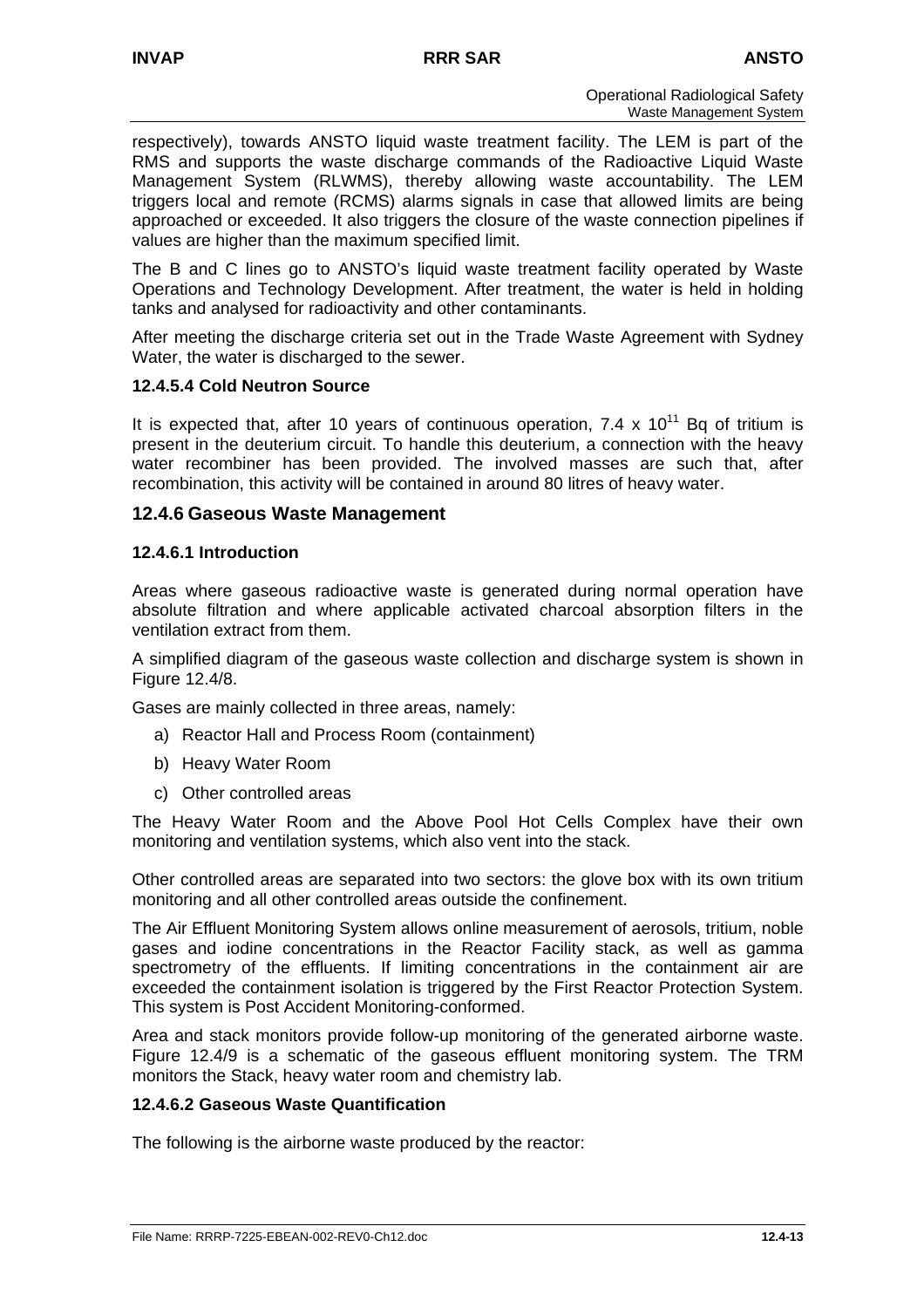- a) Argon-41 and other noble gases (krypton and xenon isotopes)
- b) Tritium and tritiated water vapour
- c) Airborne particles (aerosols
- d) Iodine

Table 12.2/5 provides an estimate of the annual release from the Reactor Facility Stack.

Argon41 is produced from dissolved Argon 40 in the pool water, which is activated according to the following reaction:

### <sup>40</sup>Ar (n,γ)<sup>41</sup>Ar

Small quantities of radioactive iodine and noble gases are produced as fission products in the Reactor Pool Water due to small amounts of uranium surface contamination on the cladding of the fuel plates.

Tritium is generated through the activation of the deuterium present in the heavy water, both in the reflector and in the cold source. The activation reaction is:

# $^2$ H (n, $\gamma)$   $^3$ H  $^2$

Tritium generation from the Reactor Facility is lower than HIFAR because the reflector heavy water system remains sealed during all normal reactor states.

### **12.4.6.3 Gaseous Waste System Description**

The reactor is divided into several zones according to their potential for contaminated air hazards. Those rooms with potential for gaseous waste generation have provisions for air renewal and purification through filters. The airflow is directed from lower contamination risk areas to higher contamination risk areas.

In rooms where the access of personnel is not necessary during operation, the air is confined or the rooms are submitted to independent localised treatment, e.g. heavy water room.

The ventilation systems of those controlled areas outside the confinement (e.g. blue laboratories) have HEPA filters and charcoal beds or demisters prior to discharge through the stack.

The exhaust gas removal system collects exhaust gases from the vacuum pumps and fume cupboards and directs them to the stack.

Air ducts are airtight, welded or with flanged joints, built in epoxy-painted carbon steel or stainless steel sheet metal, or stainless steel commercial pipes.

Airborne radioactivity produced in areas within the containment is extracted by the ventilation system by means of the exhaust fans. The exhaust air passes through HEPA filters that retain particles larger than 0.3 microns with a 99.95% efficiency, and is released through the stack. If the Air Effluents Monitor (AEM) system, detects the presence of radioactive iodine in the stack, the gas is treated after circulating through the filters with a charcoal adsorber impregnated with potassium iodide to adsorb the iodine.

Area radiation monitors measuring gamma radiation are located in radiological representative points of the Reactor Facility. Some of the detectors are Post Accident Monitoring-conformed. The system provides a local alarm if the set point is exceeded.

There is a tritium monitoring with fixed detector to constantly measure the tritium concentration in the Heavy Water Room and trigger alarms if limits are exceeded. The system is complemented with portable equipment.

File Name: RRRP-7225-EBEAN-002-REV0-Ch12.doc **12.4-14**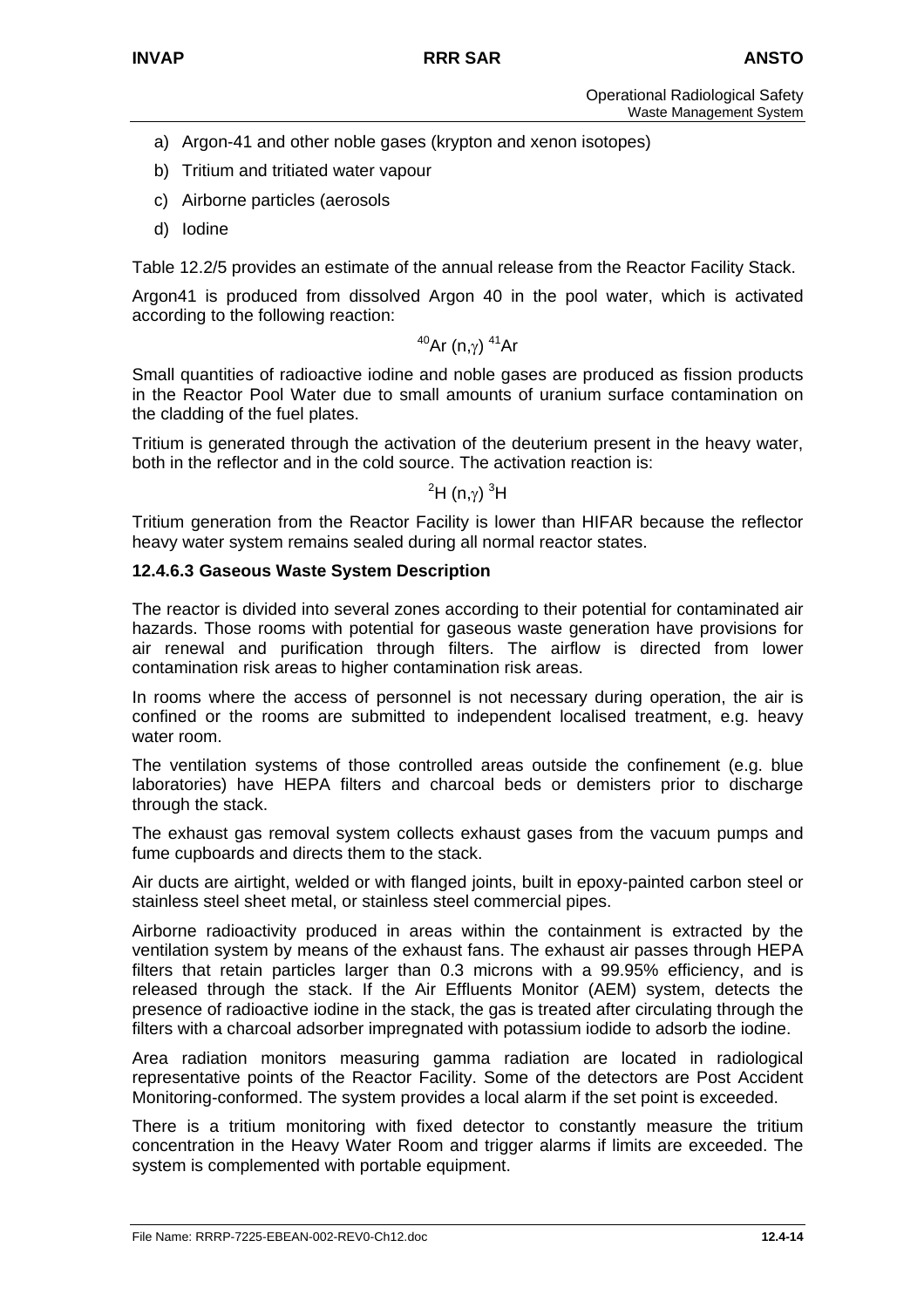In order to reduce the production of Argon 41, the target cooling and transfer system is a closed system that uses nitrogen both for pneumatic transport as well as for target cooling. Moreover, target loading and unloading devices have nitrogen sweeping to reduce air entry to the system

The Argon 41 produced in the reactor arises mainly from the activation of the argon dissolved in the water circulating through the core. This is segregated from contact with the containment atmosphere by the hot water layer.

It is estimated that the emission of Argon 41 will not exceed 4.23 TBq per year. The air effluent monitoring system has high-activity alarms and on-line registration of emitted activity.

### **12.4.6.4 Tritium and Heavy Water Room**

The facilities for the Reflector Cooling Systems and the tritium-handling glove box, including the area, the equipment and the operating conditions, are consistent with the application of the ALARA principle.

During operation, the Reflector Vessel is kept at a lower pressure so that any leaks would flow as light water into the reflector system rather than heavy water into the reactor pool.

The Reflector Cooling and Purification circuit has welded joints and was subjected to helium leak tests prior to commissioning. It is cooled through a closed intermediate circuit, which in turn is cooled by the Secondary Cooling System.

It has a vacuum pump and cold trap to remove water and dry the tank and pipelines prior to repair work. The water gathered in the cold traps is transferred to the storage tank.

The deuterium generated through radiolysis is reduced through gas cover re-circulation by a catalytic re-combiner, turning the deuterium into heavy water to be returned to the system.

The heavy water area is airtight, operates at a pressure below that of the surrounding areas and has an area tritium monitor.

The Cold Neutron Source moderator system is designed under high-gas-tightness requirements. A casing or double barrier with helium and nitrogen blanketing allow detection of deuterium leaks.

The test glove box has a dedicated system for gas treatment connected to the building general ventilation system.

The area dedicated to the Reflector Cooling and Purification System, designed to avoid tritium release into the surroundings, has a dedicated ventilation system that retains the tritium and the air from the ventilation system of the containment.

Under normal operation the area vents towards the stack only the equivalent to the air mass flow leak of the Heavy Water Room, while tritium presence and activity in the air within the area (Heavy Water Room) is constantly monitored through a Tritium Monitor, which reports to the Reactor Control and Monitoring System.

The ventilation circuit is periodically closed, forming a closed circuit that circulates the air to retain tritium present in the air. Tritium as water is partly retained in the condensation system and in the rest of the filters. Tritium concentration in the Heavy Water Room varies in saw-tooth form after a year, while its release through the stack is limited by the number of purification cycles at closed circuit in one year.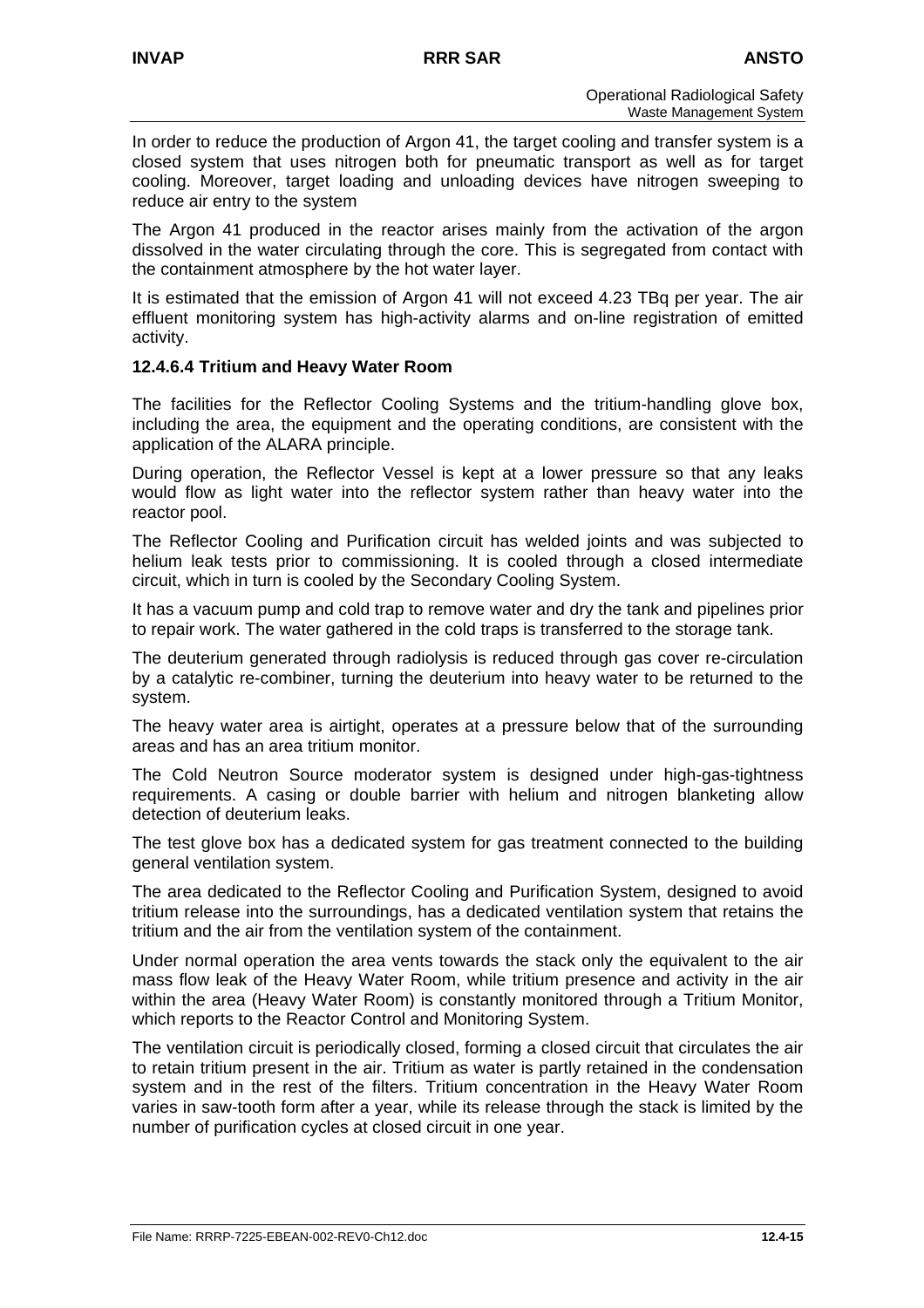Spent molecular sieves are treated as low-level short-lived solid waste (in accordance with the IAEA-SS-111-G-1.1 classification) and sent to ANSTO's Waste Operations Section.

The highest specific activity by tritium expected on the depleted molecular sieves is of 3.7 MBq/g when the specific activity of the heavy water is of 370  $GBqkq^{-1}$ .

The ventilation systems handling tritium in the facility are designed to constrain the tritium levels to below 155 GBqy<sup>-1</sup>. The estimated annual emission of tritium of 37 GBqy<sup>-1</sup> is based on projected operation and maintenance schedules of the heavy water systems. The actual value will be determined once operational experience has been gained over a number of years.

These levels are much lower than current tritium emissions from HIFAR (see ANSTO/E740).

# **12.4.7 Waste Management References**

- 1. ANSTO/Sydney Water Trade Waste Agreement, 1998
- 2. Replacement Nuclear Research Reactor- Draft Environmental Impact Statement-ANSTO & PPK.
- 3. APOL2.2 ANSTO's Radioactive Waste Management Policy

Safety Directive 5.7 – Safe Management of Radioactive Waste

- 4. Safety Directive 5.2 ANSTO Policy on As Low As Reasonably Achievable
- 5. Safety Directive 5.6 Safe Management and Transportation of Radioactive Materials
- 6. ANSTO/LA-01 Rev2 Application to ARPANSA for Facility Licence Section 4B Waste Operations and Technology Development, September 2000.
- 7. ANSTO/E740 Hoffman E L., Loosz T and Mokhber-Shahin L, Environmental and Effluent Monitoring at ANSTO Sites, 1999.

*End of Section*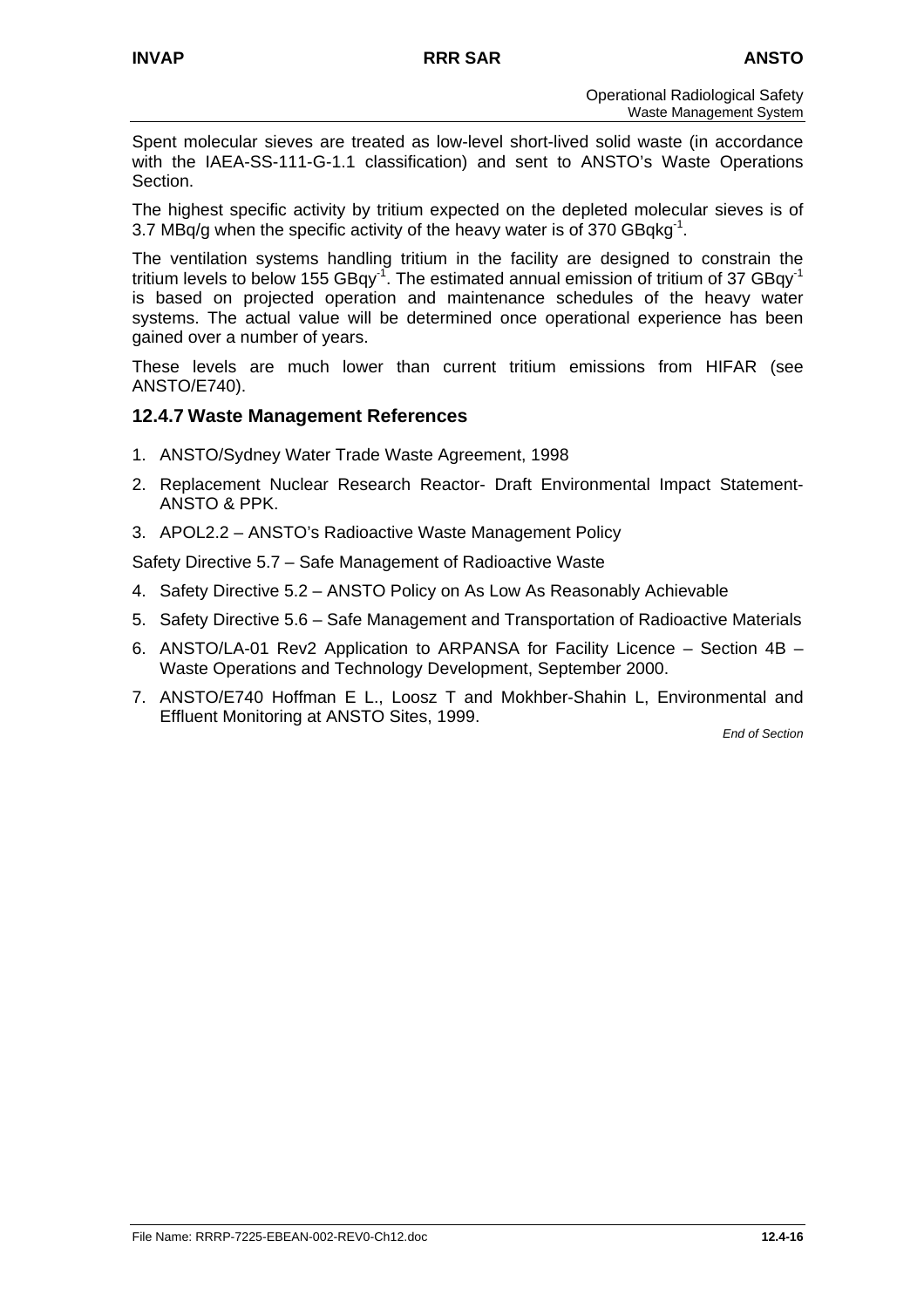### **Table 12.4/1 Expected Amount of Solid Waste Production from Spent Ventilation Filters per year**

| Filter type                                     | System                                       | Average<br>Quantity | Expected<br>frequency |
|-------------------------------------------------|----------------------------------------------|---------------------|-----------------------|
| <b>HEPA</b>                                     | Ventilation system                           | 86                  | 43 every 6<br>months  |
| <b>HEPA</b>                                     | Glove box gaseous treatment system           | 2                   | $(\dot{\phantom{a}})$ |
| Charcoal bed                                    | Ventilation system                           | 3.5                 | 7 every 2<br>years    |
| Molecular Sieve Bed                             | Heavy water room ventilation system          | 2                   | > 1 year              |
| Molecular Sieve Bed<br><b>Charcoal Absorber</b> | Inner Neutron Guide Helium Cooling<br>System |                     | > 1 year              |
| Molecular Sieve Bed                             | Glove box gaseous treatment system           |                     | (*)                   |

(\*)- The replacement frequency for the HEPA filter and the molecular sieve beds depends on operations.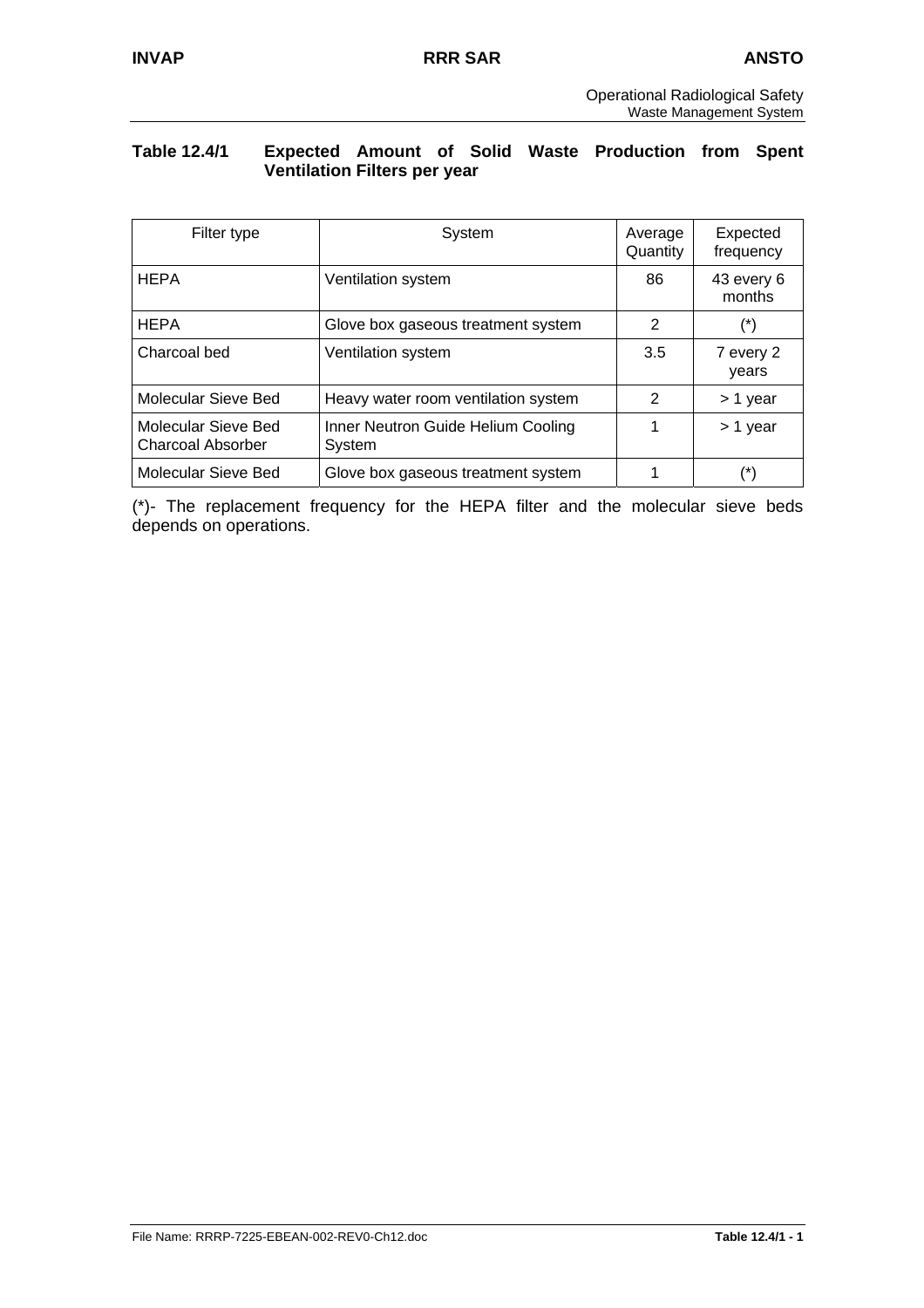# **Table 12.4/2 Radionuclides Expected on Ion Exchange Resins**

| Nuclide                | $T\frac{1}{2}$ | Gamma Emission (E Mev/Yield)                               |
|------------------------|----------------|------------------------------------------------------------|
| Probable isotopes      |                |                                                            |
| Na <sup>24</sup>       | 15.1 hours     | 2.75 (100), 1.36 (100)                                     |
| $Mg^{27}$              | 9.45 minutes   | 1.01 (28), 0.84 (72)                                       |
| $Tc^{99m}$             | 6.04 hours     | 0.14(89)                                                   |
| Cr <sup>51</sup>       | $27.8$ days    | 0.32(10)                                                   |
| Mo99                   | 66.0 hours     | $0.14(4)$ , 0.74 $(13)$ , 0.36 $(1.4)$                     |
| $Mn^{56}$              | 2.58 hours     | 2.66 (0.7), 2.52 (1), 2.11 (14.3), 1.81 (27), 0.84<br>(99) |
| Less probable isotopes |                |                                                            |
| $Sb^{122}$             | 2.7 days       | $0.69$ (3.7), 1.14 (0.8), 0.55 (71), 1.28 (0.8)            |
| $Sb^{124}$             | 60.2 days      | 1.69 (49), 0.60 (98)                                       |
| Fe <sup>59</sup>       | 44.6 days      | 1.29 (43). 1.10 (56), 0.19 (3)                             |
| $Mn^{54}$              | 312.2 days     | 0.83(100)                                                  |
| Ce <sup>141</sup>      | 32.5 days      | 0.15(69)                                                   |
| $Ce^{144}$             | 284.2 days     | 0.13(19), 0.08(4.5)                                        |
| $\text{Cs}^{134}$      | 2.06 years     | 1.37 (3), 0.80 (85.4), 0.60 (98), 0.57 (15)                |
| $Zn^{65}$              | 243.8 days     | 1.12(51)                                                   |
| Ni <sup>65</sup>       | 2.52 hours     | 1.48(28), 1.12(9.8)                                        |
| $Zr^{95}$              | 64.4 days      | $0.76$ (54.7). $0.72$ (44.3)                               |
| Co <sup>60</sup>       | 5.27 years     | 1.33 (100), 1.17 (100)                                     |
| $\text{Cs}^{137}$      | 30.1 years     | 0.66(90)                                                   |
| Nb <sup>95</sup>       | 35.5 minutes   | 0.77(100)                                                  |
| $\text{Cs}^{138}$      | 32.2 minutes   | 2.64 (8.1), 1.44 (76), 1.01 (30),                          |
| $1^{131}$              | 8.04 days      | 0.36(83)                                                   |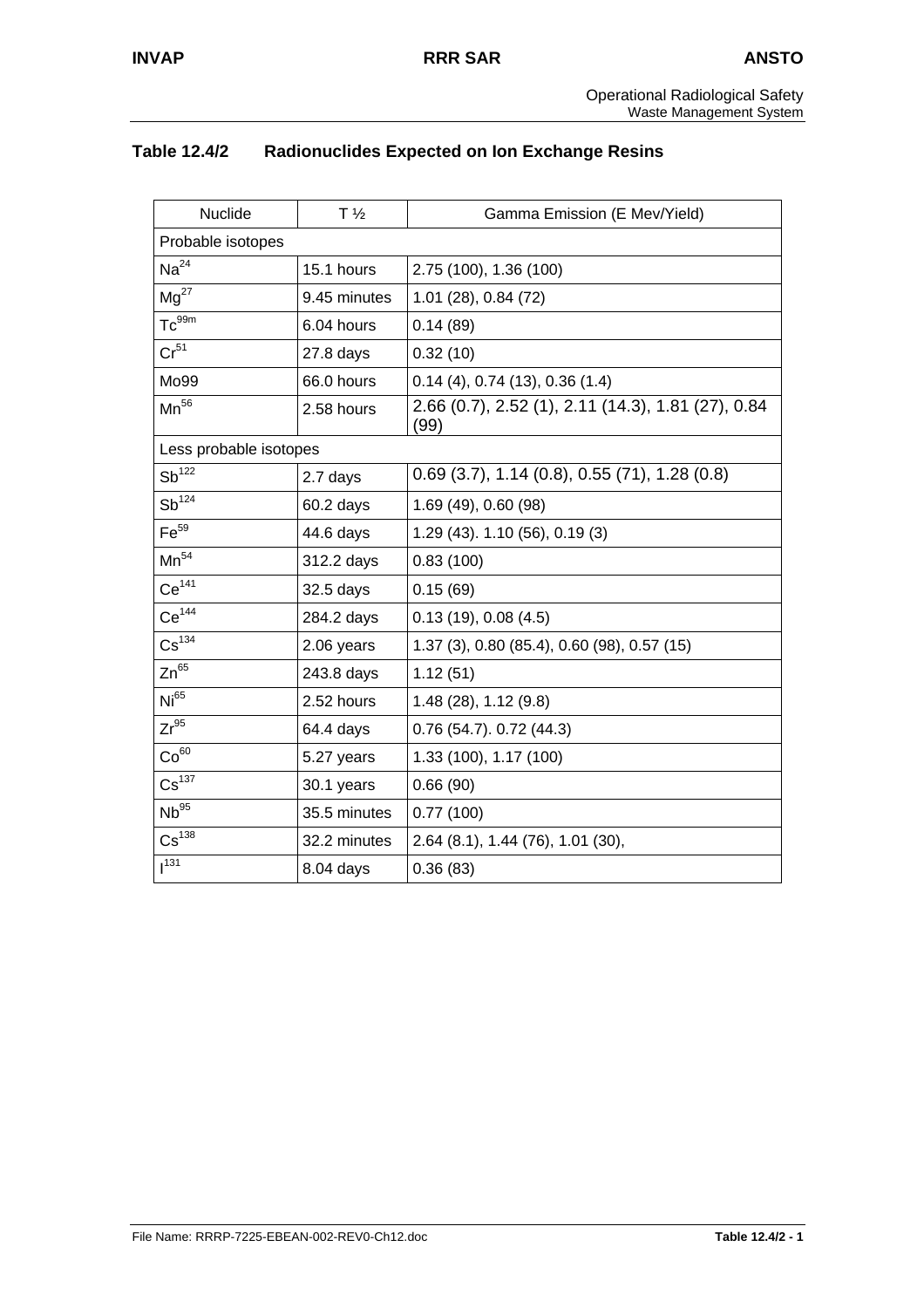Operational Radiological Safety Waste Management System

| Table 12.4/3 | <b>Drainage Classification by Area and Type</b> |
|--------------|-------------------------------------------------|
|--------------|-------------------------------------------------|

|                                               | Drainage       |                      |                         |                 |                         |                 |                                                 |
|-----------------------------------------------|----------------|----------------------|-------------------------|-----------------|-------------------------|-----------------|-------------------------------------------------|
| Area                                          | Floor<br>Drain | Fan<br>Coil<br>Drain | Wash-<br>basin<br>Drain | Shower<br>Drain | Equip-<br>ment<br>Drain | Active<br>Drain | <b>LOCA</b><br>Collect-<br>ing<br>Drain<br>Hole |
| Emergency Make-up Water<br>System             | 1              |                      |                         |                 | $\mathbf{1}$            |                 |                                                 |
| Cell Filter Room                              | $\mathbf{1}$   |                      |                         |                 |                         |                 |                                                 |
| Plant Room                                    | 1              |                      |                         |                 |                         |                 |                                                 |
| Rig Maintenance Workshop                      | 1              |                      | $\mathbf{1}$            |                 |                         | $\mathbf{1}$    |                                                 |
| <b>APHCC Area</b>                             | $\mathbf{1}$   |                      | $\mathbf{1}$            | $\mathbf 1$     |                         |                 |                                                 |
| <b>Reactor Hall</b>                           | 4              |                      |                         |                 | $\mathbf{1}$            |                 |                                                 |
| <b>Personnel Decontamination</b>              |                |                      | $\mathbf{1}$            | 1               |                         |                 |                                                 |
| <b>Pneumatic Cell</b>                         |                |                      |                         |                 |                         | 3               |                                                 |
| <b>Mechanical Plant Room</b>                  |                |                      |                         |                 | $\mathbf{1}$            |                 |                                                 |
| <b>Instrument Room</b>                        | 1              |                      |                         |                 |                         |                 |                                                 |
| Valve Room                                    | 3              |                      |                         |                 |                         |                 |                                                 |
| Mechanical Plant Room                         | 1              |                      |                         |                 |                         |                 |                                                 |
| <b>NAA Office</b>                             | 1              |                      | $\mathbf{1}$            |                 |                         | 1               |                                                 |
| <b>NAA Irradiation Lab</b>                    | 1              |                      |                         | 1               |                         | 2               |                                                 |
| Plant Room                                    |                | $\mathbf{1}$         |                         |                 |                         |                 |                                                 |
| <b>Silicon Neutron Transmutation</b><br>Doped | 1              |                      | 1                       |                 |                         | 1               |                                                 |
| Chemistry Lab White                           | 1              |                      | $\overline{2}$          |                 |                         | $\mathbf{1}$    |                                                 |
| Chemistry Lab Blue                            | 1              |                      | $\mathbf{1}$            | 1               |                         | 1               |                                                 |
| <b>Waste Delivery</b>                         | 1              |                      | $\mathbf 1$             |                 |                         |                 |                                                 |
| <b>Object Decontamination</b>                 | $\overline{2}$ |                      |                         |                 |                         | 1               |                                                 |
| Shower                                        | $\mathbf{1}$   |                      | $\mathbf{1}$            | $\mathbf{1}$    |                         |                 |                                                 |
| <b>Chemistry Ventilation</b>                  |                | $\mathbf{1}$         |                         |                 |                         |                 |                                                 |
| <b>Contamination Control Area</b>             | $\mathbf{1}$   |                      | $\overline{2}$          |                 |                         |                 |                                                 |
| <b>Chemistry Store</b>                        | $\mathbf{1}$   |                      | $\mathbf{1}$            |                 |                         | $\mathbf{1}$    |                                                 |
| Loading/Unloading                             | $\mathbf{1}$   |                      | $\mathbf{1}$            |                 |                         |                 |                                                 |
| Cleaner                                       | $\mathbf{1}$   |                      | $\mathbf{1}$            |                 |                         |                 |                                                 |
| <b>Hot Cell Support</b>                       | $\mathbf{1}$   |                      | $\mathbf{1}$            |                 |                         |                 |                                                 |
| Active Workshop                               | $\mathbf{1}$   |                      | $\mathbf 1$             |                 |                         | $\mathbf{1}$    |                                                 |
| Loading Hot Cell                              |                |                      |                         |                 |                         | $\mathbf{1}$    |                                                 |
| <b>Cell Operation</b>                         | $\mathbf 1$    |                      |                         |                 |                         |                 |                                                 |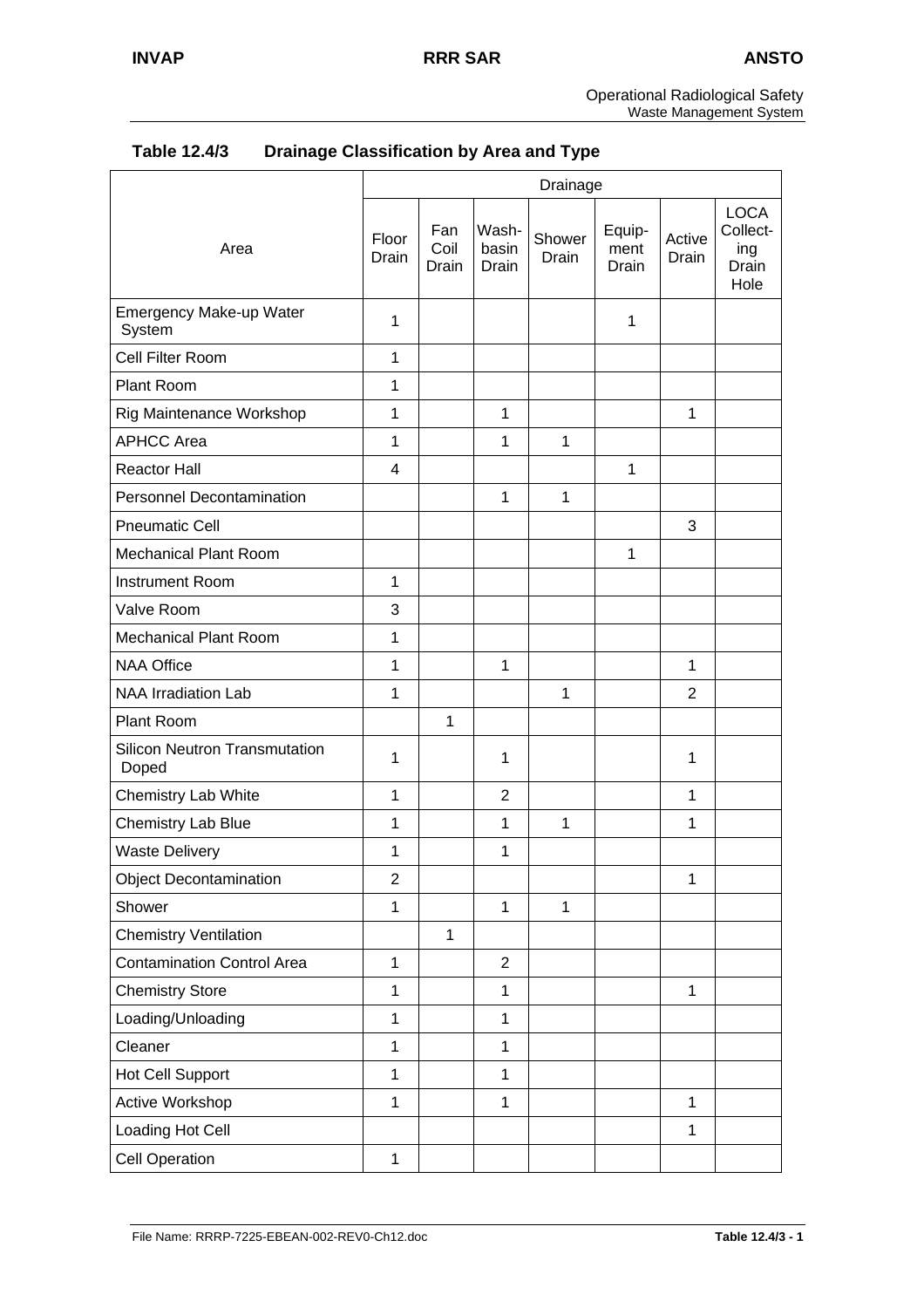#### Operational Radiological Safety Waste Management System

|                                                                        | Drainage       |                      |                         |                 |                         |                 |                                                 |
|------------------------------------------------------------------------|----------------|----------------------|-------------------------|-----------------|-------------------------|-----------------|-------------------------------------------------|
| Area                                                                   | Floor<br>Drain | Fan<br>Coil<br>Drain | Wash-<br>basin<br>Drain | Shower<br>Drain | Equip-<br>ment<br>Drain | Active<br>Drain | <b>LOCA</b><br>Collect-<br>ing<br>Drain<br>Hole |
| Process Room                                                           | $\overline{2}$ |                      |                         |                 |                         |                 | 2                                               |
| Decay Tank Room                                                        | 1              |                      |                         |                 | 1                       |                 |                                                 |
| Manifold:                                                              |                |                      |                         |                 |                         |                 |                                                 |
| Hot Water Layer Purification<br>System 2220                            |                |                      |                         |                 |                         |                 |                                                 |
| <b>Reactor Coolant Water and</b><br>Purification System 2000           | 1              |                      |                         |                 | 2                       |                 | 1                                               |
| Spent Resin Handling and Storage<br>System 5210                        |                |                      |                         |                 |                         |                 |                                                 |
| (Process Room)                                                         |                |                      |                         |                 |                         |                 |                                                 |
| Manifold Reactor Pool Hot Water<br>Layer System 2210 (Process<br>Room) | 1              |                      |                         |                 | 1                       |                 | 2                                               |
| Reactor & Service Pool Cooling                                         | $\mathbf{1}$   |                      |                         |                 | 1                       |                 | $\mathbf{1}$                                    |
| Piping Connection System 1110                                          | 1              |                      |                         |                 | 1                       |                 | $\mathbf{1}$                                    |
| Core Cooling Pump Room                                                 | $\overline{1}$ |                      |                         |                 | 3                       |                 | 3                                               |
| <b>Fuel Cladding Failure Detector</b>                                  | 1              |                      |                         |                 |                         | $\mathbf{1}$    | $\mathbf{1}$                                    |
| <b>Electrical Switchboards</b>                                         | $\mathbf{1}$   |                      |                         |                 |                         |                 |                                                 |
| <b>Control Rod Drives Room</b>                                         |                |                      |                         |                 | $\mathbf{1}$            |                 |                                                 |
| Pump Maintenance                                                       | $\overline{2}$ |                      | 1                       |                 |                         | 1               |                                                 |
| Lobby                                                                  | 1              |                      | 1                       | 1               |                         |                 |                                                 |
| <b>Irradiation Facilities Service</b>                                  | 1              |                      |                         |                 |                         |                 |                                                 |
| Airlock                                                                | $\mathbf 1$    |                      | 1                       | $\mathbf{1}$    |                         |                 |                                                 |
| Resins                                                                 | $\overline{2}$ |                      |                         |                 |                         |                 |                                                 |
| <b>Active Equipment Handling</b><br>Storage                            | 1              |                      |                         |                 |                         |                 |                                                 |

*End of Tables*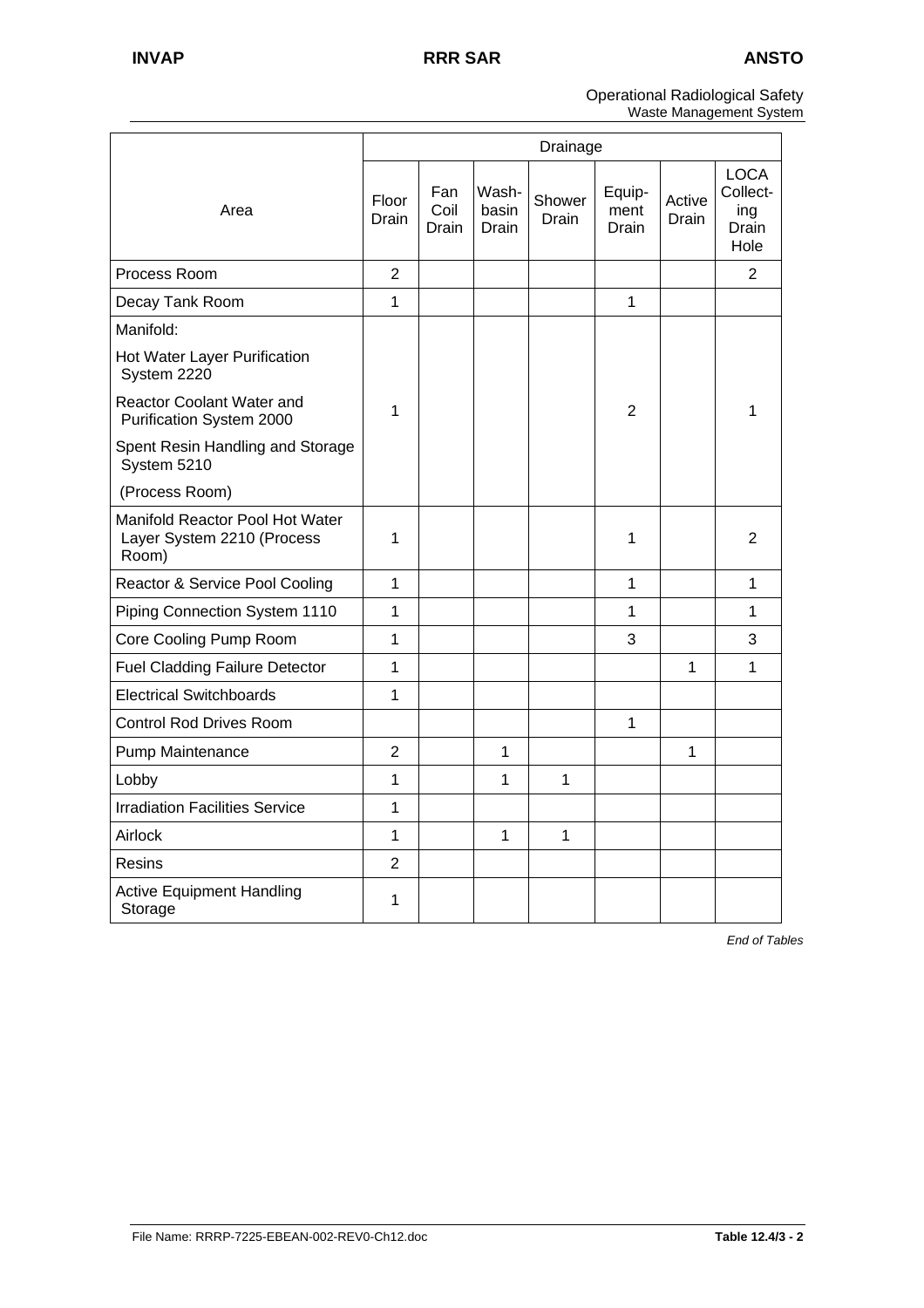### **Figure 12.4/1 Diagram of the Solid Waste Management Strategy**

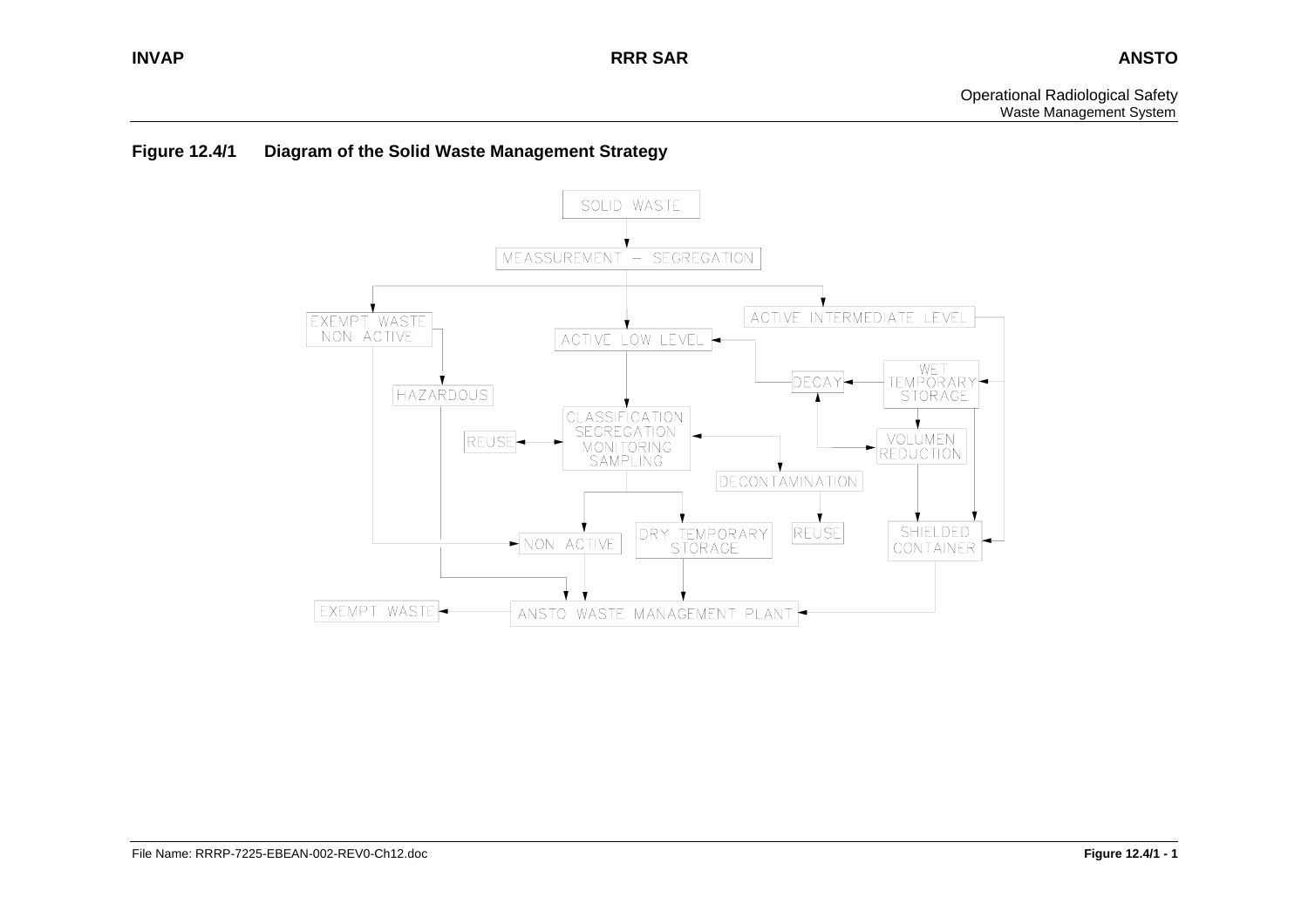### **Figure 12.4/4 General Management Strategies for Liquid Waste**

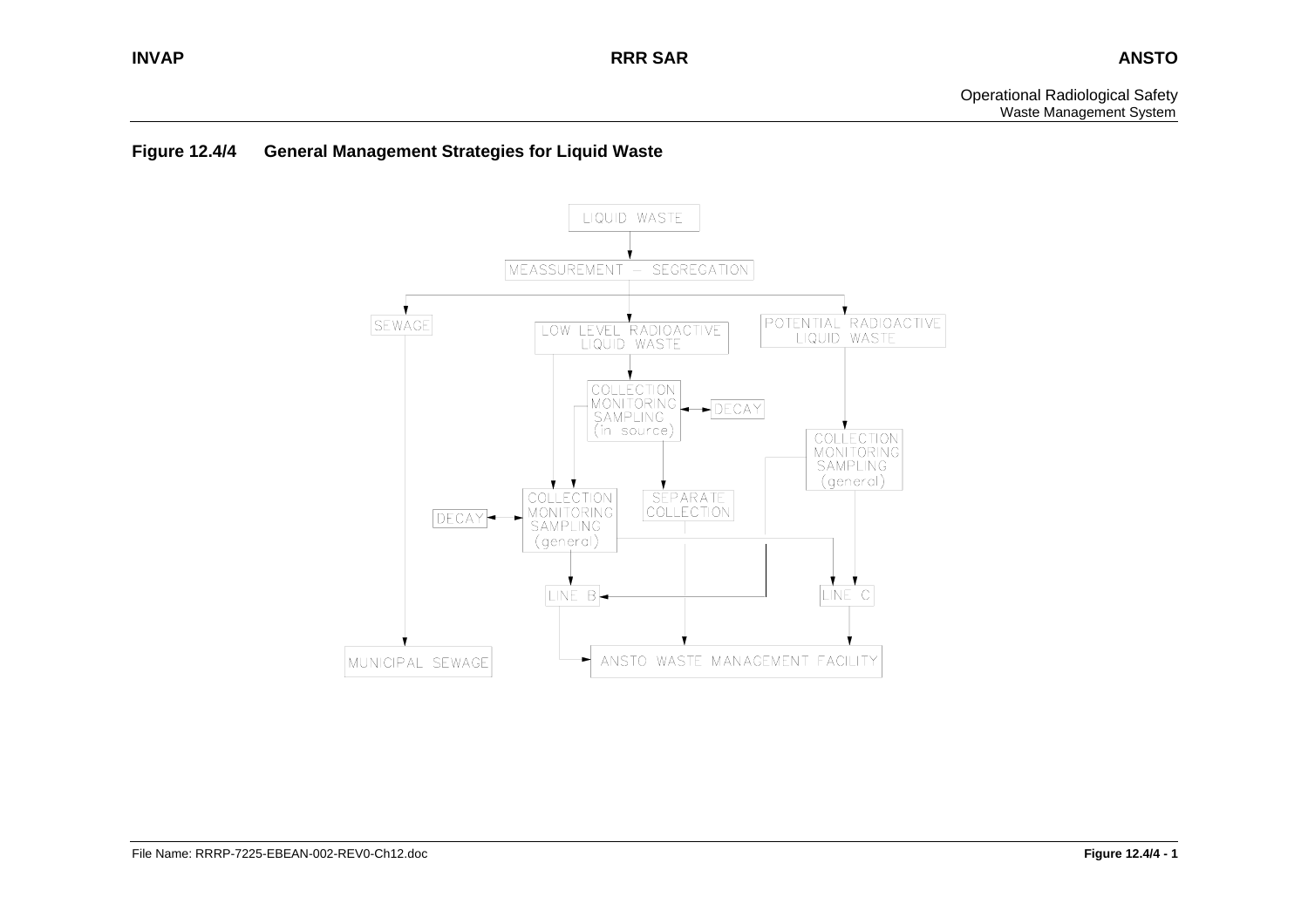#### **Figure 12.4/5 Radioactive Liquid Waste Simplified Diagram**

### RADIOACTIVE LIQUID WASTE SIMPLIFIED DIAGRAM

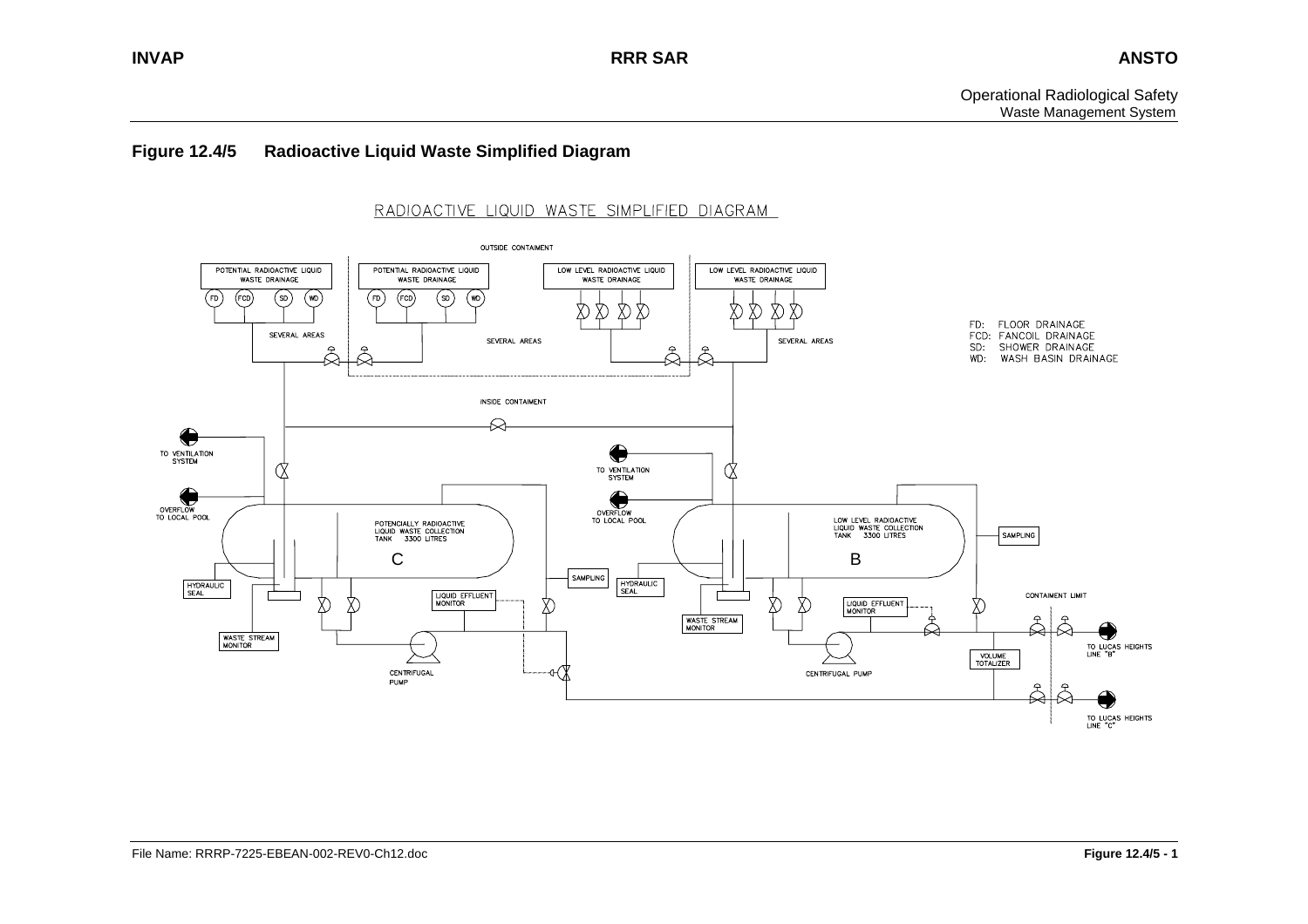### **Figure 12.4/8 Airborne Waste Diagram**

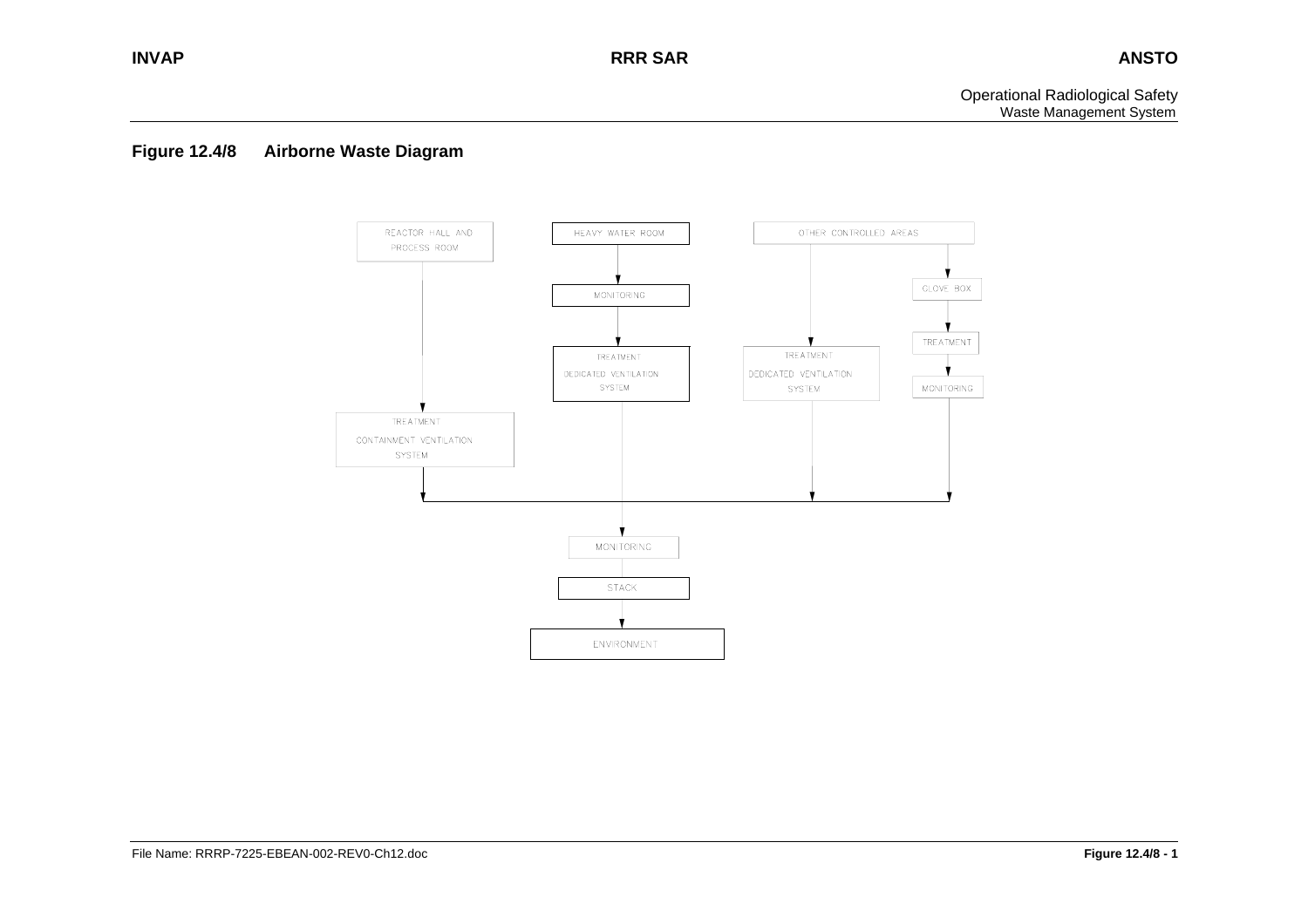# **Figure 12.4/9 Concept of Gaseous Effluent Monitoring through Stack**



*End of Figures*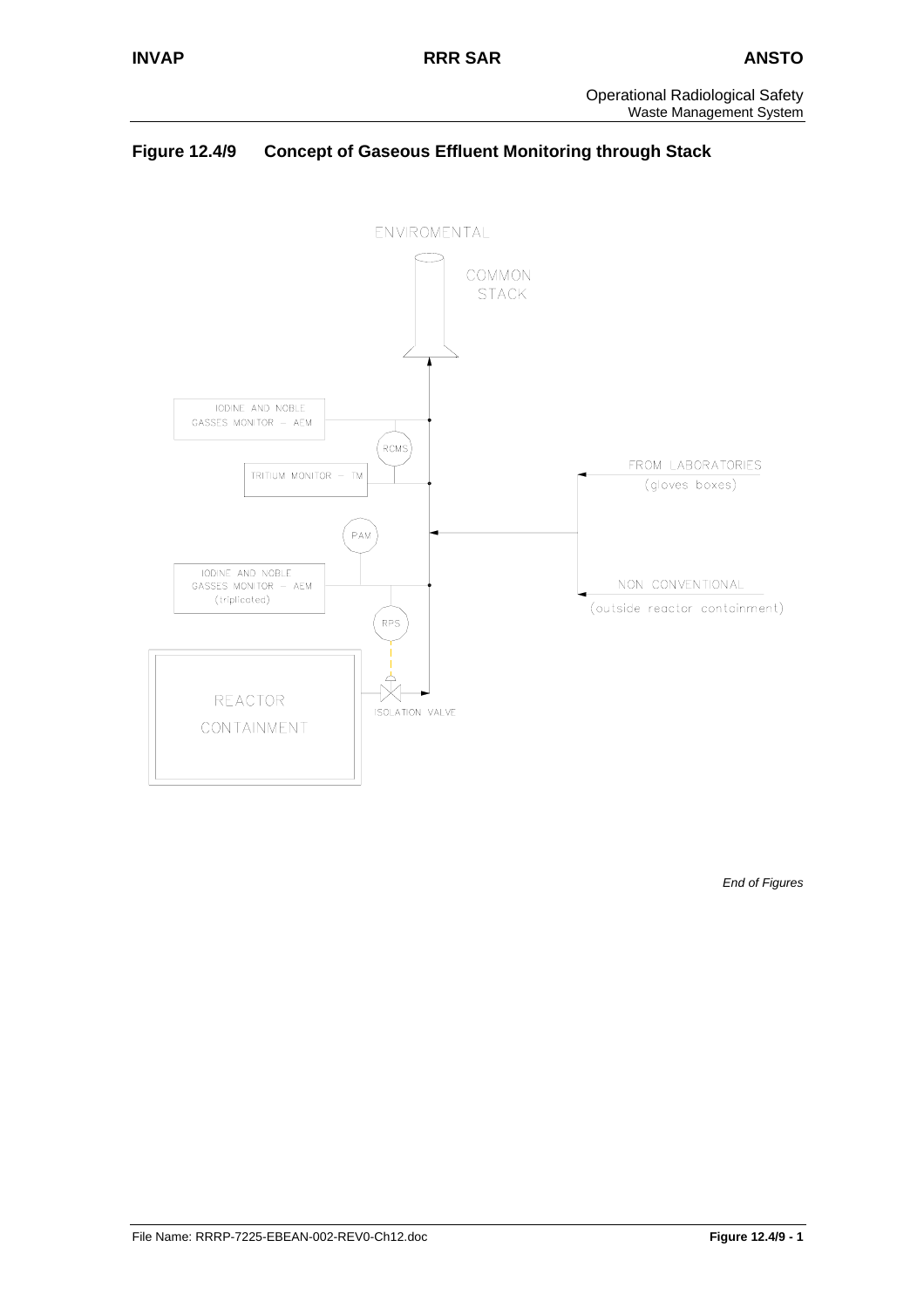### **12.5 DOSE ESTIMATES FOR NORMAL OPERATION**

In the PSAR, the estimated annual doses for the staff were evaluated with the information available at that stage of the design. Therefore, representative dose rates for the different areas were assigned and the number of staff members and the time spent in those areas were preliminarily estimates. The estimations of doses to staff for this version of the SAR have used more detailed dose maps that have been modelled using the available data combined with a more detailed knowledge of the tasks to be performed by different worker groups in the plant.

Although this is an improvement in the evaluation of the estimated annual collective dose and individual average doses, they will not be precisely determined until operational experience is obtained. The actual doses received by staff as a result of the Reactor Facility operations will not be accurately known until data has been collected from:

Radiological surveys throughout the facility

Area Radiation Monitoring

Personal dosimetry (TLD's and EPD's)

Utilisation and frequency of tasks performed, including the actual occupancy of areas

Therefore, until the above operational data is available, the estimated doses received during the routine operation of the Reactor Facility shall be evaluated using preliminary dose rate maps and the estimated occupancy factors / utilisation frequency derived from the proposed operational activities.

The estimated doses received from radioisotope production and NTD silicon operations have been assessed using estimates, based on the estimated utilisation of these production tasks. The actual doses will be dependent on production demand, measured dose rates in operational areas and the occupancy of those areas.

The estimated doses produced by the activities associated with Research Activities (eg beam utilisation) fall outside the scope of this assessment. These activities are performed by a different group of workers arise from a different practice which is designed to a much lower dose-rate criteria that is much closer to background in these locations. This results in the estimated individual doses being less than the 2mSv/y ALARA objective.

For the calculations it is assumed that the reactor will operate in cycles of 33 days with ten of these cycles in a normal year. Maintenance of equipment could be performed during the cycle except in cases where a significant reduction in the hazards is achieved if the reactor is in Shutdown State.

It is anticipated that every ten to twelve years a major overhaul will be performed where complex maintenance activities involving relevant doses will be performed. These activities will be planned and performed under a close radiological survey ensuring that doses will be ALARA. Nevertheless preliminary assessments have been performed and will be used in the present evaluation.

Seven groups of activities are foreseen to produce doses on the Reactor Facility operation staff. These are:

- 1. Daily plant walkthrough with the reactor at power.
- 2. Operation of pieces of equipment in radiation areas with the reactor operating at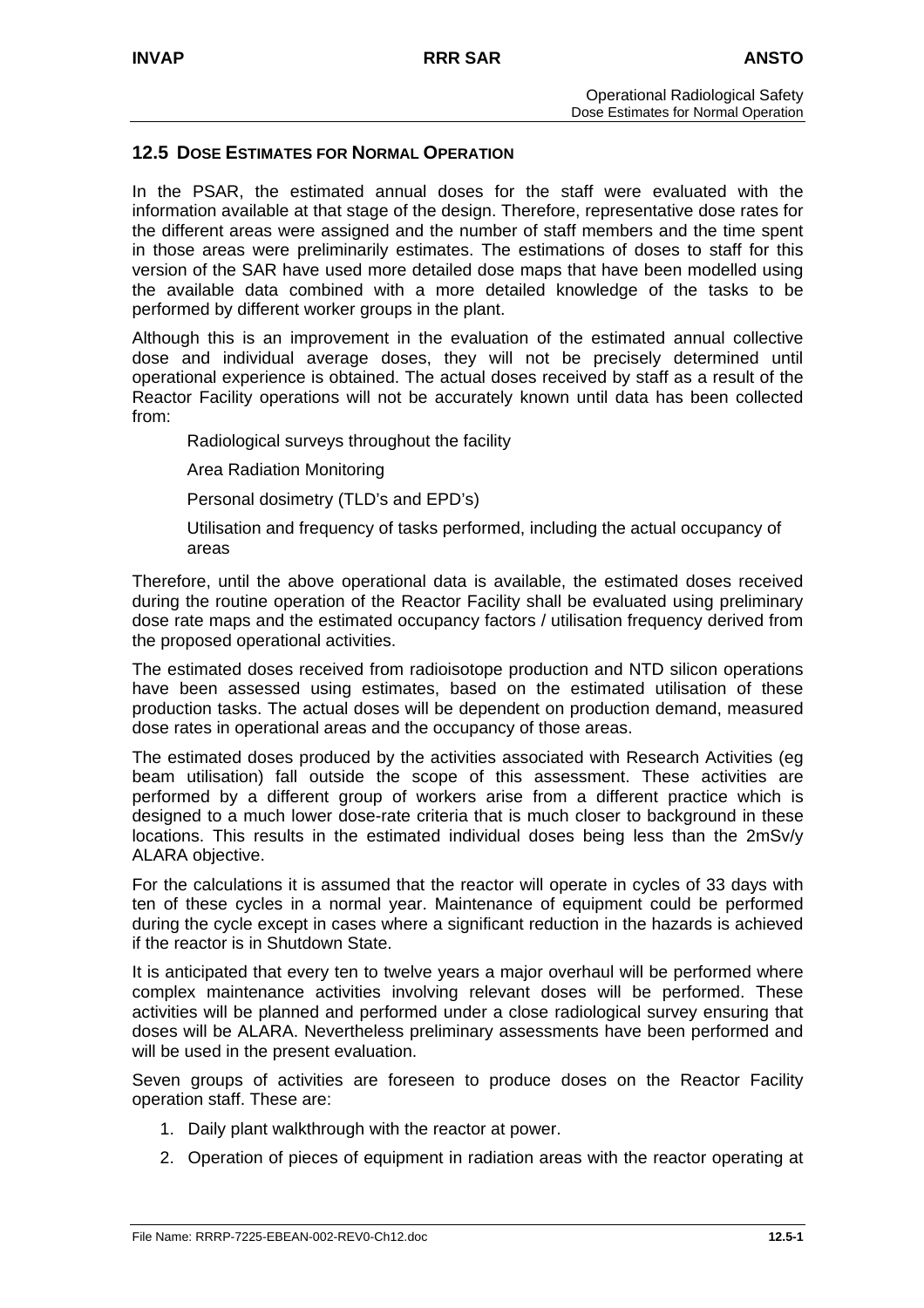full power.

- 3. Fuel Assemblies management for core refuelling.
- 4. Pool Top Production Operations
- 5. Pneumatic and Loading Hot Cell Operations
- 6. Maintenance activities performed with the reactor operating at full power.
- 7. Maintenance activities performed during refuelling or major overhaul.

It is possible that additional activities will be identified as operational experience is gained. Any actual exposures associated with them are will be quantified and assessed at that time. These activities may result in an increase in the dose estimates performed in this version of the SAR. Assessments of any additional activities may need to be performed to ensure that ALARA is maintained.

For the activities included into group one, the proposed pathway of checks inside the containment areas, the average dose rate and the time spent are assessed. One walkthrough per day is envisaged totalling 330 walkthroughs at Power in a normal year. Just the walkthrough involving rooms inside the containment is considered since no significant doses produced by the reactor are expected outside the containment areas.

For the group two, the dose rate in the area where the components should be operated, the time spent in every operation and the number of operations per year is assessed.

In the group three, the movement of three FAs at the end of each cycle is foreseen as well as other manoeuvres associated with major maintenance tasks.

The group four encompasses the activities performed from the Operation Bridge in relation with the movement of irradiation targets (BIF and LVIF).

Group five complements the previous one considering the doses produced by the utilisation of Hot Cells in the management of radioactive materials.

As has been mentioned, some maintenance activities can be performed with the reactor at power. The dose rate in the area where these activities are performed, the averaged time spent and the approximated occurrences per year are assessed. These activities are accounted into the group six

Major maintenance involves planned activities and exposures that have been determined for the following activities and are considered in group seven:

- 1. Neutron guide in pile replacement
- 2. Cold Neutron Source in pile replacement
- 3. Control Rods replacement

The following sections detail and assess the collective doses associated with these seven groups of activities.

# **12.5.1 Doses from Reactor Operations**

#### **12.5.1.1 Daily plant walk-through with the reactor at power**

The following paragraphs summarise the activities that should be routinely performed in radiation areas during the daily walkthrough, while at Power. The capabilities embedded into the RCMS and the adequate instrumentation of key processes has been also considered in the operational plans for the facility reducing greatly the field surveillance requirements.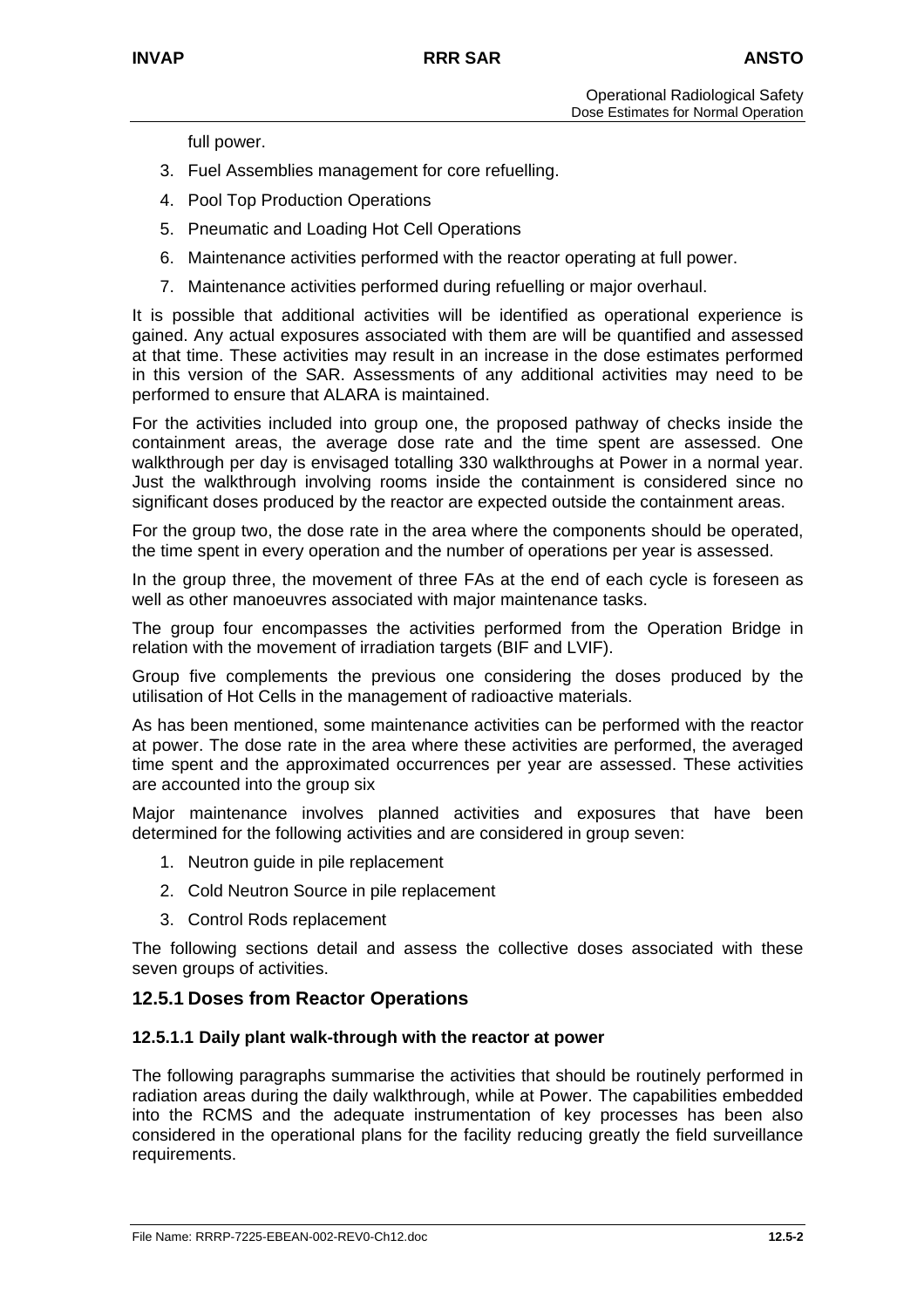Walk-throughs performed with the reactor in shutdown state produce marginal doses if compared with the ones made in operation.

Table 12.5/1 details the calculation of the dose associated with every step of the daily walkthrough in the Basement

The time and dose involved are detailed in the table 12.5/2. A total value lower than 1 µSv was obtained.

The total estimated dose involved in the daily walkthrough is less than 15 µSv. For 330 operational days, the resulting estimated annual collective dose is less than 5 man-mSv. It should be noted that two thirds of this dose arise from the in service inspection of the PCS pumps. The instrumentation included in the PCS main pumps is so complex that it is still under consideration if this in service visual inspection is required. The requirement for this visual inspection will be determined once operational experience and radiological survey data has been performed. Hence a reduction in doses received during the walkthough will be achieved if this task is not required.

### **12.5.1.2 Operations to be performed during the operation cycle in Radiation Areas**

Some systems require actions to be performed in the field with the reactor operating at power. These operations are:

- 1. Discharge of Liquid Waste Storage Tanks: This operation includes the valves line-up, tank homogenisation, sampling and the LEM operation. The activities take approximately one hour per tank. The number of discharges per year from each tank has been conservatively assumed as 50.
- 2. Set up of Heavy Water Ventilation: some modifications in the valve line-up can be performed with the reactor in operation inside the Heavy Water Ventilation Room. The time taken to perform this manoeuvre is approximately 4 minutes and is estimated to be performed only once per year.

The change of RWPS train (duty to standby) is not included in this group since the behaviour (efficiency) of the train is a parameter that evolves slowly in time. Therefore, the change to the stand by unit could be performed during the 2 days shutdown between operation cycles. The same applies for some other systems.

The other systems can be operated remotely from the RCMS reducing in such a way the need for operations in radiation classified areas.

The dose rate in the area of the Liquid Waste Storage Tanks can be calculated assuming a concentration of 2500 Bq/l of 24Na and 2500 Bq/l of 137Cs in the B tank and neglecting the C tank contribution. In this condition the dose rate calculated is 0.19  $\mu$ Sv/h, therefore in the 1 hour per discharge per tank a dose of 0.38  $\mu$ Sv is delivered for both tanks. The transit through classified areas up to the tanks is calculated from the assessments made for a walkthrough. Considering 50 discharges of both tanks per year, the annual collective dose for this activity is less than 0.04 man-mSv.

The set up of Heavy Water ventilation involves the operator receiving similar doses. Therefore, for this group of activities, a total annual collective dose of less than 40 manµSv can be assigned.

### **12.5.1.3 Fuel Assembly Management**

The estimated doses attributable to the movement of fresh FAs is negligible if compared with the ones produced during the handling of irradiated fuel. Moreover, the most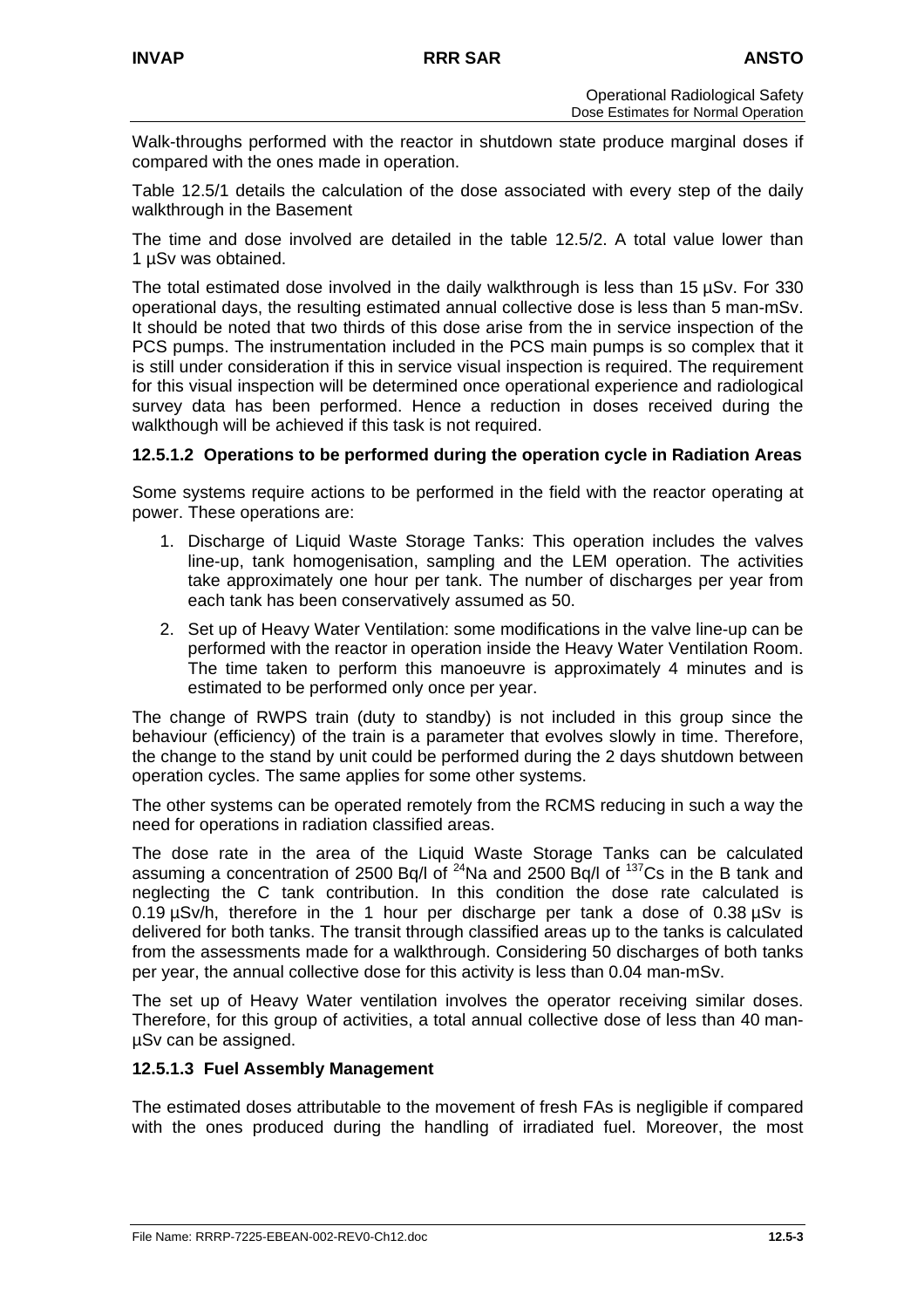significant doses appear during the transportation of irradiated fuels from the RPO storage rack to the SPO assigned position through the transfer channel.

The FAs being moved from the RPO to the SPO are the ones removed in the previous cycle, therefore a 33 day decay is considered. From the data available in Table 12.3/6 and assuming 1 hour for each operation, these manoeuvres produce a total dose lower than 0.03 mSv (0.01 mSv per FA). This operation is performed 10 times in a year during the planned shutdown for refuelling. Therefore the annual collective dose from fuel assembly management is 0.30 man-mSv.

The estimated doses attributable to the manoeuvres performed in the CRD Room during refuelling are negligible when the reactor is shutdown.

Manoeuvres to store the spent FAs in the transport cask for further conditioning is performed underwater delivering marginal doses with a frequency of 10 years. Refer to section 12.5.5 for doses from fuel management during major maintenance overhauls.

# **12.5.2 Doses from Production Activities**

Two locations have been selected to consider the doses associated with production activities, the pool top area, where production activities are carried out from the Operation Bridge and the pneumatic and loading hot cells.

### **12.5.2.1 Pool Top Production Operations**

The loading and unloading of products into the Bulk Irradiation Facilities (BIF) and the Large Volume Irradiation Facilities (LVIF) are performed from the Operation Bridge. It is not anticipated that there will be any change in the ambient dose rates above the RPO during these operations hence the doses received by staff are directly related to:

- a) the dose rate on top of the operation bridge,
- b) the time it takes to perform the activities, and
- c) the frequency that these operations are performed.

For the purpose of these estimations the following assumptions have been made:

- a) a dose rate of 8 µSv/h
- b) each change takes 20 minutes
- c) 1 staff member on the operations bridge at a time
- d) the rigs in all 17 locations are changed once every 7 days
- e) the current <sup>99</sup>Mo 'rocket cans' are used and not the proposed LEU foils.

Using the above assumptions, the total number of rig load/unloads is estimated to be ~80 per program. The dose to a staff member on top of the operations bridge is calculated be  $\sim$ 2.6  $\mu$ Sv for each operation and the collective dose for a program will be 0.213 man-mSv and 2.1 man-mSv for a year.

The flux in the LVIFs is approximately 3 times that in the vertical graphite facilities in HIFAR, which means that the Reactor Facility has the capacity to triple the production of silicon. HIFAR currently averages approximately 120 silicon facility irradiations per program, hence the Reactor Facility capability is assumed to be approximately 360 irradiations in the LVIFs per program.

For the purpose of these estimations the following assumptions have been made: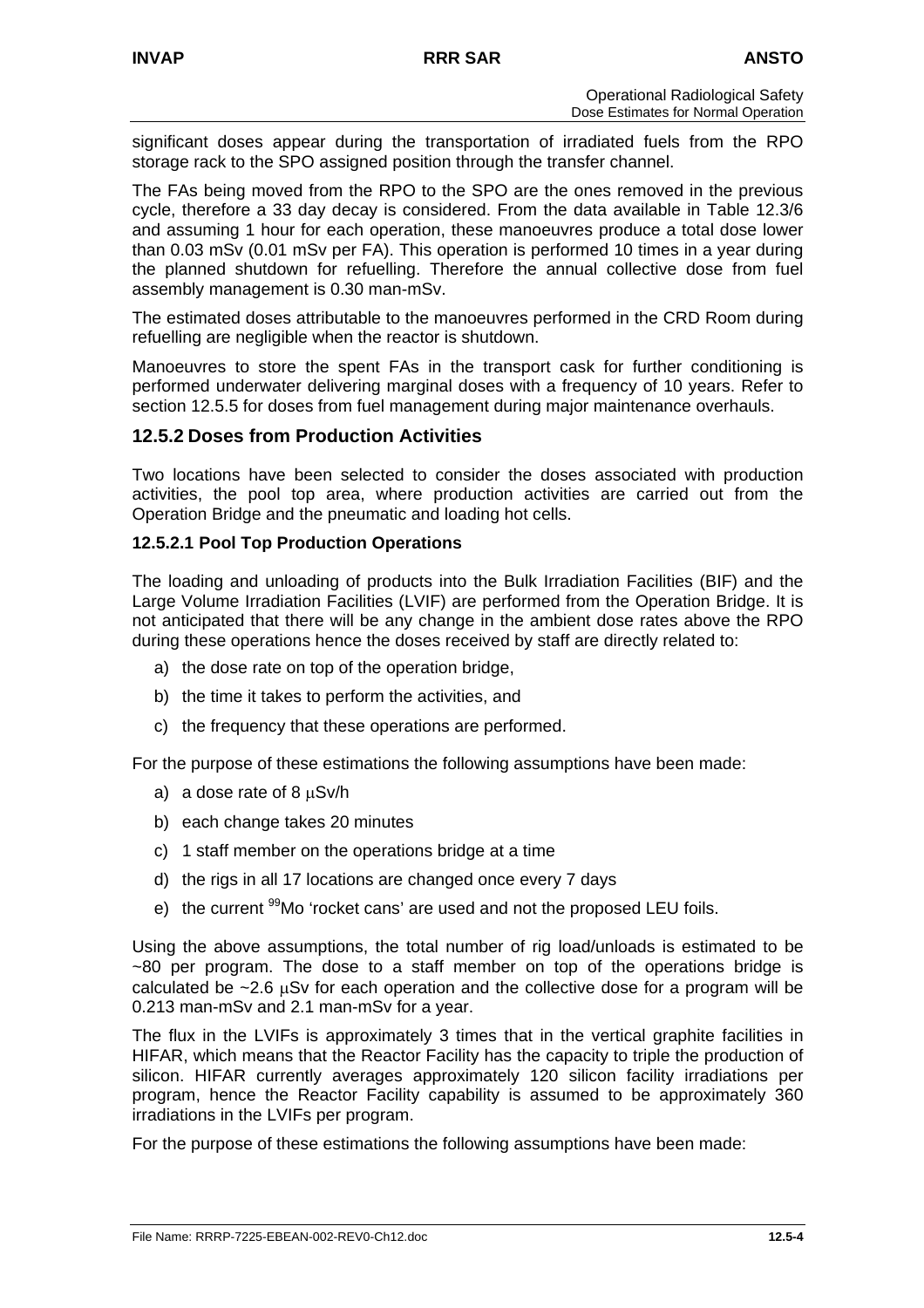- a) A dose rate of 8  $\mu$ Sv/h
- b) Each change takes 30 minutes
- c) 1 staff member on the operations bridge at a time
- d) The Reactor Facility LVIF irradiations for NTD silicon is running at a capacity of 360 irradiations per program

Using the above assumptions, staff members spend approximately 180 hours on the Operation Bridge per program loading/unloading the LVIFs. At 8 µSv/h this results in a collective dose of ~1.44 man-mSv per program and 14.4 man-mSv per year.

The annual collective doses for pool top production operations will approximately 16.5 man-mSv. This estimated dose is extremely dependant on the utilisation of the production facilities of the Reactor Facility and the number of staff present on the operations bridge during the operations.

#### **12.5.2.2 Hot Cell Production Operations**

The pneumatic and transfer hot cells located in the Reactor Hall and the Loading hot cell also form part of the production facilities that are utilised in the Reactor Facility.

Dose rate modelling has been performed to provide estimates of the maximum dose rates that may be detected on the outside of the pneumatic, transfer and loading hot cells. The maximum estimated dose rates for the front wall of the hot cells are:

| Pneumatic hot cell: | $3.0 \mu Sv/h$ |
|---------------------|----------------|
| Transfer hot cell:  | $7.0 \mu Sv/h$ |
| Loading hot cell:   | $7.4 \mu Sv/h$ |

For the purpose of these calculations the following assumptions have been used:

- a) 330 days of at power operation of the reactor facility
- b) An occupancy factor for the use of the cells of 0.3 over a 24 hour period
- c) The maximum dose rate of 7.4  $\mu$ Sv/h has been assumed for all cells

Using these assumptions the total time spent working in front of the hot cells is 2376 hours per year. From the above assumptions it has been estimated that the collective annual dose from hot cell operations is 17.6 man-mSv.

The actual value of this estimation can vary significantly as the pneumatic and transfer hot cells are used for the vast majority of operations. The actual collective dose depends on the actual dose rates on the outside of the cells, the activity of radioactive materials in the cells and the utilisation of the cells. This will be determined from operational experience.

### **12.5.3 Doses from Maintenance Activities**

### **12.5.3.1 Routine Maintenance Activities at Power**

During the normal operation of the facility certain failures can be produced, provisions were taken to limit the need of intervention with the reactor operating at significant power levels. These provisions include:

1. Stand by units in relevant systems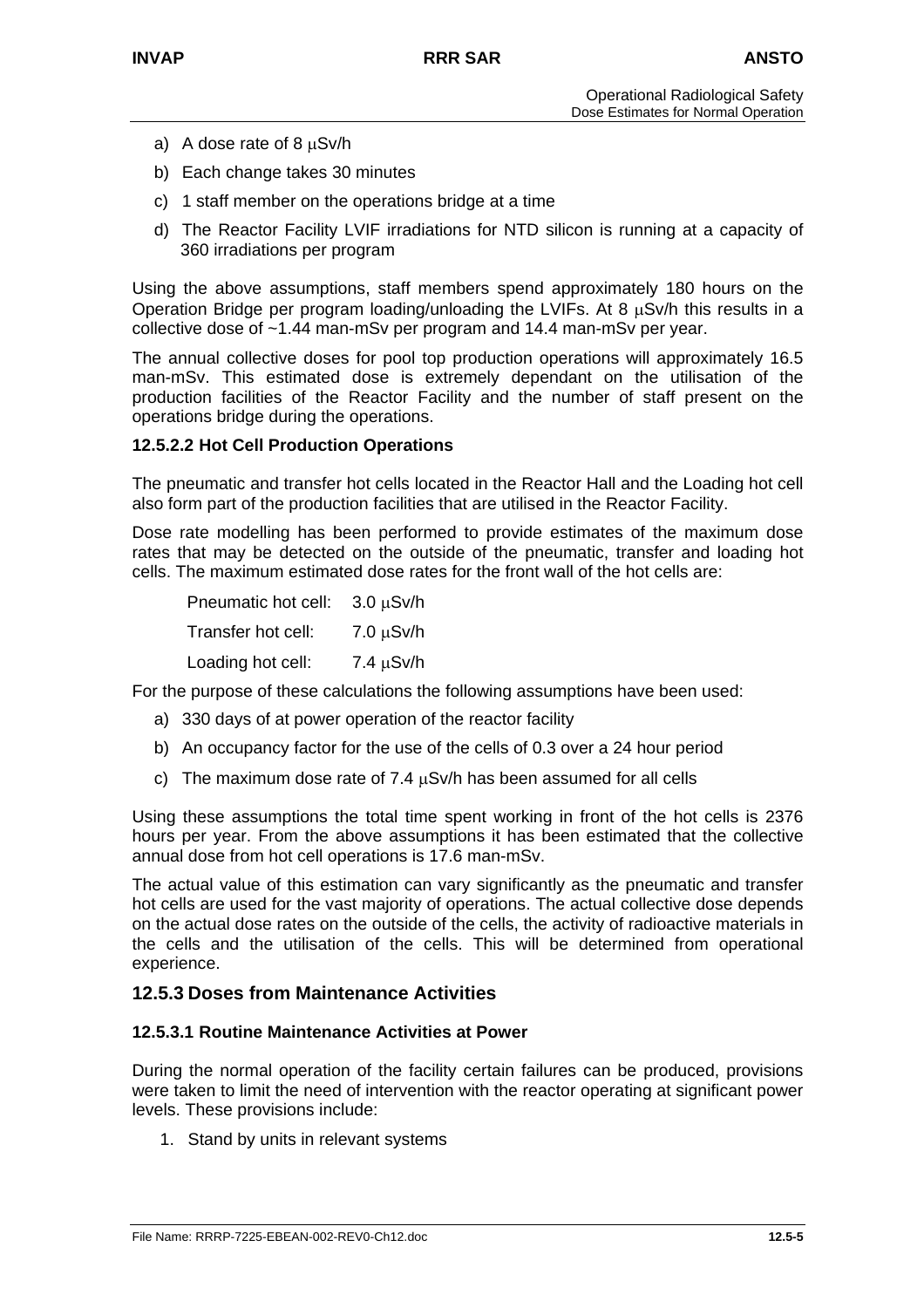- 2. Automation of processes
- 3. Operative features that simplify equipment operation (eg check valves that allow startup of redundant trains with discharge valves open in the duty unit).

On the other hand, the layout facilitates the execution of maintenance activities and reduces the contribution from other sources through the use of suitable shields.

The location of instruments and the remote sensing through the RCMS reduce dramatically the doses associated with surveillance activities, therefore the assessment for this group of activities is limited to the following corrective maintenance that can be accomplish with the reactor at power in radiological areas:

Isolation of faulty components

Isolation and replacement of I&C sensors and modules

Tighten fittings

Lamp replacements

Dismantling of components

a) Isolation of faulty components

The data of all the components located in the plant are loaded into a database. From this database, less than 90 components that can fail requesting a service isolation with the reactor at Power have been identified in the basement. Not all of these components are permanently working during the cycle (some of them are stand by units) or require a special isolation from the field but some conservative assumptions can be developed using this number.

The hypothesis that these 90 components can fail once per year and that every isolation procedure takes approximately 20 minutes as an average produce an occupancy of 1800 minutes (30 hours) per year.

The average dose can be derived from the values used in the assessments for the walkthrough considering that the process corridors are the commonly accessed areas. Therefore 20 µSv/h times 30 h produce an annual dose of 600 µSv.

b) Isolation and replacement of I&C sensors and modules

From the database mentioned above, the number of sensors, transducers, indicators, etc located in the basementrounds 600 units. These components are passive components (electronic) with a very low failure rate. Additionally, the safety related variables are measured using triplicate sensors with "fail to safe" features reducing in this way the need of immediate replacement. Therefore, it is assumed that this kind of tasks is performed less than 100 times per year averaging 15 minutes each, ie the total time spent is 1500 minutes (25 hours).

The average dose rate assumed is similar than in the previous case (20 µSv/h) and the annual dose resulting from this activity is 500 µSv.

### c) Fittings tighten

Supporting services are connected to the systems through fittings that can present leaks during operation. To keep the reactor available, some fittings shall be tightened in operation. It has been assumed that once per cycle eight hours are used for this activity resulting in 80 hours per year.

The average dose rate assumed is the same used in the previous two cases  $(20 \mu Sv/h)$ and the annual dose resulting from this activity is 1.6 mSv.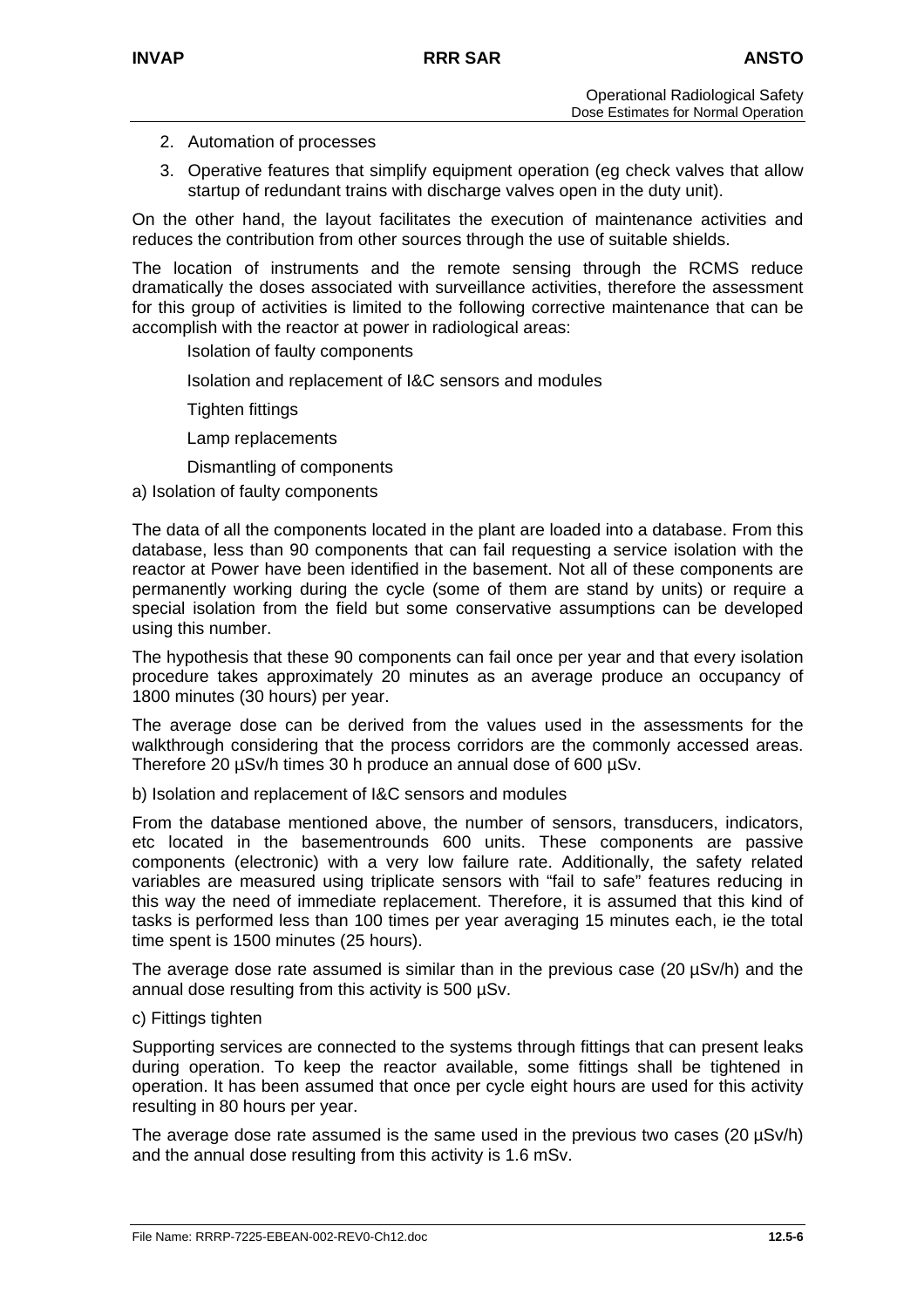#### d) Lamps replacement

There are approximately 270 lamps that can be replaced with the reactor in service. Not all of them require a replacement with the reactor in operation (eg those located into access restricted areas).

It has been conservatively assumed that one third of them shall be replaced per year (considering the typical life of bulbs) with the reactor in operation consuming 5 minutes per replacement and averaging a dose rate of 20 µSv/h. Therefore, the annual dose associated with this activity is 150 µSv.

#### e) Dismantling of components

The PCS Main pumps are the components that can be disassembled with the reactor in service producing the highest dose.

The dose rate in the room where the pump not running is located is around 40 µSv/h. The time for disassemble the pump is around 4 hours. It is not expected that these pumps shall be disassembled more than one time per year. Therefore, the annual dose is 160 µSv.

### **12.5.3.2 Routine Maintenance Activities during refuelling**

Maintenance activities during refuelling will produce marginal doses if compared with the ones produced during major overhauls or with the reactor in operation. The appropriated material selection ensures that the radiation fields will drop to background values shortly after the reactor reaches the shutdown status.

Just two operations justify a further analysis, the change over of resins and the handling of tritiated heavy water.

In the first case, the transport method selected to drive the resins from the storage tank to the transport flask and the possibility to allow one year of decay before discharge, ensure a negligible dose over the involved staff. Other precautions taken in the system like the appropriated routing of pipelines or the use of remotely actuated valves also support this statement.

Nevertheless, a preliminary assessment can be done where a peak of 20 µSv/h is calculated for the process area corridor close to the active resins train. Considering conservatively that an operator is there during four hours during the transport of the resins to the transport flask, and that this operation is performed once per year, the annual dose associated is 80 µSv.

For the case of the heavy water, the whole system is located inside a dedicated room whose access is only allowed after a radiological survey is performed. Portable tritium monitoring units are used during manoeuvres that can produce a release, warning the operators. The access to this room is performed through a dedicated Airlock where precautions have been taken to reduce the possible hazards (eg breathable air supply, PPE, emergency shower, contamination check point, etc).

A preliminary assessment considers that eight hours employed per year in an environment with 0.1 DAC of tritium (higher concentrations in air require the utilisation of PPE). With this value, the dose committed is 8µSv.

# **12.5.4 Summary of doses for Normal Operation**

The estimated annual collective and average doses for operation of the Reactor Facility have been summarised in Table 12.5/3. The estimations are all based on the assumptions and calculations performed within this section. An additional assumption on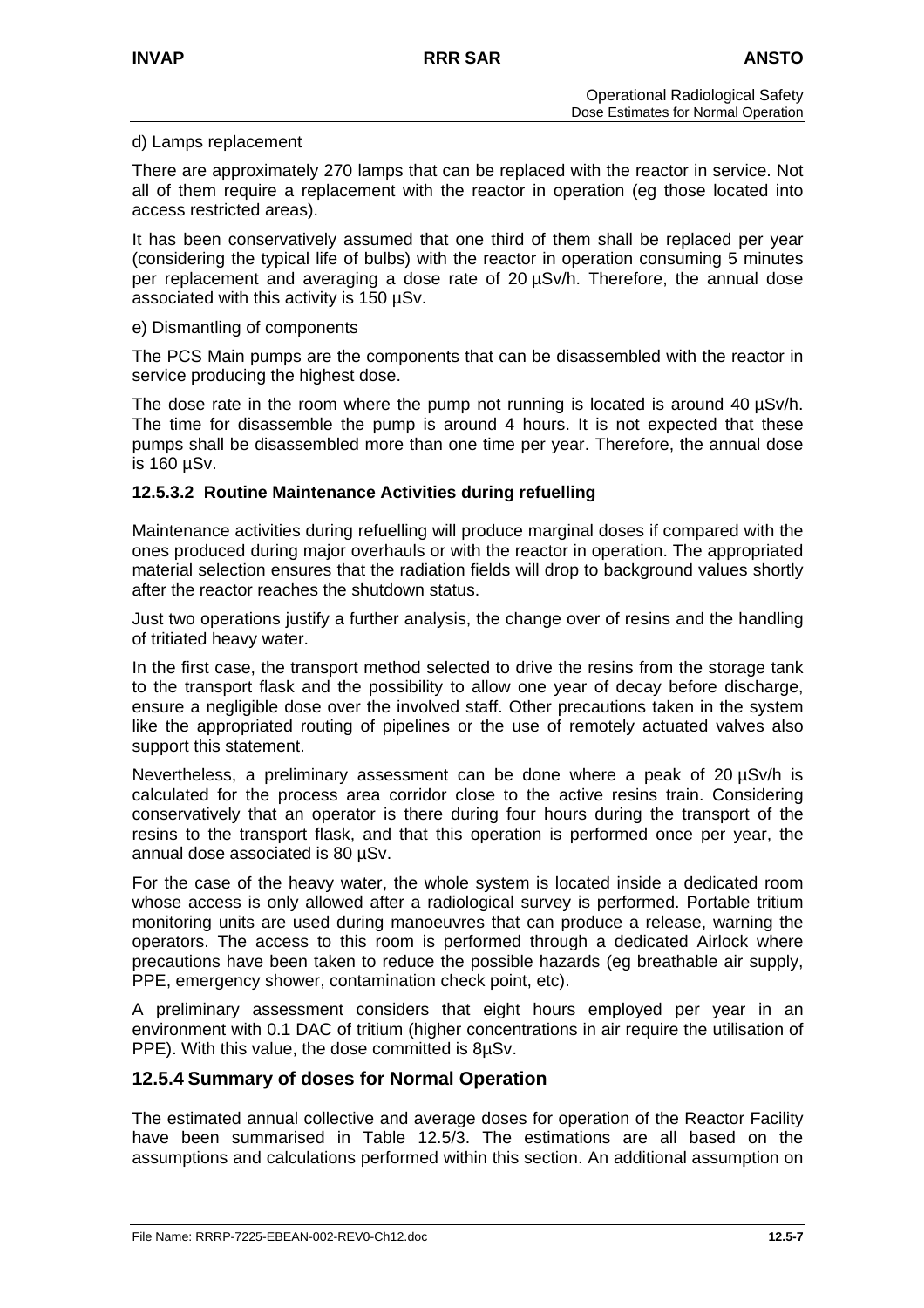staffing has been made to calculate the estimated annual individual dose for reactor operation and production activities. The actual individual and collective doses of staff will not be accurately known until operational data is available through radiological surveys, individual and area monitoring, and experience gained on the utilisation and operation of tasks.

The Reactor Operators and Utilisation staffs share the operational and production tasks between the two groups. For this reason they have been grouped together as one worker category for the purpose of these estimations with a total of 20 workers sharing these tasks between them. The estimated collective dose from the identified activities has been estimated at 39.4 man-mSv with an estimated average individual dose to these staff of 1.97 mSv, which is less than the ALARA objective. The actual breakdown of doses between these two groups will be very dependent on the frequency that members of the groups do certain tasks, especially production related tasks.

The estimated annual collective dose from identified Maintenance tasks that are performed during routine operation in the Power and Shutdown states is 3.1 man-mSv. The manning of maintenance staff is approximately 10, resulting in an estimated average individual dose of 0.31 mSv per year. This figure can change dependant on any additional maintenance tasks that need to be performed, the radiological exposures of the tasks and the frequency required.

## **12.5.5 Activities during major overhauls**

Major overhauls of the reactor facility are required approximately every ten years, when the Control Rods (CR), Cold Neutron Source (CNS) and the in-pile neutron guide shutters (NG) all will need to be replaced. The actual timing of such overhauls depends on utilisation and depletion/degradation of the respective components.

At this time, 16 FAs will be moved from the RPO to the SPO but just 13 will returned later accounting 29 transports through the transfer canal in total. This manoeuvre will produce less than 290 µSv since some FAs have lower burn-up and longer decay.

On the other hand, the maintenance activities performed during major overhauls and involving radiological hazards identified up to now are:

- a) CNS in pile assembly replacement.
- b) NG in pile replacement (including shutters removal/reinstallation)
- c) Control Rod replacement.

The dose associated with the replacement of the CNS and NG in-piles are calculated in the documents describing the manoeuvres:

CNS: estimated from 57 to 111 man-mSv. (RRRP-0057-3BEIN-037)

NG: approximately 49 man-mSv. (RRRP-0057-3BEIN-066)

For the case of the CR plates replacement, the activity and isotopes considered at the time of the manoeuvre are:

- a)  $1.31E+05$  TBq de Hf<sup>181</sup>
- b) 2.44E+04 TBq de Ta<sup>182</sup>

The CR plates remain underwater during the whole manoeuvre since the core and the storage rack are located in the Reactor Pool. The operation is performed from the Operation Bridge keeping always more than 250 cm of water between the operator position and the plate. In this condition, the dose rate calculated is less than 5 µSv/h.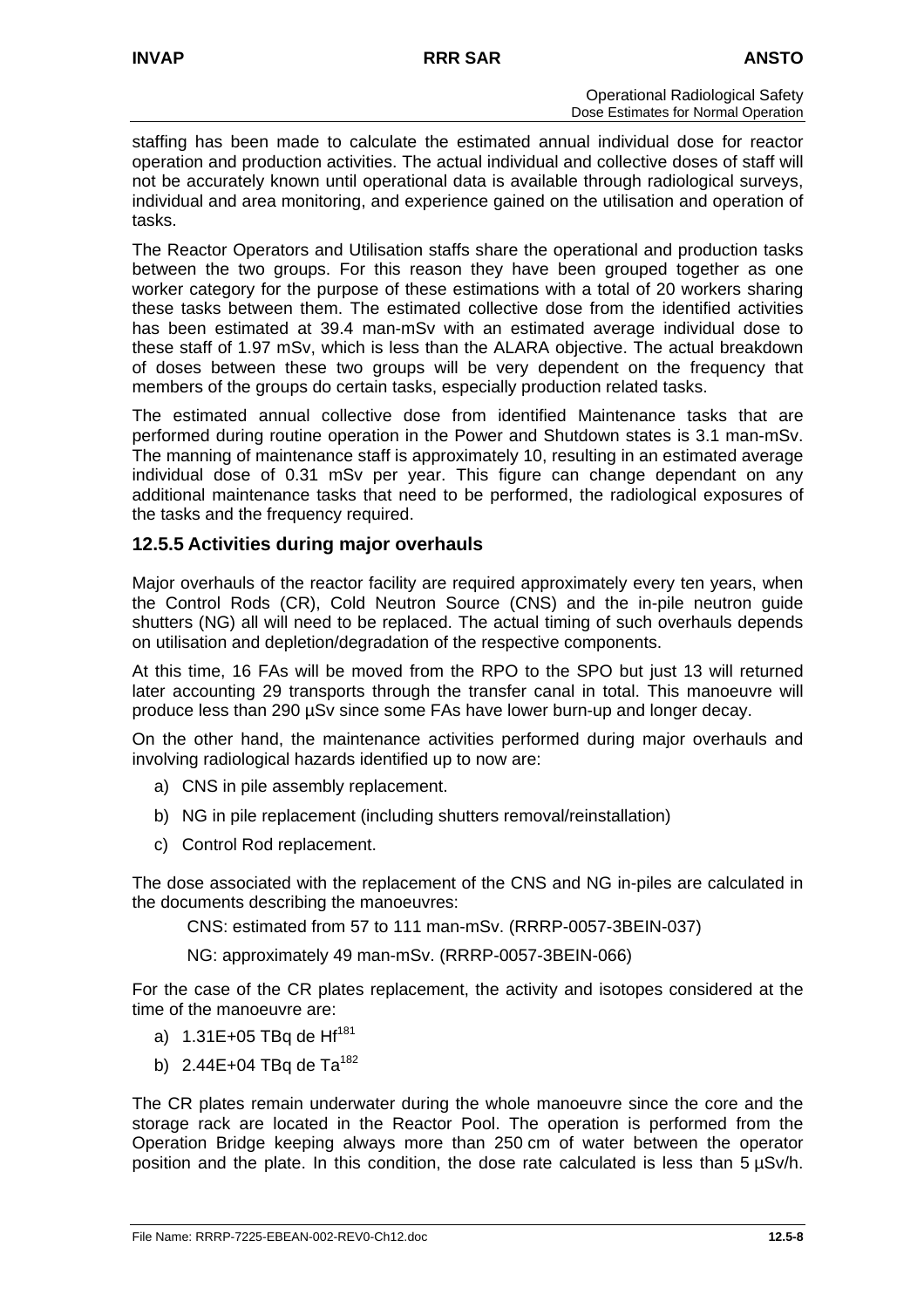Considering that one hour is enough to remove the 5 CR plates, the total dose involved is 5 µSv for this operation performed every ten years.

Using the conservative assumptions and models used in these calculations the collective dose for the ten-yearly major overhaul is approximately 308 man-mSv. All planning and preparation for major overhauls will be subject to detailed review and consultation with the Radiation Protection Adviser and optimisation will be employed wherever possible. Where further optimisation is not possible then methods such as dose sharing shall be employed to ensure that no staff member exceeds the annual dose constraints for the organisation.

## **12.5.6 Dose in Experimental Related Areas**

The Reactor Beam Hall is permanently monitored by the Area Radiation Monitoring System gamma and neutron detectors. Nevertheless, portable instruments to monitor for gamma and neutron doses are used every time that an experimental device is assembled/disassembled in the area. In such a way, dose rates applicable to a radiation white area are guaranteed over routine operation of the facility. If a beam is not in use, the respective shutter is closed and its position locked and verified during the start-up procedure in the applicable form (checklist).

Reactor Facility staff may be provided with personal dosimeters following assessment of potential exposure. Dosimetry used takes into consideration that the expected neutron spectra may vary in the experimental areas.

The doses in the Neutron Guide Hall are expected to be quite similar to the background values as the experimental devices are assembled and used appropriately. Radiation surveys and review of staff dose records are performed on a routine basis as determined by the Radiation Protection Advisor in consultation with the Reactor Facility staff.

Doses due to external radiation in the Neutron Activation Analysis (NAA) and Chemistry Blue labs are, in normal operative conditions (i.e. following respective procedures and requirements), in agreement with their classification as radiation blue. Detectors of the Area Radiation Monitoring System are located in both labs. Regarding contamination hazards, appropriate glove boxes and fume cupboards have been located in those labs.

### **12.5.7 Dose Estimates for the Public**

Calculations of dose in populations have been carried out using PC-CREAM (Consequences of Releases to the Environment Assessment Methodology. NRPB, June 1997).

The source term (i.e. the activities releases per year) assumed are the values tabulated in Table 12.2/5, which were obtained by maximising values calculated and extrapolated from measurements in other similar facilities.

Data collected between 05-04-91 and 22-11-00 at the Lucas Heights station from 10m above ground level considered representative of a typical Reactor Facility operation year has been used in the calculations performed with PC\_CREAM.

The categorisation of atmospheric conditions assumed by PC-CREAM is given in Table 12.5/4.

The Pasquill atmospheric dispersion stability categories used is determined on the basis of USEPA (1987 - Report N° EPA-450/4-87-013) with data from 10 m above ground level. This type of data suits the format to be used in PC-CREAM assessments. The Table 12.5/5 shows the frequency of Pasquill categories.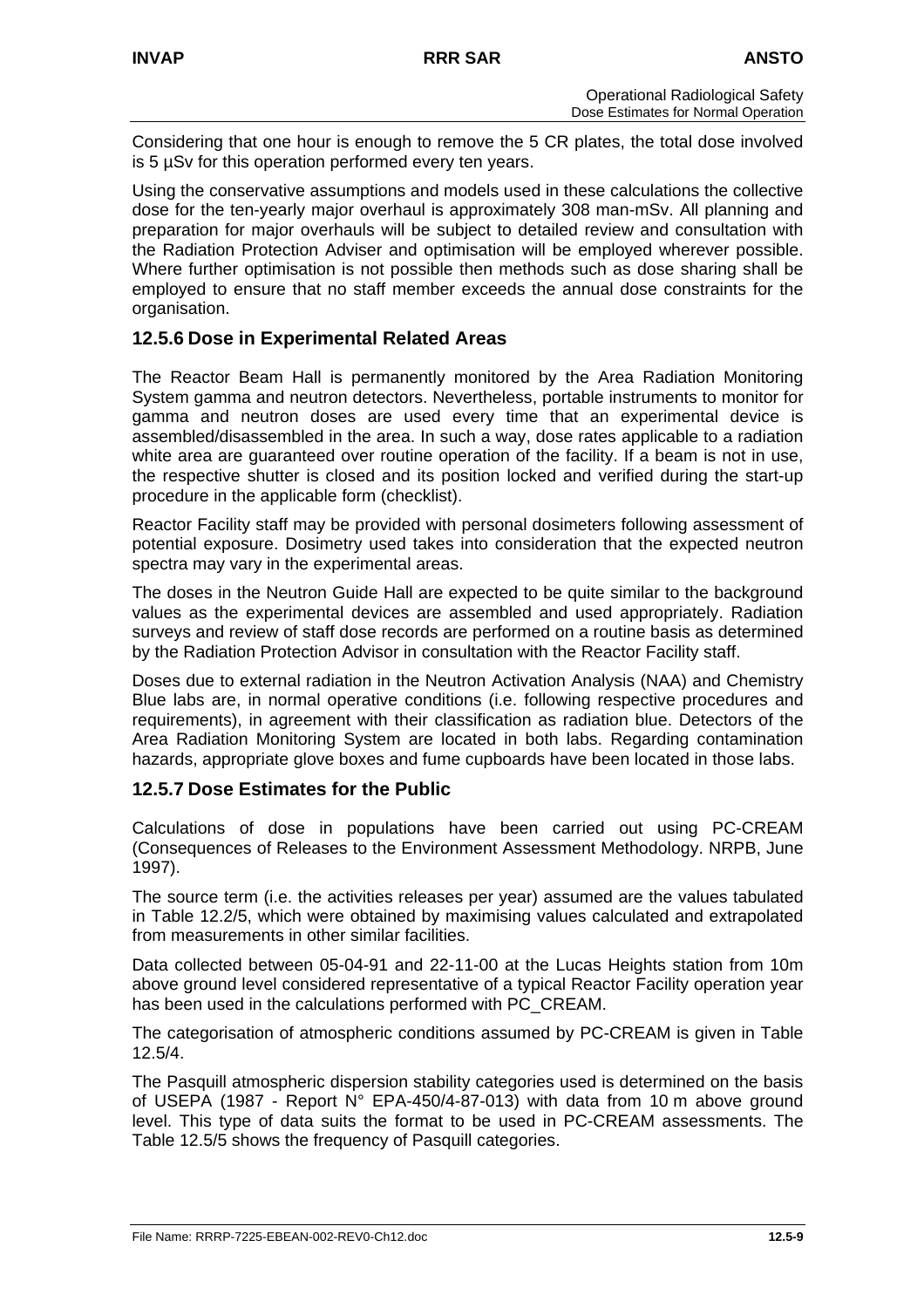At LHSTC, the locally experienced mean wind speeds are usually lower than the PC-CREAM defaults, so this code would tend to overestimate the mixing and therefore underestimate the dose received. This issue was addressed by applying a correction factor to the dose of 1.5 (Macnab, 1998; Fayers, NRPB 1998). Results presented here are obtained after multiplying the code output by this factor.

In order to allow an easy comparison with the present LHSTC doses reports, the location of relevant receptor points are the same as employed in "Estimates of Doses from Routine Airborne Emissions of Radionuclides from LHSTC during 1997 and 1998" (ANSTO ref. SD/SR/TN 99-11 rev 0). In such a way the polar co-ordinates of receptor points as well as the Reactor Facility stack position showed are referred to HIFAR stack.

The release height of Reactor Facility stack is relative to HIFAR is 175 metres at a bearing of 285° .

Default PC-Cream data libraries are used except where indicated. Some relevant parameters are shown in further paragraphs.

The pathways used to calculate the dose are shown in the Table 12.5/6. Consumption pathways are ignored for receptors closer than 1.6 km since this is the extension of LHSTC buffer zone.

The ingestion data used is shown in the Table 12.5/7 for adult consumers. The scaled ingestion rate is computed automatically by PC-Cream as the product of the ingestion rate and the fraction of ingested food grown locally for each food type. These data came from Agriculture Australia, 1994-95, Australia Bureau of Statistic Catalogue No. 7113.0.

The occupancy factors have been maximised to obtain conservative results. Occupancies lower than a full year are justified as follows:

- a) 2607 hours represent the working time spent in the corresponding areas
- b) 3910 hours are the number of hours while the Waste Service Facility is open
- c) 1042 h represent 10 hours per weekend during every weekend of the year

Table 12.5/8 shows the assumed values.

The assumed integration time is 50 years and the breathing rate for adults is  $8,500 \text{ m}^3\text{y}^1$ .

Table 12.5/9 shows the assumed deposition rate and washout coefficient.

Results of PC-CREAM Calculations (Table 12.5/10) show that the closest points with the higher dose are located in the North direction (in agreement with ANSTO reports SD/SR/TN 99-11 rev 0 and SD/SR/TN 98-7 rev 1). The nearest resident (1704 meters 82°) receives lower doses than this point located in the boundary of the present buffer zone.

The obtained value is well below the applicable limits (see Section 12.1.1.2) and below the design objective (see Section 2.2.1.2). The result has been obtained under conservative assumptions as can be seen, for example, in the occupancy factors, which assume a person would be outdoors all the time neglecting the shielding provided by buildings.

The values presented for the Reactor Facility are a few percent of the values reported as being produced by HIFAR and the LHSTC facilities in ANSTO reports. Reduction in the discharges are the main reason, since the relative position between receptor points and stacks (HIFAR and the Reactor Facility) are quite the same. A difference in the assumed distribution of meteorological stability categories exists (meteorological data used for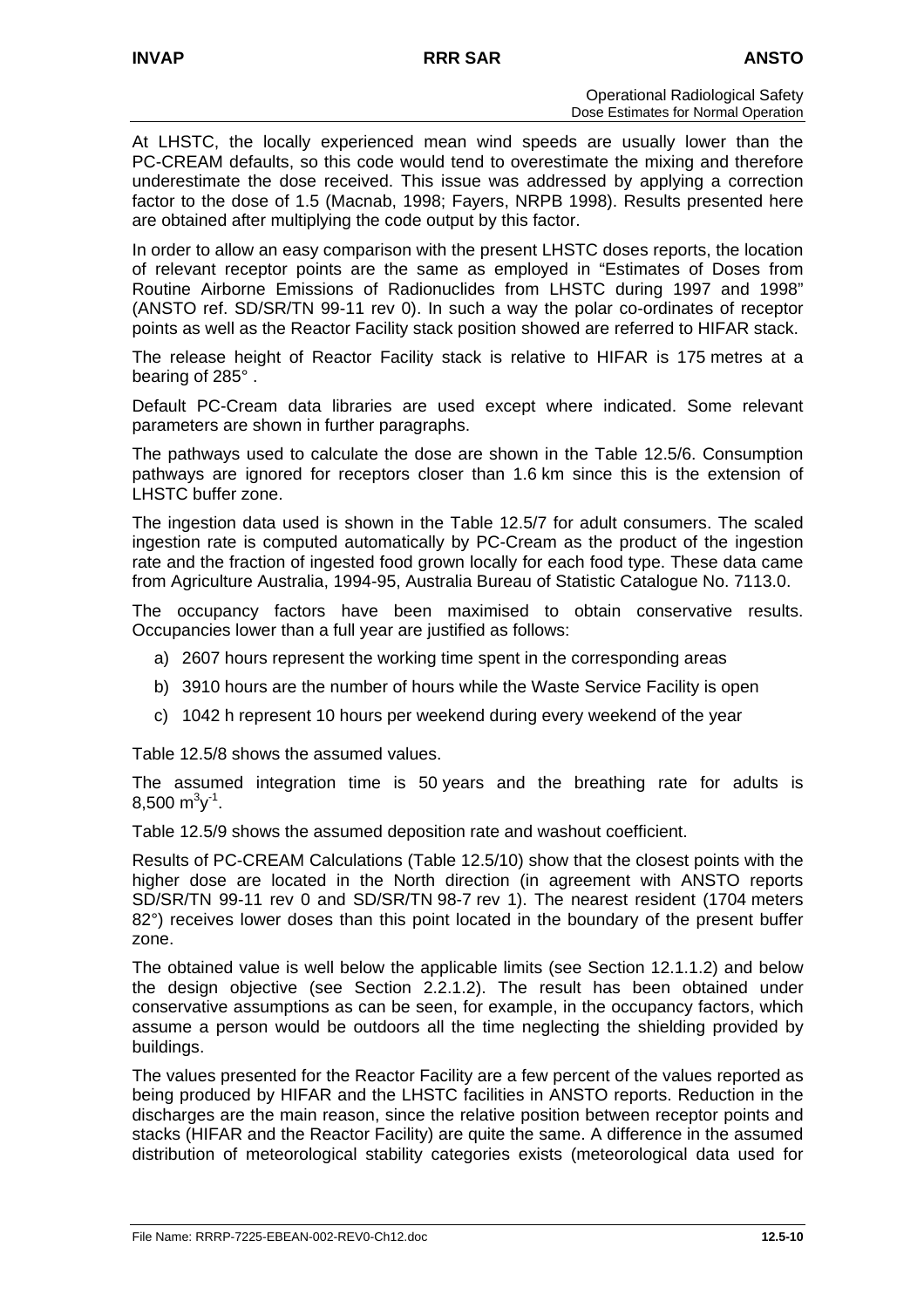HIFAR and other LHSTC facilities are the actual meteorological conditions for the period of release, whereas this assessment uses a long-term average) but does not significantly affect the results.

The isotope and pathway contributions for the maximum calculated dose are shown in the Table12.5/11.

Pathways Contributions to Dose in Location N at 1.6 km and Nuclide Contributions to Dose in Location N at 1.6 km are shown in Figures 12.5/7 and 12.5/8.

Argon 41 is the most significant nuclide, with almost 95% of the total dose (delivered through the cloud gamma pathway). A variation in the discharge data of this nuclide will represent a significant modification in the total dose. The assigned value was the biggest value obtained from extrapolated measurements in other facilities and from calculations performed via a suitable model as has been mentioned. That means that it is almost certain that the release will be lower than that used in calculations if the operational conditions are kept within design range. The foreseeable releases of  $Ar<sup>41</sup>$  are more than 30 times lower than the present HIFAR reported values.

The ventilation systems handling tritium in the Reactor Facility are designed to constrain the tritium levels to below 155  $GBqy^{-1}$ . The estimated annual emission of tritium adopted for the calculation (37 GBqy-1) is based on projected operation and maintenance schedules of the heavy water systems. The actual values of tritium released will be determined on the basis of operational experience. It should be noted, however, that releases up to 155  $GBqy^{-1}$  would increase doses to members of the public by less than 1% (see Table 12.5/11).

Finally it should be noted that the calculated doses are less than 0.1  $\mu$ Svy<sup>-1</sup>, well within the Reactor Facility design objective of <5 µSvy-1.

*End of Section*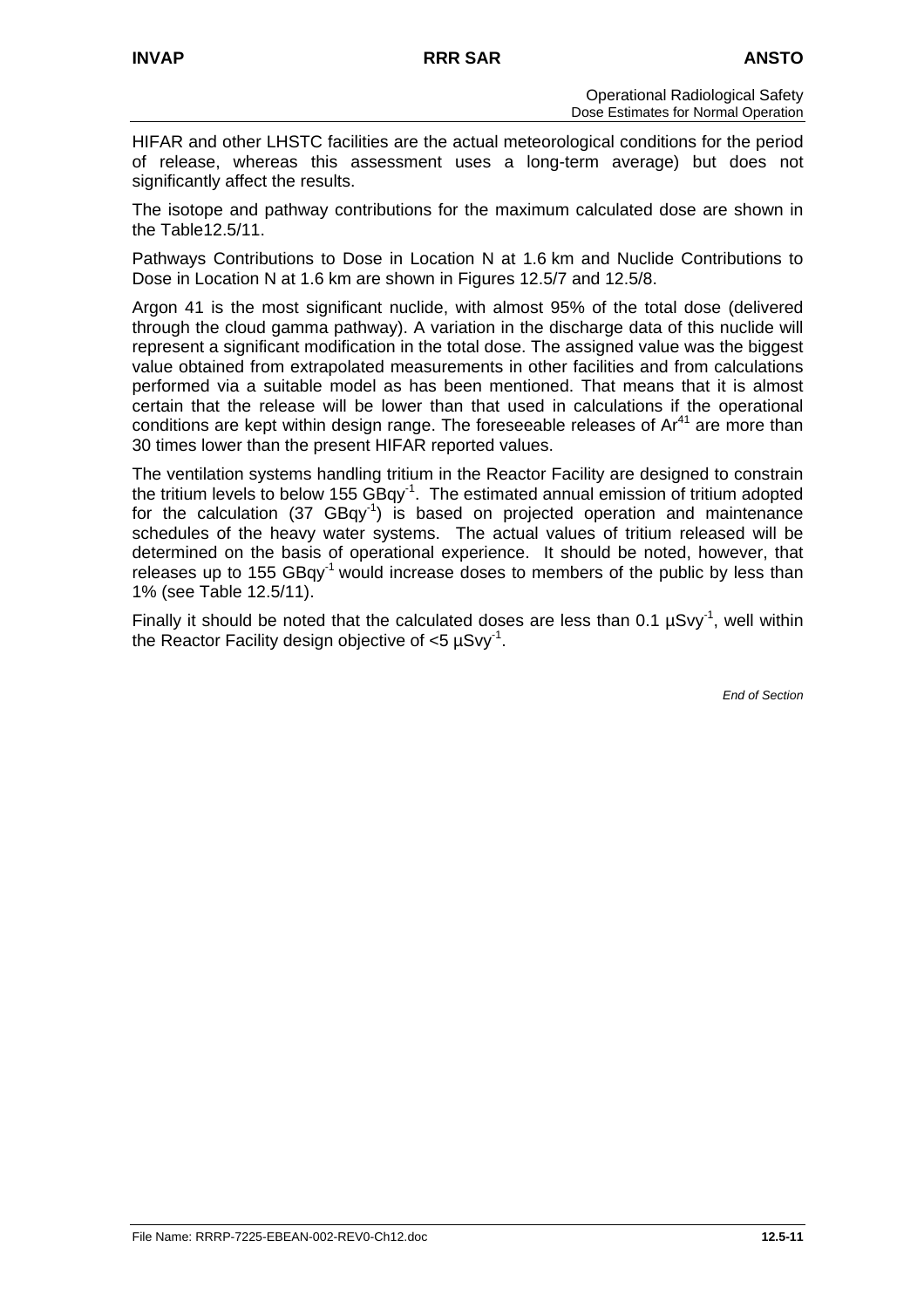| <b>Operational Radiological Safety</b> |
|----------------------------------------|
| Dose Estimates for Normal Operation    |

| Table 12.5/1 | Doses associated with daily walkthrough in Basement A |
|--------------|-------------------------------------------------------|
|              |                                                       |

| Position | Dose rate [µSv/h] | Time             | Dose [µSv] |
|----------|-------------------|------------------|------------|
|          | $\approx 0$       | 0                | 0.00       |
| 2        | 8                 | $2 min + 30 sec$ | 0.33       |
| 3        | 8                 | 10 sec           | 0.02       |
| 4        | 8                 | $2 min + 15 sec$ | 0.30       |
| 5        | 8                 | 2 min            | 0.27       |
| 6        | 8                 | 10 sec           | 0.02       |
|          | $\approx 0$       | 0                | 0.00       |
| TOTAL    |                   | $< 8$ min        | $<$ 1 µSv  |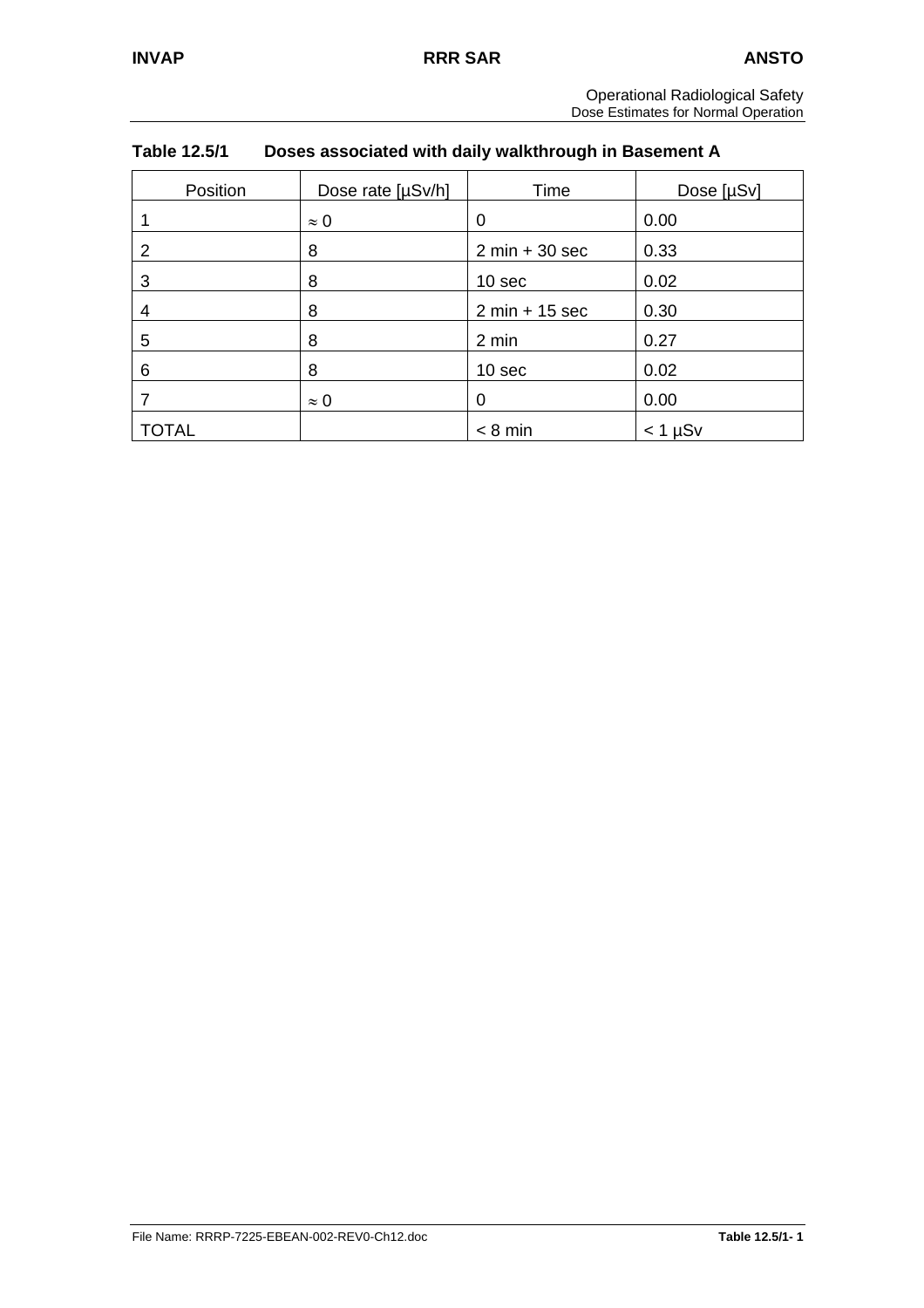## **Table 12.5/2 Doses associated with daily walkthrough Reactor Hall B**

| Position     | Dose rate [µSv/h] | Time             | Dose [µSv]     |
|--------------|-------------------|------------------|----------------|
|              | $\approx 0$       | 0                | 0.00           |
| 2            | 8                 | $2 min + 30 sec$ | 0.33           |
| 3            | 8                 | 10 sec           | 0.02           |
| 4            | 8                 | $2 min + 15 sec$ | 0.30           |
| 5            | 8                 | 2 min            | 0.27           |
| 6            | 8                 | 10 sec           | 0.02           |
|              | $\approx 0$       | 0                | 0.00           |
| <b>TOTAL</b> |                   | $< 8$ min        | $<$ 1 $\mu$ Sv |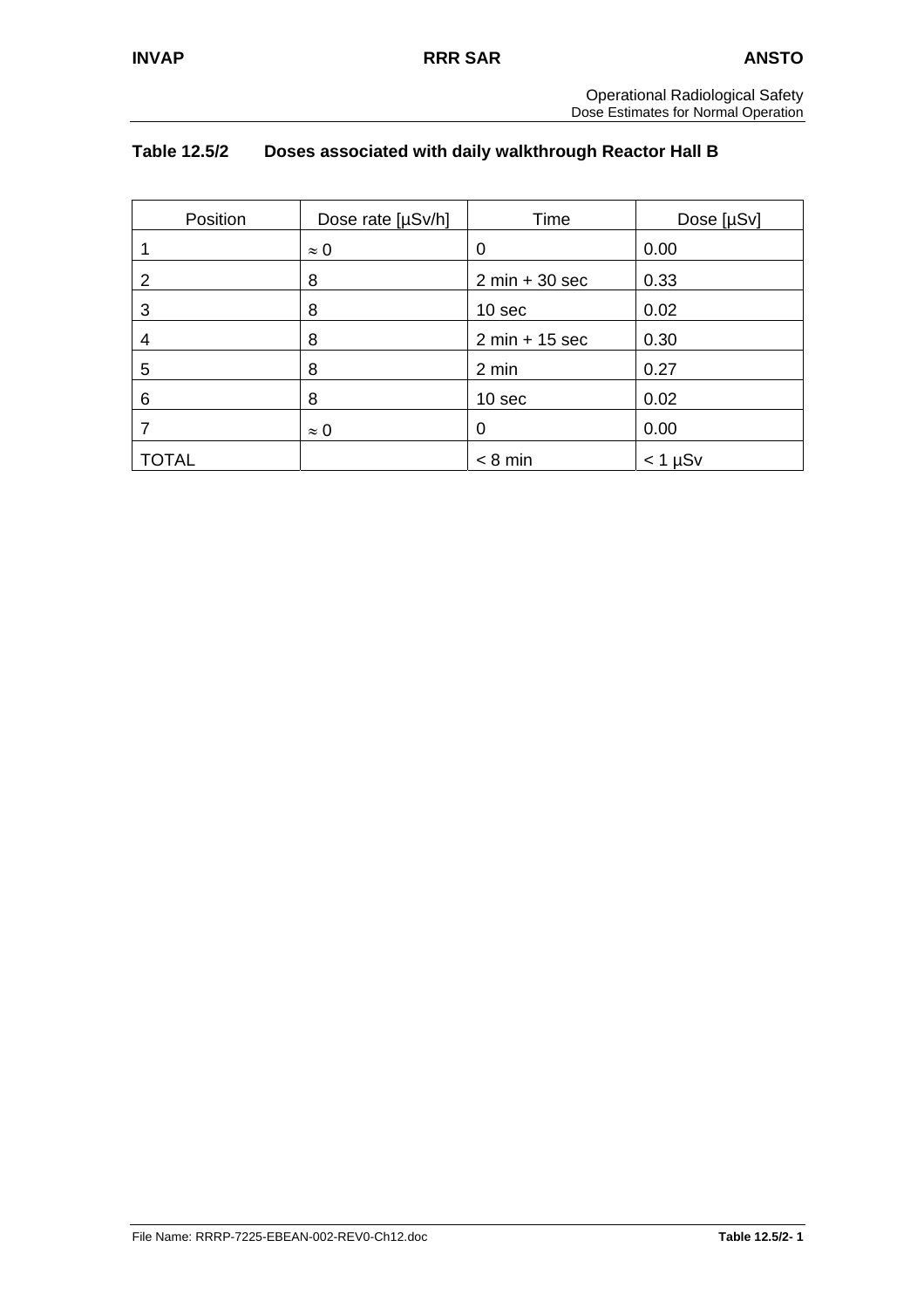### **Table 12.5/3 Estimated Annual collective and average doses for staff during normal operations and major overhauls.**

| <b>Reactor Operation and Production Activities</b>      |                                         |  |  |  |
|---------------------------------------------------------|-----------------------------------------|--|--|--|
| Group of activities                                     | <b>Estimated Annual Dose</b>            |  |  |  |
| Daily plant walkthrough                                 | 5.0 man-mSv                             |  |  |  |
| <b>At Power Operations</b>                              | 0.04 man-mSv                            |  |  |  |
| <b>Fuel Assemblie Movements</b>                         | 0.3 man-mSv                             |  |  |  |
| Open Pool Production                                    | 16.5 man-mSv                            |  |  |  |
| <b>Hot Cell Production</b>                              | 17.6 man-mSv                            |  |  |  |
| <b>Collective Dose</b>                                  | 39.4 man-mSv                            |  |  |  |
| <b>Average Individual Annual Dose</b>                   | 1.97 mSv                                |  |  |  |
|                                                         |                                         |  |  |  |
| <b>Maintenance Activities</b>                           |                                         |  |  |  |
| Group of activities                                     | <b>Estimated Annual Dose</b>            |  |  |  |
| Maintenance Activities at Power                         | 3.0 man-mSv                             |  |  |  |
| Maintenance Activities during Refuelling<br>0.1 man-mSv |                                         |  |  |  |
| <b>Collective Dose</b>                                  | 3.1 man-mSv                             |  |  |  |
| <b>Average Individual Annual Dose</b>                   | 0.31 mSv                                |  |  |  |
|                                                         |                                         |  |  |  |
| <b>Major Overhaul Activities</b>                        |                                         |  |  |  |
| <b>Activities</b>                                       | Collective Dose for a Major<br>Overhaul |  |  |  |
| Refuelling for Major Overhaul                           | 0.3 man-mSv                             |  |  |  |
| <b>Control Rod Replacement</b>                          | $0.005$ man-mSv                         |  |  |  |
| <b>Cold Neutron Source Replacement</b>                  | $~57$ to 111 man-mSv                    |  |  |  |
| (RRRP-0057-3BEIN-037)                                   |                                         |  |  |  |
| In-Pile neutron Shutter Replacements                    | 197 man-mSv                             |  |  |  |
| (RRRP-0057-3BEIN-066)                                   |                                         |  |  |  |
| <b>Collective Dose</b>                                  | $~1$ -308 man-mSv                       |  |  |  |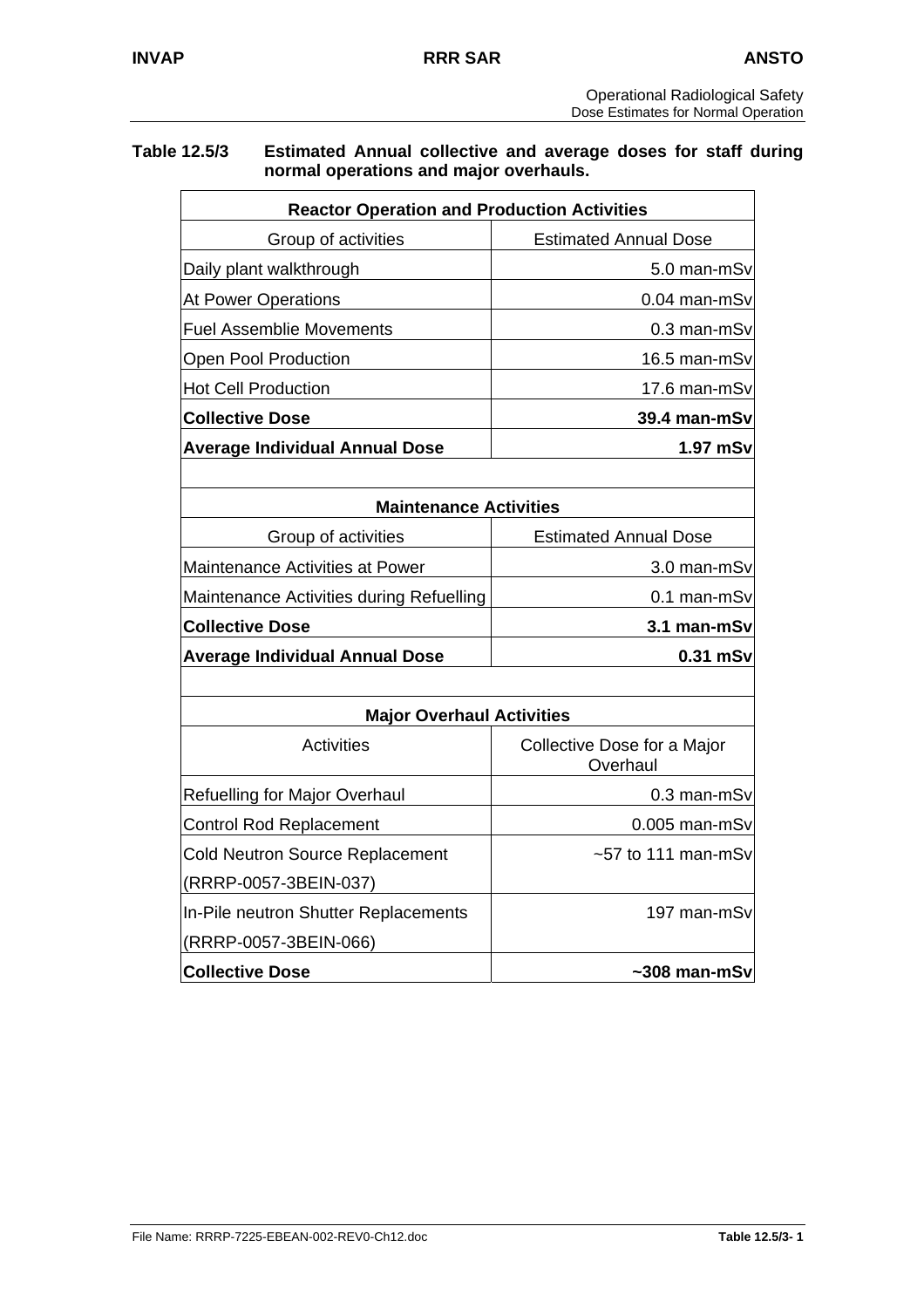## **Table 12.5/4 Wind Speed and Depth Mixing Layer Values Used by PC-CREAM**

| Stability<br>category | <b>Typical Wind</b><br>Speed at<br>10 meters $\text{[ms}^1]$ | <b>Typical mixing</b><br>layer depth [m] | Rain |
|-----------------------|--------------------------------------------------------------|------------------------------------------|------|
| A                     | 1.0                                                          | 1300                                     | No   |
| B                     | 2.0                                                          | 900                                      | No   |
| C                     | 5.0                                                          | 850                                      | No   |
| D                     | 5.0                                                          | 800                                      | No   |
| Е                     | 3.0                                                          | 400                                      | No   |
| F                     | 2.0                                                          | 100                                      | No   |
| C rain                | 5.0                                                          | 850                                      | Yes  |
| D rain                | 5.0                                                          | 800                                      | Yes  |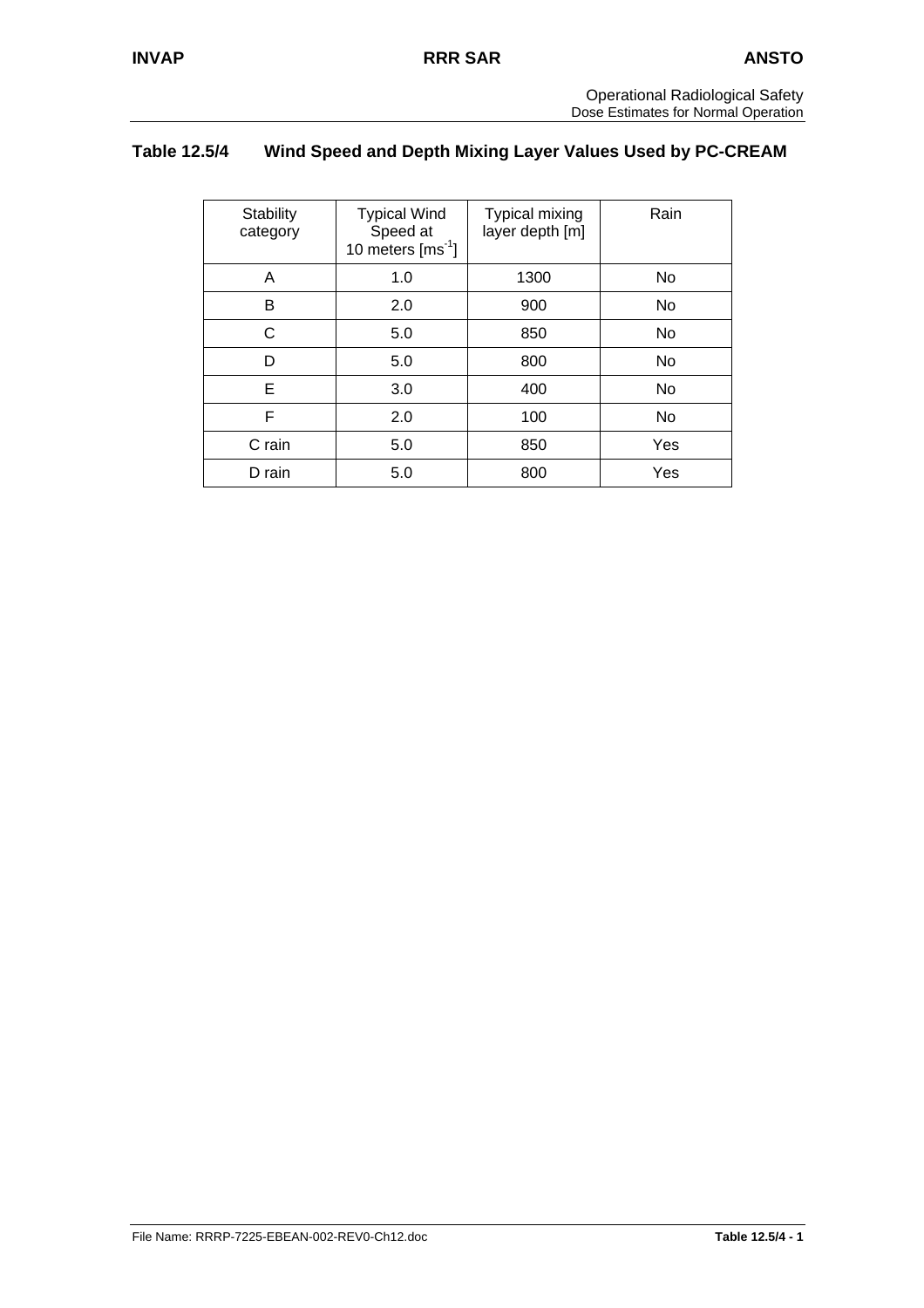|            | A                     | В                     | C                     | D                     | E                     | F                     | C (rain)              | $D$ (rain)            |
|------------|-----------------------|-----------------------|-----------------------|-----------------------|-----------------------|-----------------------|-----------------------|-----------------------|
| <b>NNE</b> | $1.29 \times 10^{-3}$ | $9.71 \times 10^{-4}$ | $3.87 \times 10^{-3}$ | 4.42 x $10^{-2}$      | $2.32 \times 10^{-2}$ | 5.61 x $10^{-3}$      | $1.88 \times 10^{-4}$ | $2.58 \times 10^{-3}$ |
| <b>NE</b>  | $1.44 \times 10^{-3}$ | $9.76 \times 10^{-4}$ | $2.57 \times 10^{-3}$ | $2.55 \times 10^{-2}$ | $3.44 \times 10^{-2}$ | $6.10 \times 10^{-3}$ | $1.32 \times 10^{-4}$ | $1.25 \times 10^{-3}$ |
| <b>ENE</b> | $1.61 \times 10^{-3}$ | $1.38 \times 10^{-3}$ | $4.60 \times 10^{-3}$ | $3.18 \times 10^{-2}$ | $3.30 \times 10^{-2}$ | $3.50 \times 10^{-3}$ | $1.09 \times 10^{-4}$ | $1.05 \times 10^{-3}$ |
| East       | $2.41 \times 10^{-3}$ | $2.34 \times 10^{-3}$ | 6.49 x $10^{-3}$      | $3.44 \times 10^{-2}$ | $1.61 \times 10^{-2}$ | $3.10 \times 10^{-3}$ | $1.36 \times 10^{-4}$ | $6.63 \times 10^{-4}$ |
| <b>ESE</b> | $4.08 \times 10^{-3}$ | $3.39 \times 10^{-3}$ | 6.10 x $10^{-3}$      | $1.94 \times 10^{-2}$ | $7.41 \times 10^{-3}$ | $3.66 \times 10^{-3}$ | $1.52 \times 10^{-4}$ | $3.97 \times 10^{-4}$ |
| <b>SE</b>  | $1.22 \times 10^{-2}$ | $7.60 \times 10^{-3}$ | $9.28 \times 10^{-3}$ | $2.32 \times 10^{-2}$ | $1.05 \times 10^{-2}$ | $7.86 \times 10^{-3}$ | $2.59 \times 10^{-4}$ | $6.78 \times 10^{-4}$ |
| <b>SSE</b> | $1.20 \times 10^{-2}$ | $3.48 \times 10^{-3}$ | $3.51 \times 10^{-3}$ | $9.14 \times 10^{-3}$ | 5.50 x $10^{-3}$      | $9.03 \times 10^{-3}$ | $2.80 \times 10^{-4}$ | $6.59 \times 10^{-4}$ |
| South      | $7.67 \times 10^{-3}$ | $2.74 \times 10^{-3}$ | $1.32 \times 10^{-3}$ | $2.56 \times 10^{-3}$ | $2.05 \times 10^{-3}$ | $4.75 \times 10^{-3}$ | $2.39 \times 10^{-4}$ | $3.95 \times 10^{-4}$ |
| SSW        | $8.61 \times 10^{-3}$ | $2.90 \times 10^{-3}$ | $1.90 \times 10^{-3}$ | 5.16 x $10^{-3}$      | 5.89 x $10^{-3}$      | $7.13 \times 10^{-3}$ | $3.41 \times 10^{-4}$ | $5.67 \times 10^{-4}$ |
| SW         | $7.73 \times 10^{-3}$ | $3.46 \times 10^{-3}$ | $3.64 \times 10^{-3}$ | $2.27 \times 10^{-2}$ | $2.00 \times 10^{-2}$ | $6.00 \times 10^{-3}$ | $3.21 \times 10^{-4}$ | $1.34 \times 10^{-3}$ |
| <b>WSW</b> | $2.60 \times 10^{-3}$ | $1.49 \times 10^{-3}$ | $4.18 \times 10^{-3}$ | 4.31 x $10^{-2}$      | $9.49 \times 10^{-3}$ | $2.23 \times 10^{-3}$ | $1.76 \times 10^{-4}$ | $1.12 \times 10^{-3}$ |
| West       | $1.58 \times 10^{-3}$ | $1.33 \times 10^{-3}$ | $4.90 \times 10^{-3}$ | $1.53 \times 10^{-2}$ | $3.24 \times 10^{-3}$ | $2.20 \times 10^{-3}$ | $1.97 \times 10^{-4}$ | $6.68 \times 10^{-4}$ |
| <b>WNW</b> | $1.43 \times 10^{-3}$ | $1.72 \times 10^{-3}$ | 5.61 x $10^{-3}$      | $1.31 \times 10^{-2}$ | $2.52 \times 10^{-3}$ | $2.27 \times 10^{-3}$ | $2.82 \times 10^{-4}$ | $1.10 \times 10^{-3}$ |
| <b>NW</b>  | $1.60 \times 10^{-3}$ | $1.96 \times 10^{-3}$ | $8.26 \times 10^{-3}$ | $3.29 \times 10^{-2}$ | 5.50 x $10^{-3}$      | $2.33 \times 10^{-3}$ | $2.93 \times 10^{-4}$ | $1.96 \times 10^{-3}$ |
| <b>NNW</b> | $1.69 \times 10^{-3}$ | $2.37 \times 10^{-3}$ | $1.32 \times 10^{-2}$ | $5.27 \times 10^{-2}$ | $1.23 \times 10^{-2}$ | $4.27 \times 10^{-3}$ | $3.96 \times 10^{-4}$ | $3.26 \times 10^{-3}$ |
| N          | $1.35 \times 10^{-3}$ | $1.68 \times 10^{-3}$ | $9.96 \times 10^{-3}$ | $8.69 \times 10^{-2}$ | $3.87 \times 10^{-2}$ | $1.27 \times 10^{-2}$ | $2.91 \times 10^{-4}$ | 5.67 x $10^{-3}$      |

# **Table 12.5/5 Stability Category Distribution**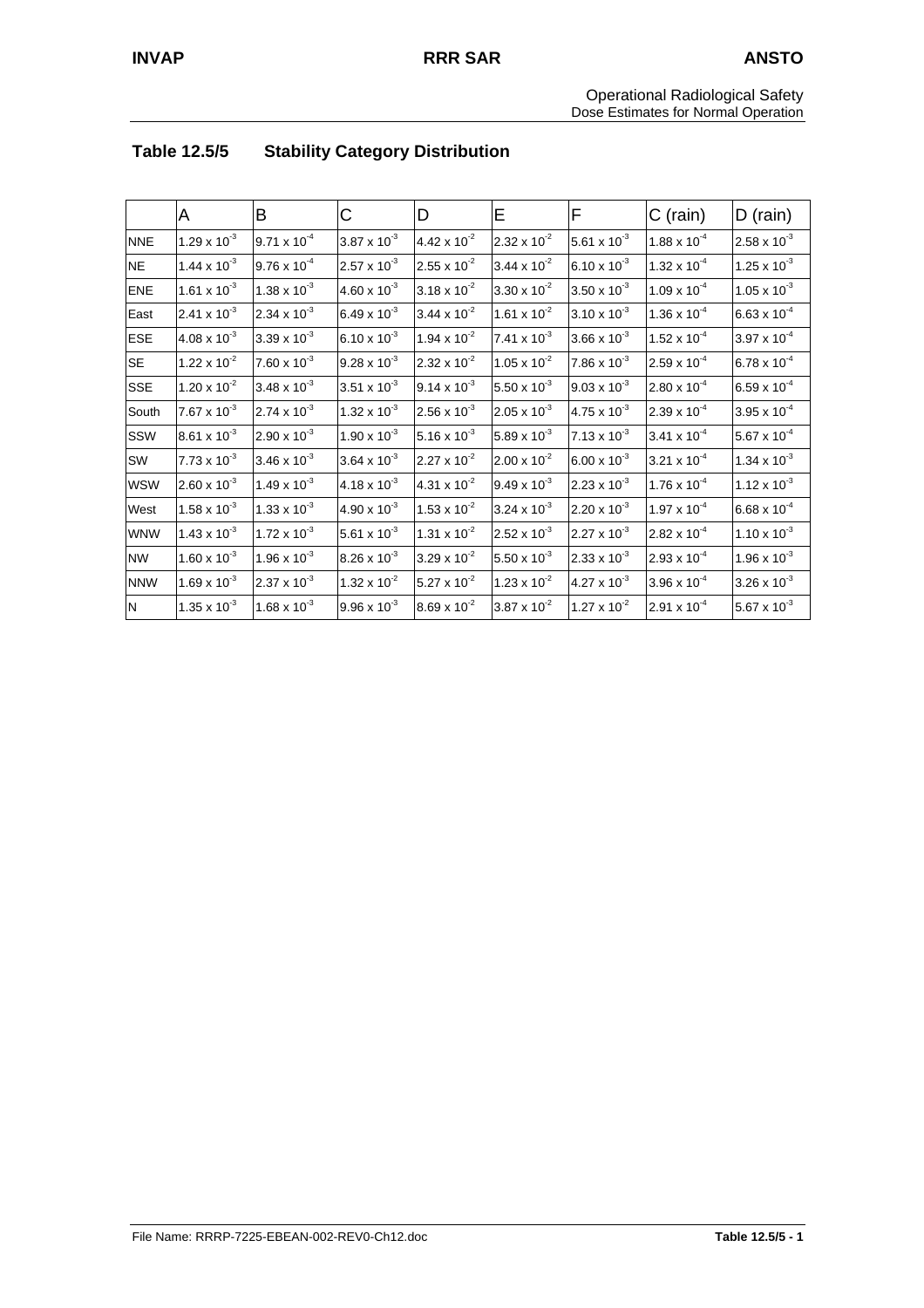## **Table 12.5/6 Exposure Pathways**

| Pathway consider for all<br>receptors          | Receptor points located at<br>1600 and 4800m, Woronora<br>Valley and Nearest Resident | Settings for Stevens Hall,<br>Waste Services, BMX track,<br>Library, Building 9 and the<br><b>Main Gate</b> |
|------------------------------------------------|---------------------------------------------------------------------------------------|-------------------------------------------------------------------------------------------------------------|
| Consumption of green<br>vegetables             | ON                                                                                    | Not Applicable                                                                                              |
| Consumption of root<br>vegetables              | <b>ON</b>                                                                             | Not Applicable                                                                                              |
| Consumption of fruit                           | ON                                                                                    | Not Applicable                                                                                              |
| Inhalation of radionuclides in<br>the plume    | <b>ON</b>                                                                             | ON                                                                                                          |
| External gamma from<br>airborne radionuclides  | ON                                                                                    | ON                                                                                                          |
| External beta from airborne<br>radionuclides   | ON                                                                                    | ON                                                                                                          |
| External gamma from<br>deposited radionuclides | ON                                                                                    | ON                                                                                                          |
| External beta from deposited<br>radionuclides  | <b>ON</b>                                                                             | ON                                                                                                          |
| Inhalation of re-suspended<br>radionuclides    | ON                                                                                    | ON                                                                                                          |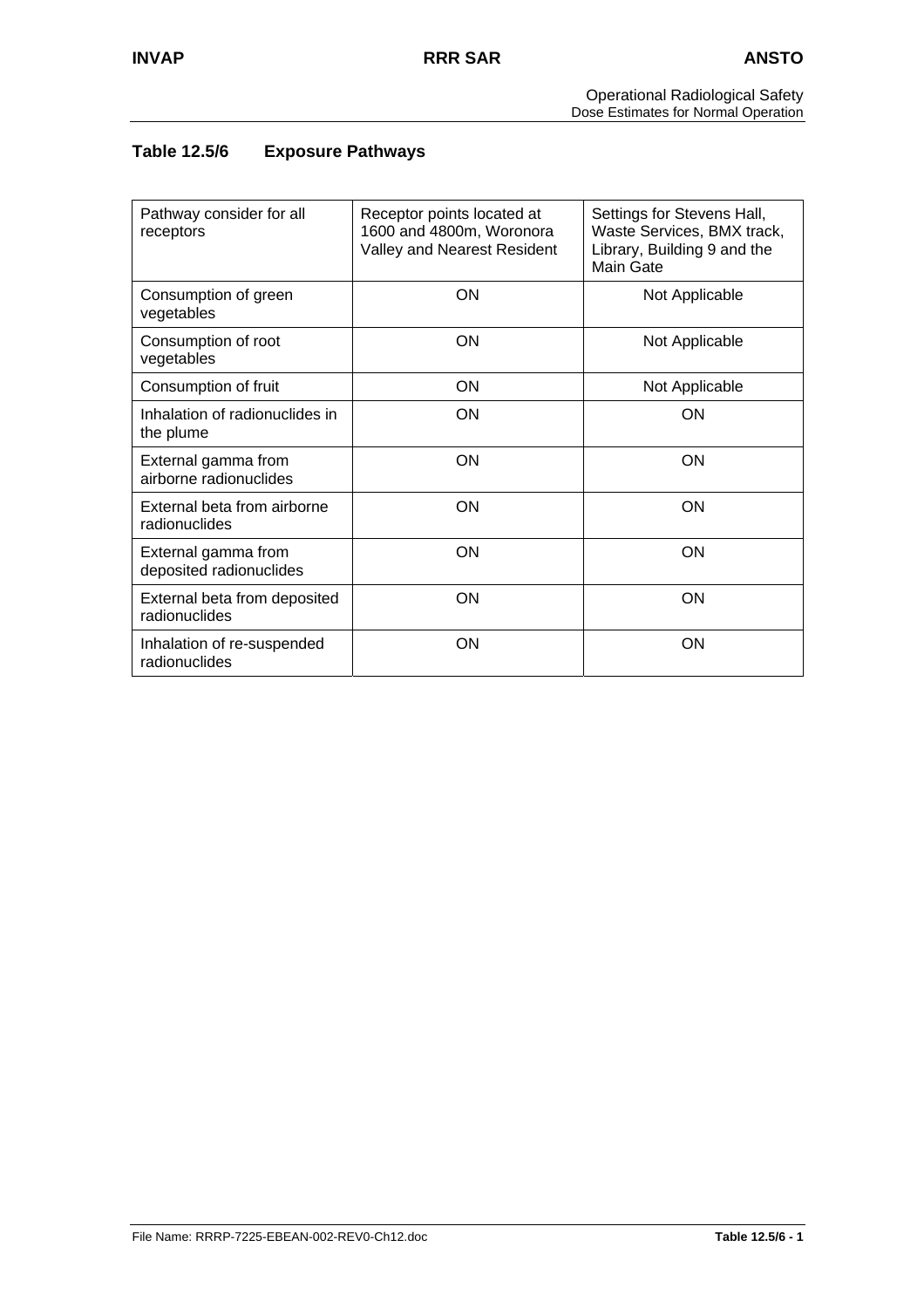# **Table 12.5/7 Ingestion Data for Adult Consumers**

| Ingestion<br>( <i>i.e.</i> food type) | Ingestion rate<br>$(kg.y^{-1})$ | Fraction of ingested food<br>grown locally |
|---------------------------------------|---------------------------------|--------------------------------------------|
| Green vegetables                      | 46.6                            | 0.25                                       |
| Root vegetables                       | 84.3                            | 0.25                                       |
| Fruit                                 | 147 7                           | 0.25                                       |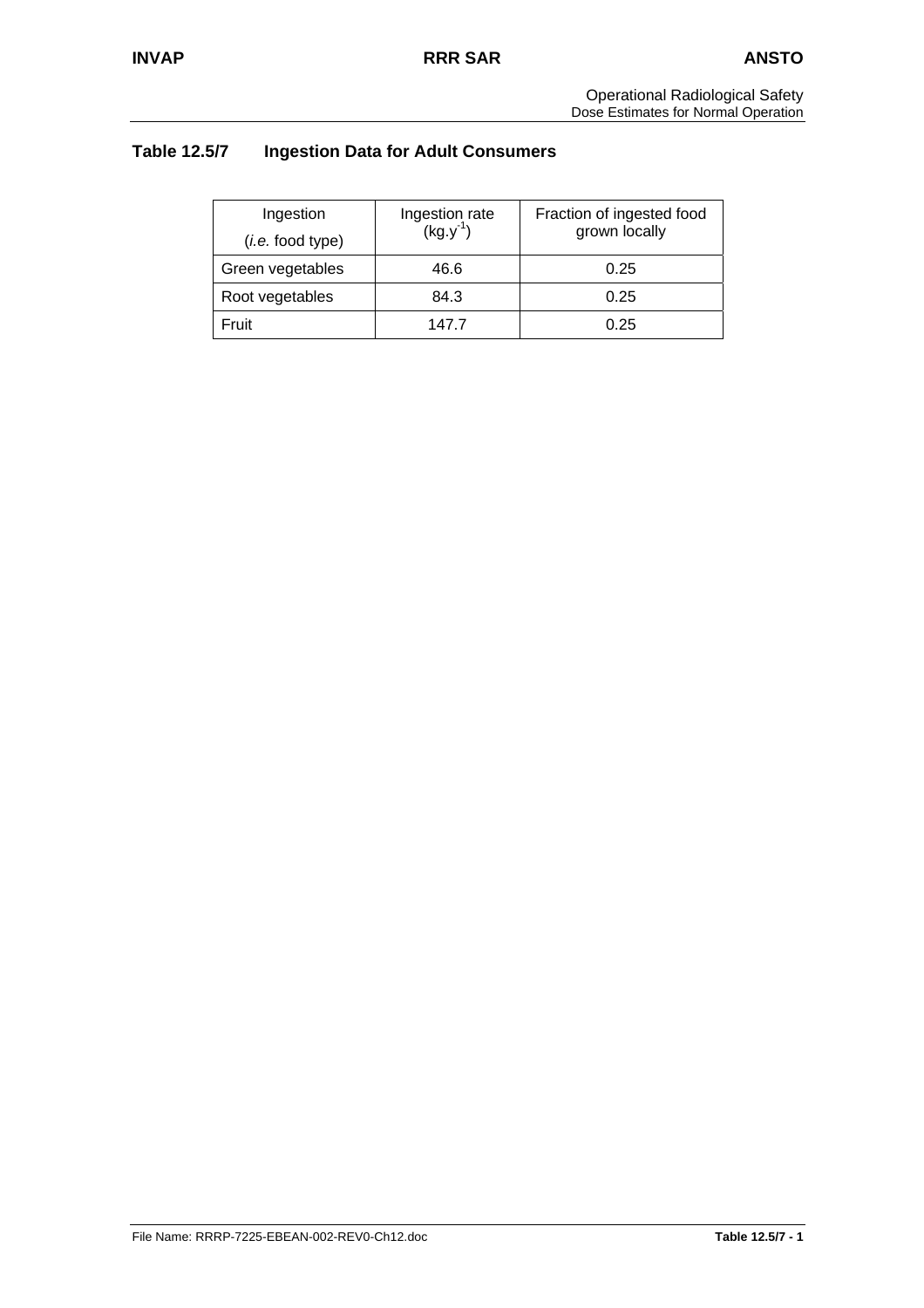# **Table 12.5/8 Occupancy Data**

| Receptor                           | <b>Fraction Spent</b><br>Indoor | Location Factor<br>Cloud Gamma | <b>Location Factor</b><br>Deposited Gamma | Occupancy<br>(hours/year) |
|------------------------------------|---------------------------------|--------------------------------|-------------------------------------------|---------------------------|
| Library                            | 0.0                             | 1.0                            | 1.0                                       | 2607                      |
| Building 9                         | 0.0                             | 1.0                            | 1.0                                       | 2607                      |
| Main Gate                          | 0.0                             | 1.0                            | 1.0                                       | 2607                      |
| Stevens Hall                       | 0.0                             | 1.0                            | 1.0                                       | 8760                      |
| <b>Waste Services</b>              | 0.0                             | 1.0                            | 1.0                                       | 3910                      |
| <b>BMX Track</b>                   | 0.0                             | 1.0                            | 1.0                                       | 1042                      |
| Woronora Valley                    | 0.0                             | 1.0                            | 1.0                                       | 8760                      |
| <b>Nearest Resident</b>            | 0.0                             | 1.0                            | 1.0                                       | 8760                      |
| All receptors at<br>1.6 and 4.8 km | 0.0                             | 1.0                            | 1.0                                       | 8760                      |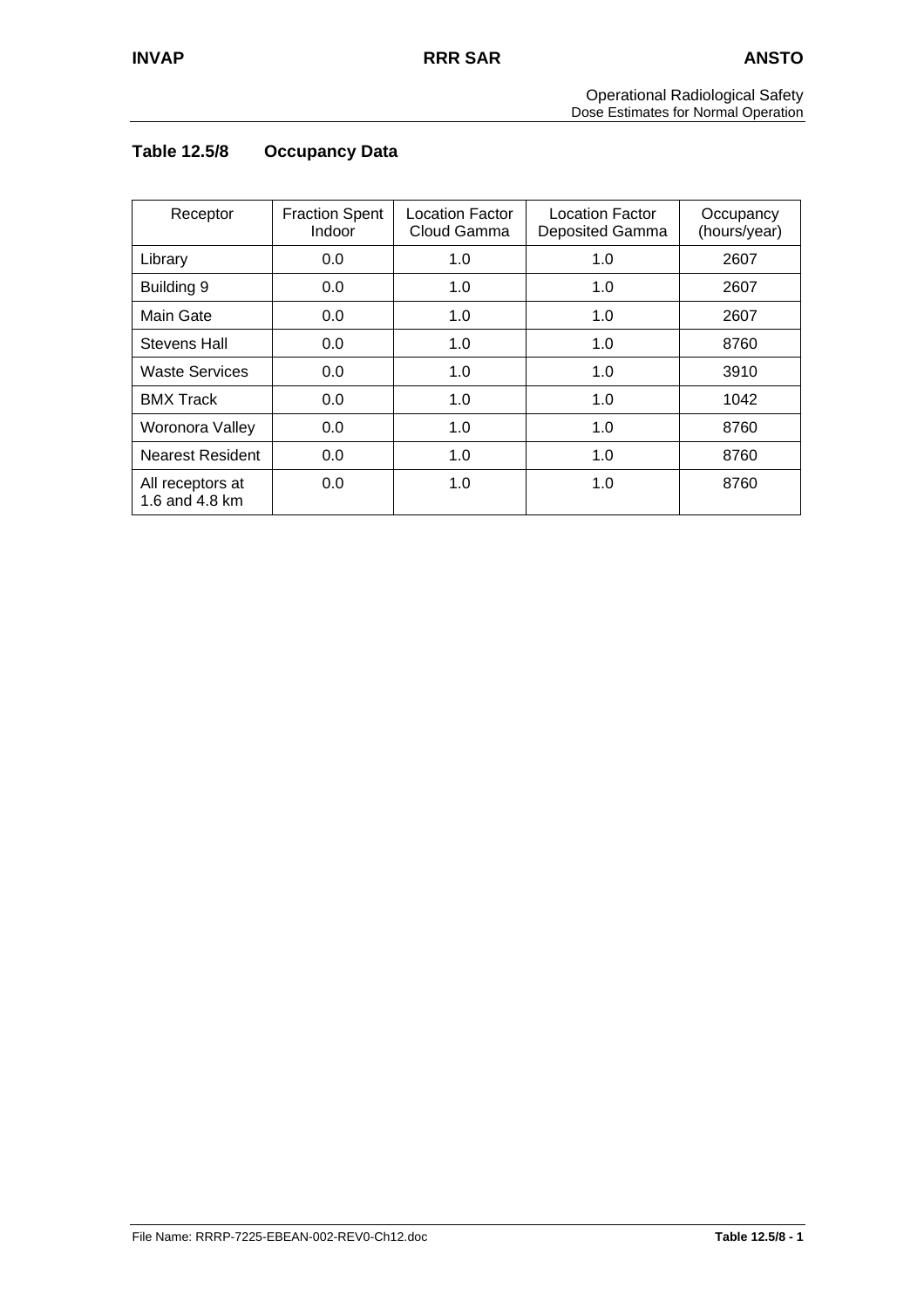# **Table 12.5/9 Assumed Deposition Rate and Washout Coefficient**

| Nuclide      | Deposition<br>Rate $(ms^{-1})$ | <b>Washout Coefficient</b><br>$(s^{-1})$ |
|--------------|--------------------------------|------------------------------------------|
| $H-3$        | 0                              | 0                                        |
| Ar-41        | 0                              | 0                                        |
| $Kr-85m$     | 0                              | 0                                        |
| <b>Kr-85</b> | 0                              | 0                                        |
| <b>Kr-87</b> | 0                              | 0                                        |
| <b>Kr-88</b> | 0                              | 0                                        |
| Sr-90        | 0.001                          | 0.0001                                   |
| $Y-90$       | 0.001                          | 0.0001                                   |
| $I-131$      | 0.01                           | 0.0001                                   |
| $I-133$      | 0.01                           | 0.0001                                   |
| Xe-133       | 0                              | 0                                        |
| Xe-135       | 0                              | 0                                        |
| Xe-135m      | 0                              | 0                                        |
| Xe-135       | 0                              | 0                                        |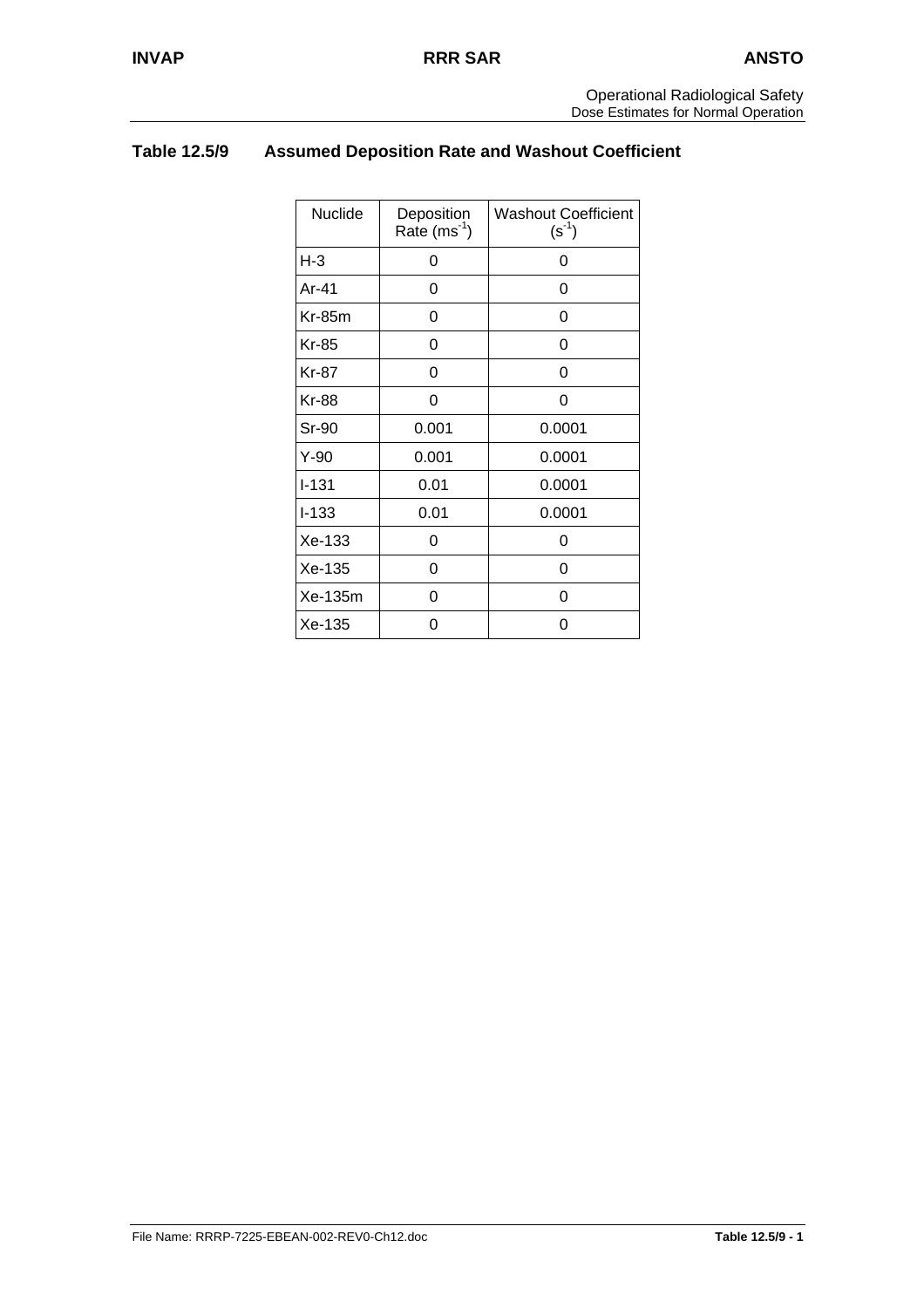## **Table 12.5/10 Results of PC-CREAM Calculations – Annual Dose**

| Receptor Points and                        | <b>Bearing</b>   | <b>Estimated dose</b>         |
|--------------------------------------------|------------------|-------------------------------|
| <b>Reactor Facility stack</b><br>locations |                  | $[\mu Sv]$                    |
| N at 1600 m                                | $0^{\circ}$      | $8.9 \times 10^{-2}$          |
| NNE at 1600 m                              | 23 <sup>o</sup>  | $4.5 \times 10^{-2}$          |
| NE at 1600 m                               | $45^\circ$       | $4.2 \times 10^{-2}$          |
| ENE at 1600 m                              | 68°              | $4.2 \times 10^{-2}$          |
| Woronora Valley (5657 m)                   | $45^{\circ}$     | $1.0 \times 10^{-2}$          |
| E at 1600 m                                | $90^{\circ}$     | $3.2 \times 10^{-2}$          |
| ESE at 1600 m                              | 113°             | $2.1 \times 10^{-2}$          |
| SE at 1600 m                               | 135°             | $3.3 \times 10^{-2}$          |
| SSE at 1600 m                              | 158 <sup>°</sup> | $2.3 \times 10^{-2}$          |
| Nearest Resident (1704 m)                  | 82°              | $3.0 \times 10^{-2}$          |
| S at 1600 m                                | $180^\circ$      | 1.1 $\times$ 10 <sup>-2</sup> |
| SSW at 1600 m                              | 203°             | $2.0 \times 10^{-2}$          |
| SW at 1600 m                               | 225°             | $3.9 \times 10^{-2}$          |
| WSW at 1600 m                              | 248°             | $3.6 \times 10^{-2}$          |
| W at 1600 m                                | $270^\circ$      | $1.7 \times 10^{-2}$          |
| WNW at 1600 m                              | 293°             | $1.7 \times 10^{-2}$          |
| NW at 1600 m                               | 315°             | $3.0 \times 10^{-2}$          |
| NNW at 1600 m                              | 338°             | $4.8 \times 10^{-2}$          |
| N at 4800 m                                | $0^{\circ}$      | $2.3 \times 10^{-2}$          |
| NNE at 4800 m                              | 23°              | $1.2 \times 10^{-2}$          |
| NE at 4800 m                               | $45^\circ$       | $1.2 \times 10^{-2}$          |
| ENE at 4800 m                              | 68°              | $1.2 \times 10^{-2}$          |
| E at 4800 m                                | $90^{\circ}$     | $8.6 \times 10^{-3}$          |
| ESE at 4800 m                              | 113°             | 5.6 x $10^{-3}$               |
| SE at 4800 m                               | 135°             | $8.9 \times 10^{-3}$          |
| SSE at 4800 m                              | 158°             | $6.5 \times 10^{-3}$          |
| S at 4800 m                                | 180°             | $3.2 \times 10^{-3}$          |
| SSW at 4800 m                              | $203^\circ$      | 5.3 x $10^{-3}$               |
| SW at 4800 m                               | 225°             | $1.0 \times 10^{-2}$          |
| WSW at 4800 m                              | 248°             | $8.3 \times 10^{-3}$          |
| W at 4800 m                                | 270°             | $3.8 \times 10^{-2}$          |
| WNW at 4800 m                              | 293°             | $3.6 \times 10^{-3}$          |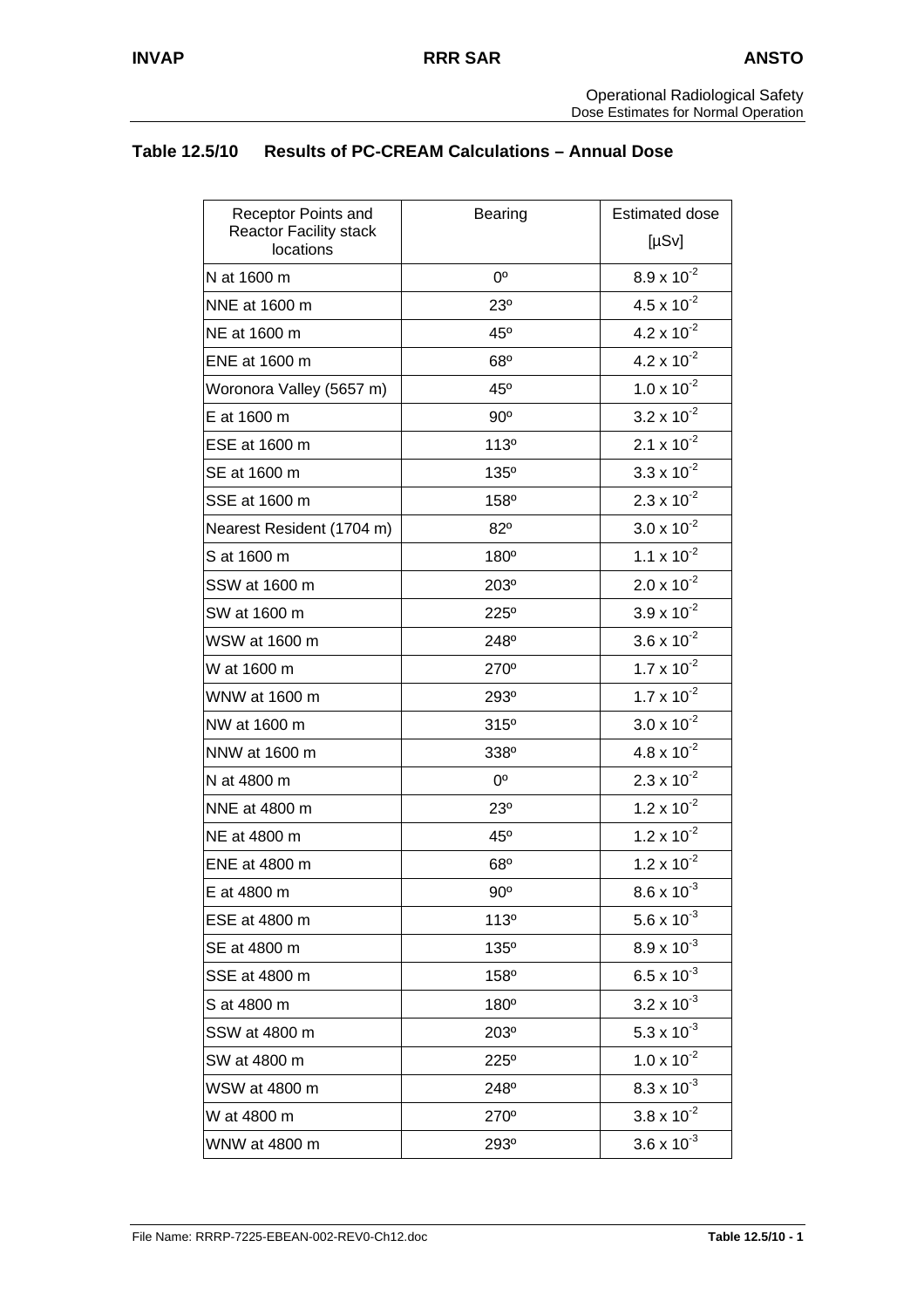| Receptor Points and<br><b>Reactor Facility stack</b><br>locations | Bearing          | Estimated dose<br>[µSv] |
|-------------------------------------------------------------------|------------------|-------------------------|
| NW at 4800 m                                                      | $315^{\circ}$    | $6.6 \times 10^{-3}$    |
| NNW at 4800 m                                                     | 338 <sup>°</sup> | $1.1 \times 10^{-2}$    |
| Stevens Hall (971 m)                                              | 61°              | 6.8 x $10^{-2}$         |
| Waste Services (1007 m)                                           | 312 <sup>°</sup> | 2.4 x $10^{-2}$         |
| BMX Track (887 m)                                                 | $345^{\circ}$    | $2.1 \times 10^{-2}$    |
| Building 9 (368 m)                                                | 49°              | $4.4 \times 10^{-2}$    |
| Main Gate (841 m)                                                 | 61°              | $2.3 \times 10^{-2}$    |
| Library (587 m)                                                   | 68 <sup>o</sup>  | $3.0 \times 10^{-2}$    |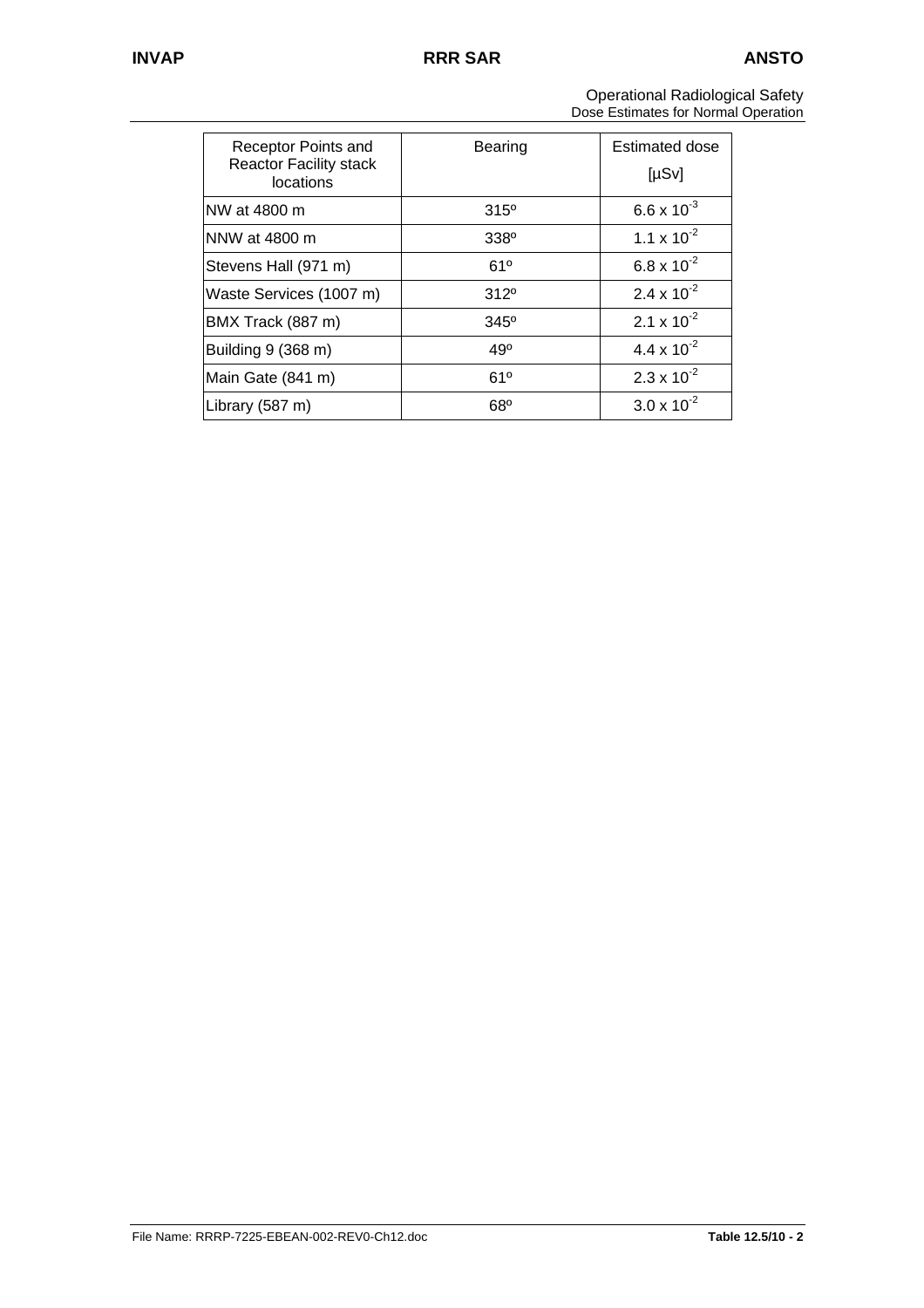### **Table 12.5/11 Segregation per Pathway and Isotope for the Highest Calculated Dose (N 1600 m) in µSv**

| <b>Nuclide</b> | Parent        | <b>Inhalation</b> | Cloud<br>qamma                                | qamma | Deposited Resuspen<br>ded | Cloud<br>beta | Deposited<br>beta                                                                                                                                                                                                                                                                                                                                       | Green<br>vegetable | Root<br>vegetable | Fruit | Total |
|----------------|---------------|-------------------|-----------------------------------------------|-------|---------------------------|---------------|---------------------------------------------------------------------------------------------------------------------------------------------------------------------------------------------------------------------------------------------------------------------------------------------------------------------------------------------------------|--------------------|-------------------|-------|-------|
| $H-3$          |               |                   |                                               |       |                           |               | $1.65 \times 10^{-4}$ $\left[0.00 \times 10^{+0}\right]$ $\left[0.00 \times 10^{+0}\right]$ $\left[0.00 \times 10^{+0}\right]$ $\left[0.00 \times 10^{+0}\right]$ $\left[1.23 \times 10^{-5}\right]$ $\left[1.95 \times 10^{-5}\right]$ $\left[3.45 \times 10^{-5}\right]$ $\left[2.31 \times 10^{-4}\right]$                                           |                    |                   |       |       |
| AR-41          |               |                   |                                               |       |                           |               | $\sim$ 0.00 x10 <sup>+0</sup> 8.40 x10 <sup>-2</sup> $\sim$ 0.00 x10 <sup>+0</sup> $\sim$ 0.00 x10 <sup>+0</sup> 4.50 x10 <sup>-4</sup> $\sim$ 0.00 x10 <sup>+0</sup> $\sim$ 0.00 x10 <sup>+0</sup> $\sim$ 0.00 x10 <sup>+0</sup> 8.45 x10 <sup>-2</sup>                                                                                                |                    |                   |       |       |
| <b>CR-51</b>   |               |                   |                                               |       |                           |               | $1.65\times10^{-8}$   $1.95\times10^{-9}$   $1.65\times10^{-7}$   $7.05\times10^{-12}$   $4.95\times10^{-14}$   $0.00\times10^{40}$   $2.10\times10^{-9}$   $1.19\times10^{-13}$   $6.30\times10^{-10}$   $1.86\times10^{-7}$                                                                                                                           |                    |                   |       |       |
| <b>KR-85M</b>  |               |                   | $0.00 \times 10^{+0}$ 6.15 x10 <sup>-5</sup>  |       |                           |               | $[0.00 \times 10^{+0} 0.00 \times 10^{+0} 1.31 \times 10^{6} 0.00 \times 10^{+0} 0.00 \times 10^{+0} 0.00 \times 10^{+0} 0.00 \times 10^{+0} 6.28 \times 10^{5}$                                                                                                                                                                                        |                    |                   |       |       |
| <b>KR-87</b>   |               |                   | $0.00 \times 10^{+0}$ 2.55 x10 <sup>-4</sup>  |       |                           |               | $[0.00 \times 10^{+0} 0.00 \times 10^{+0} 6.00 \times 10^{6} 0.00 \times 10^{+0} 0.00 \times 10^{+0} 0.00 \times 10^{+0} 0.00 \times 10^{+0} 2.61 \times 10^{4} 0.00 \times 10^{4} 0.00 \times 10^{4} 0.00 \times 10^{4} 0.00 \times 10^{4} 0.00 \times 10^{4} 0.00 \times 10^{4} 0.00 \times 10^{4} 0.00 \times 10^{4} 0.00 \$                         |                    |                   |       |       |
| <b>KR-88</b>   |               |                   |                                               |       |                           |               | $(0.00 \times 10^{+0}   1.65 \times 10^{3}   0.00 \times 10^{+0}   0.00 \times 10^{+0}   4.50 \times 10^{6}   0.00 \times 10^{+0}   0.00 \times 10^{+0}   0.00 \times 10^{+0}   0.00 \times 10^{+0}   1.65 \times 10^{3}   0.00 \times 10^{3}   0.00 \times 10^{3}   0.00 \times 10^{4}   1.65 \times 10^{3}   0.00 \times 10^{4}   0.$                 |                    |                   |       |       |
| <b>SR-90</b>   |               |                   |                                               |       |                           |               | $6.60$ x10 <sup>-6</sup> $\big 0.00$ x10 <sup>-0</sup> $\big 3.45$ x10 <sup>-11</sup> $\big 8.25$ x10 <sup>-9</sup> $\big 6.45$ x10 <sup>-11</sup> $\big 1.46$ x10 <sup>-7</sup> $\big 6.00$ x10 <sup>-6</sup> $\big 1.50$ x10 <sup>-6</sup> $\big 4.05$ x10 <sup>-6</sup> $\big 1.83$ x10 <sup>-5</sup>                                                |                    |                   |       |       |
| $I - 131$      |               |                   |                                               |       |                           |               | $ 9.30\times10^6\, 6.90\times10^8\, 1.32\times10^5\, 1.95\times10^8\, 5.10\times10^{10}\, 6.75\times10^6\, 1.65\times10^5\, 6.15\times10^6\, 3.90\times10^5\, 9.10\times10^5\, 0.10\times10^5\, 0.10\times10^5\, 0.10\times10^5\, 0.10\times10^5\, 0.10\times10^5\, 0.10\times10^5\, 0.10\times10^5$                                                    |                    |                   |       |       |
| $I - 133$      |               |                   |                                               |       |                           |               | $6.15$ x10 <sup>-5</sup> 3.45 x10 <sup>-6</sup> 7.80 x10 <sup>-5</sup> 2.10 x10 <sup>-8</sup> 3.45 x10 <sup>-8</sup> 1.50 x10 <sup>-3</sup> 1.50 x10 <sup>-5</sup> 2.10 x10 <sup>-7</sup> 4.20 x10 <sup>-5</sup> 1.70 x10 <sup>-3</sup>                                                                                                                 |                    |                   |       |       |
| <b>XE-133</b>  |               |                   |                                               |       |                           |               | $(0.00 \times 10^{+0}   3.30 \times 10^{-4}   0.00 \times 10^{+0}   0.00 \times 10^{+0}   1.13 \times 10^{-5}   0.00 \times 10^{+0}   0.00 \times 10^{+0}   0.00 \times 10^{+0}   0.00 \times 10^{+0}   3.41 \times 10^{-4}   0.00 \times 10^{+0}   0.00 \times 10^{+0}   0.00 \times 10^{+0}   0.00 \times 10^{+0}   0.00 \times 10^{+0$               |                    |                   |       |       |
| <b>XE-135</b>  |               |                   |                                               |       |                           |               | $(0.00 \times 10^{+0} )$ 2.40 $\times 10^{-4}$ $(0.00 \times 10^{+0} )$ 0.00 $\times 10^{+0}$ $(4.65 \times 10^{-6} )$ 0.00 $\times 10^{+0}$ $(0.00 \times 10^{+0} )$ 0.00 $\times 10^{+0}$ $(0.00 \times 10^{+0} )$ 2.45 $\times 10^{-4}$                                                                                                              |                    |                   |       |       |
| CS-137         |               |                   | 1.01 x10 <sup>-8</sup> 1.65x10 <sup>-10</sup> |       |                           |               | $1.65$ x10 <sup>-6</sup> $1.26$ x10 <sup>-11</sup> $1.07$ x10 <sup>-12</sup> 3.15 x10 <sup>-9</sup> 7.65 x10 <sup>-9</sup> 1.29 x10 <sup>-8</sup> 1.25 x10 <sup>-8</sup> 1.70 x10 <sup>-6</sup>                                                                                                                                                         |                    |                   |       |       |
| <b>BA-140</b>  |               |                   |                                               |       |                           |               | $18.25 \times 10^{-8}$ $4.20 \times 10^{-10}$ $2.25 \times 10^{-7}$ $2.85 \times 10^{-11}$ $9.60 \times 10^{-12}$ $4.05 \times 10^{-8}$ $4.05 \times 10^{-9}$ $2.85 \times 10^{-12}$ $2.40 \times 10^{-9}$ $3.55 \times 10^{-7}$                                                                                                                        |                    |                   |       |       |
| LA-140         |               |                   | $2.70 \times 10^{-8}$ 7.80 $\times 10^{-9}$   |       |                           |               | $(4.20 \times 10^{-8} \,   2.70 \times 10^{-12} \,   2.70 \times 10^{-11} \,   1.80 \times 10^{-7} \,   0.00 \times 10^{+0} \,   0.00 \times 10^{-6} \,   0.00 \times 10^{-6} \,   2.57 \times 10^{-7} \,   0.00 \times 10^{-7} \,   0.00 \times 10^{-7} \,   0.00 \times 10^{-7} \,   0.00 \times 10^{-7} \,   0.00 \times 10^{-7} \,   0.00 \times 1$ |                    |                   |       |       |
| <b>KR-85D</b>  | <b>KR-85M</b> |                   |                                               |       |                           |               | $0.00\times10^{+0} 8.70\times10^{-14} 0.00\times10^{+0} 0.00\times10^{+0} 1.11\times10^{-13} 0.00\times10^{+0} 0.00\times10^{+0} 0.00\times10^{+0} 0.00\times10^{+0} 1.98\times10^{-13} 0.00\times10^{+0} 0.00\times10^{+0} 1.00\times10^{-13} 0.00\times10^{+0} 1.00\times10^{+0} 1.00\times10^{+0} 1.00\times10^{+0} 1.00\times10^{+0} 1.00$          |                    |                   |       |       |
| $Y-90D$        | SR-90         |                   |                                               |       |                           |               | $1.80 \times 10^{-10}$ 8.25x10 <sup>-19</sup> 0.00 x10 <sup>+0</sup> 0.00 x10 <sup>+0</sup> 2.10x10 <sup>-13</sup> 1.65 x10 <sup>-9</sup> 0.00 x10 <sup>+0</sup> 0.00 x10 <sup>+0</sup> 0.00 x10 <sup>+0</sup> 1.83 x10 <sup>-9</sup>                                                                                                                   |                    |                   |       |       |
| <b>LA-140D</b> | <b>BA-140</b> | $1.95x10^{-11}$   |                                               |       |                           |               | $6.15 \times 10^{-12}$ 2.70x10 <sup>-11</sup>   1.65x10 <sup>-15</sup>   1.95x10 <sup>-14</sup>   1.13x10 <sup>-10</sup>   6.90x10 <sup>-13</sup>   1.02x10 <sup>-16</sup>   4.65x10 <sup>-13</sup>   1.67x10 <sup>-10</sup>                                                                                                                            |                    |                   |       |       |
| Total          |               |                   |                                               |       |                           |               | $9.53\times10^3$ $8.66\times10^2$ $1.33\times10^2$ $1.95\times10^5$ $4.78\times10^4$ $8.25\times10^3$ $1.65\times10^2$ $6.17\times10^3$ $3.91\times10^2$ $8.91\times10^2$                                                                                                                                                                               |                    |                   |       |       |

*End of Tables*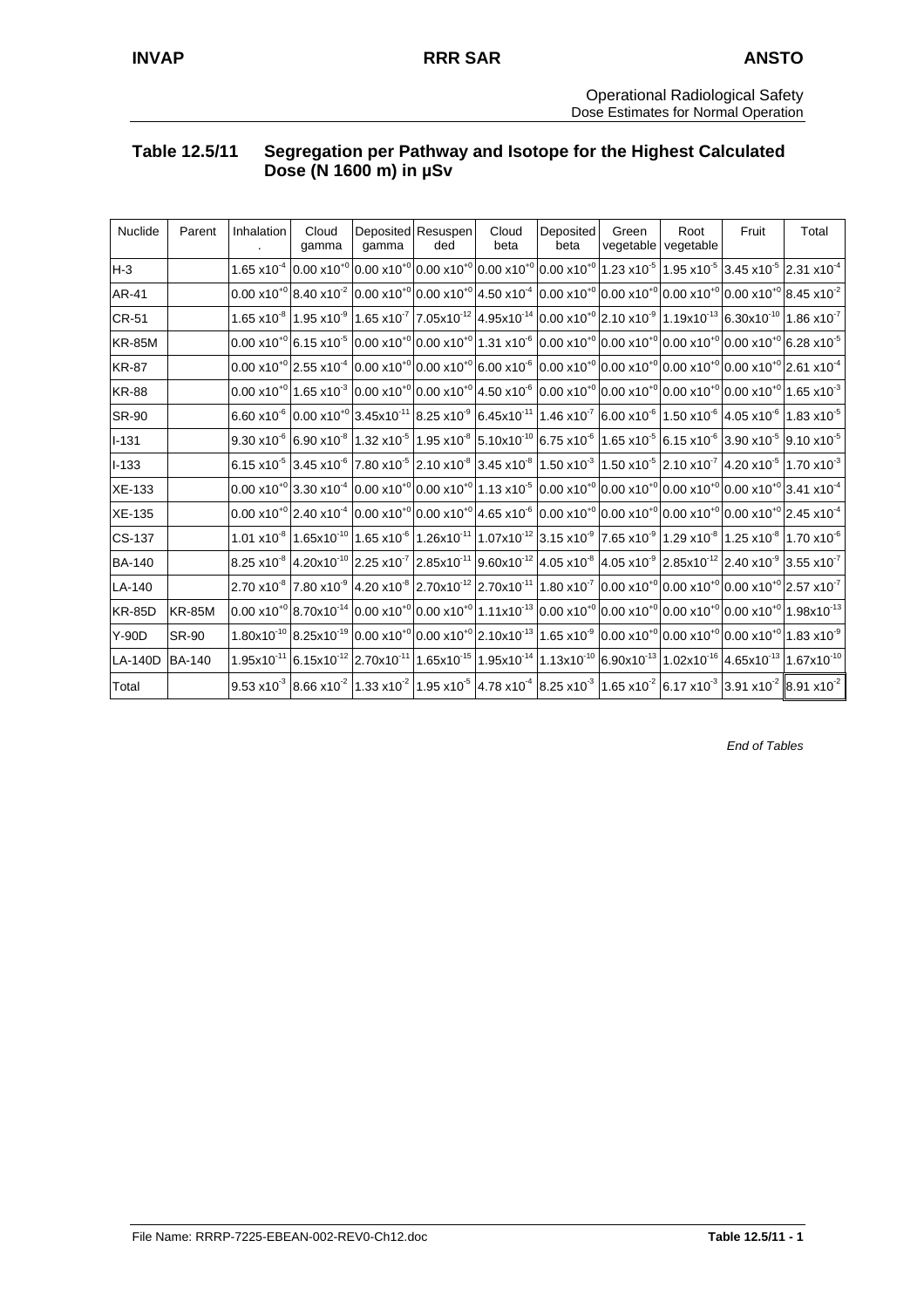

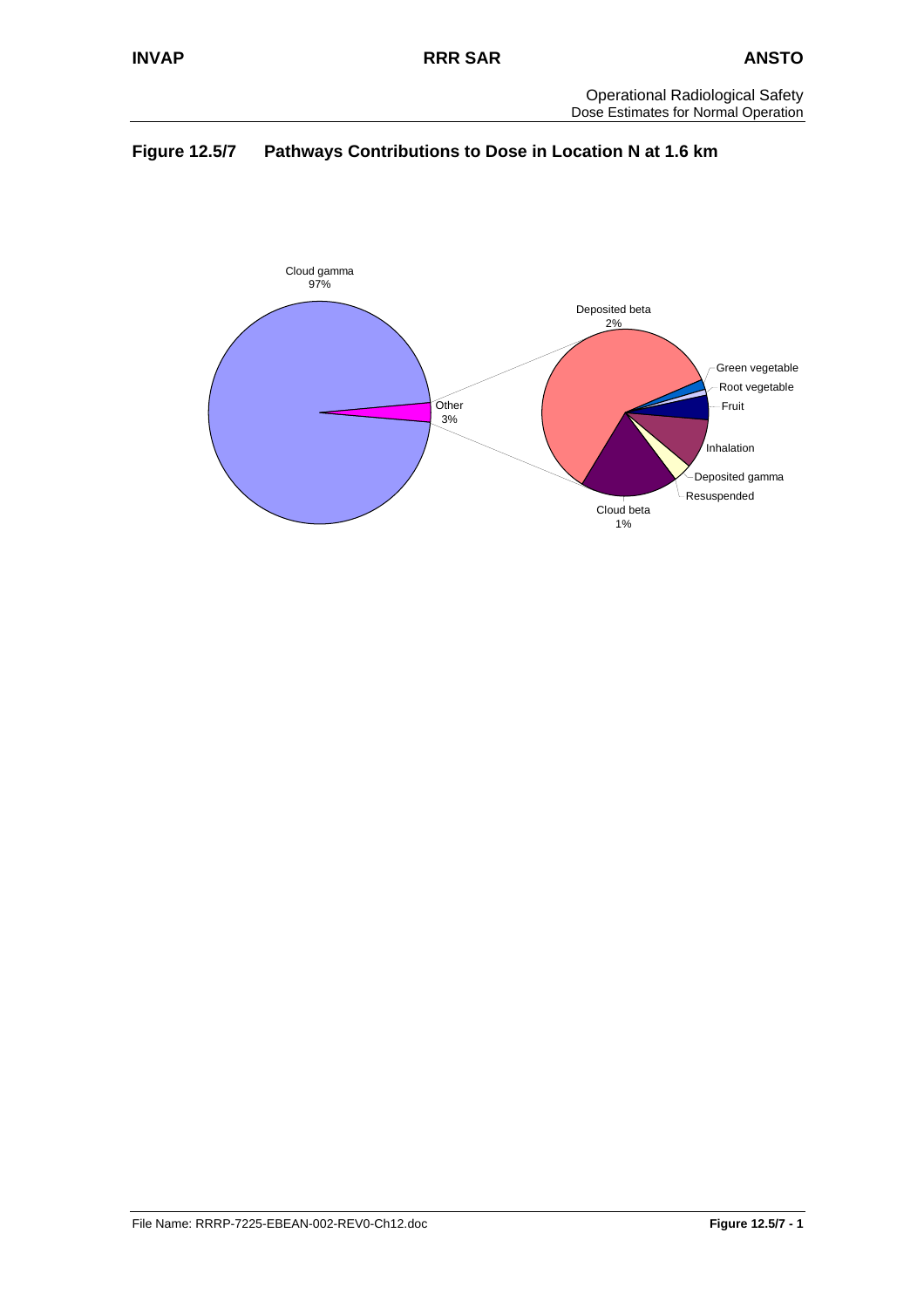



*End of Figures*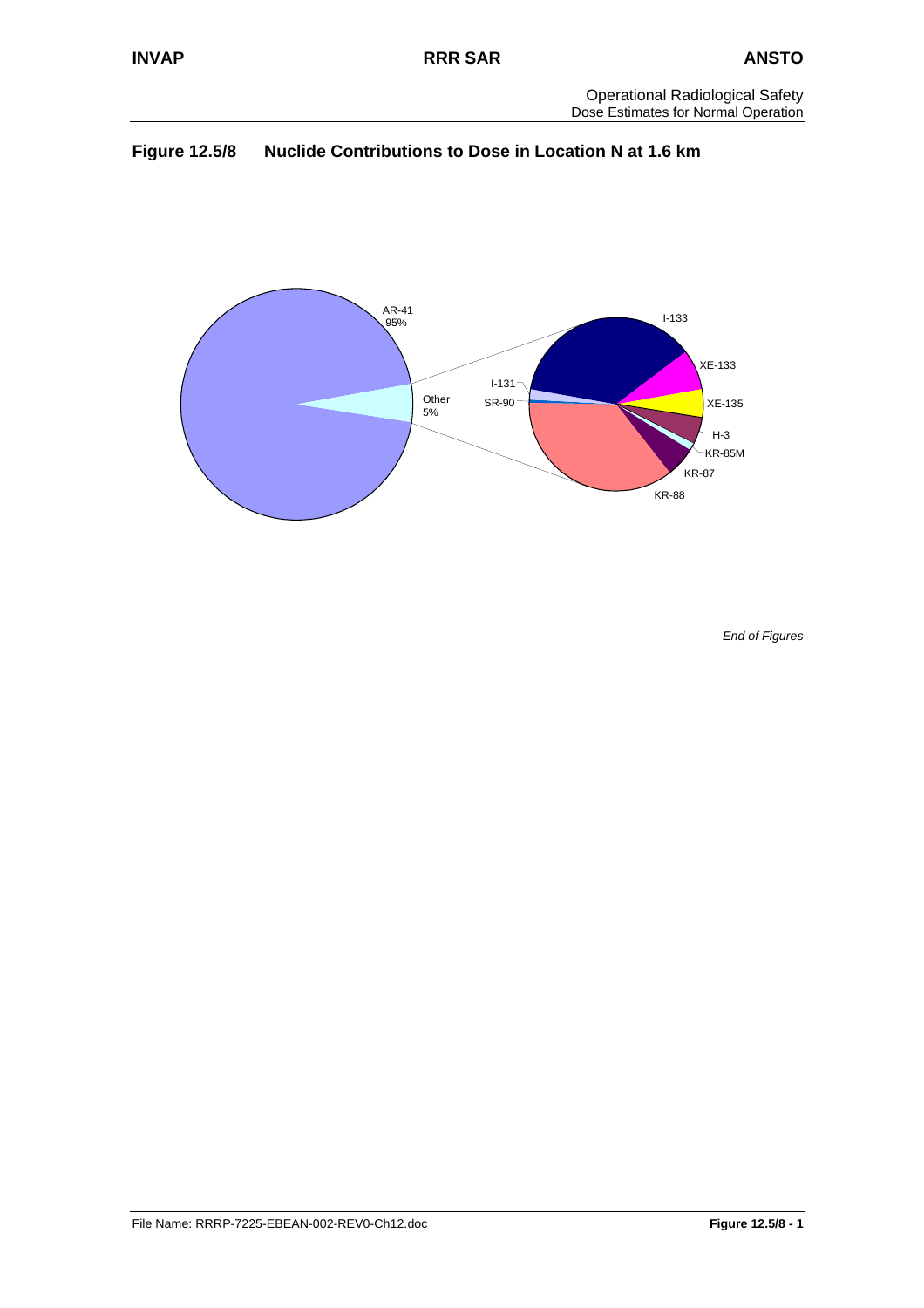### **12.6 CONCLUSIONS**

### **12.6.1 Calculated and Expected Doses**

The information contained in this Chapter shows that the expected radiation doses produced by the normal operation of Reactor Facility to staff members and the public are below the applicable limits and constraints. Moreover, in most cases the expected doses are below the ALARA objective.

The dose received by the most exposed worker is in the order of 2 mSv per year, while for a member of the public located at the buffer zone boundary the dose is less than 0.1 µSv per year.

The reduction of the releases from the Reactor Facility in comparison with those for HIFAR, shows that the Reactor Facility represents a significant decrease in the potential radiation exposures. The releases through the stack were estimated using conservative values of measurements in similar plants and the calculations performed using appropriate models and extrapolations. This conservatism in the source term indicates that actual values will less than those reported in this chapter.

### **12.6.2 Reactor Facility Features Related with Radiological Protection Issues**

This section describes several engineering features included in the Reactor Facility design that makes it possible to develop activities with a maximum benefit to Australia, while reducing the hazards to the minimum achievable. Some examples are summarised in the following paragraphs.

The instrumentation and equipment related with radiological protection are appropriate for a plant with the performance of the Reactor Facility. They allow a close and fast control of radiological parameters such as dose rate, liquid waste streams concentrations, liquid and airborne releases (rates, trends and accumulated values), surface and airborne contamination and cooling water circuits activity (PCS, RSPCS and SCS). Systems are provided with operating ranges and/or redundancies that cover normal and abnormal radiation fields with the capability to trigger safety features.

The instruments used for radiological protection measurements have been specified and/or designed in such a way that they correspond to the state of the art in the area. They have been equipped, to the maximum possible extent, with self-test features and/or low-level alarms in order to prevent unnecessary exposures due to malfunctioning.

The plant layout fulfils requirements related with area classification and access/egress arrangements while at the same time allows future modifications once operational experience confirms that a downgrade in the classification of certain areas is adequate and possible.

Moreover, the plant layout allows appropriate contamination control to prevent unnoticed spread and facilitates the required corrective actions. In all areas with a potential contamination risk, the surface finishing, floor drainage slopes and collection systems have been located to allow effective corrective action.

Personal decontamination facilities have been distributed adequately in the building and a dedicated area for object decontamination is provided, where appropriate elements and instrumentation will be available for first decontamination practices.

The shielding and ventilation of potential hazardous areas provide protection to the staff members. Proven calculation techniques and codes and conservative source terms have been used to guarantee that results fulfil the specified dose rate requirements.